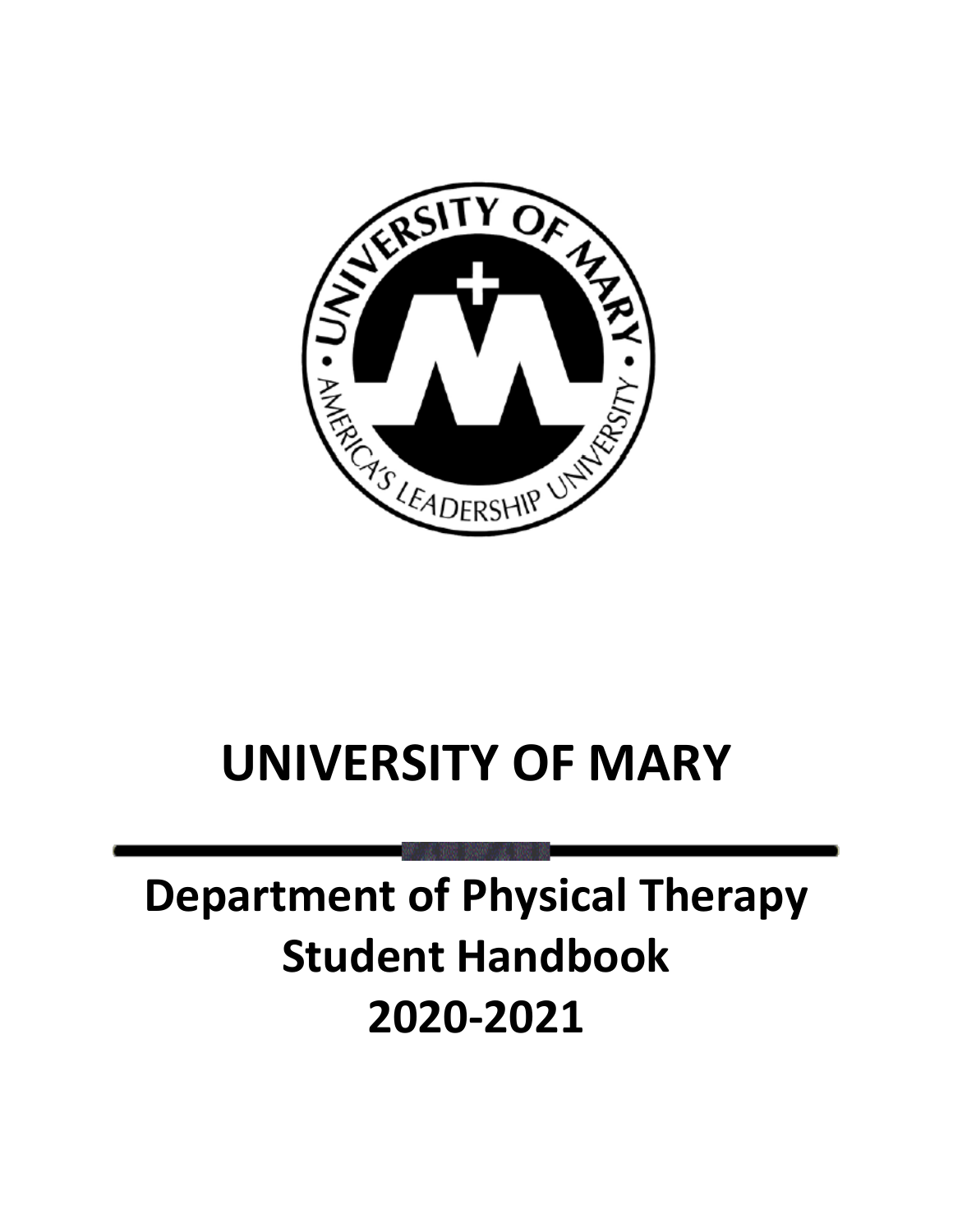

**Department of Physical Therapy** 2600 E. Rosser Avenue Bismarck, ND 58501 (701) 355-8053

Dear Students,

Congratulations on your acceptance into the graduate program in physical therapy at the University of Mary! You are to be commended for your commitment and drive in your undergraduate studies and your motivation in seeking a doctoral degree in physical therapy.

Your successful progression within this program will require considerable effort, time, and commitment. The faculty are committed to assist you along the way and it is the faculty's wish that your learning will be stimulating and enjoyable. Please dedicate yourself to putting forth the effort required to accomplish the goal of becoming a doctor of physical therapy.

The **Physical Therapy Student Handbook** is intended to be used as a guide related to expectations required by the faculty in the Department of Physical Therapy. Additional policies and handbooks, available on the University of Mary website are relevant to you as a graduate student at the University of Mary. The PT faculty, specifically your assigned advisor, is available to you to guide you along the way and answer questions and concerns that you may have.

Best wishes as you set out on this most important journey.

Sincerely,

Jodi Roller, PT, DPT, EdD Interim Chair, Department of Physical Therapy

Mary Dockter, PT, PhD Dean, School of Health Sciences

*NOTICE: The reader should take notice that while every effort is made to ensure the accuracy of the information provided herein, this institution reserves the right to make changes at any time without prior notice. The institution provides the information herein solely for the convenience of the reader and, to the extent permissible by law, expressly disclaims any liability which may otherwise be incurred.*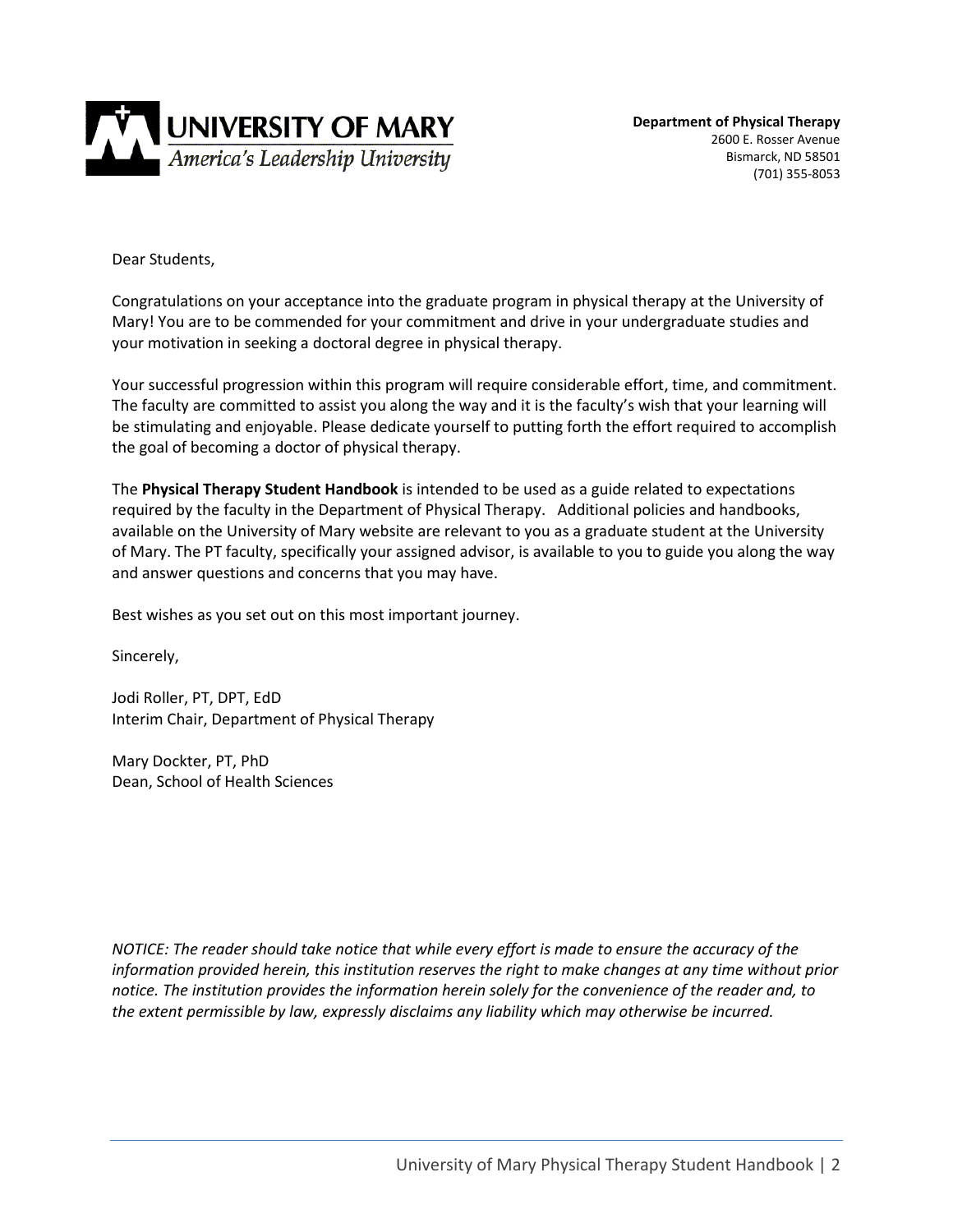# **Faculty Information**

The University of Mary Program in Physical Therapy has an outstanding core faculty with extensive educational and clinical experience. Here is a brief summary of the faculty's credentials and expertise:

**Donald Allen** has a BS in Biology and Religious Studies, a MS in Physical Therapy, and a PhD in Neuroendocrinology. Dr. Allen is responsible for teaching PTH 505/506 Human Anatomy I and II, and PTH 508 Neuroscience. He is co-coordinator of PTH 660 and 760 SOLE classes, and PTH 513/514/526, Systems Screening I, II and II. Dr. Allen serves as a clinical instructor each year in the on-campus PT clinic, and he has traveled on service trips to Guatemala six times with Physical Therapy students. He has completed courses in Anatomy and Kinesiology of the Upper Extremity and the Lower Extremity, which included cadaver dissection. Dr. Allen has an extensive research background and is currently conducting research with students in both clinical and educational areas. In addition, Dr. Allen is a member of the Neurology, Cardiopulmonary and Education Sections of the APTA. He is a member of the APTA ND and a member of the Finance Committee.

**Mary Dockter** has a BS in Physical Therapy, an advanced Master's in Education, and a PhD in Higher Education. Dr. Dockter is responsible for teaching PT 811 Leadership Administration Management and Professionalism (LAMP) III, PTH 812 LAMP IV, PTH 765 Professional Development; and assists in PTH 621 and PTH 622 Orthopedic Management I and II (women's health content) as a part-time core faculty member. Dockter, PT Program Director from 2010-2020, assumed the role of Dean of the School of Health Sciences on June 1, 2020.

She has an extensive research and service background in women's health education including serving a term as Director of Education for the APTA Section on Women's Health. She has also served on task forces related to entry-level and post-professional women's health education. Dr. Dockter has clinical experience and extensive professional development in the area of women's health. Regarding knowledge and skills related to leadership, administration, management, and professionalism (LAMP), Dr. Dockter completed her PhD in higher education which included coursework on ethics and leadership. Her dissertation and on-going research has centered on service-learning and its effect on PT students' leadership skills. Dr. Dockter currently serves on the board of directors for the American Council of Academic Physical Therapy (ACAPT) and just completed a 5 year term as delegate to the APTA House of Delegates.. Dockter was also named Senior Editor of the Journal of Women's Health PT in January 2018. She was selected to participate in the inaugural APTA Fellowship in Education Leadership in 2011-2012. She is the past recipient of the Bismarck-Mandan Chamber Outstanding Teacher of the Year (2004), Volunteer of the Year for the SOWH (2005, 2015), and SOWH Elizabeth Noble Award (2013).

**Jody Eckert** received her BA in Exercise Science from Concordia College in Moorhead MN in 2001, MPT from Mayo School of Health Sciences in 2004, a DPT degree from Boston University in 2007, and her EdD from the University of Mary in April 2020. Dr. Eckert has worked in outpatient orthopedics since 2004 and has served as a clinical instructor for the U Mary DPT program. Dr. Eckert is an orthoepdic clinical specialist through the American Board of Physical Therapy Specialties (ABPTS) and has taken several continuing education courses with a focus on mobilization and treatment of the spine. Dr. Eckert is the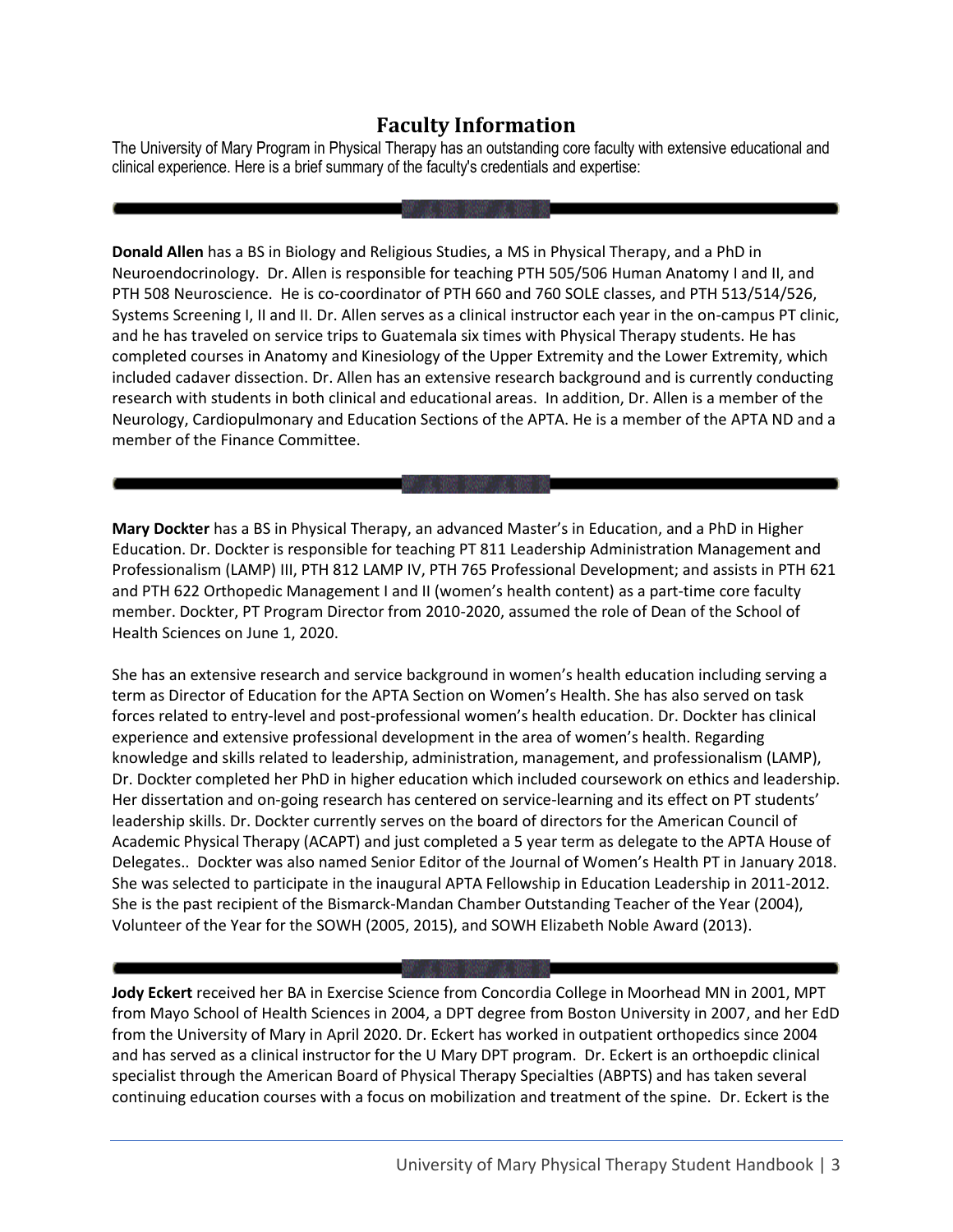course coordinator for Advanced Orthopedics I, teaches the section on the Spine in Musculoskeletal Assessment I, serves as a lab instructor for the Essential Skills course and is a faculty advisor/clinical instructor in the Pro Bono Clinic in the spring and fall semesters. Dr. Eckert is the Director of Clinical Education for the Program and coordinates the full-time clinical education courses as well as the preparatory course for the first clinical experience in LAMP II. She is a credentialed APTA Level 1 and Advanced (Level 2) Credentialed Clinical Instructor as well as a certified APTA Trainer for the level 1 Clinical Credentialed Instructor Program (CCIP) course. She has taught many CCIP courses over the past years.

Dr. Eckert graduated from the CTB Women's Leadership Program and is involved professionally in the Northern Plains Clinical Education Consortium and Clinical Education Special Interest Group. She has served on the Nominating Committee for the NDPTA since 2008. Dr. Eckert is the Chair of the Clinical Coordinator Group in the School of Health Sciences and represents the School and Health Sciences on the University of Mary Senate. Dr. Eckert has published research in the Journal of Sport Rehabilitation and in WORK: A Journal of Prevention, Assessment, & Rehabilitation. She has presented research at the APTA Combined Sections Meeting and at the APTA Educational Leadership Conference. Her research agenda is focused on orthopedics and clinical education.

**Lauren Emmel** received her BS in Exercise and Sport Science from the College of St. Catherine in 2007, and her DPT from the College of St. Catherine in 2009. She has worked clinically primarily in the areas of acute care and pediatrics. Dr. Emmel is a pediatric clinical specialist through the American Board of Physical Therapy Specialties (ABPTS). Dr. Emmel's teaching responsibilities include coordinating the Integrated Clinical Education Program, PTH 629: Neuromotor I and PTH 634: Health Promotion and Wellness. She is responsible for co-teaching PTH 521: LAMP II and PTH 641: Pediatrics. Additionally, Dr. Emmel works with Dr. Jody Eckert as a Director of Clinical Education. Dr. Emmel is a member of the APTA, including membership in the pediatric and education sections. Dr. Emmel serves the profession through her roles as the ethics committee chair for the North Dakota Physical Therapy Association and in developing resources for clinical educators as a credentialed trainer for the APTA Credentialed Clinical Instructor Program (Level 1). Her primary research interests are in the areas of educational interventions within pediatric physical therapy for prevention of pediatric conditions and didactic and clinical education of physical therapy students.

**Jason Hogan** received his BS in Rehabilitation Science in 2001, MPT from the University of Mary in 2003 and Doctorate of Science from the University of Oklahoma in 2019. Dr. Hogan has worked clinically in the areas of pediatrics, home-health, outpatient, acute care, and geriatrics. Dr. Hogan's teaching responsibilities includes PTH 509/510 Kinesiology and Pathomechanics I-II; co-teaching PTH 513/514/526 Systems Screening I-III, PTH 634 Health Promotion and Wellness as well as lab assisting in PTH 621 and 622; Orthopedics I-II. Dr. Hogan received his certification in Postural Restoration in 2013. In addition, Dr. Hogan is a member of the APTA including membership in the education section. His primary research interests are in the areas of pediatrics, breathing pattern disorders, and movement analysis.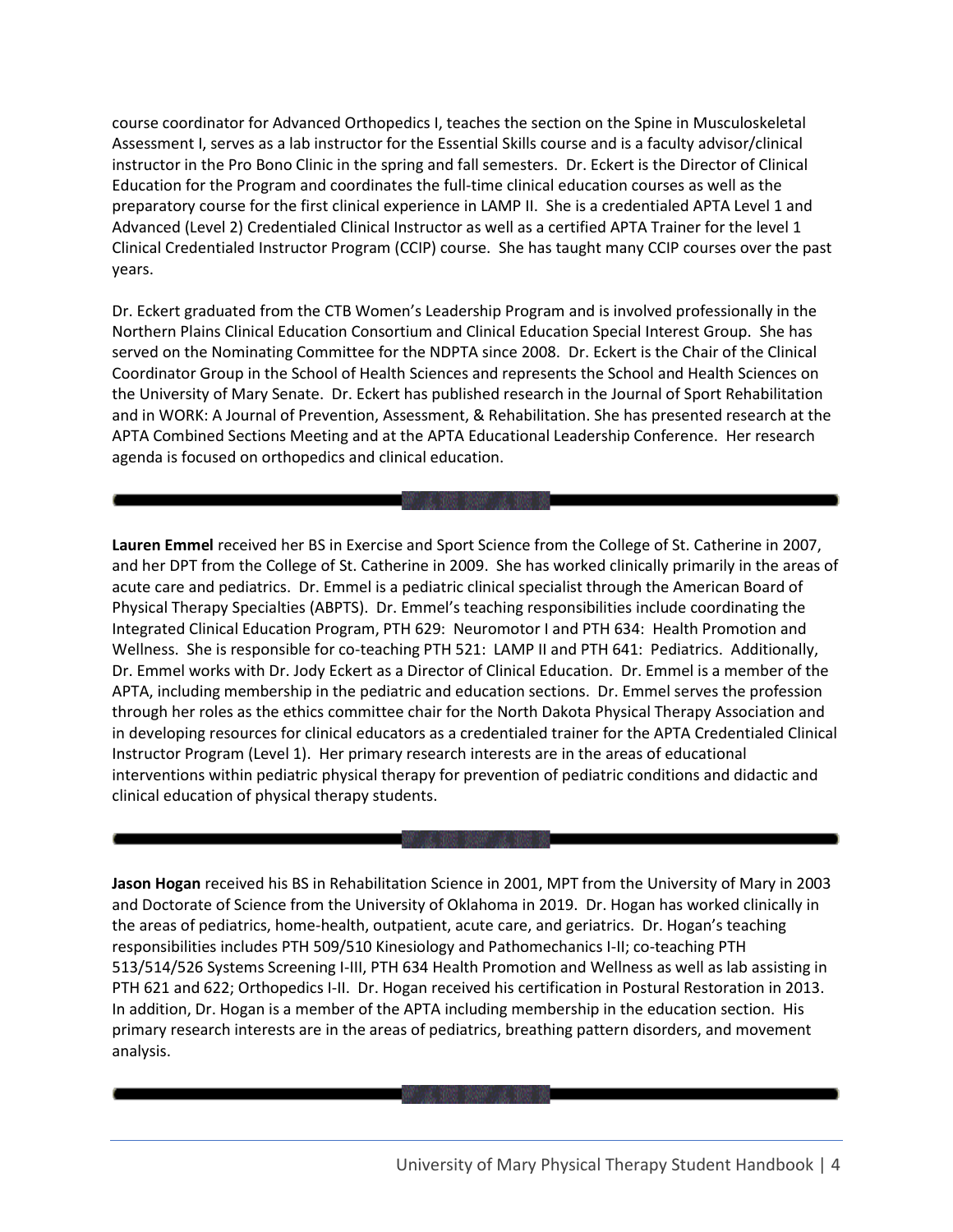**Heather Lundeen** received her Master in Physical Therapy (1999) and Doctor of Physical Therapy (2005) from the University of North Dakota in Grand Forks, ND Dr. Lundeen is ABPTS board certified in pediatrics. She is responsible for teaching PTH 835/836: Pediatric Elective; and co-teaching PTH 641 Pediatrics and PTH 642 Geriatrics; and the prosthetic section of PTH 636 Integumentary Management and the gait section of PTH 510: Kinesiology 2; and facilitates a problem-based learning group in PTH 859/860 Complex Case Management. She has worked in pediatrics (outpatient, inpatient, NICU, and schools) since 1999 and has served as a clinical instructor since 2000.

Dr. Lundeen has been actively involved in the American Physical Therapy Association (APTA), both the Academy of Pediatric Physical Therapists and the North Dakota Chapter. She has served on the North Dakota Board as recruitment chair, delegate/chief delegate, ethics and finance committees. Nationally for the Academy of Pediatric PT's she has served as the ND state representative, on the public relations committee, governance review task force, as Communications Chair and Secretary of the Academic and Clinical Educator (ACE) SIG and was selected to be a member of the Education Summit 1 and was a participant and part of the planning committee member for Education Summit 2. She has served as the advisor for the University of Mary PT Club, is on the University Senate and has been on the faculty council. Dr. Lundeen has presented posters, platforms and presentations at the APTA Combined Sections and Academy of Pediatric Physical Therapists meetings and her research was published in the Pediatric Physical Therapy Journal. Her research agenda is focused on pediatric participation and integration and professional physical therapy education.

**ANY DIALECTION CONSUMERS AND THE** 

**Michael Parker** has a BS in Physical Therapy, MS, and a PhD in Exercise Physiology. Dr. Parker is responsible for teaching Physiology Foundations, Exercise Physiology, Essential Skills II: Foundations of Exercise (Therapeutic Exercise), Essential Skills III: Physical Agent Modalities (Thermal and Electrotherapeutic interventions), and the major research content in the curriculum; Lamp I: Evidence – Based Practice in Physical Therapy, Clinical Inquiry I: Research Proposal & Research Design, Clinical Inquiry II: Research Design & Statistical Analysis, Clinical Inquiry III: Data Analysis & Dissertation Writing, and Clinical Inquiry IV: Dissertation Writing. He has been actively involved in research for over 30 years and is currently involved with research and publishing. Further, Dr. Parker has reviewed articles for the Physical Therapy Journal, Journal of Orthopaedic and Sports Physical Therapy, Journal of Neuroengineering and Rehabilitation, and the American Journal of Physical Medicine and Rehabilitation. Dr. Parker is a member of the APTA Sections of Aquatics, Clinical Electrophysiology and Wound Management, Education, Orthopaedics, and Sports Physical Therapy. In addition, Dr. Parker is a Fellow of the American College of Sports Medicine (FACSM), and he is a past recipient of the University of Mary Regents' Award for Teaching Faculty (2010-2011).

**Robert Schulte** has a BS in Physical Therapy, a Masters of Business Administration (M.B.A.), and an advanced doctoral degree (D.Sc.) in Sports Physical Therapy. Dr. Schulte is responsible for co-teaching PTH 513/514/526 Systems Screening I-III, PTH 512 Musculoskeletal Assessment I, PTH 622 Orthopedics II, PTH 633 Cardiopulmonary I PTH 761 Diagnostic Imaging, and PTH 826 Sports Medicine elective. He has been actively involved in clinical practice for 25 years and is currently involved with research focusing on athlete enhancement and injury prevention. Dr. (Colonel) Schulte is also the Medical Group Commander for the 119<sup>th</sup> Wing, North Dakota Air National Guard. Further, Dr. Schulte is a member of the North Dakota High School Activities Medical Advisory Board and is a member of the APTA, Sections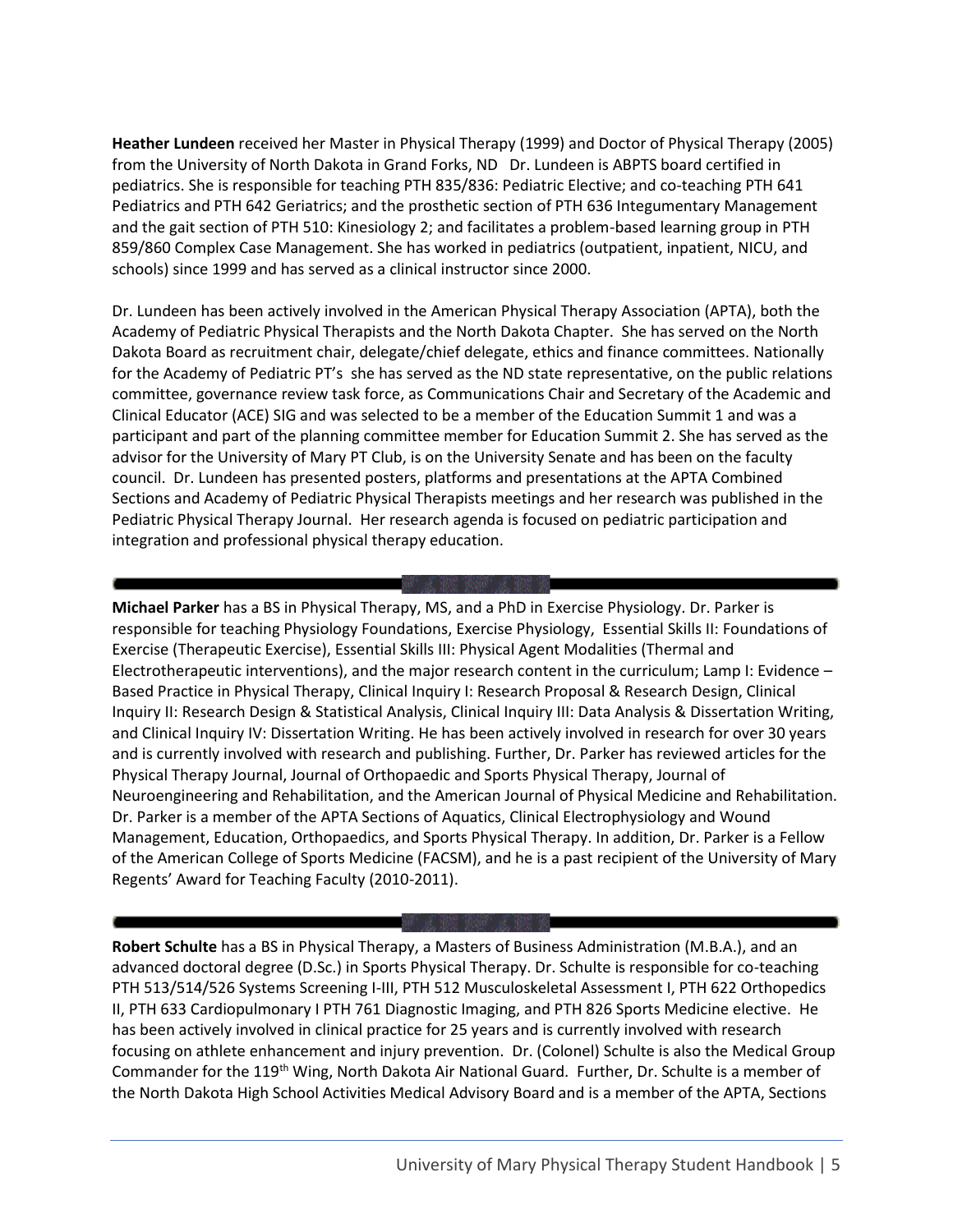on Sports and Cardiopulmonary Physical Therapy, and serves as the sports medicine director for the Mandan School District. His clinical and academic work in this arena has been instrumental in establishing local policy and practice standards related to sports concussion management programs within the state. Dr. Schulte is a graduate of UW-Lacrosse / Gunderson – Lutheran Sports Medicine Sports Physical Therapy Residency Program and is board certified in Sports Physical Therapy through the ABPTS. In addition, Dr. Schulte is a certified exercise specialist through the American College of Sports Medicine (ACSM) and has obtained Diagnostic MSK-US training certification.

**Melissa Taylor** received her BS in Athletic Training in 2003 and her DPT in 2006 from the University of Mary in Bismarck, ND. Dr. Taylor is APTA board certified in neurology and is a member of the APTA section on neurology. She has been a member of the NDPTA continuing education committee since 2013. Dr. Taylor has worked clinically in acute care and inpatient rehabilitation since 2006. Dr. Taylor received her LSVT BIG certification in 2019.

Dr. Taylor is the course coordinator for PTH 630 Neuromotor II and also teaches a portion of PTH 629 Neuromotor I. Dr. Taylor is also the course coordinator for PTH 515 Essential Skills I and also teaches several sections of PTH 513 & 514 Systems Screening I & II. She has taken many continuing education courses on neurological conditions and teaches a portion of the newest elective course in neuro.

Dr. Taylor teaches the wound care portion of PTH 636 Integumentary Management and has attended several continuing education courses on wound care. Her research activity is centered on fall prevention programs for the elderly, various aspects of balance training including the effects of cognitive demands on balance. She has presented three posters nationally on these topics.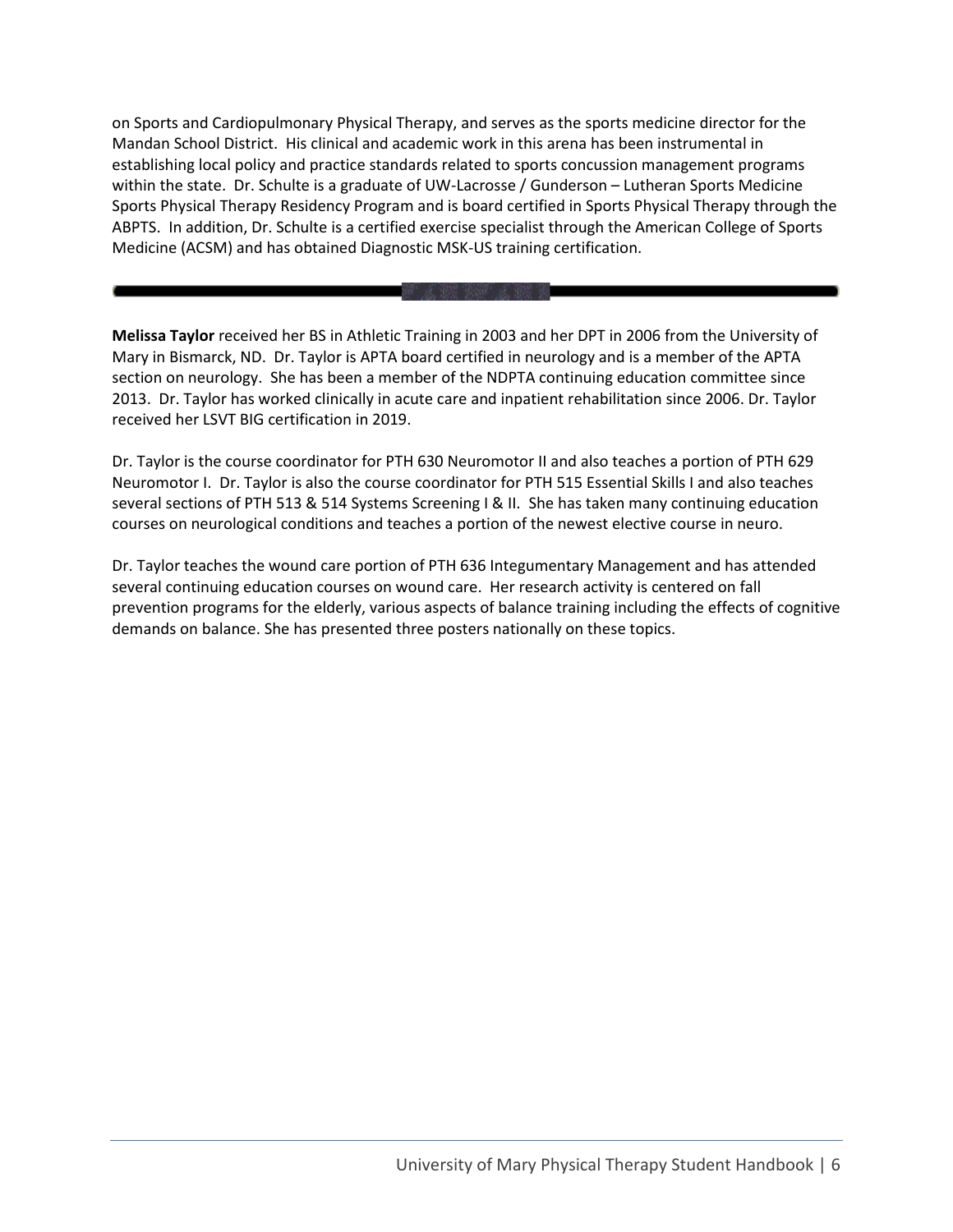# **Physical Therapy Student Handbook** 2020-2021 **Table of Contents**

THE BRIDGE THE TH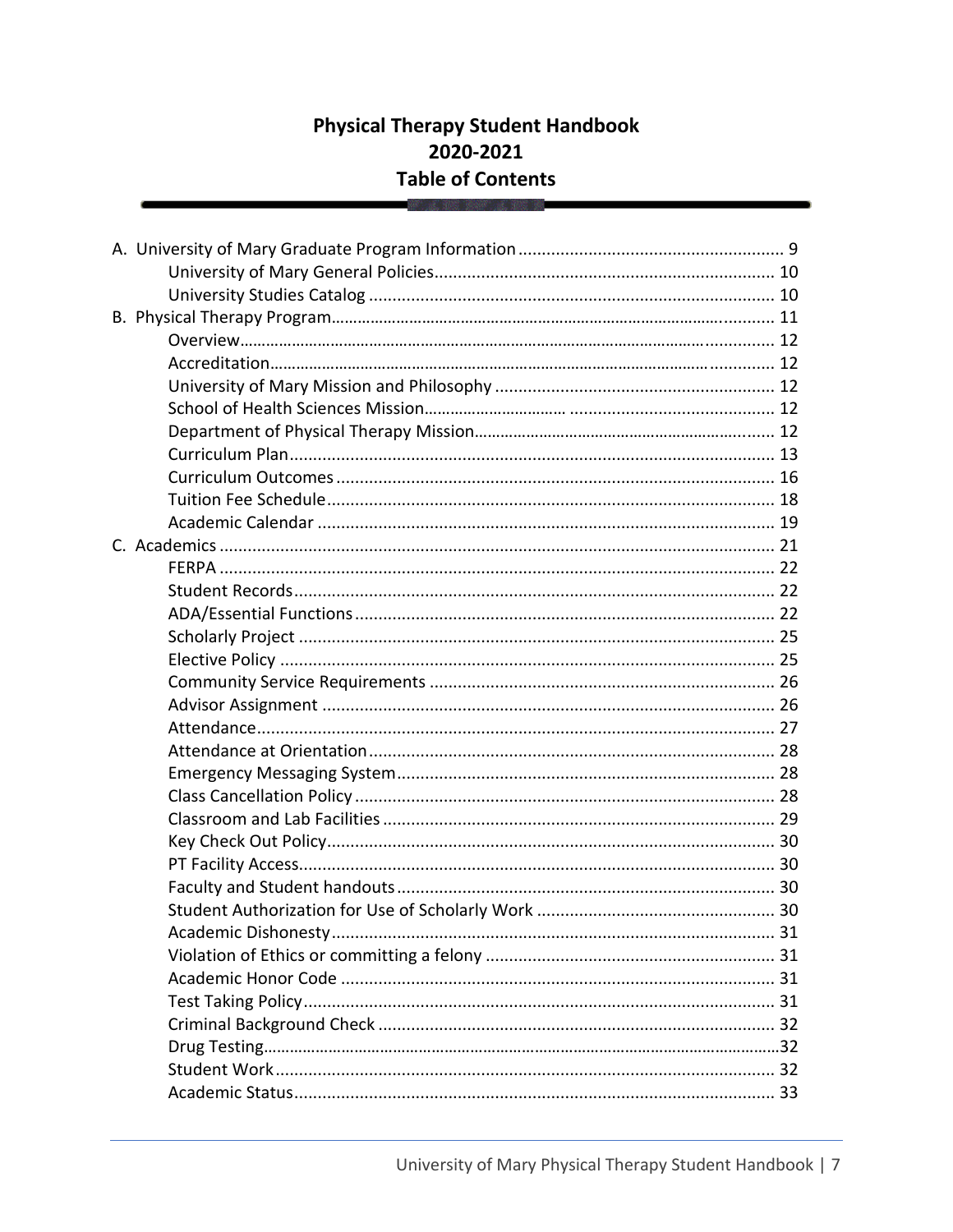| Appropriate use of Audio, Video, and Photography for Classroom and Lab  |  |
|-------------------------------------------------------------------------|--|
|                                                                         |  |
|                                                                         |  |
|                                                                         |  |
|                                                                         |  |
|                                                                         |  |
|                                                                         |  |
| Early Testing for the National Physical Therapy Examination (NPTE)  41  |  |
| Dissemination of Financial Assistance Information to Student 42         |  |
|                                                                         |  |
|                                                                         |  |
|                                                                         |  |
|                                                                         |  |
|                                                                         |  |
|                                                                         |  |
|                                                                         |  |
|                                                                         |  |
|                                                                         |  |
|                                                                         |  |
|                                                                         |  |
|                                                                         |  |
|                                                                         |  |
|                                                                         |  |
| Criminal Background Check Disclosure Information & Process  59          |  |
|                                                                         |  |
|                                                                         |  |
|                                                                         |  |
|                                                                         |  |
|                                                                         |  |
|                                                                         |  |
|                                                                         |  |
|                                                                         |  |
|                                                                         |  |
|                                                                         |  |
|                                                                         |  |
|                                                                         |  |
|                                                                         |  |
| Opportunities for Graduate Students Participation in Decision Making 79 |  |
|                                                                         |  |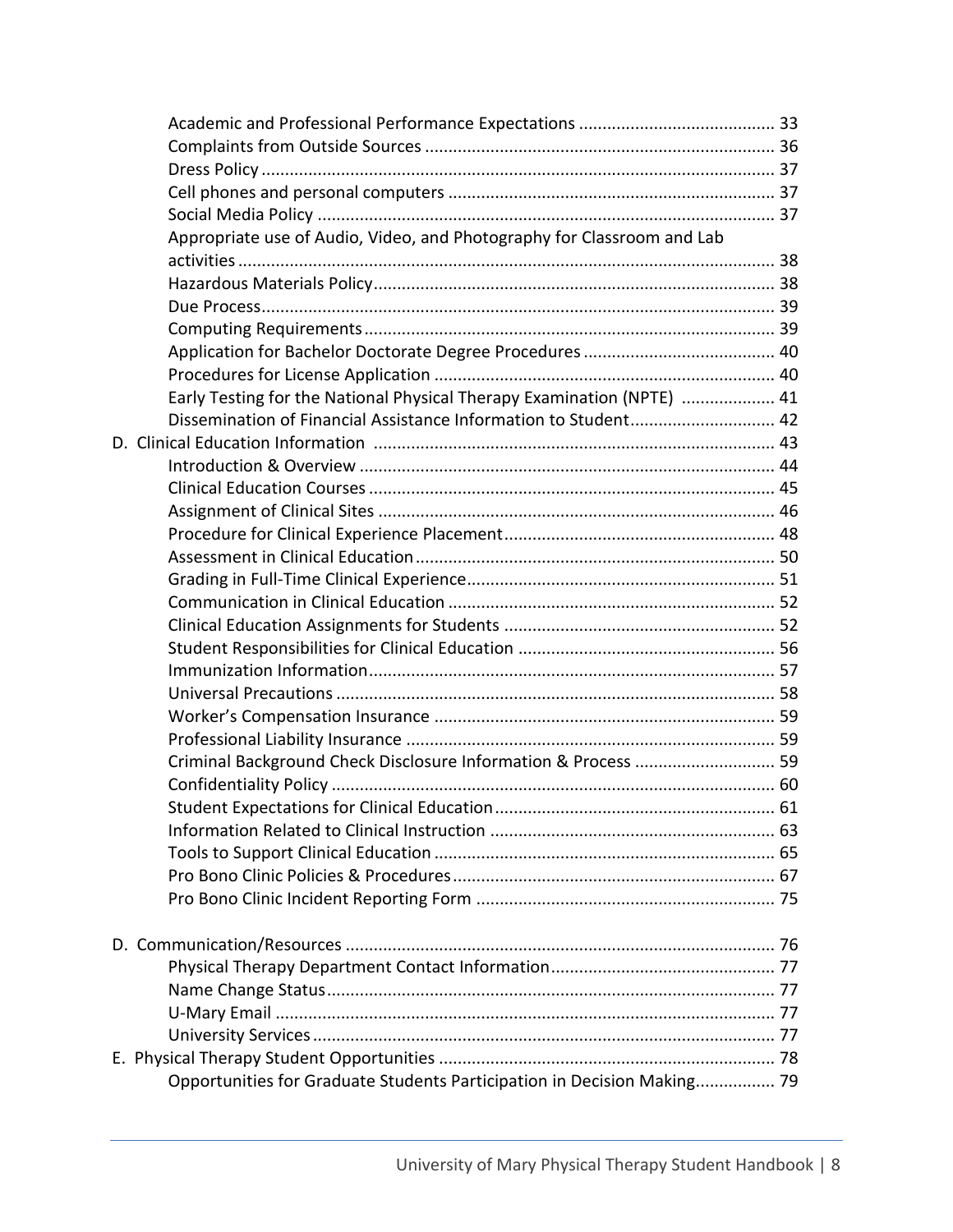| Informed Consent for student policy and procedures manual  85 |  |
|---------------------------------------------------------------|--|
|                                                               |  |
|                                                               |  |
|                                                               |  |
|                                                               |  |
|                                                               |  |
|                                                               |  |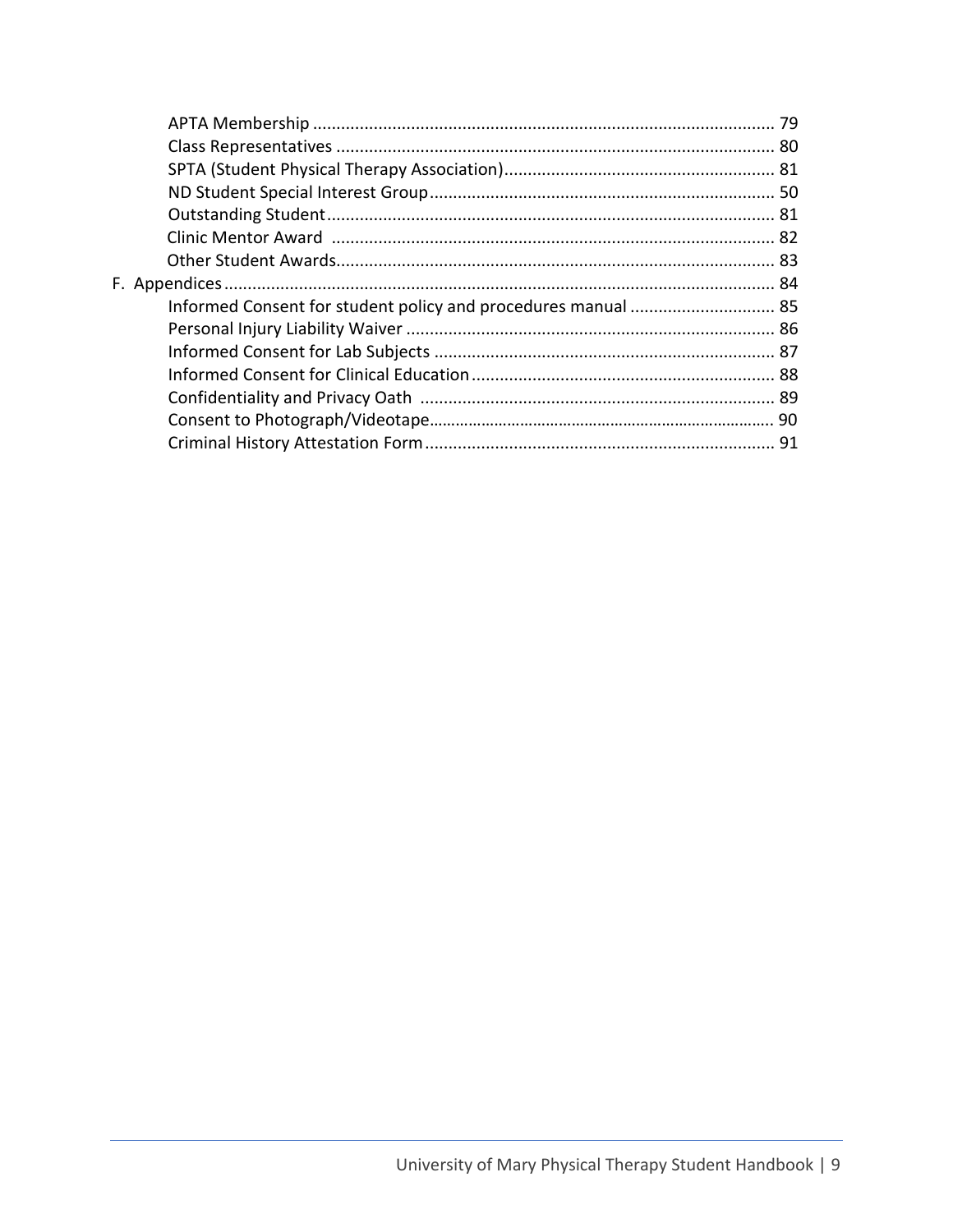

# **University of Mary Graduate Program Information**

**University of Mary General Policies**

# **University of Mary General Policies**

Graduate physical therapy students are to adhere to the [University of Mary](https://my.umary.edu/ICS/General_Policies.jnz)'s General Policies and [Student Handbook](https://www.umary.edu/_resources/pdfs/Student-Handbook-2018.pdf) as electronically published. Students are expected to satisfy the graduation requirements that are in effect at the time of their admission to the graduate program.

# **University Studies Catalog**

The Office of Academic Affairs regularly updates and publishes the University of Mary Course Catalog. This catalog serves as the foundation to all undergraduate and graduate programs containing a variety of general and program specific information. Please visit the Catalog at <http://catalog.umary.edu/>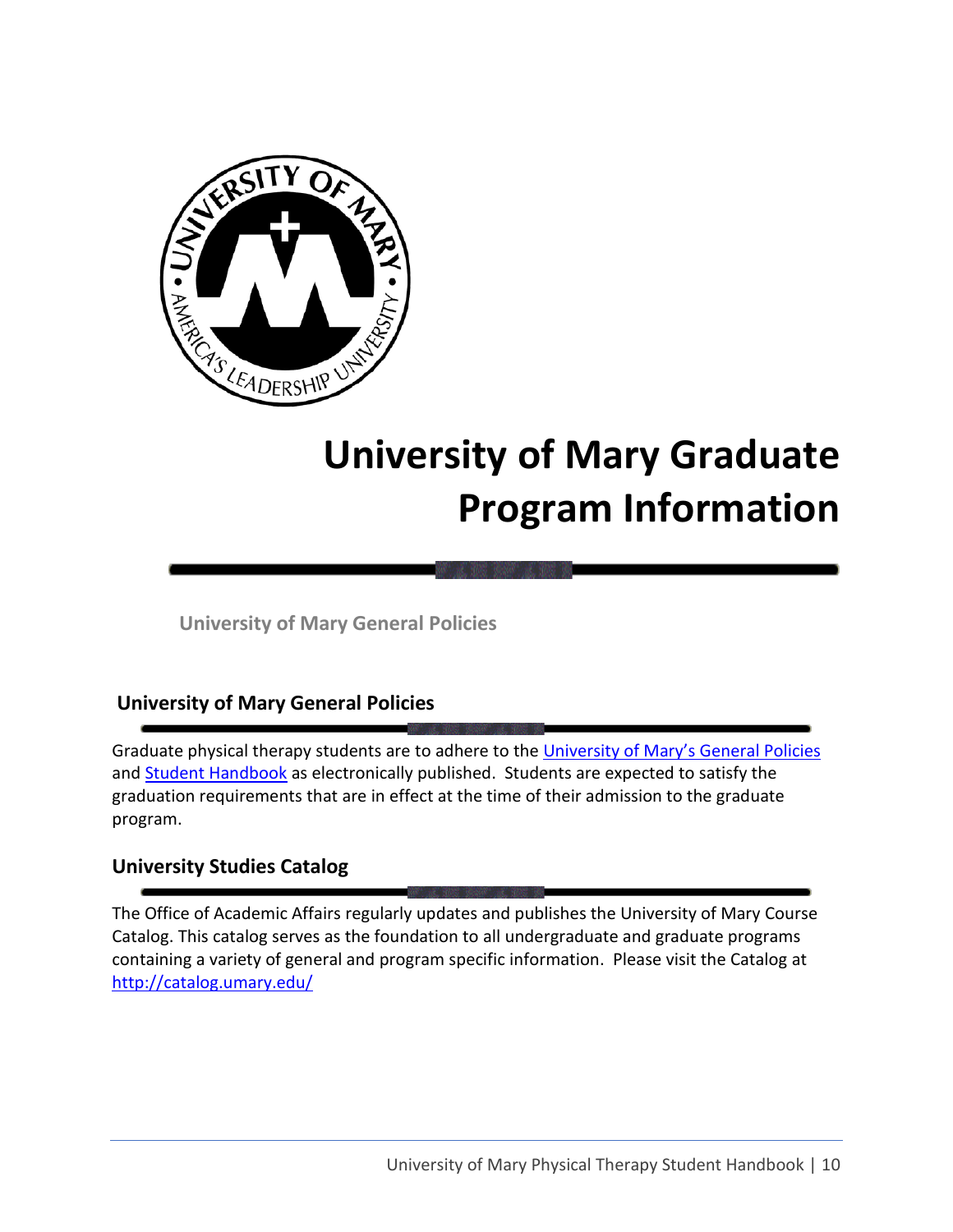

# **Physical Therapy**

**Overview Accreditation Mission Statements of the University, School of Health Sciences, and Department of Physical Therapy Philosophy of the Department of Physical Therapy Curriculum Plan Program Outcomes Tuition Fee Schedule Academic Calendar**

# **Overview**

The Program in Physical Therapist Education at the University of Mary is a component of the School of Health Sciences. Graduates of the program are granted a Doctor of Physical Therapy degree (DPT). Students enter the program with an earned bachelor's degree and successful completion of the prerequisites. The education program involves 8 semesters of didactic study and clinical education in the professional level program.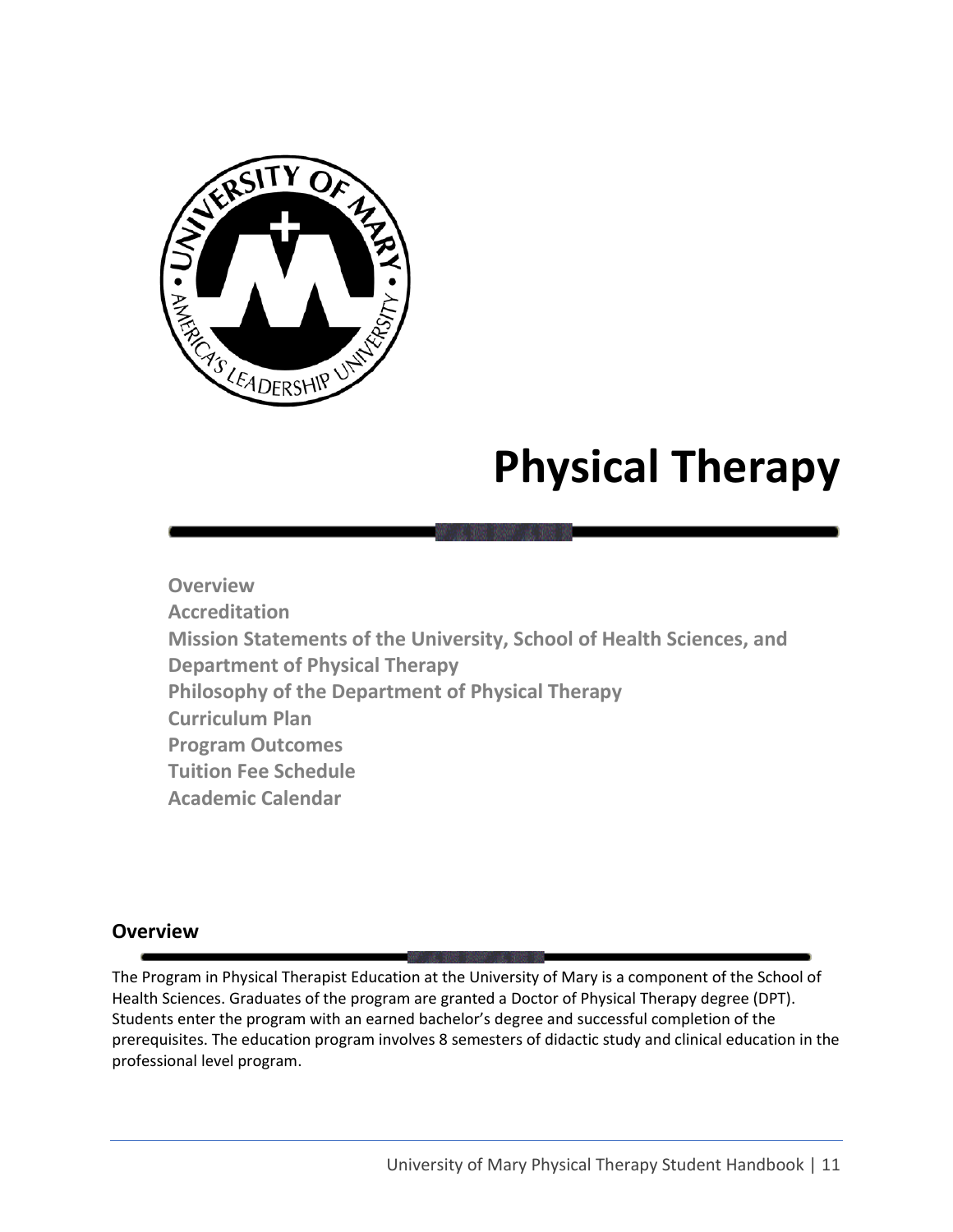# **Accreditation**

The University of Mary Department of Physical Therapy is accredited by the Commission on Accreditation in Physical Therapy Education (CAPTE) of the American Physical Therapy Association, 1111 North Fairfax St., Alexandria, VA, 22314; telephone: 703-706-3245; email: [accreditation@apta.org;](mailto:accreditation@apta.org) The next review date is 2022. The North Central Association of Colleges and Schools (NCA) have accredited the University to offer the DPT.

# **University of Mary Mission and Philosophy**

Founded to prepare leaders in the service of truth, the University of Mary is distinctive in our education and formation of servant leaders with moral courage, global understanding, and commitment to the common good. As America's Leadership University, we are deeply devoted to our mission:

*The University of Mary exists to serve the religious, academic and cultural needs of the people in this region and beyond. It takes its tone from the commitment of the Sisters of Annunciation Monastery. These Sisters founded the University in 1959 and continue to sponsor it today. It is Christian, it is Catholic, and it is Benedictine.*

In its search for truth and its commitment to develop the whole person, the University of Mary Graduate Programs prepares graduates in four areas of competence: 1) Communication; 2) Scholarship 3) Professional Distinction, and 4) Moral Courage.

In addition, the University of Mary strives to incorporate its Benedictine values of hospitality, community, respect for persons, prayer, moderation, and service in university curriculum instruction, and student life experiences.

# **School of Health Sciences Mission and Vision**

The mission of the School of Health Sciences is to prepare health care professionals, anchored in moral courage, who respect and defend the dignity of the human person.

In the spirit of St. Gianna, we envision a thriving center of excellence that prepares leaders in the renewal of health care to embody respect and compassion for the dignity and diversity of life.

# **Department of Physical Therapy Mission and Vision**

Guided by the University of Mary's Benedictine values of Service, Prayer, Moderation, Respect for Person, Hospitality and Community our mission is to prepare physical therapists for life.

Our vision is that our graduates will be competent, ethical, compassionate and caring physical therapists who optimize the human experience through the advancement of practice, advocacy, education, and service.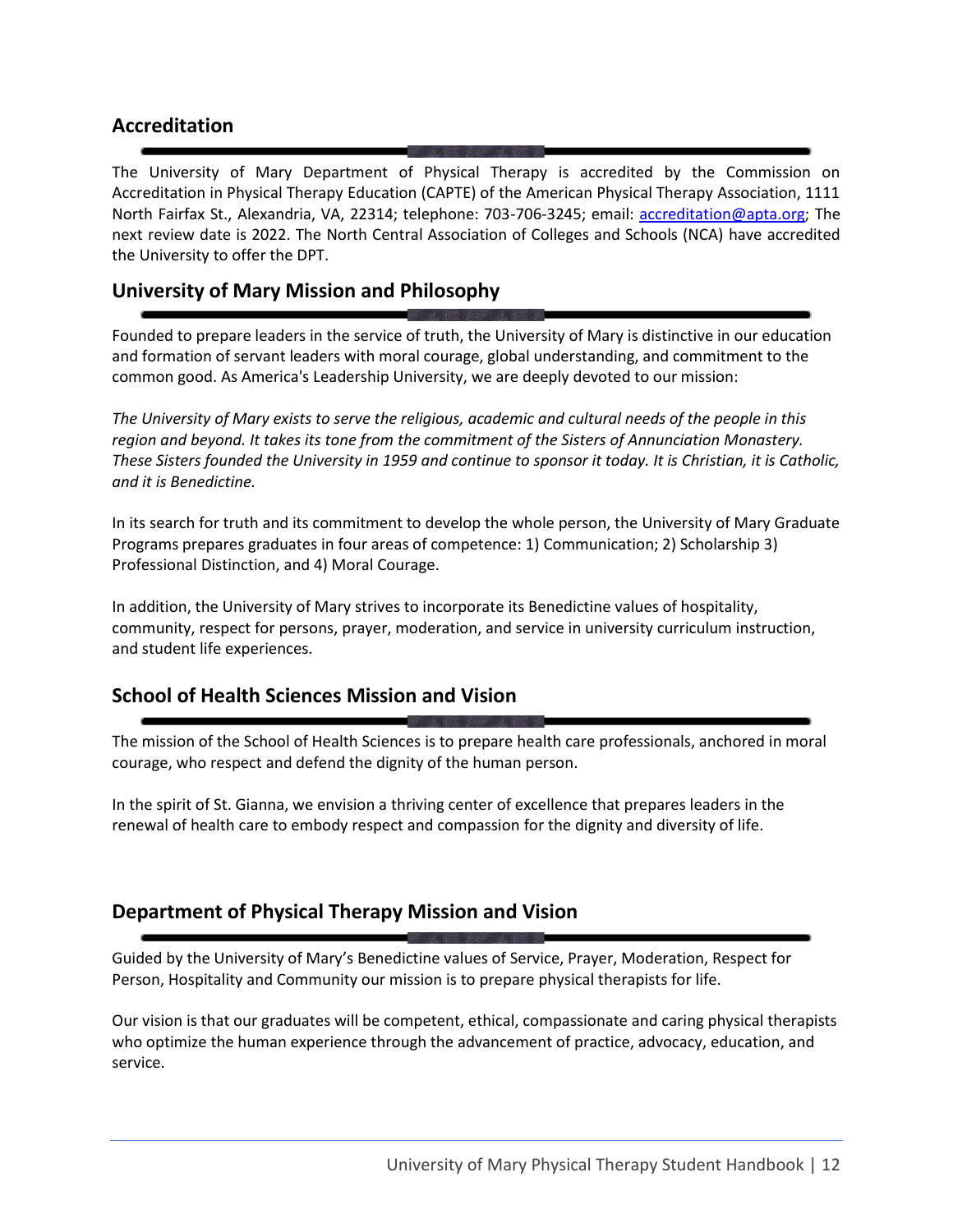# **Department of Physical Therapy Curriculum Plan**

The Physical Therapy curriculum model is a plan for teaching and learning designed by the program faculty in consultation with physical therapists and other health care practitioners, PT Program Advisory Committee members, consultants, and doctorally prepared faculty from diverse disciplines at the University of Mary. The curriculum is reflective of the mission and philosophy of the University of Mary and the Program in Physical Therapy, *[APTA Standards of Practice,](http://www.apta.org/uploadedFiles/APTAorg/About_Us/Policies/Practice/StandardsPractice.pdf#search=%22apta%20standards%20of%20practice%22) [PT Standards and Required Elements](http://www.capteonline.org/uploadedFiles/CAPTEorg/About_CAPTE/Resources/Accreditation_Handbook/CAPTE_PTStandardsEvidence.pdf)  [for Accreditation of PT Education Programs,](http://www.capteonline.org/uploadedFiles/CAPTEorg/About_CAPTE/Resources/Accreditation_Handbook/CAPTE_PTStandardsEvidence.pdf) [Guide to Physical Therapist Practice,](http://guidetoptpractice.apta.org/) [Minimum Standards for](http://www.apta.org/uploadedFiles/APTAorg/About_Us/Policies/BOD/Education/MinReqSkillsPTGrad.pdf)  [Physical Therapists at Entry-Level,](http://www.apta.org/uploadedFiles/APTAorg/About_Us/Policies/BOD/Education/MinReqSkillsPTGrad.pdf) [Core Competencies for Interprofessional Collaborative Practice](https://www.aacom.org/docs/default-source/insideome/ccrpt05-10-11.pdf?sfvrsn=77937f972)*, and several APTA sections' documents detailing entry-level curricular standards.

Curriculum content and experiences build on liberal arts and basic science core coursework. By incorporating the Benedictine Values, the physical therapy core values, and the graduate competency outcomes espoused by the University of Mary, the curriculum provides the knowledge, skills, attitudes and values needed to achieve mastery of entry-level physical therapist competencies and program and curriculum goals.

The curriculum plan is reviewed at department meetings throughout the year. Revisions are made based on evaluative data that justify the change, which include needs assessment, compliance with mission, philosophy, and goals of the program and university, and resources available. Implementation of the revision is then formally assessed, both formative and summative.

**University of Mary**



University of Mary Physical Therapy Student Handbook | 13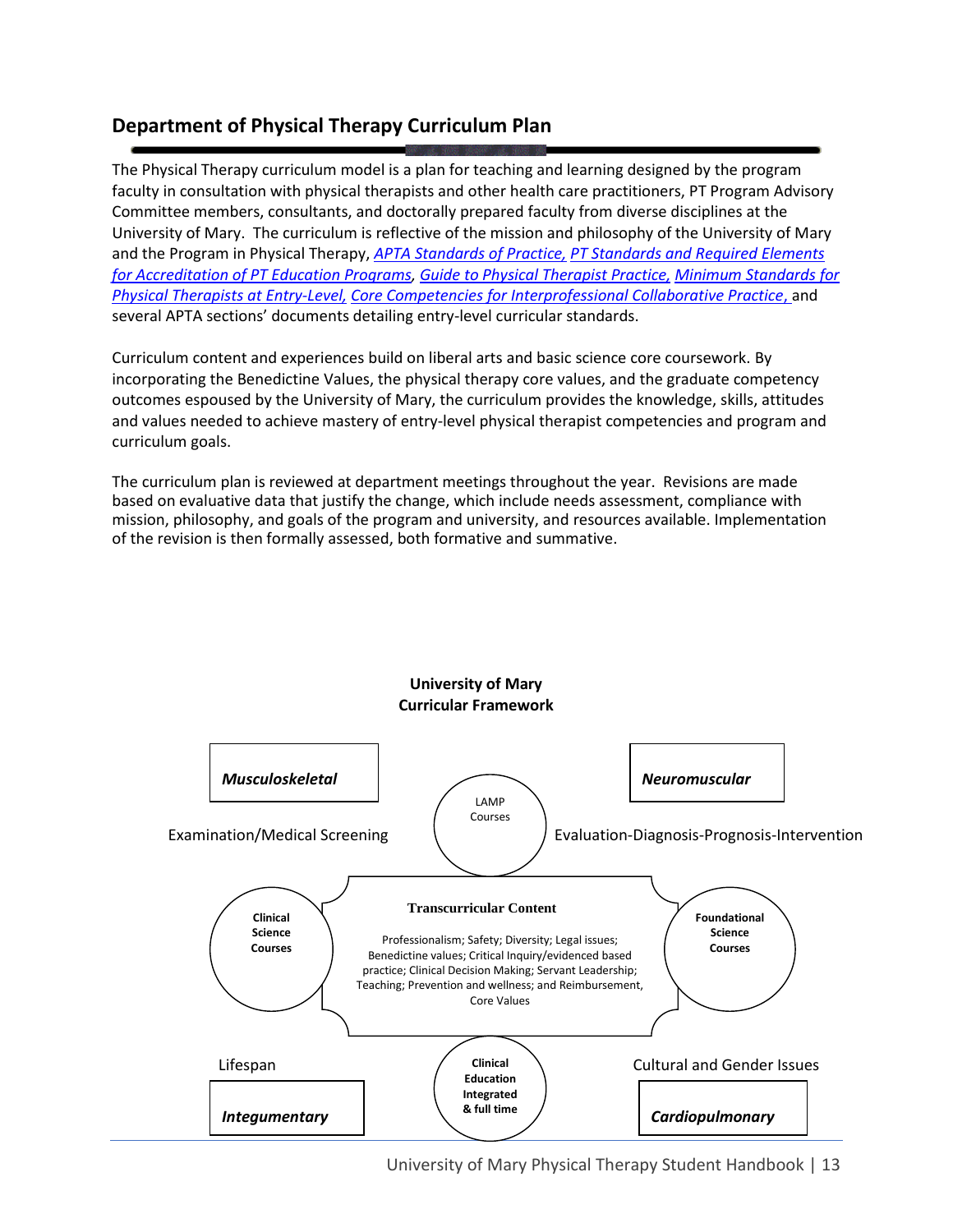| <b>DPT CURRICULUM</b>         |                                                          |                |  |  |
|-------------------------------|----------------------------------------------------------|----------------|--|--|
| Fall                          |                                                          |                |  |  |
| Year 1                        |                                                          |                |  |  |
| <b>PTH 505</b>                | Anatomy I                                                | 4              |  |  |
| <b>PTH 507</b>                | Physiology Foundations                                   | $\overline{2}$ |  |  |
| <b>PTH 509</b>                | Kinesiology I                                            | 3              |  |  |
| <b>PTH 513</b>                | <b>Systems Screening I</b>                               | 4              |  |  |
| <b>PTH 511</b>                | *LAMP I                                                  | $\overline{2}$ |  |  |
| <b>PTH 515</b>                | <b>Essential Skills I</b>                                | $\overline{2}$ |  |  |
| <b>PTH 519</b>                | ICE <sub>I</sub>                                         | $\mathbf{1}$   |  |  |
| <b>Semester Credits</b>       |                                                          | 18             |  |  |
|                               | *Leadership, Administration, Management, Professionalism |                |  |  |
|                               |                                                          |                |  |  |
| Spring Year 1                 |                                                          |                |  |  |
| <b>PTH 508</b>                | Neuroscience                                             | 3              |  |  |
| <b>PTH 506</b>                | Anatomy II                                               | $\overline{2}$ |  |  |
| <b>PTH 510</b>                | Kinesiology II                                           | 3              |  |  |
| <b>PTH 512</b>                | Musculoskeletal Assessment I                             | $\overline{4}$ |  |  |
| <b>PTH 514</b>                | <b>Systems Screening II</b>                              | $\overline{2}$ |  |  |
| <b>PTH 516</b>                | Essential Skills II (ther ex)                            | 3              |  |  |
| <b>PTH 520</b>                | ICE II                                                   | $\mathbf 1$    |  |  |
| <b>Semester Credits</b>       |                                                          | 18             |  |  |
|                               |                                                          |                |  |  |
| Summer Year 1                 |                                                          |                |  |  |
| May/June                      |                                                          |                |  |  |
| <b>PTH 521</b>                | <b>LAMP II</b>                                           | $\mathbf{1}$   |  |  |
| <b>PTH 526</b>                | <b>Systems Screening III</b>                             | $\overline{2}$ |  |  |
| <b>PTH 527</b>                |                                                          | 4              |  |  |
|                               | Essential Skills III (physical agents)                   |                |  |  |
| July/August                   |                                                          |                |  |  |
| <b>PTH 531</b>                | Clinical Experience I (6 weeks)                          | $\overline{4}$ |  |  |
| <b>Semester Credits</b>       |                                                          | 11             |  |  |
|                               |                                                          |                |  |  |
| Year 2                        |                                                          |                |  |  |
| Fall                          |                                                          |                |  |  |
| PTH 619                       | ICE III                                                  | $1\,$          |  |  |
| <b>PTH 621</b>                | Ortho Mngt I                                             | 4              |  |  |
| <b>PTH 627</b>                | <b>Exercise Physiology</b>                               | $\mathbf{1}$   |  |  |
| <b>PTH 628</b>                | <b>Psychosocial Aspects</b>                              | $\overline{2}$ |  |  |
| <b>PTH 629</b>                |                                                          | 3              |  |  |
|                               | Neuromotor Physical Therapy                              |                |  |  |
| PTH 633                       | Cardiopulmonary Mngt I                                   | 3              |  |  |
| <b>PTH 640</b>                | Pediatric Mngt I                                         | $\overline{2}$ |  |  |
| PTH 643                       | Clinical Inquiry I                                       | $\mathbf{1}$   |  |  |
| <b>Semester Credits</b><br>17 |                                                          |                |  |  |
|                               |                                                          |                |  |  |
|                               |                                                          |                |  |  |
| Spring Year 2                 |                                                          |                |  |  |
| <b>PTH 620</b>                | ICE IV                                                   | $\mathbf{1}$   |  |  |
| <b>PTH 622</b>                | Orthopedic Mngt II                                       | 4              |  |  |
| PTH 630                       | Neuromotor Physical Therapy II                           | $\mathsf 3$    |  |  |
| PTH 634                       | <b>Health Promotion and Wellness</b>                     | $\overline{2}$ |  |  |
| PTH 636                       | <b>Integumentary Mngt</b>                                | $\overline{2}$ |  |  |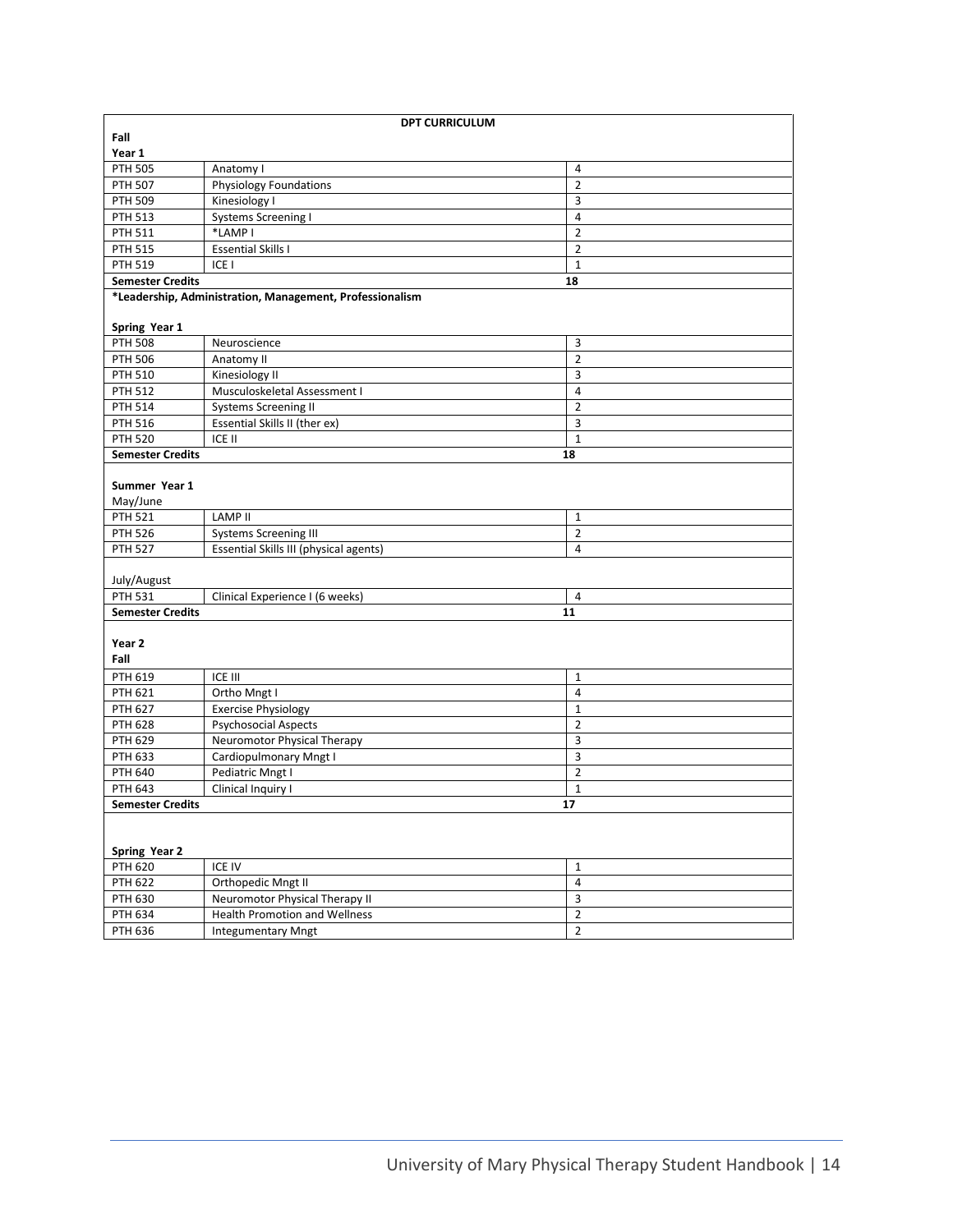| PTH 641                   | Pediatric Mngt II                        | $\overline{2}$ |  |
|---------------------------|------------------------------------------|----------------|--|
| <b>PTH 642</b>            | Geriatric Mngt                           | 3              |  |
| <b>PTH 660</b>            | SOLE <sub>I</sub>                        | $\mathbf{1}$   |  |
| <b>Semester Credits</b>   |                                          | 18             |  |
|                           |                                          |                |  |
| Summer Year 2             |                                          |                |  |
| May/June                  |                                          |                |  |
| PTH 731                   | Clinical Experience II (8 weeks)         | 6              |  |
| July/August               |                                          |                |  |
| <b>PTH 743</b>            | Clinical Inquiry II                      | $\mathbf{1}$   |  |
| <b>PTH 760</b>            | SOLE II                                  | $\mathbf{1}$   |  |
| PTH 761                   | <b>Diagnostic Imaging and Procedures</b> | $\overline{2}$ |  |
| <b>PTH 765</b>            | <b>Professional Development</b>          | $\overline{2}$ |  |
| <b>PTH 824</b>            | Sports Med Elective*                     | $\mathbf{1}$   |  |
| <b>PTH 835</b>            | Pediatric Elective*                      | $\mathbf{1}$   |  |
| <b>PTH 775</b>            | <b>Differential Diagnosis</b>            | $\mathbf{1}$   |  |
| <b>Semester Credits</b>   |                                          | 13 or 14       |  |
| Year <sub>3</sub><br>Fall |                                          |                |  |
| IPE 501**                 | Interprofessional Education              | $\mathbf 1$    |  |
| <b>PTH 811</b>            | <b>LAMP III</b>                          | $\overline{2}$ |  |
|                           | Administration and Mngt                  |                |  |
| <b>PTH 819</b>            | ICE V                                    | $\mathbf 1$    |  |
| <b>PTH 826</b>            | Sports Med Elective II                   | $\mathbf{1}$   |  |
| <b>PTH 831</b>            | Clinical Experience III (10 weeks)       | 8              |  |
| <b>PTH 836</b>            | Pediatric Elective II                    | $\mathbf{1}$   |  |
| <b>PTH 843</b>            | Clinical Inquiry III                     | $\mathbf{1}$   |  |
| <b>PTH 845</b>            | Women's Health Elective *                | $\overline{2}$ |  |
| <b>PTH 855</b>            | Neuro and Vestibular Elective*           | $\overline{2}$ |  |
| <b>PTH 859</b>            | Complex Case Mngt I                      | $\overline{2}$ |  |
| <b>Semester Credits</b>   |                                          | 15 or 17       |  |
| <b>Spring</b>             |                                          |                |  |
| <b>PTH 812</b>            | LAMP IV Leadership and Professionalism   | $\overline{2}$ |  |
| <b>PTH 820</b>            | <b>ICE VI</b>                            | $\mathbf{1}$   |  |
| <b>PTH 832</b>            | Clinical Experience IV (10 weeks)        | 8              |  |
| <b>PTH 853</b>            | Clinical Inquiry IV                      | $\mathbf{1}$   |  |
| <b>PTH 860</b>            | Complex Case Mngt II                     | $\overline{2}$ |  |
| <b>Semester Credits</b>   |                                          | 14             |  |
| <b>TOTAL</b>              |                                          | 125-126        |  |

\*Students choose 1 of 4 elective courses or have the option of completing an approved certificate. \*\*If a student did not complete the undergraduate School of Health Sciences interprofessional course (IPE 401), they will need to complete the 1 credit Interprofessional course.

Students in the final year of the University of Mary's Doctor of Physical Therapy Program have the option of completing additional coursework that will lead to a concentration in business. Students can complete on-line courses in an interprofessional format that will improve their business acumen to better meet the demands of modern healthcare practice. The 3 courses in the concentration include:

**BUS 505 HR Management (offered the 3rd 5 weeks of every term)**

*This course has been developed based on the human resource body of knowledge defined by the HRCI and the Society for HR Management (SHRM). This course will study the nature of HR management,*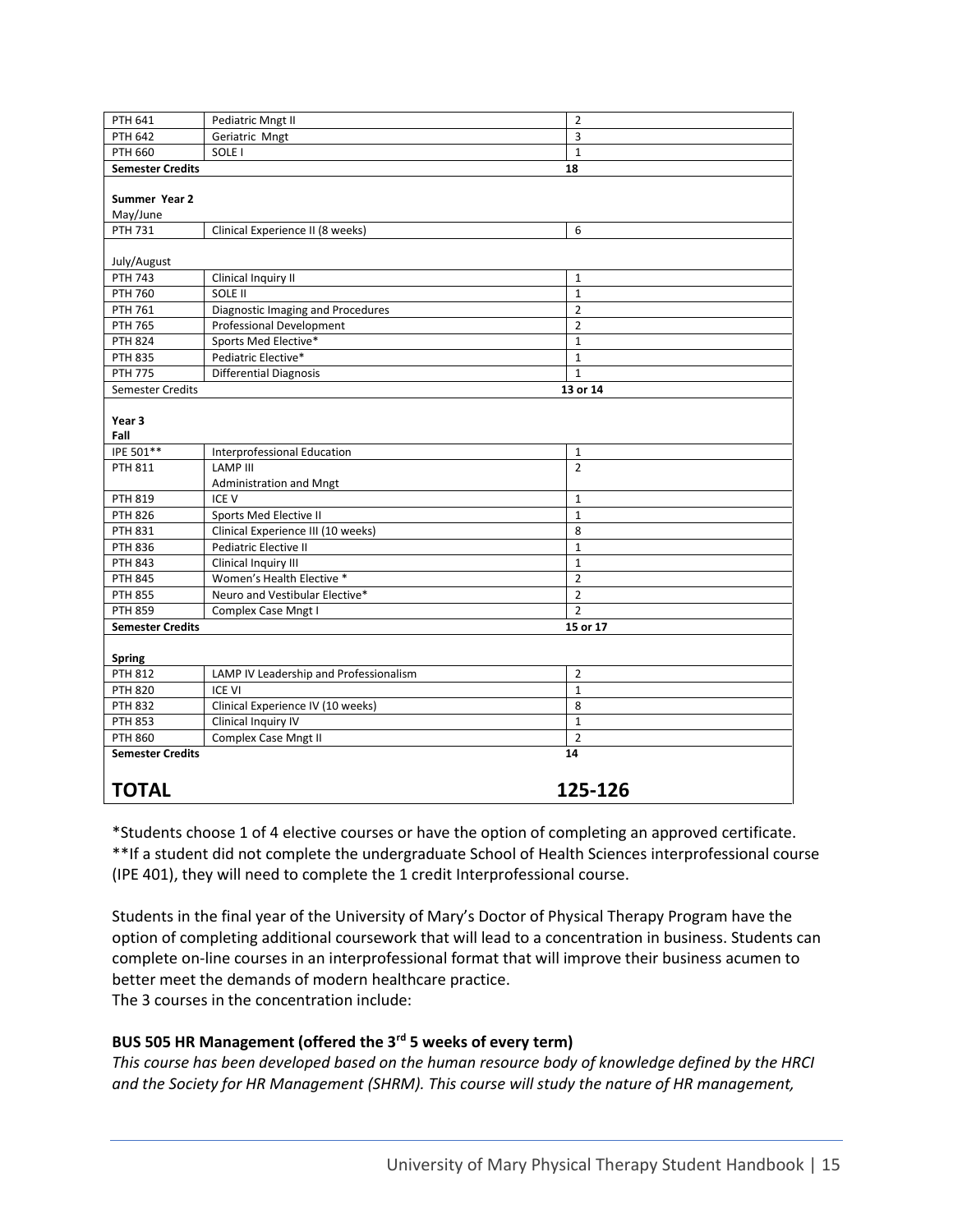*staffing the organization, developing human resources, compensating human resources and managing employee relations. The course emphasizes the need for HR professionals to effectively contribute to their organization as a strategic and knowledgeable business partner. Course competencies and outcomes focus on the importance of integrating HR knowledge with business essentials.* 

## **Nur 648 Healthcare Law and Policy**

*This course will provide a basic foundation of the legal system and a broad analysis of laws which impact health care. Topics of particular focus in the course will include professional licensing regulations, practices which create legal liability for health care providers and health care institutions, requirements and pitfalls of reimbursement and payment systems, the decision making processes for death and dying, and the exploration of laws which may directly or indirectly impact health care.*

## **BUS 653 Healthcare Organizations and finance**

*This course is designed to provide students with a practical understanding of health care financial issues, financial reporting and analysis. Financial management tools and methods used in budget preparation, evaluation of investment alternatives, financial forecasting and capital structures are covered with a focus on common practices in healthcare organizations. .*

#### **PROGRAM GOALS AND OUTCOMES**

Goal 1. The program, through the faculty and students, will recognize the dignity of the human person through commitment to advocacy, health and wellness, education, and servant leadership to the people in this region and beyond.

- Outcome 1.1: All faculty and students (100%) will demonstrate their commitment to service and advocacy through participation and leadership within internal and external partners that align with the program's mission and goals.
- Outcome 1.2: All students will provide health and wellness services to the community under the supervision of faculty.
- Outcome 1.3: The Program will demonstrate commitment to practicing PTs and other healthcare providers through professional development opportunities.

Goal 2. Students and graduates will be competent and ethical physical therapists who practice in diverse, collaborative settings, thrive in a constantly changing health care environment, commit to a life of service, and engage in life-long learning and personal development.

- Outcome 2.1: Faculty will attract, enroll and have a 95% retention rate of well-qualified applicants who appreciate the mission of the program.
- Outcome 2.2: All students will meet or exceed all academic and professional behavior standards for the program that reflect current evidence-based physical therapy practice and research.
- Outcome 2.3: All graduates (100%) will demonstrate a commitment to professional development and evidence-based practice by engaging in lifelong learning and demonstrating service to their community and/or profession.
- Outcome 2.4: Faculty will establish relationships with clinical and associated faculty who have clinical specialty or certifications.
- Outcome 2.5: All students will engage in a variety of didactic and clinical experiences interprofessional collaboration.
- Outcome 2.6: All students will participate in practice management activities.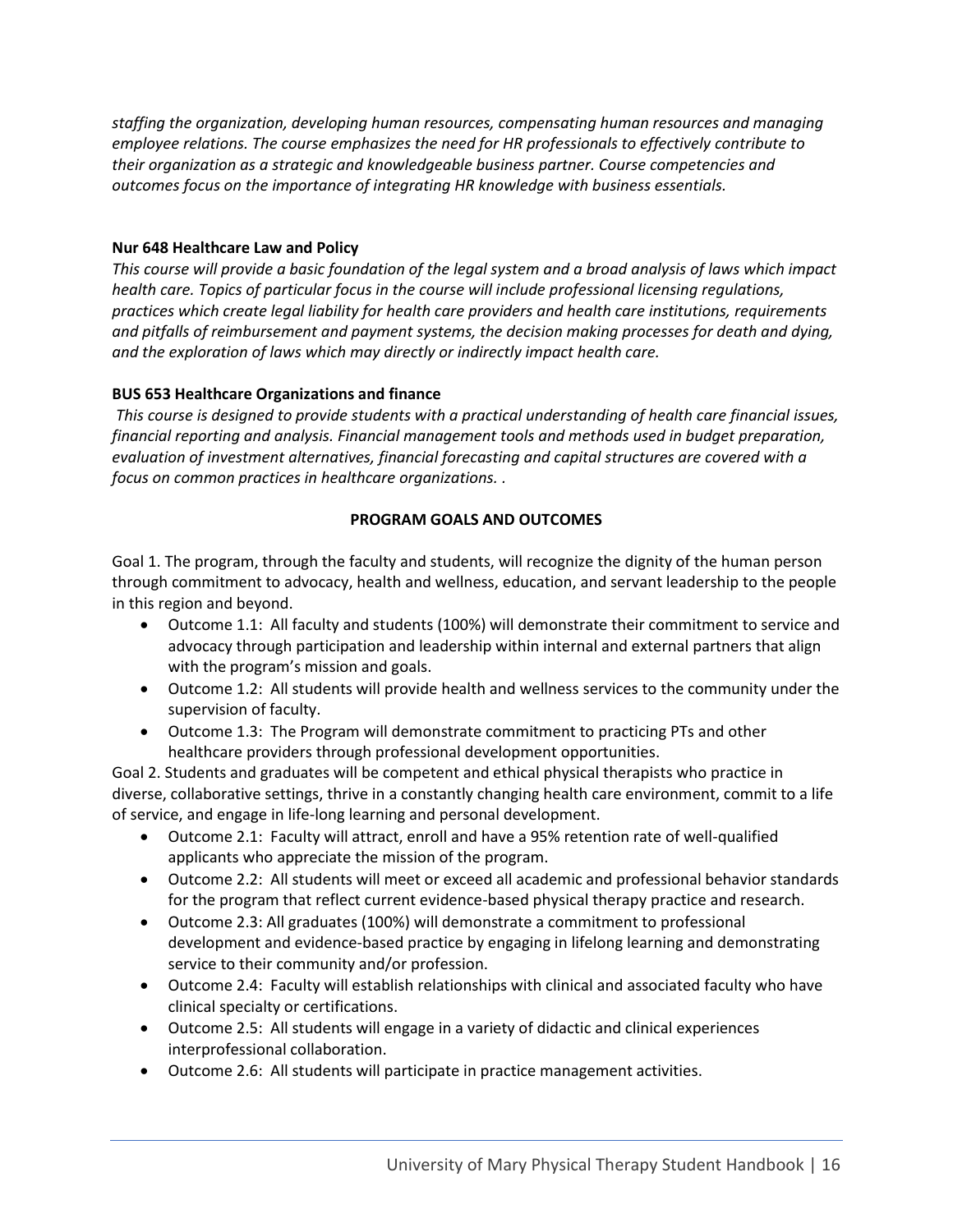Goal 3. Students will critically evaluate and apply evidence as a foundation for physical therapy practice and contribute to the body of knowledge.

• Outcome 3.1: Students, under faculty advisement, will complete and present a scholarly project.

Goal 4. Faculty will engage in scholarly activity to inform their teaching and contribute to the body of knowledge.

• Outcome 4.1: All core faculty will accomplish goals from an on-going scholarship agenda which culminates in the peer-reviewed dissemination of one scholarly product for every 2 years of employment.

Goal 5. Faculty will serve as role models and mentors by actively engaging in professional development and service activities that benefit the students, university, community, and physical therapy profession.

- Outcome 5.1: Faculty demonstrates a commitment to the Benedictine Values by modeling ethical and professional behaviors.
- Outcome 5.2: Faculty will stay abreast of changes in physical therapy practice and education through faculty attendance at professional presentations, lectures and conferences.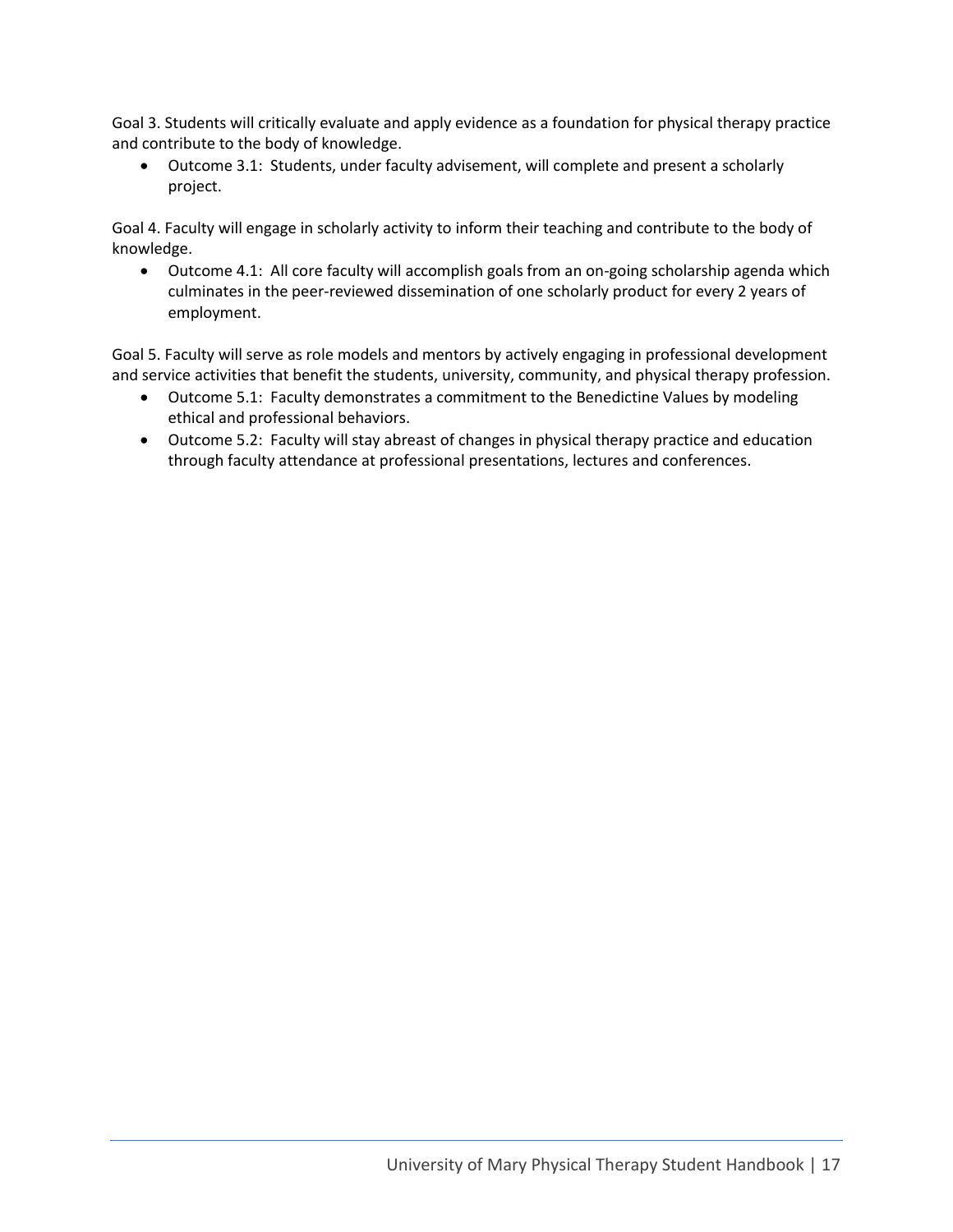# **\*Department of Physical Therapy Tuition Fee Schedule (2020-2021)**

**\*Tuition information correct for this academic year only. Students should plan for a tuition increase each academic year determined by University administration**

For information on payment policies, board and room contracts, and refund policies, please see the University of Mary Undergraduate Bulletin [\(www.umary.edu\)](http://www.umary.edu/) **Tuition**

|                                                                                                         |                      |                                               | Tuition |         |
|---------------------------------------------------------------------------------------------------------|----------------------|-----------------------------------------------|---------|---------|
| Year 1 (fall, spring, summer)                                                                           | \$10360/trimester    |                                               |         | \$31500 |
| Year 2 (fall, spring, summer)                                                                           | \$10360/trimester    |                                               |         | \$31500 |
| Year 3 (fall, spring)                                                                                   | \$10360/trimester    |                                               |         | \$21000 |
|                                                                                                         | <b>TOTAL TUITION</b> |                                               |         | \$84000 |
|                                                                                                         |                      | Fees (approximately)                          |         |         |
| Lab Fees                                                                                                |                      | total throughout program                      |         | \$140   |
| <b>EXAAT</b> Fee                                                                                        | 1x only              |                                               |         | \$150   |
|                                                                                                         |                      |                                               |         |         |
| University Center/Wellness Center Fee                                                                   |                      | \$125/semester (fall/spring only)             |         | \$750   |
| <b>Graduation Fee</b>                                                                                   |                      | 1x only                                       |         | \$100   |
| <b>Graduation Attire</b>                                                                                |                      | 3rd year only                                 |         | \$175   |
| <b>Technology Fee</b>                                                                                   |                      | \$30/credit                                   |         | \$3720  |
| Liability Insurance                                                                                     |                      | \$35/year                                     |         | \$105   |
| Criminal Background Check and Drug Test \$125 (year 1)                                                  |                      |                                               |         | \$125   |
| APTA membership fee*                                                                                    |                      | \$80/year                                     |         | \$240   |
| *part of lab fees year 2 and 3                                                                          |                      |                                               |         |         |
| Parking Fee                                                                                             |                      | \$50/semester (fall/spring only year 1 and 2) |         | \$200   |
| <b>Security Fee</b>                                                                                     |                      | \$100/semester (fall/spring/summer)           |         | \$800   |
| Not included: textbooks, room/board/travel for clinical internships, optional international experiences |                      |                                               |         |         |
|                                                                                                         |                      | <b>TOTAL FEES</b>                             |         | \$6505  |
|                                                                                                         |                      | <b>TOTAL PROGRAM COSTS</b>                    | \$90505 |         |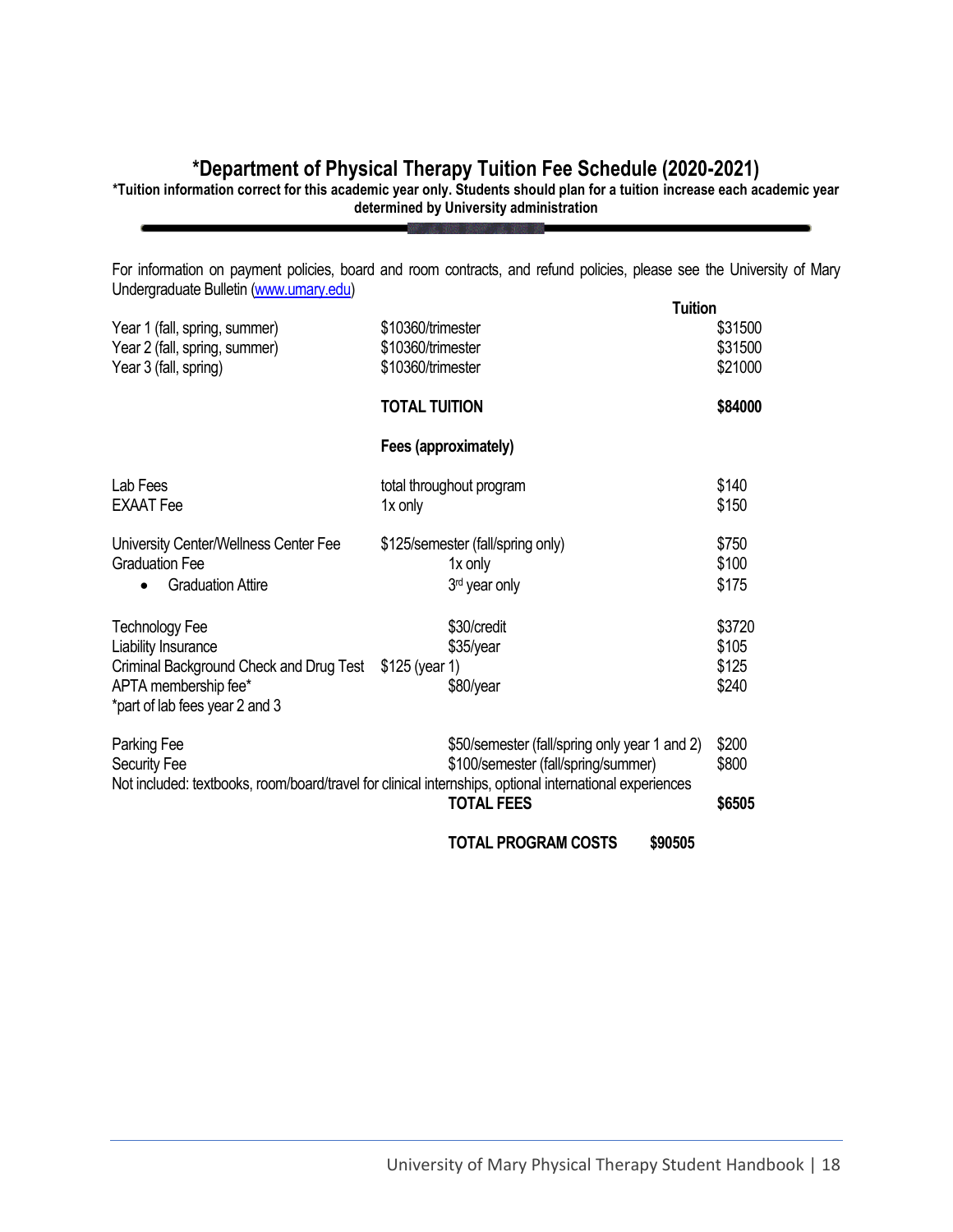# **Department of Physical Therapy Academic Calendar 2020-2021**

| 2020                                                                        |                                                                               |  |  |
|-----------------------------------------------------------------------------|-------------------------------------------------------------------------------|--|--|
| September 7                                                                 | Labor Day - No Classes                                                        |  |  |
| September 7                                                                 | New student verification (all transfer students must stop by)                 |  |  |
| September 8                                                                 | First Year Student Orientation 8:30-1                                         |  |  |
| September 8                                                                 | Classes begin for all students                                                |  |  |
| September 12                                                                | <b>White Coat Ceremony</b>                                                    |  |  |
| Sept 15                                                                     | <b>UMary PT Clinic open</b>                                                   |  |  |
| Sept 18                                                                     | 3rd year comprehensive lab test                                               |  |  |
| Sept 19                                                                     | NDSSIG Conclave UND (all day - all students strongly encouraged<br>to attend) |  |  |
| September 24-25                                                             | 3rd Year Group I Diagnostic Imaging Lab                                       |  |  |
| September 25-26                                                             | 3rd Year Group II Diagnostic Imaging Lab                                      |  |  |
| Sept 25                                                                     | Best of Class of 2021 Case Studies (all students 1-4)                         |  |  |
| Sept 25/Sept 26                                                             | Fall NDPTA meeting Friday; Pain Neuroscience Continuing Ed                    |  |  |
|                                                                             | <b>Course Grand Forks</b>                                                     |  |  |
| Oct 1                                                                       | UMary Healthcare Career Fair (Chick's Place) 10-1 (required of all            |  |  |
|                                                                             | year 3 students; year 1 and 2 strongly encouraged)                            |  |  |
| October 2                                                                   | Best of Class of 2021 Case Studies (all students 1-4)                         |  |  |
| October 9                                                                   | Last Day of 5-week Term for 3rd Year Students                                 |  |  |
| Oct 12 - Dec 18                                                             | 3rd year Clinical Experience III                                              |  |  |
| Fall Break (No clinic October 15)<br>Oct 16 - Oct 18                        |                                                                               |  |  |
| Nov <sub>6</sub>                                                            | PT Interview Day 1                                                            |  |  |
| Nov 26 - 29<br>Thanksgiving Vacation (begins 4pm Nov 25)                    |                                                                               |  |  |
| <b>Final Examinations</b><br>Dec 17-23                                      |                                                                               |  |  |
| Dec 23 after exams                                                          | <b>Christmas Vacation begins</b>                                              |  |  |
|                                                                             | 2021                                                                          |  |  |
| Jan $6$ – Feb 7<br>Third Year Students class                                |                                                                               |  |  |
| Jan 6                                                                       | Spring Semester Classes begin all students                                    |  |  |
| January 12                                                                  | Clinic opens                                                                  |  |  |
| January 15                                                                  | 3rd year written comp 8-12                                                    |  |  |
| January 18                                                                  | Martin Luther King Day - no classes                                           |  |  |
| Feb 8 - April 16                                                            | 3rd year Clinical Experience IV                                               |  |  |
| Feb 15                                                                      | No School – President's Day ( $1st$ and $2nd$ year students)                  |  |  |
| Feb 19<br>PT Interview Day 2                                                |                                                                               |  |  |
| March 4-7                                                                   | Spring Break for 1 <sup>st</sup> and 2 <sup>nd</sup> year students            |  |  |
| Easter Vacation (Clinic is closed on April 9)<br>April 2-5 (begins 4pm 4/1) |                                                                               |  |  |
| April 16-22                                                                 | <b>Final Examinations</b>                                                     |  |  |
| April 23                                                                    | Research Colloquium (mandatory for all PT students)                           |  |  |
| April 24                                                                    | Hooding and Graduation Class of 2021                                          |  |  |
| Dates TBA                                                                   | Guatemala Class of 2021                                                       |  |  |

For more information visit: [http://www.](http://www/)umary.edu/umlife/student\_life/academic\_calendar/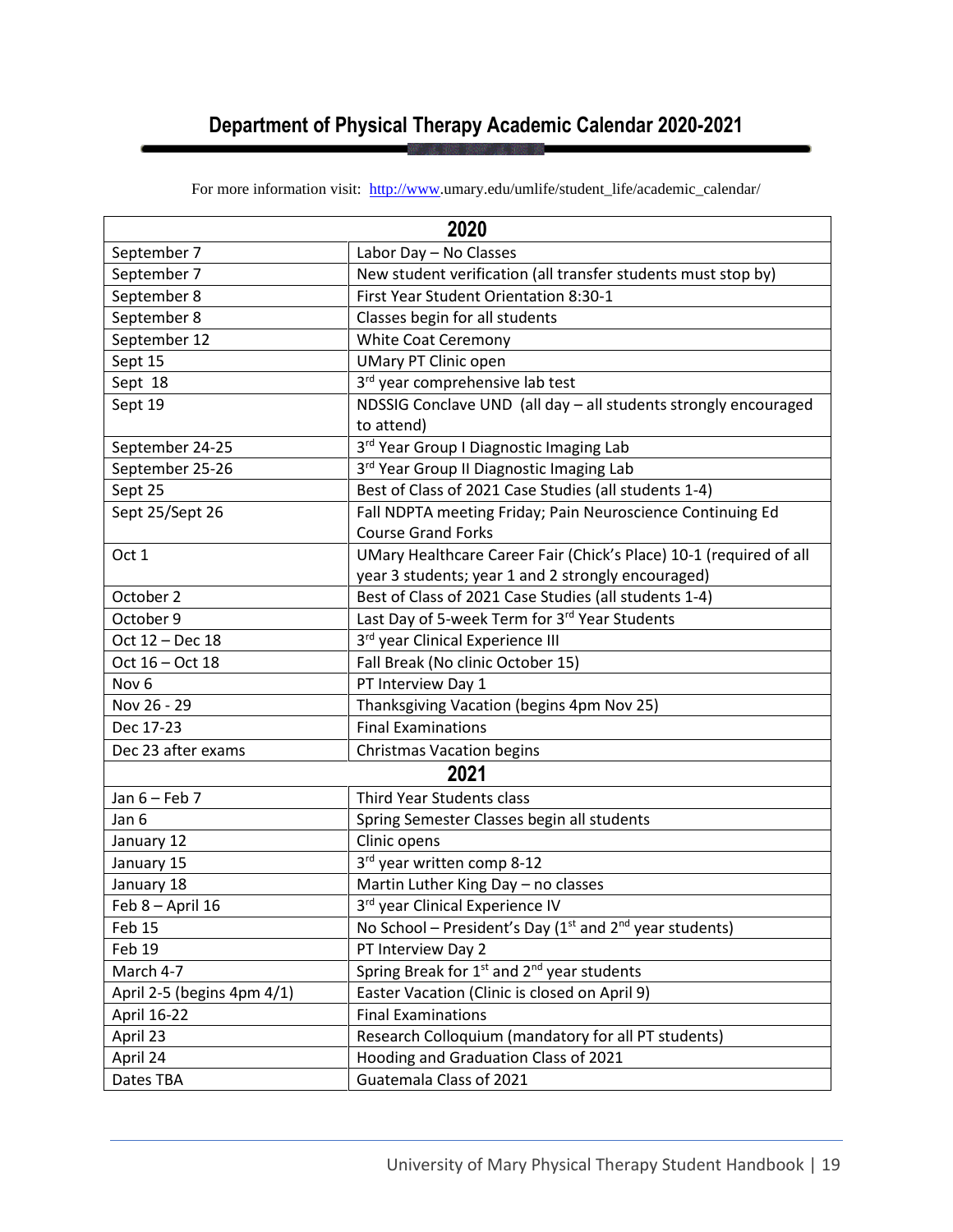| April 25 - May 2         | Semester Break                              |
|--------------------------|---------------------------------------------|
| May $3 -$ June 25        | 2 <sup>nd</sup> Year Clinical Experience II |
| May $3 -$ June 25        | 1 <sup>st</sup> Year Classes (May/June)     |
| June $27 -$ July 4       | Summer Break                                |
| July $5 - Aug$ 13        | 1 <sup>st</sup> Year Clinical Experience    |
| July 5 - August 13, 2021 | Class of 2022 session                       |
| July                     | Scorebuilders (Class of 2022)               |
| August 2021 Dates TBD    | Guatemala Class of 2022                     |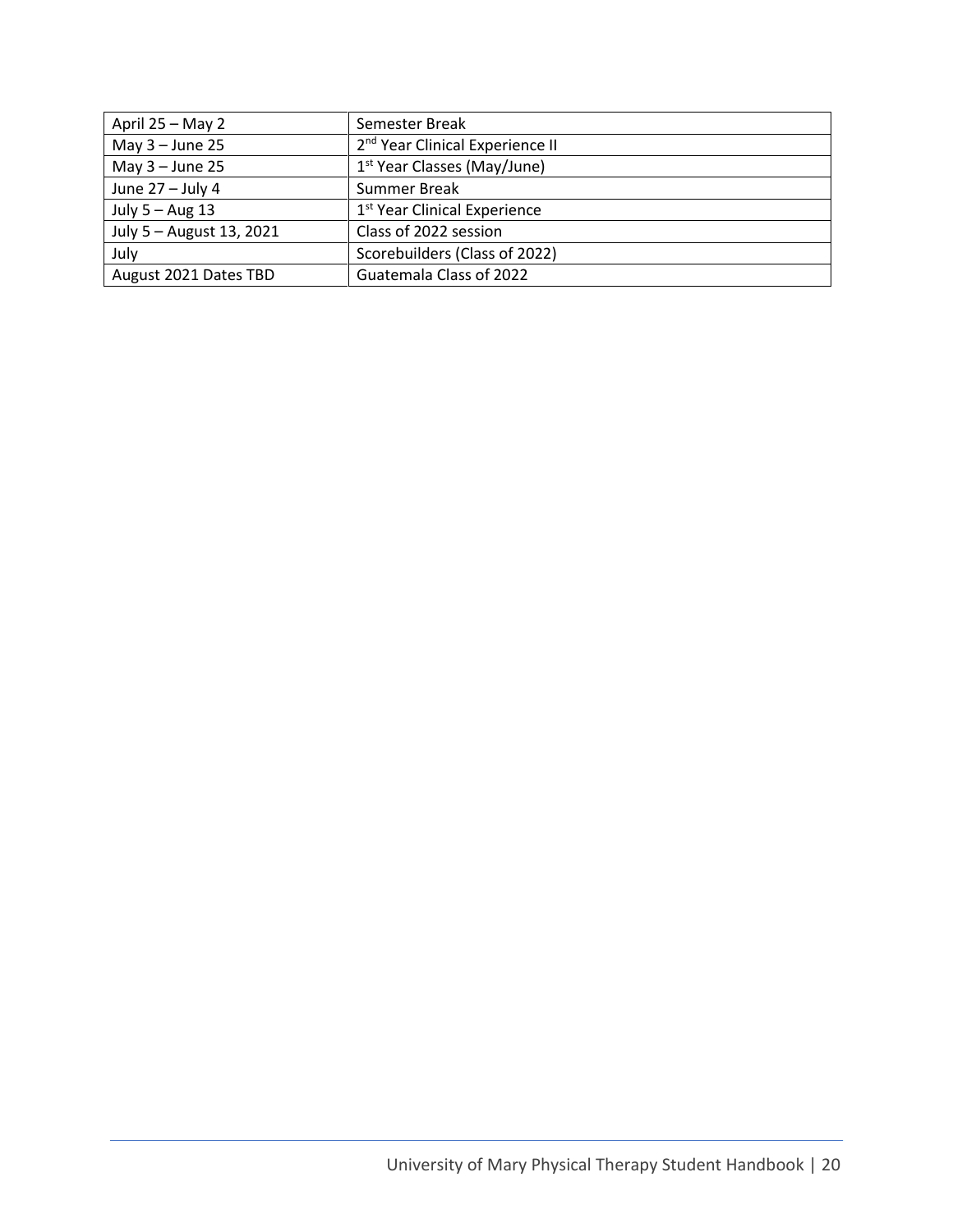

# **Academics**

FERPA Student Records ADA Scholarly Project Elective Policy Community Service Requirements Advisor Assignment Attendance Attendance at Orientation Emergency Messaging System Lab Access Faculty and student handouts Student Authorization for Use of Scholarly Work Plagiarism Violation of ethics or felony Academic Honor Code Criminal Background Check Drug Testing Student Work Academic Status Minimal Standards for Student Competency Academic and Professional Behavior Standards Professional Behavior Expectations Dress Policy Use of cell phones and personal computers Social Media Policy Appropriate use of Audio, Video, and Photography for Classroom and Lab activities Equipment Usage Hazardous Materials Policy Due Process Policy and Procedure for Filing Comments with CAPTE Computing Requirements Application for Bachelor or Doctorate Degrees Procedure for Licensure Dissemination of Financial Aid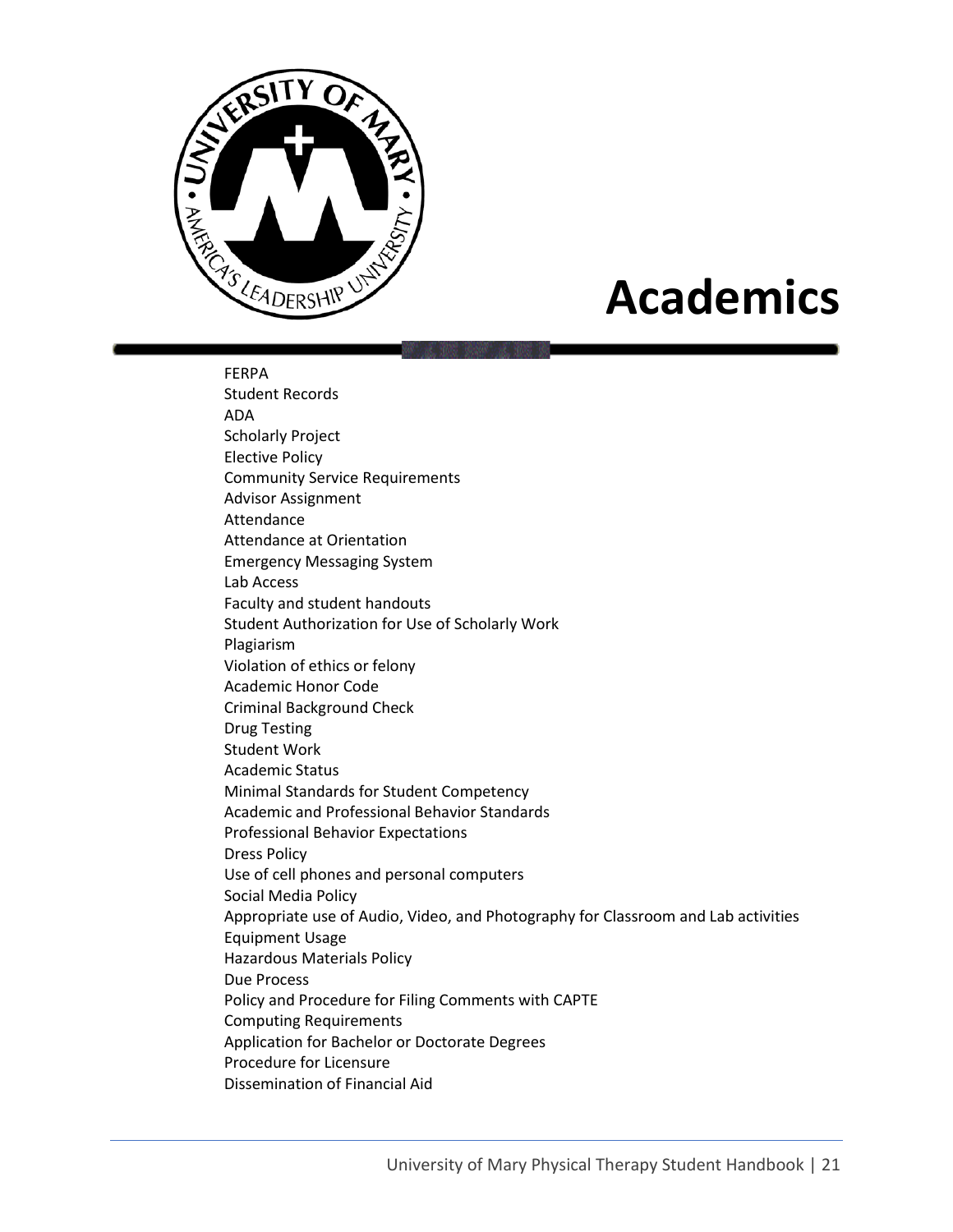### **FERPA (Family Educational Rights and Privacy Act of 1974)**

FERPA is a federal law designed to protect the privacy of a student's education records. Information on FERPA rights is located here:

[https://my.umary.edu/ICS/icsfs/Notice\\_of\\_FERPA\\_Rights.pdf?target=dbb348a4-d9c4-42a6-9d31-](https://my.umary.edu/ICS/icsfs/Notice_of_FERPA_Rights.pdf?target=dbb348a4-d9c4-42a6-9d31-8d4ada037cde) [8d4ada037cde](https://my.umary.edu/ICS/icsfs/Notice_of_FERPA_Rights.pdf?target=dbb348a4-d9c4-42a6-9d31-8d4ada037cde)

#### **Student Records**

The purpose of the student records policy is to ensure confidentiality of student information. Please refer to the [University of Mary's policy on student records](https://my.umary.edu/ICS/icsfs/Student_Records.pdf?target=691fd42c-9d35-4fb3-ac46-0edf28501beb).

Specific information related to a student's progress in the PT program is located in the Program in Physical Therapy Office. These records are handled confidentially and are kept in a locked file cabinet. Records are not released to other parties unless written informed consent permission is received from the student.

| Approved | 1996                   |
|----------|------------------------|
| Revised  | 2002, 2005, 2014, 2020 |

#### **Americans with Disability Policy**

Students are referred to the [Student Accessibility Services Webpage](https://www.umary.edu/academics/student-success-center/student-accessibility-services/index.php) on the University of Mary website.

#### **ESSENTIAL FUNCTIONS (REQUIREMENTS) AND REASONABLE ACCOMMODATIONS FOR STUDENTS WITH PHYSICAL AND COGNITIVE LIMITATIONS\* Essential Functions**

The Doctor of Physical Therapy Program at the University of Mary has been designed to prepare students to enter the profession as a generalist with the skills, knowledge, and ability to successfully perform all of the required functions associated with the role of an entry-level physical therapist.

Student physical therapists must be able to perform, with or without reasonable accommodations, each of the Essential Functions in order to effectively participate in our program and successfully fulfill the requirements of the professional curriculum. The University of Mary must ensure that patients/clients are not placed in jeopardy by students with impaired intellectual, physical, or emotional functions.

The University of Mary Physical Therapy Program, in compliance with Section 504 of the Rehabilitation Act of 1973 and the Americans with Disabilities Act, does not discriminate against qualified individuals with disabilities. Upon admission a student who discloses a properly certified disability will receive reasonable accommodations. The accommodations may not cause the University of Mary undue hardship and may not preclude the student's ability to perform all of the essential functions of the program, as outlined below. A reasonable accommodation does not change the essential nature of the academic or clinical program. Reasonable accommodations must be arranged by the student through Student Accessibility Services. [\(see pg 8 Student Handbook\)](https://www.umary.edu/_resources/pdfs/Student-Handbook-2018.pdf)

Some r**easonable accommodations** for Mobility Limitations, Visual Limitations, Hearing Limitations, and Learning Disabilities include but are not limited to the following:

• Physical changes to classroom/laboratory environment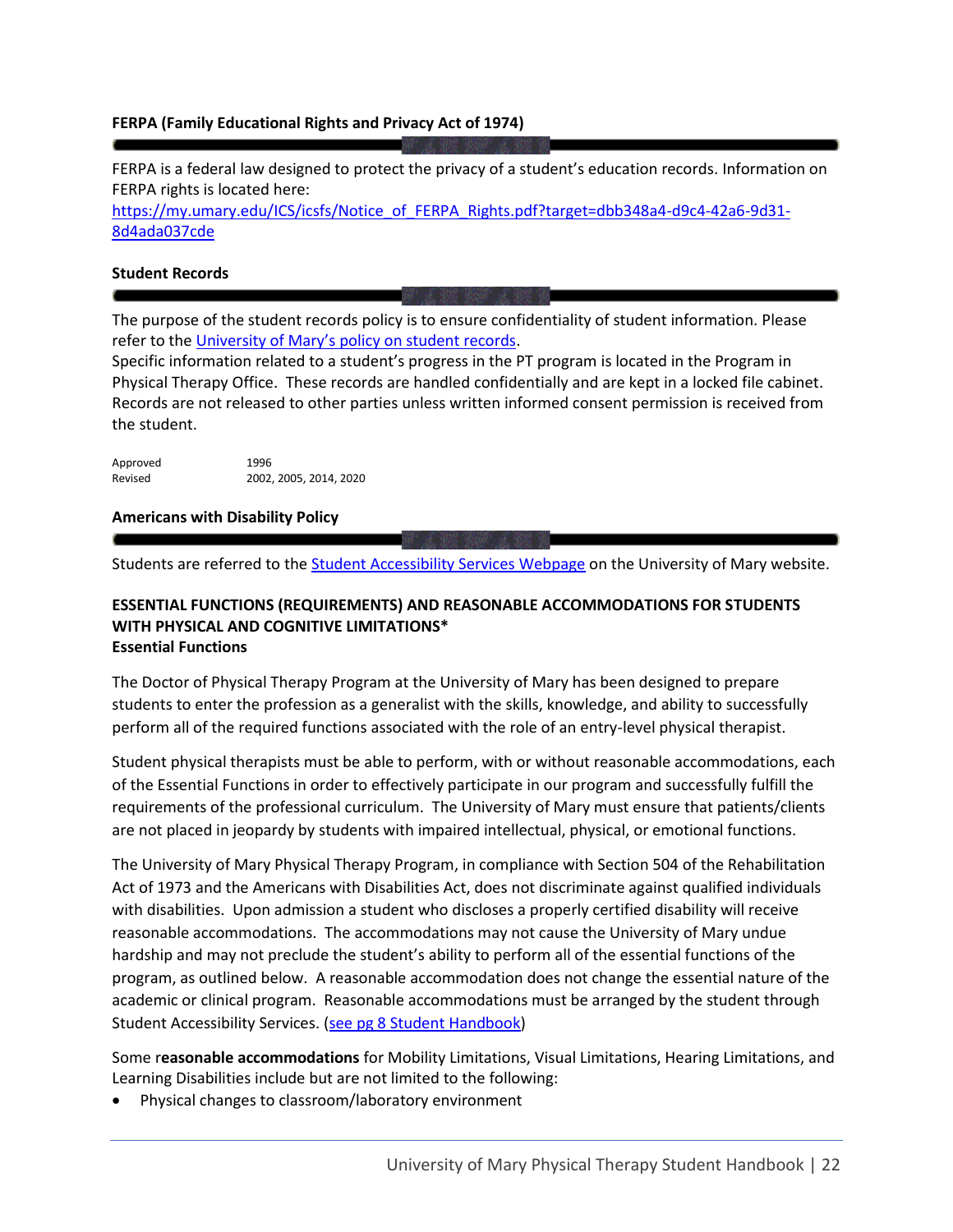- Modifying classroom equipment
- Lengthening time period for written examinations; alternative testing arrangements (quiet testing room, exam with oral discussion)
- Additional instruction time/academic advising
- Note-takers/scribes and/or lab assistants
- Adjustable tables, lab equipment located within reach, rolling stools
- Taped text (if commercially available), audio recording
- Large print handouts, signs, equipment labels
- Seating where the lighting and vision is best
- Sound system/amplification
- Face student when speaking
- Provide typed handouts of lecture notes
- Visual aids

The process that describes the steps for determining the need for reasonable accommodations when cognitive and/or physical limitations are present is available through the University of Mary Student Support Services.

## Students **must have the ability to perform the essential functions, with sufficient training and academic and clinical background, when admitted to the program. Students are expected to be able to perform all essential functions upon graduation.**

Clinical sites have the option of accepting or declining a student placement if they do not feel they can meet the accommodation request.

- Accommodations for the student at the clinical sites is coordinated by the DCE with the clinical instructor.
- An accommodation may not be considered "reasonable" if the safety of either the student with the limitation or of another member of the class or faculty, or of potential patients/clients is compromised.
- Individual consultation with the student is arranged that considers their needs and the program and clinical situations.
- Accommodations cannot be imposed on the student.
- The core faculty, clinical instructor, and student deliberate to determine the extent of reasonable accommodation necessary.

To perform the role of a physical therapist and be successful in the physical therapy program the student must be able to perform the following skills in the academic and clinical setting:

## Observational Skills

- Observe lecture presentations, lecture and laboratory demonstrations, and laboratory dissection of syndavers
- Read and interpret information from assigned academic materials, diagnostic tests, equipment, patient charts, printouts both paper and electronic modes
- Observe the patient's activity and behavior during examinations and interventions
- Observe and recognize changes in patient status which may require modification of activity or intervention such as: color of skin, breathing regularity, and nonverbal communication
- Accurately monitor dials, displays, and equipment used in treatment of patients including exercise equipment and therapeutic modalities (ultrasound, electrical stimulation, etc)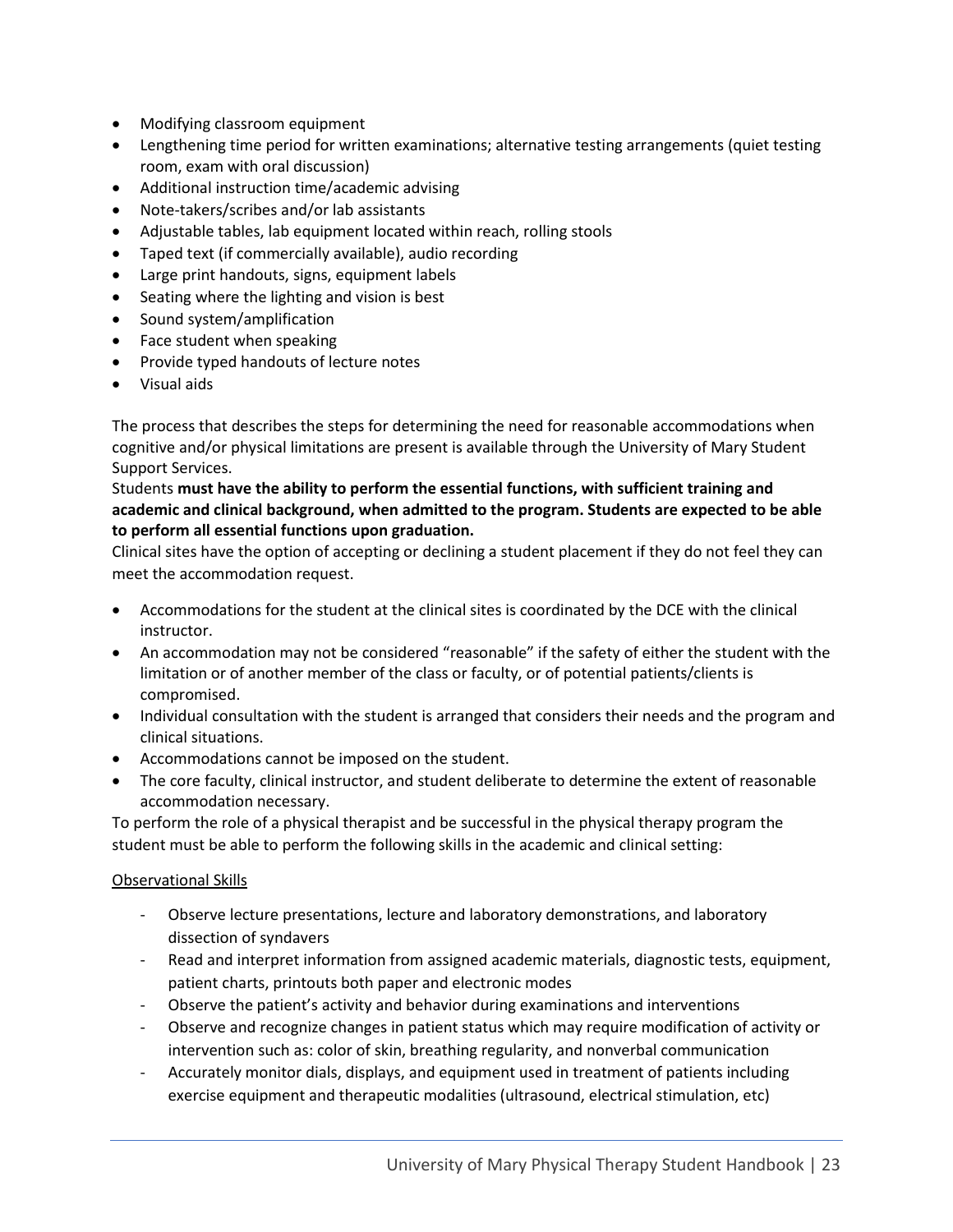## Psychomotor

- Attend and access all classroom activities on and off campus
- Attend clinical internships in assigned locations
- Sit, stand, and/or walk for up to 12 hours daily in the academic and clinical setting
- Respond quickly to emergency situations and perform emergency procedures such as CPR
- Efficiently perform documentation specific to the assigned academic or clinical setting (i.e. written, electronic, dictated)
- Perform skills requiring coordination of both gross and fine muscular movement, equilibrium, and the integrated use of touch and vision
	- o Safely assist and guard patients during gait training
	- $\circ$  Safely position, lift, and transfer all types of patients including bariatric (twist, bend, stoop, and/or squat)
	- $\circ$  Safely and effectively administer exercise and examination procedures which require resistance or facilitation
	- o Manually adjust exercise equipment and assistive devices
	- o Accurately set equipment buttons/dials and apply modalities
	- $\circ$  Use palpation/fine motor skills to accurately assess changes in muscle tone, heart rate, tissue temperature, tissue consistency, joint movement
	- $\circ$  Accurately complete blood pressure measurements and auscultation activities
	- o Perform manual therapy/manipulation techniques (twist, bend, stoop, and/or squat)

## Cognitive

- Receive, comprehend, recall and interpret, measure, calculate, reproduce and use; to reason, analyze, integrate and synthesize information in order to solve problems, evaluate work, and generate new ways of thinking in a timely fashion.
- Comprehend three-dimensional relationships and understand spatial relationships of structures.
- Possess the emotional health required to fully use his/her intellectual abilities, exercise good judgment, prompt and safe completion of all responsibilities related to patients and caregivers.
- Perform a physical therapy evaluation, including extracting and analyzing physiological, biomechanical, behavioral, and environmental factors in a timely manner
- Analyze and apply examination data to formulate and execute a physical therapy plan, in a timely manner, appropriate to the problems identified
- Reassess and revise physical therapy plans as needed for effective and efficient management of physical therapy problems in a timely manner
- Access, input, and retrieve information from a computer or other electronic device

# Communication

- Communicate in English in many forms including: verbal and non-verbal language, reading, writing and computer literacy (including keyboarding skills) with faculty and peers in academic and clinical settings
- Effectively communicate with other students, teachers, patients, peers, staff and personnel to ask questions, explain conditions and procedures, teach home programs, and for safety in a timely manner and within the acceptable norms of academic and clinical settings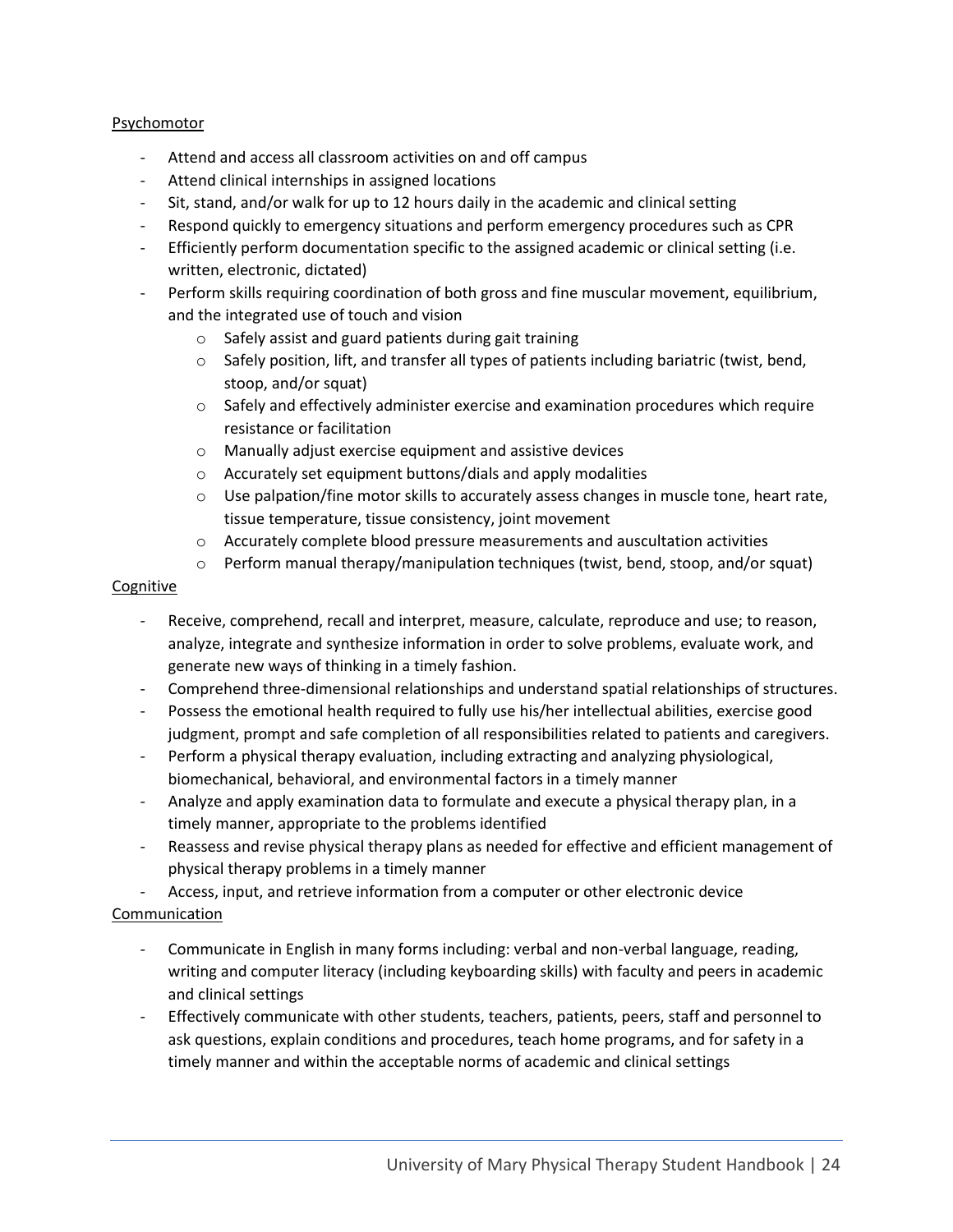- Receive and interpret written communications in both academic and clinical settings in a timely manner
- Receive and send verbal communication in life threatening situations in a timely manner within the acceptable norms of clinical settings.
- Communicate effectively and sensitively with patients/clients and caregivers
- Elicit information regarding mood and activities, as well as perceive non-verbal communications.
- Communicate effectively and efficiently with other members of the health-care community to convey information for safe and effective care.
- Maintain written and electronic records

#### Affective/Behavioral (Social, Professional Behavior)

- Possess the psychological ability required for the utilization of their intellectual abilities, for the exercise of good judgment, for the prompt completion of responsibilities inherent to the diagnosis and care of patients/clients, and for the development of mature, sensitive, and effective relationships with patients/clients and other individuals with whom one interacts in the academic and clinical settings
- Tolerate physically and mentally taxing workloads and function effectively under stress
- Tolerate and adapt to a changing, unfamiliar (and perhaps, uncomfortable) environments
- Display flexibility, respect individual differences, and learn to function in the face of ambiguities inherent in the clinical problems of patients/clients
- Recognize and appropriately react to one's own immediate emotional responses to situations while maintaining a professional demeanor.
- Practice in a safe, ethical and legal manner
- Maintain general good health, hygiene, and self-care in order not to jeopardize the health and safety of self and individuals with whom one interacts in the academic and clinical settings

#### Adopted: 1999 Revised: 03, 2011, 2016 **Scholarly Project**

All graduate physical therapy students must complete a research proposal and a scholarly project to fulfill the research requirements for the doctoral degree. Students are required to disseminate the results of the scholarly project at the School of Health Sciences Colloquium.

The scholarly project is a research study performed under the direction of a graduate physical therapy faculty member, and students are highly encouraged to submit their work for publication consideration to a peer reviewed journal. Please see the research manual for authorship guidelines.

For more information regarding the scholarly research project in physical therapy, students should consult the Physical Therapy Research manual or their academic advisor.

Adopted 2010 Reviewed 2012, 2014, 2019

#### **Elective Policy**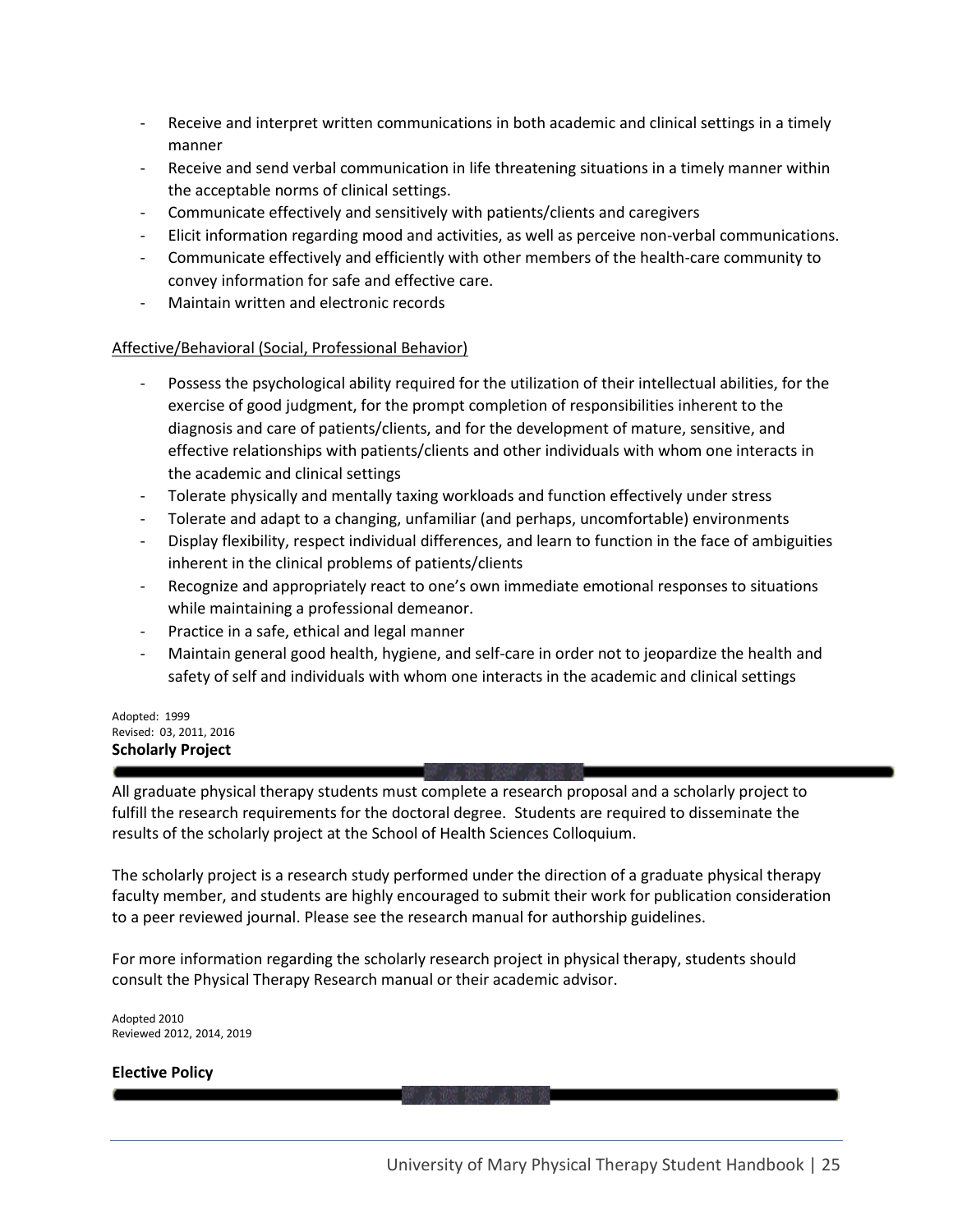The Physical Therapy Program includes elective courses in the  $3<sup>rd</sup>$  year of the PT program. All students must take 1 elective, or complete a certification approved by the faculty, in order to complete the requirements for their DPT degree. The purpose of the electives is to give students an opportunity to study an area of PT beyond entry-level. Students choose the elective they want to take based on their own personal reasons such as interest, preparation for a clinical experience, curiosity etc. Many students would like to take more than the one required elective. This would be possible under the following circumstances:

- The elective has not met or exceeded its enrollment cap.
- Students must have exhibited academic success and professional behaviors that demonstrate capability of managing an extra class in order to be considered.

**Auditing:** Unless students are registered for a course, they will not be allowed to "sit in" because of liability reasons for the University of Mary. The courses contain hands-on lab activities in which an auditing student cannot participate. However, whenever possible, faculty will develop a program of "invited lectures" so that if there is a lecture without a lab, all students may be invited to attend.

Amended 5/2011, 7/17 Reviewed 2014, 2019

#### **Community Service Requirements**

The purpose of this policy is to outline the department's requirement for community service. Because community and professional service is part of the Mission and Philosophy of the University of Mary and the Program in Physical Therapy, students are expected to fulfill a requirement for community service. Ten hours are required during each "academic" (September through June) year for the first two years of the program. Students are encouraged to complete hours during year 3; however, due to extensive clinical education hours completed off-site, the requirement is waived.

The University of Mary has a volunteer office; you can find opportunities for community service through that office if you are not aware of opportunities on your own. Professional service is also counted as community service. Completing service work for the APTA or ND APTA, volunteering as a subject for lab tests, assisting in interviews, and other PT department and University of Mary functions are all examples of community service.

## Community service *cannot* be part of a class assignment unless you complete more than the required amount

You are required to keep track of community service hours in the student portfolio. You are also asked to *reflect* on the benefits and the learning that takes place in doing your community service as part of your student portfolio. Failure to do the community service requirement will be reflected in your professional behavior evaluation.

Adopted 1999 Revised 2001, 2002, 2005, 2019, 2020

#### **Advisor Assignment**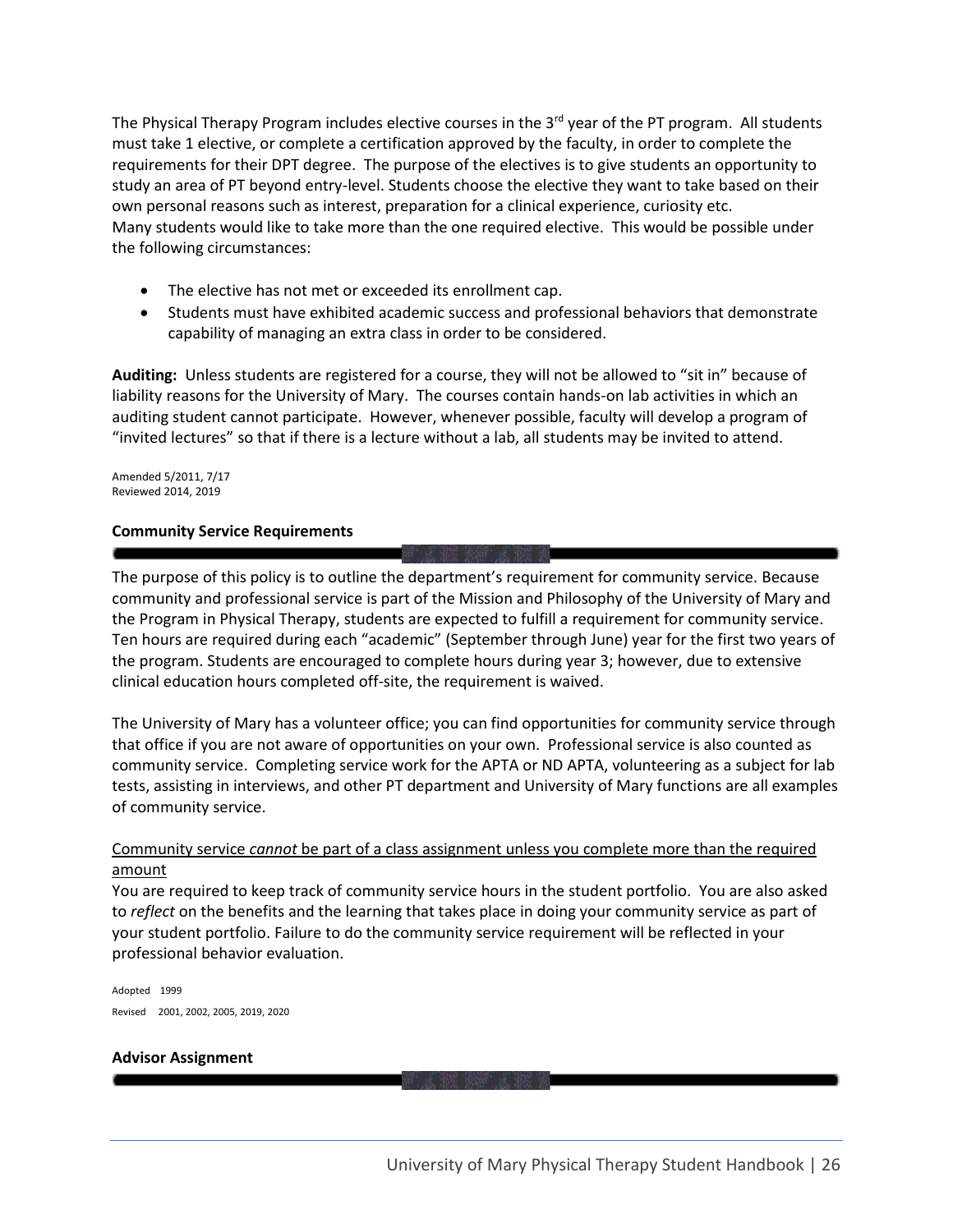All physical therapy students accepted to the graduate program will be assigned an advisor from the Department of Physical Therapy. The student will meet with their advisor a minimum of 1x/year to review their portfolio and should initiate communication on an as needed basis. The academic advisor will assist the student in completing a grad audit upon completion of the program.

Adopted 2010 Reviewed 2014, 2018, 2019, 2020

#### **Attendance**

#### **Classroom**

The PT Program follows the University Academic Calendar. To achieve full benefit of the program, all students are expected to attend every session, and to be on time for every professional course. Therefore, timely attendance is mandatory. Students should plan travel around the identified dates for holidays and breaks. Students are strongly discouraged from making travel plans during scheduled courses. Students who request travel during identified class times miss important information. Unplanned absences due to illness or emergency must be reported to the Physical Therapy office or to the course instructor as soon as possible and within a day of the absence. Upon return, the student will fill out a "sick leave" form (located on CANVAS PTH 0000) and obtain signatures from all instructors whose class(es) they missed. The completed form will be given to the department administrative assistant and the absence will be noted on a tracking form. If a student knows he/she will be gone in advance, the student will complete a "leave form" (located on CANVAS PTH 0000) and obtain signatures from all instructors whose class(es) will be missed. The completed form should be turned into the department administrative assistant for tracking purposes. It is the student's responsibility to obtain missed information - additional assignments may be required for missed in-class assignments. This includes missed classes for outside class observation assignments (surgeries, IEP's, etc.). Students who have a pattern of missed classes will meet with the class instructor and/or advisor to discuss concerns and determine a plan of action. Routine tardiness may result in professional behavior probation. Course instructors reserve the right to deduce points related to a lack of class participation.

#### **Leave of Absence**

Students who experience extenuating circumstances in their personal lives (e.g. medical issues with student/family member, death in family, etc.), and find it difficult to be successful in the program, may decide to take a temporary leave of absence. Poor academic performance alone does not qualify for a leave of absence. Typically, this leave of absence would be one year in length, due to the progressive nature of the curriculum. Any student contemplating taking a leave of absence should discuss this with their faculty advisor and the Program Director. The advisor and Program Director will also work with the student to ensure that they are receiving all appropriate supportive services from the University as well as ensure that all appropriate current University policies and procedures for a leave of absence are followed. Because of the unique nature of this situation, each case will be handled individually. The Director may have the Academic Progress Committee review the individual student's situation, possibly meet with the student, and make recommendations for the terms of the student's re-entry into the program to help facilitate success upon re-entry into the program. Students requesting a leave of absence must submit a letter of request to the Program Director. If the leave of absence will occur during the semester, the student will need to consult University regulations to determine what semester grade will appear on the transcript and whether any tuition revenue for the current semester is refundable, which depends on the timing of the action.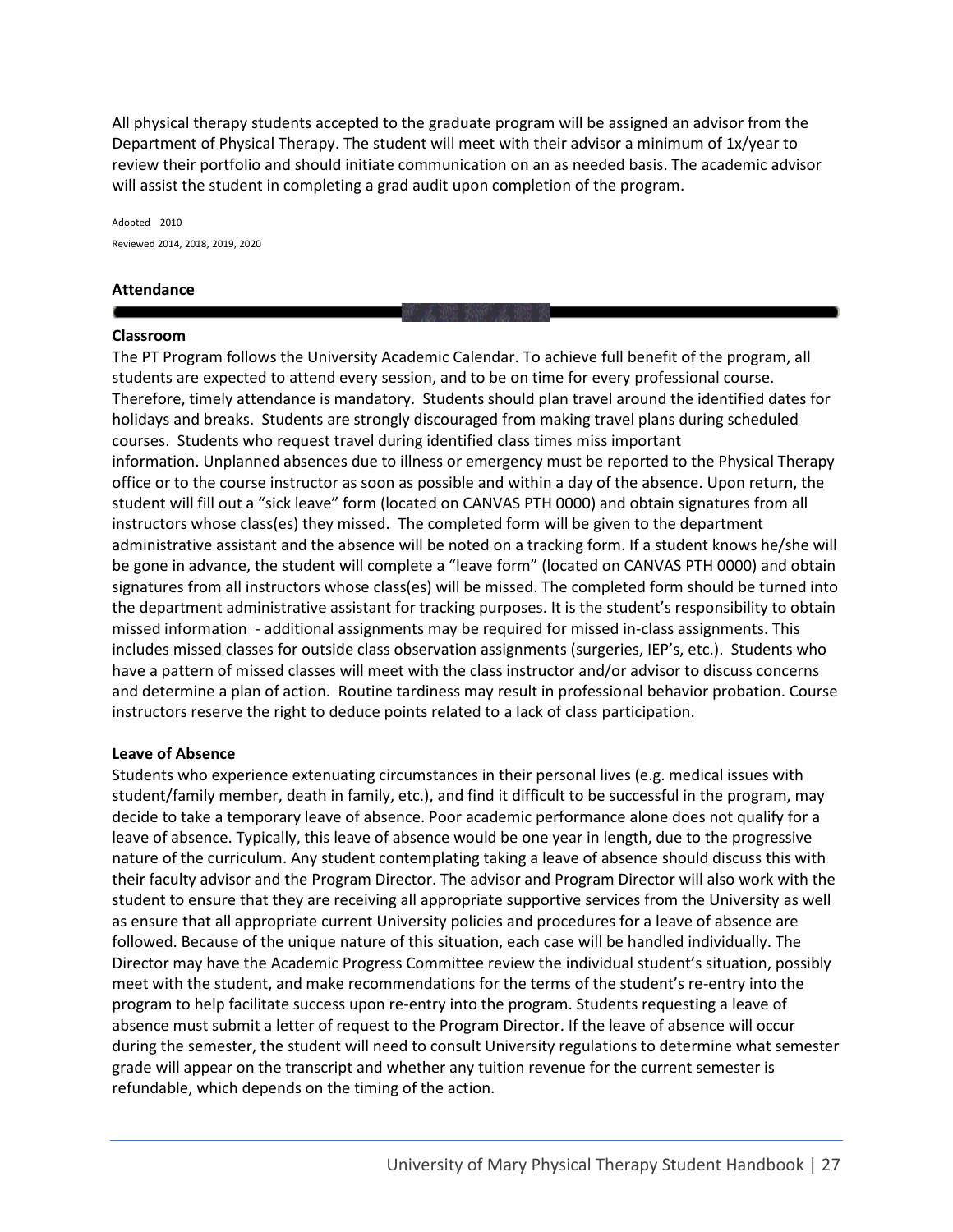#### **Examinations**

Students are *required* to take exams on the scheduled date and time. Requests for moving exams are *rarely granted* and only for extraordinary circumstances. Requests for an alternate exam time must be in writing to the course instructor, with a cc to the program director. If a student is ill and unable to take an exam, he or she must let the instructor know prior to the scheduled exam time. The instructor may require a physician's note regarding the absence. If a student does not attend a scheduled exam time without notifying the instructor, a grade of zero may be given. Students who take tests early or late place the integrity of the testing process of the PT department at risk. If a student plans travel and misses a final exam or requests a final exam to be moved, he or she will receive a deduction of 10% lower grade on the exam [Total earned score – 10% = adjusted score].

Revised 2005, 2006, 2008, 2010, 2017, 2019, 2020

#### **Attendance at Orientation**

It is mandatory that all students entering the professional program attend the orientation session. In the event that a student cannot attend this session, the student must make arrangements to meet with the program director as soon as possible.

In the event that a student cannot attend the first days of scheduled classes, it is up to the discretion of the admissions committee, under advisement from the faculty, to decide if the student is eligible to continue in the program. Factors to consider include amount of time missed, communication and responsibility demonstrated by the student, and rationale for missing classes. The admissions committee will decide if the student is eligible to defer to the following fall.

The admissions committee has the right to offer the spot to the next eligible student on the waiting list.

Created 8/24/2011, reviewed 2018

#### **Emergency Messaging System**

It is recommended that all students be registered for the University of Mary's Emergency Messaging System (UMEMS). Safety alerts on the University of Mary campus can be received on cell phones via the University of Mary's Emergency Messaging System (UMEMS). Campus safety alerts range from a security breach to cancellation of classes due to severe weather. Users who elect this option and provide contact information may be assured that their information will not be shared.

University of Mary's Emergency Messaging System (UMEMS) will not replace any current notification methods but will be used as one of several alert systems already in place, including email, web sites, tornado siren, and media. To become part of this vital communications network, you must opt in to the program. [https://my.umary.edu/ICS/Student/Emergency\\_Messaging\\_System.jnz](https://my.umary.edu/ICS/Student/Emergency_Messaging_System.jnz)

Created 4/2012 MD, reviewed 2018, 2019, 2020

#### **Class Cancellation Policy**

In the event a faculty member must cancel a class session, it is the faculty member's responsibility to notify the Program Director and/or a staff member in the Physical Therapy Education Office. The faculty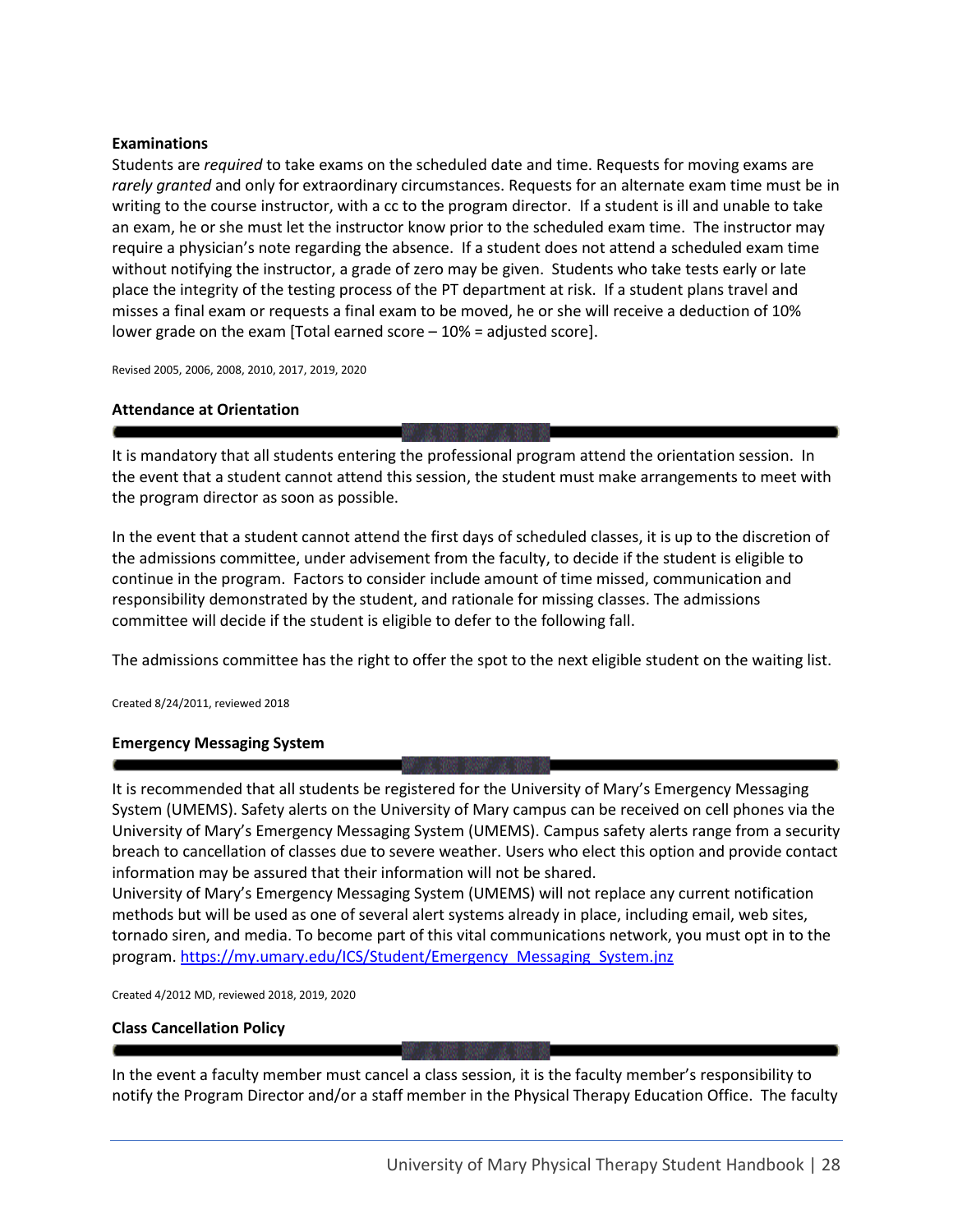member will contact the respective class representative(s) or notify the class via e-mail, given sufficient time. If the class session is to be made up, it is the responsibility of the faculty member to schedule the make-up session in communication with those involved (students, room scheduler, etc.).

Created August 2019

#### **Inclement Weather Policy – [See University Policy](https://my.umary.edu/ICS/icsfs/Inclement_Weather_Policy_rev._10.23.19_Final.pdf?target=1fce5ee4-4f39-433e-81aa-dabca985aca1)**

## **[Students as Stewards of the University Facilities](https://www.umary.edu/_resources/pdfs/Student-Handbook-2018.pdf) – see Standard 15 University Student Handbook**

## **Use of PT Classroom and Lab Facilities**

It is the Program's expectation that the classrooms and labs will be maintained in a safe and orderly fashion. Calibration and safety checks of equipment will be performed annually. Out of respect and as a professional responsibility to the number of persons who use the labs, as well as to keep students, guests, and faculty healthy, at the end of every class session, students must:

- replace equipment in its proper location and ensure its proper cleaning;
- fold and put away linens and pillows;
- replace chairs and tables to their proper locations;
- put refuse in receptacles available.
- Food and beverages are allowed in classrooms with respectful discretion. Eating and drinking should not be distracting to the instructors or to any of the students. All eating materials must be disposed of promptly and properly.
- All tables and plinths must be wiped down with designated cleaning solution at the end of each class.
- All treatment room plinths must be wiped down after each student and patient use

By taking a few minutes to do the above, the learning environment of the labs will be enhanced for all users. At the beginning of each school year, each class will develop a weekly cleaning schedule and develop expectations including wiping off tables/plinths and ensuring the rooms are in order each evening.

#### **Unsupervised Lab Practice**

The following guidelines will enable you to practice lab skills in an appropriate and safe manner during times (including evenings and weekends) when faculty are not available in labs.

Labs may be used at any time when these facilities are not being used for other classes, during the day, evenings or weekends, for practicing PT skills, studying, or other DPT Program related activities.

- Students are only to use equipment unsupervised once they have demonstrated the correct application and safe use of the equipment during laboratory or arranged assessment by appropriate core physical therapy faculty members.
- Observe all safety precautions and contraindications for the techniques that you are practicing.
- Remember that you are only practicing PT techniques and that you are not yet licensed. It is NOT appropriate to treat yourself or a friend for an actual problem.
- Equipment shall not be removed from campus.
- If something is broken while a student or faculty member from the PT department is using the equipment and it is not determined to be a "wear and tear" problem, the PT department or student is responsible to replace the item, which includes all costs incurred.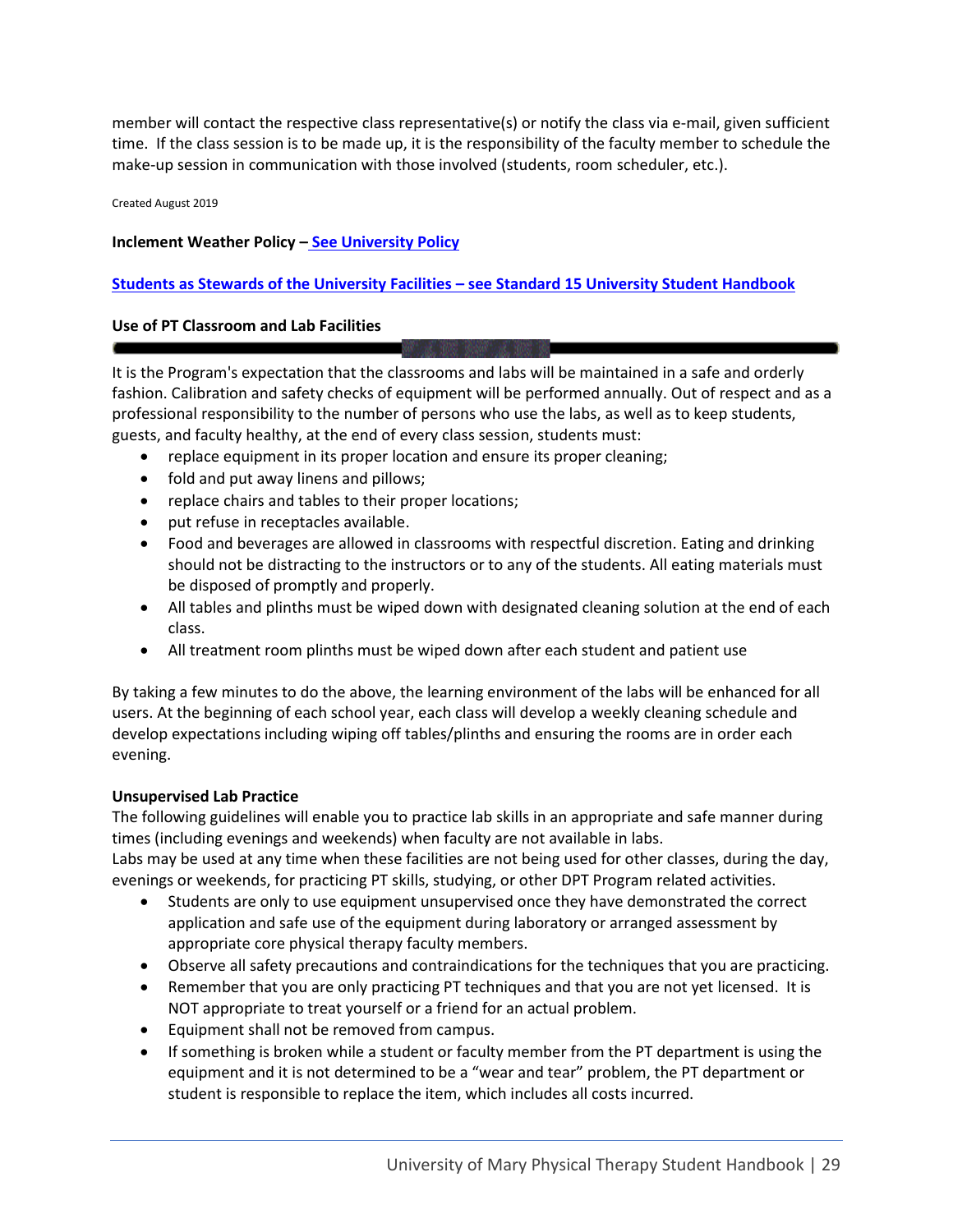• In case of an emergency, contact Campus Safety and Security (701-355-8000). In accordance with University policy, alcohol and drugs are prohibited in the DPT labs or classrooms at any time.

#### **Syndaver Lab**

Students will only have access to the Syndaver models under the supervision of a faculty member or designated supervisor. Gloves must be worn at all times when students are using the Syndaver models, and students are responsible for supplying their own gloves. During use, the Syndaver models should be frequently sprayed with water to keep the structures moist. The joints of the Syndaver models have limited movement, and the students are not to move the joints past resistance or stretch the muscles, tendons or joints. No structures on the Syndaver models should be cut. If any damage occurs to the models during use, the students should immediately notify the instructor or supervisor. Unless otherwise instructed, when the student is finished using the Syndaver model, it should be returned to its tank, submerged as much as possible in the water, and damp towels should be used to cover any exposed regions.

#### *Adopted 2006 Revised 2016, 2019*

#### **Student Access to Building After Hours**

Students are invited to stay on site and study/practice skills during the normal business hours (8-4:30). Students may also remain on site after faculty/staff have left the PT facility to study and practice skills. For student safety, at least 2 students must remain on the premises and are expected to leave together and walk to their vehicles. Students should move their vehicles near the building's doors if they plan to stay late to avoid walking a greater distance in the dark.

- Prior to leaving, faculty/staff will check the building to ensure all doors are locked (interior and exterior).
- Students in the building after hours are only allowed to let other UMary PT students in unless previous arrangements made through UMary faculty
- Students are not allowed to prop open any door in the building
- Students are not allowed to enter any faculty office or the storage room, use the secretary's computer, or look/take anything from the secretary's space.
- It is the student's responsibility to ensure that the building is left in good condition upon exiting (garbage thrown away, linens put away, furniture replaced)
- It is the student's responsibility to ensure that all lights are off and the building is locked upon exiting

Revised 2005, 2008, 2013, 2014, 2015, 2020

#### **Faculty and Student Handouts**

Faculty will make an effort to post their handouts on CANVAS by 4:30pm in the afternoon prior to the class session where the material on the handout is presented. Students will be expected to have a computer with the information OR a copy of the handout at the class so they have access to the information being presented.

Created 2010 JR Revised 5/2011 MD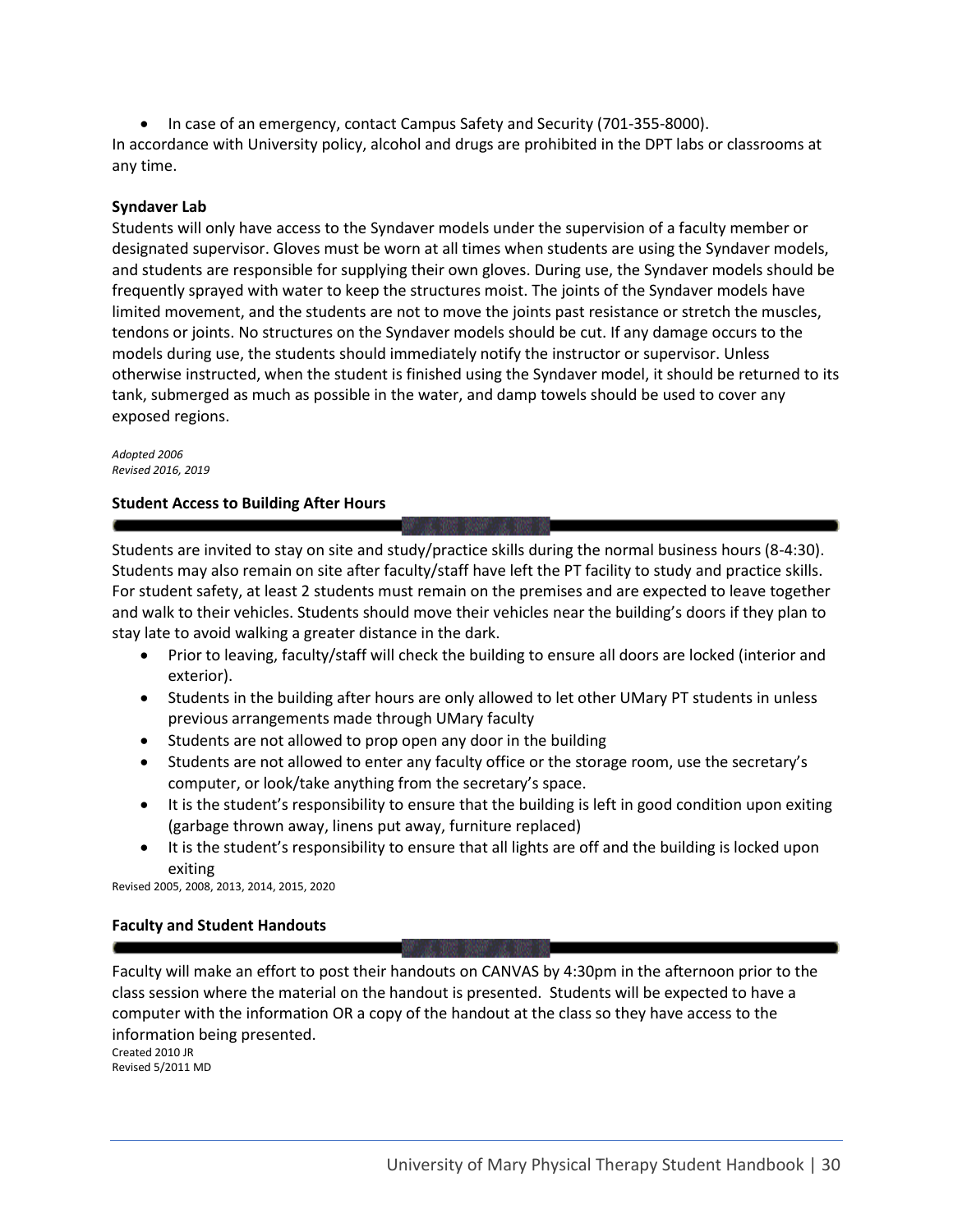#### **Academic Honor Code**

All students at the University of Mary are expected to commit to the guidelines and policies included in th[e Academic Honor Code.](https://my.umary.edu/ICS/icsfs/Honor_Code_04_2017.pdf?target=72eec95f-b2f6-47ce-b2b0-4bab276a4387) 

Reviewed 2020

#### **Violation of Ethics or Committing a Felony**

## Consequences of a violation of professional ethics, committing a felony or having been found guilty of a felony\*:

If evidence is received that a graduate physical therapy student has committed a breach of ethics or a felony, the faculty as a whole will meet to review evidence and if needed, will gather further evidence pertaining to the student's possible violations(s). The student is subject to disciplinary action up to and including dismissal from the program or expulsion. The student may be referred to the ND Board of PT or the Federation of State Boards to determine if the felony would preclude him/her from sitting for the Physical Therapy Examination and/or becoming licensed.

If the student wishes to appeal the decision, he/she must submit to the Chair of the Physical Therapy Program a request for appeal. If that appeal is denied, the student has the right to appeal to the Dean of the School of Health Sciences. If there is still disagreement, the final level of appeal at the University level is the Vice President for Academic Affairs.

Students are to refer to the **[Student Catalog, C](https://www.umary.edu/_resources/pdfs/Student-Handbook-2018.pdf)ommunity Standards 2 (page 12)** regarding their responsibility to report criminal conduct both as a prospective and enrolled student

Approved 7/99 Revised 00, 01, 02, 05, 08, 2011, 2017, 2019

#### **Academic Honor Code**

It is expected that all students in the graduate physical therapy program will abide by the University of Mary [Academic Honor Code.](https://my.umary.edu/ICS/icsfs/Honor_Code_04_2017.pdf?target=72eec95f-b2f6-47ce-b2b0-4bab276a4387) This includes the prohibition of sharing information that would provide unfair advantage to another student (i.e. test questions or format, assignment information) and/or reporting violations of peers. Students in breach of the code will be referred to the informal or formal honor system as per the policy

Approved 1/2012 Reviewed 2019

#### **Test Taking Policy**

In order to ensure continuity, accountability, and integrity, the following rules will be instituted for all tests within the PT Professional Program:

- Prior to every written test in every class, students will deposit their cellular phones and any other web-based instrument (i.e. watches that have WiFi access) in the front of the room.
- Students will ask/inform the proctor if they need to leave the room for any reason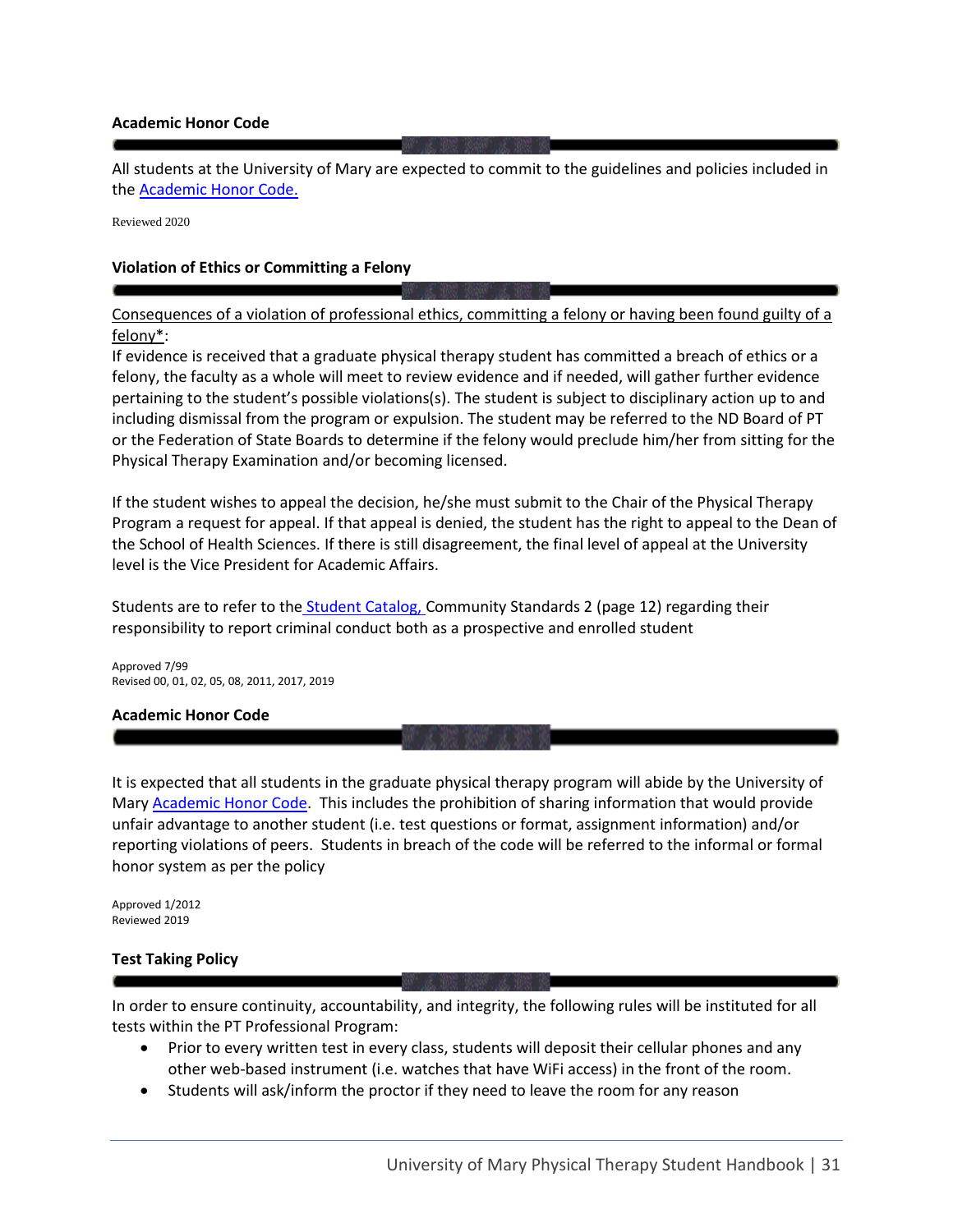• Students are also not permitted to have their cell phones when viewing their completed tests. This applies to the classroom setting and individually with the secretary

Created Nov 2015

#### **Criminal Background Check**

See the University Student Handbook regarding [criminal background information \(](https://www.umary.edu/_resources/pdfs/Student-Handbook-2018.pdf)page 12-13) upon admission. This policy is pertinent to applicants and students currently enrolled in graduate education. A criminal background check is required during the first year of the Graduate Physical Therapy Program. The criminal background check is to be completed online through Castle Branch. Instructions for this process will be provided to the student by the Director of Clinical Education. The student shall be responsible for any costs associated with completing this process. Students should be aware of licensure and certification requirements in relationship to criminal background reporting. The criminal background process employed by this academic program may differ and/or not comply with policies from licensure or certification boards.

Criminal background reports will undergo administrative review within the Department of Physical Therapy. Certain convictions may be considered a disqualifying factor for academic progression in the Physical Therapy Program. It is the student's responsibility to report any new criminal conviction(s) immediately to the Director of the PT Program (regardless of whether an appeal is pending) and to the University. Failure to do so may result in disciplinary action (See Standard 2 pg 12 University Student [Handbook\)](https://www.umary.edu/_resources/pdfs/Student-Handbook-2018.pdf)

Updated 7/10/2015, 2020

#### **Random Drug Screening**

If at any point the faculty suspect a student has violated the drug free policy of the University, the student will be required to complete another 12-panel urine drug screen. Any unannounced urine drug screen can be requested up until the point of graduation. All costs incurred are the responsibility of the student. If the required or requested urine drug screen is positive, the student will be referred to the Academic Standards Committee and the University of Mary Community Standards Program. Created 7/1/2017 Reviewed and edited 2019

#### **Student Review of Tests and Assignments**

**Tests:** Completed tests are graded and given back to the students for review. Students are generally not allowed to keep these tests. If there is a question about a certain test item, students should write down the question and schedule a meeting with the professor **within 10 days of the time the test is returned.** The student should bring the source that verifies his/her answer to the meeting. Tests may be shredded after 10 days.

**Other Assignments:** If a student wants to contest the score on other assignments (not tests) he or she must do so within 10 days from the date the assignment is returned.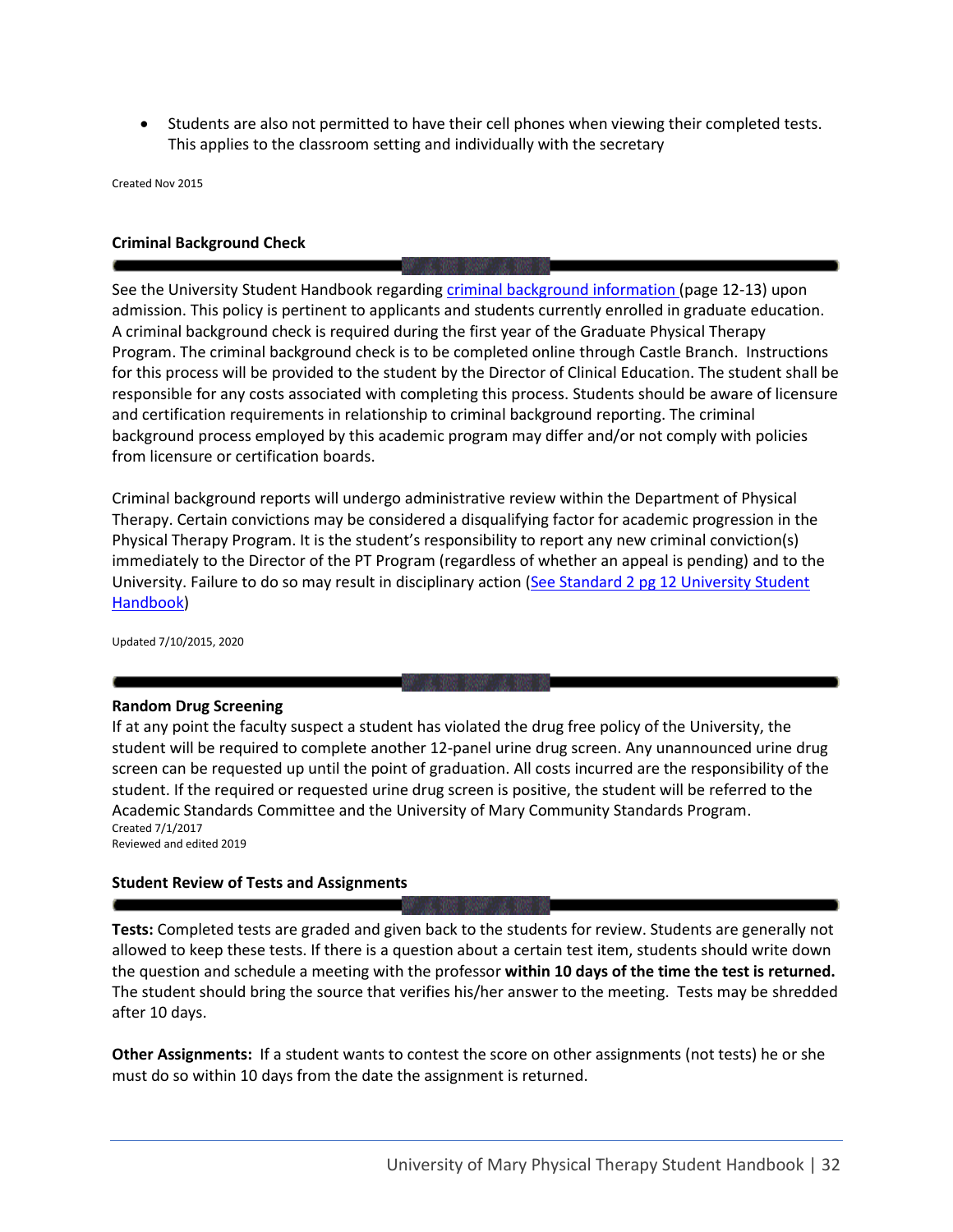#### **Academic Status**

#### **Students are entitled to know their academic standing. The following procedures are in place to assure that this happens.**

- Student/adviser meetings should take place at the following times:
	- o Year 1 May
	- o Year 2 April
	- o Year 3 Feb
- Students have access to CANVAS and my.umary.edu where they can check their grades. They can also check their progress on credits, courses, etc.
- Review of professional behavior is done informally after the fall semester (formally if necessary) at the advisor-student meeting and formally (documentation) after the spring semester. The clinical instructor also monitors professional behavior.
- Students receive formal feedback after laboratory examinations.
- There is no posting of grades for student confidentiality reasons. Students are encouraged to keep track of their own progress for each course. If there is a discrepancy between student and faculty records, the student should schedule a meeting with the faculty member to discuss the situation.

| Approved | 2002             |
|----------|------------------|
| Revised  | 2005, 2016, 2020 |

#### **Academic and Professional Performance Expectations**

**Policy:** Students must demonstrate mastery of and competence in all didactic information, clinical skills, and professional behavior expectations. In the Department of Physical Therapy, competence is defined as the achievement of a grade of at least "C" in each program course and "P" (Pass) in clinical education courses, appropriate professional behavior in all settings, and an overall cumulative GPA of 3.20. Students are required to be in good academic and professional behavior standing in order to progress to a clinical placement. "Good" standing may allow for a student to be on probationary status if faculty determine the student has the necessary skills and behaviors to be successful at the placement and if a remediation plan is in place and the student is making satisfactory progress on the plan.

#### *Professional Behavior Expectations*

As a student in the Physical Therapy Program, you are a representative of the University of Mary at all times which includes words, actions, behaviors, and dress. If any validated complaint from another student, faculty, or member of the public is forwarded to the Program about questionable behaviors, the faculty member and program director review and determine a course of action.

Additionally, faculty assess professional behavior throughout the Doctor of Physical Therapy curriculum. The advisor gathers input from other faculty regarding the student's professional behavior before completing the assessment. The student's professional behaviors are rated as follows:

U-Unsatisfactory B-Beginning Level D-Developing Level E-Entry Level.

Unacceptable performance includes:

- 1. A rating of unsatisfactory (U) in one or more individual behavioral categories
- 2. End of the  $1^{st}$  academic year-five categories still rated as Beginning (B) level.
- 3. End of the 2<sup>nd</sup> academic year-five categories still rated as Developing (D) or Beginning (B) level.

#### *Academic Expectations--Competence in Courses*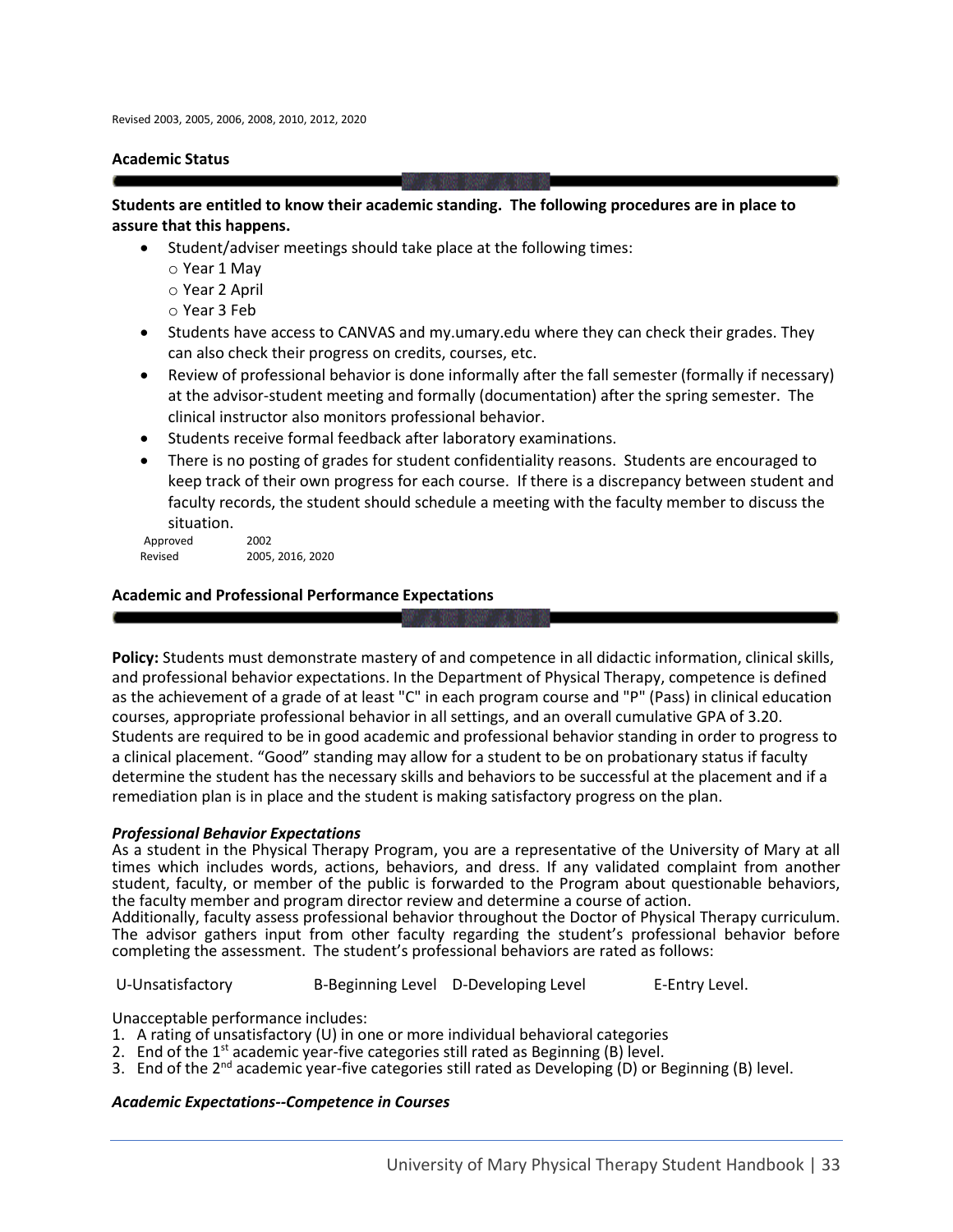Unless otherwise stated in a course syllabus, the grading scale for PT Program courses is:

- 93-100 A
- 90-92.99 A-
- 87-89.99 B+
- 83-86.99 B
- 80-82.99 B-
- 77-79.99 C+
- 73-76.99 C
- 70-72.99 C-
- 67-69.99 D+
- 63-66.99 D
- 60-62.99 D-0-59.99 F
- 100% assignments completed
- Successfully pass all lab tests ≥73%; maximum of 1 retake allowed. Critical issues such as safety may be assessed pass/fail.
- Achievement of  $\geq$ 73% on any content examination.
- Achievement of >73% on comprehensive written final course examination on the first attempt.
- 73% on all coursework (C).
- Fulfill all requirements of a course (i.e. retaking lab or written tests)

# *Clinical Education Courses*

Successful completion of each clinical education course is based on the judgment of the directors of clinical education. Their judgments are based on students' successful completion of three components of clinical education: 1) formal and informal evaluation of the student's knowledge, skills, attitudes, and values using feedback from clinical instructors; 2) satisfactory professional behavior relative to the course; and 3) satisfactory completion of all clinical assignments. All clinical education courses are graded Pass or Fail.

## *Academic Progress and Academic Standards Committees*

The Academic Standards Committee (ASC) is composed of faculty of the department of physical therapy and appointed by the program director to uphold the Academic and Professional Performance and monitor progress throughout the physical therapy curriculum This committee meets once at the midterm of a semester and once at the conclusion of the semester to assist in identifying students with academic or behavior concerns and to consider evidence to aid in informing decisions executed by the program director related to student progression.

## *Compliance Criteria & Recommendations*

**Probation with action plan – it is the student's responsibility to create and fulfil an agreed upon action plan (with advisor and/or course coordinator).** 

- In any semester of the program, semester GPA between 3.0-3.20 with no semester grades of <C, and acceptable professional behavior. (NOTE: Applies only to students who have not been on probation in any previous semester.)
- Failure to pass a cumulative semester course examination with a score of greater than 73.00%.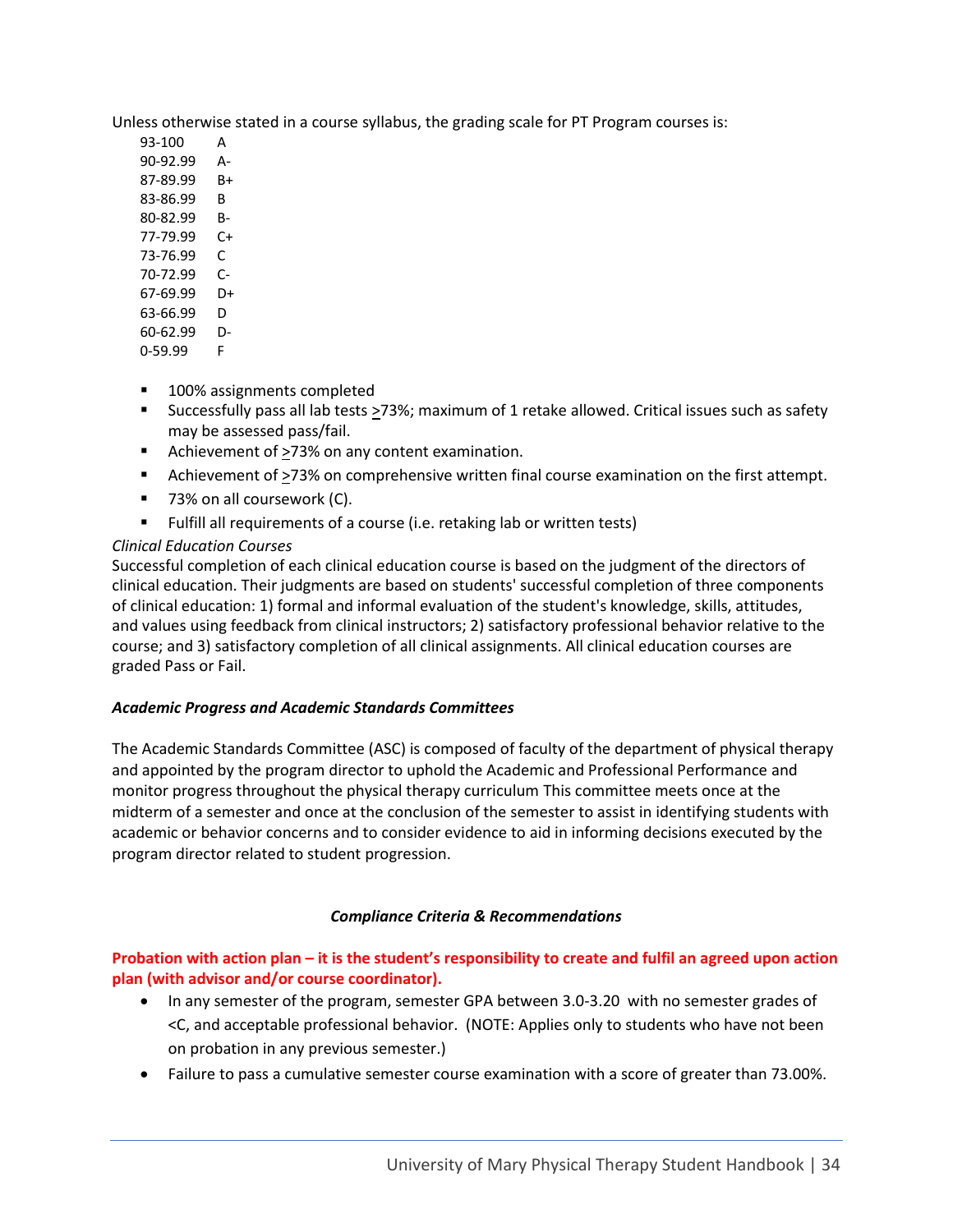- Probation after being on an earlier probation in the professional program. If the second probation occurred as a result of failure to pass a cumulative semester course examination with a score of greater than 73.00%, the student and course instructor must create an action plan within 2 weeks of notification. The remediation plan should be signed by the student and course instructor and submitted to the Chair of the ASC.
- Prior to the fourth clinical education experience, each student must pass a comprehensive written examination. If the student does not pass the written exam on the first attempt: the student will meet with his or her academic advisor to develop an action plan to remediate the material and create a study plan for the NPTE. The student will not be able to enter the clinical experience without confirmation of plan of action indicated by signatures of the student, the student's academic advisor and program director.

## **Dismissal from program with option of appeal to Academic Standards Committee (ASC). The ASC can recommend upholding the dismissal or creation of plan for remediation. The student must notify the chair of the ASC within 48 hrs to schedule an appeal.**

- In any semester of the first year (fall, spring, and summer semesters) of the program, a GPA <3.00.
- Course grade of D during a semester, regardless of the overall GPA.
- Failure to pass >1 cumulative semester examination with a score of greater than 73.00%.
- Probation after being on an earlier probation in the professional program except when the probation is due to a failed final cumulative exam. Probation status may be assigned for any other reason, including GPA out of compliance, unprofessional behavior, unsatisfactory performance in clinical education or any combination of reasons. This can occur at the end of any semester or summer session.
- Prior to the first and third clinical experiences each student must pass a comprehensive clinical laboratory competency examination. If a student fails to pass the comprehensive lab exam, he/she is given one opportunity for a retake. If the student does not pass the retake, the student is dismissed from the program. If appealed, the ASC can recommend a plan which would address if the student can continue with the planned clinical experience as scheduled.

## **Dismissal from program without the option of appeal to ASC. The student has the option of appeal at the level of the Dean (see University of Mary student handbook for appeal policy)**

- In any semester of the first year (fall, spring, and summer semesters) of the program, a GPA of less than 2.60.
- Two or more grades of D or one grade of F at any time in the academic program.

#### **Appeals:**

If the student and the Chair disagree on the course of action, the student has the right of appeal to the Dean of the School of Health Sciences. If there is still disagreement, the final level of appeal at the University level is the Vice President for Academic Affairs.

Note that the physical therapy program requires students to complete all program requirements within 5 years. This timeframe begins on the first day of coursework. *A student who cannot/does not complete all requirements in the prescribed timeframe for any reason will be dismissed from the DPT*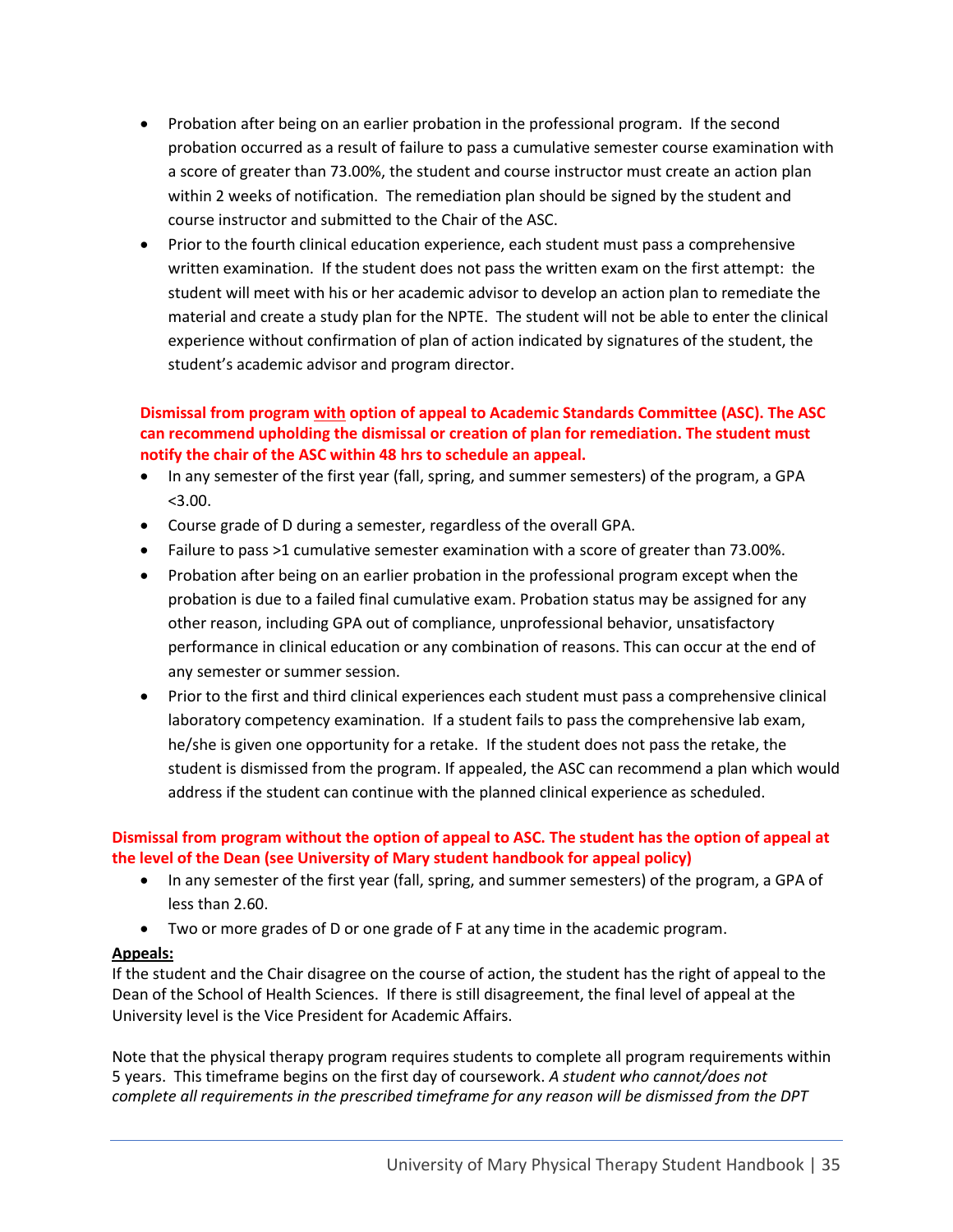*program.* Students who stop their forward progression in the DPT program for one or more semesters for any reason may be required to complete a criminal background check, immunizations, and a drug screen prior to returning.

Amended Sept 23, 2014, Dec 17, 2014, June 2016, March 2017; June 2018; August 2019

## **Complaints from Outside Sources**

**Policy:** On occasion, complaints from persons outside the organization regarding the Program, faculty and staff, or students that fall outside the realm of due process may occur. The purpose of this policy is to describe a mechanism to facilitate resolution of concerns, conflicts, disagreements or complaints about the Program or individuals associated with the Program and to describe the procedure for addressing such complaints.

#### **Policy**

Persons with a complaint against the Program or against faculty, staff and students associated with the Program are encouraged to address conflicts or problems in direct communication with the individual with whom they disagree. If the conflict is not resolved, the person may file a written complaint within 30 calendar days of the event in question. Persons external to the organization such as patients, patients' families, health professionals and the general public may voice complaints about the Program and the Program's faculty and staff or students, free from the threat of reprisal or discrimination. The Program will maintain documentation of the complaint, with a written description of actions taken, for a minimum of 3 years following resolution of the complaint.

#### **Procedure**

- 1. Information about who to contact with concerns and comments about the DPT Program is posted on the Program's Webpage.
- 2. Persons should provide the Program Director with a written document describing the incident or issue at which the complaint is directed within 30 calendar days of the incident or issue. The Program Director will respond in writing within 30 calendar days to answer questions, to describe actions taken or to resolve the complaint.
- 3. If the person believes the complaint to be unresolved following procedure (1) above, or if the complaint is directed against the Program Director, he/she should contact the Dean of Health Sciences who will consider the complaint and act to address the concern.

If all institutional avenues for handling the complaint have been exhausted, the complainant has the right to file a complaint concerning the Program with the Commission on Accreditation in Physical Therapy Education (CAPTE). CAPTE can only respond to accreditation criterion violation. Please refer to the following web address for details about CAPTE's formal complaint process: http://www.capteonline.org/complaints/

CAPTE's mailing address is: Commission on Accreditation in Physical Therapy Education 1111 N. Fairfax Street Alexandria, VA 22314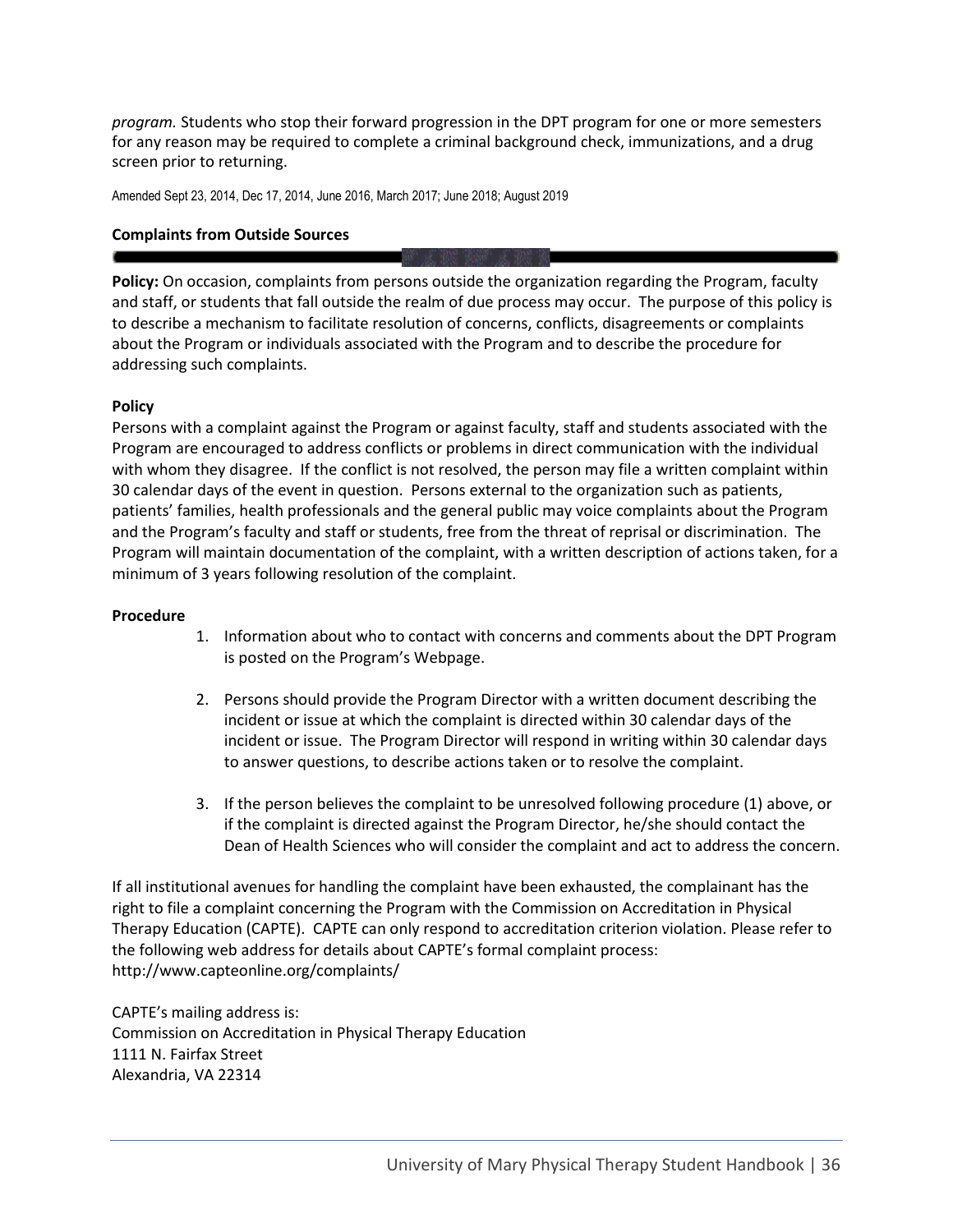Consistent with th[e University policy on retaliation](https://my.umary.edu/ICS/icsfs/Retaliation.pdf?target=20d6c93d-9c91-444c-bf5d-4a744c2401eb) and federal as well as state law, retaliation against a person for bringing forward any type of complaint or assisting someone with a complaint, or participating in an investigation or resolution of a complaint is prohibited.

*Adapted from CAPTE Handbook 2019*

#### **Dress**

Casual dress (jeans, shorts, sweatshirts, appropriate t-shirts) is acceptable for the classroom; however, clothing should be modest in order to respect your peers. Students should watch necklines and waist/backs so that underwear or excess skin is not shown. Hats are not allowed during lectures/labs. Professional dress (dress pants, closed toe shoes, polos, blouses) are required when guest lecturers are scheduled. Please review your syllabus and schedule often to ensure you are prepared. Professional dress is also required for outside fieldtrips and for graded student presentations. Laboratory classes require halter tops, sports bras, or bikini tops for females in order to expose the shoulders and rib cage. Shorts with elastic waistbands are required for all students. Name Badges: All students are required to wear name badges on their clinical experiences, the student clinic, and for community assignments. A name badge will be given to each student during the first semester. That will be the only name badge provided by the program. In case of loss, name change,

etc., contact the program secretary and she will give you information on how you can obtain another name badge. The University will purchase only the first name badge for you. Revised: 1999, 2002, 2006, 2010, 2012

#### **Cell Phones and Personal Computers**

**Cell phones:** Cell phones need to be turned off or put on silent during class time. Cell phone activities not related to classroom activities are not permitted during class time, whether it is lecture, lab, presentations, or discussion. The faculty expects full attention at all times.

**Computers:** Computers are permitted for classroom activities only. You may not use computers during class time for activities not related to the classroom. During class discussions and presentations, computers need to be closed out of respect for other students and faculty.

Adopted 2008 Reviewed 2010,2018

### **Social Media Policy**

Students should also review the *University policy on social media*. The University of Mary program in Physical Therapy abides by t*he Standards of Conduct in Social Media* as adopted by the APTA House of Delegates in 2012 (HOD P06-12-17-16) and regards it as an essential function of the University of Mary Program in Physical Therapy. A student in breach of this policy is subject for review by the academic standards committee. Faculty are aware that many students subscribe to online social media, such as LinkedIn, Facebook, Twitter and Instagram. As a student in a professional program, we encourage you to revisit sites for pictures and information that you have posted to determine if current content reflects appropriate professional standards.

The following guidelines should be considered:

1. Complaints regarding other persons, employers, teachers, worksites, peers, should not be posted.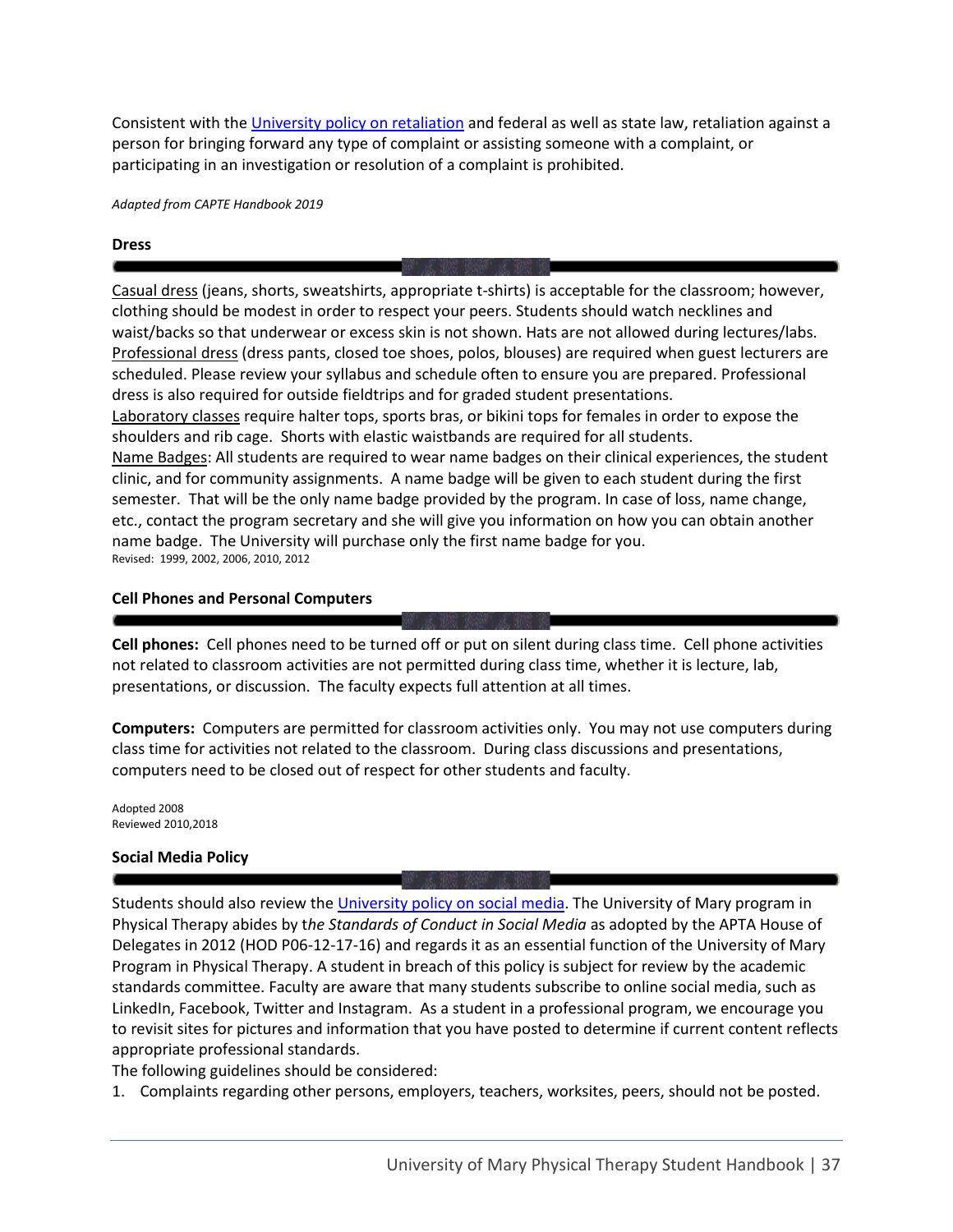- 2. Do not post anything in your profile that you would not want your instructors, family, colleagues, supervisors, future employers, or future clients to see
- 3. Add applications, photos, friends and join groups selectively
- 4. Do not use foul, demeaning, threatening or discriminatory language.
- 5. Be knowledgeable and respectful of the principles of patient/client privacy and confidentiality in safeguarding identifiable patient/client information as it relates to social media.
- 6. Be knowledgeable about clinical training sites' published policies on social media.
- 7. Consider whether to interact with patients on social media or create separate personal and professional social media profiles.
- 8. Names of supervisors, staff, administrators, comments or criticism about clinical sites, or information about what is happening at sites are not appropriate for public social network sites.
- 9. Refrain from misrepresentation when they are speaking for oneself, the American Physical Therapy Association (APTA), other organizations, educational institutions, clinical sites, or employers.
- 10. Bring to the attention of an individual any posted content that appears unprofessional so that s/he can remove it or take other appropriate action.
- 11. Demonstrate appropriate conduct in accordance with the Code of Ethics for the Physical Therapist.

Created 3/27/2012 MD Modified 8/30/2019, 2020

## **Appropriate use of Audio, Video, and Photography for Classroom and Lab activities**

Students are not allowed to photograph or take video of any classroom or lab activity. The only exception would be if the faculty instructs the student to photograph or video an activity. Any student or guest who is photographed or put on video must sign a release (see photo release form)

It is up to individual course instructors to grant approval for students to audiotape a classroom or lab activity. Students must receive consent from each instructor, including guest lecturers, prior to the scheduled class session.

- The audiotaping must not be disruptive to other students in the class
- The audiotape must solely be used for individual educational purposes and must not be posted or shared without written consent from the instructor.

Created 3/27/2012 MD Reviewed 2018

### **Hazardous Materials Policy**

### **Hazard Communication**

All products and chemicals should be labeled with information about the hazards and correct handling procedures to prevent overexposure, and with information about the actions to take in the event of an emergency. As such, you should read all information on the label before using the chemical. If a chemical is not completely labeled, damaged, or missing the label, contact your instructor immediately. The instructor will ensure that the chemical is properly labeled.

The University of Mary Program in Physical Therapy has provided material safety data sheets (MSDSs) for hazardous chemicals present in the physical therapy classroom/laboratory areas. The MSDSs present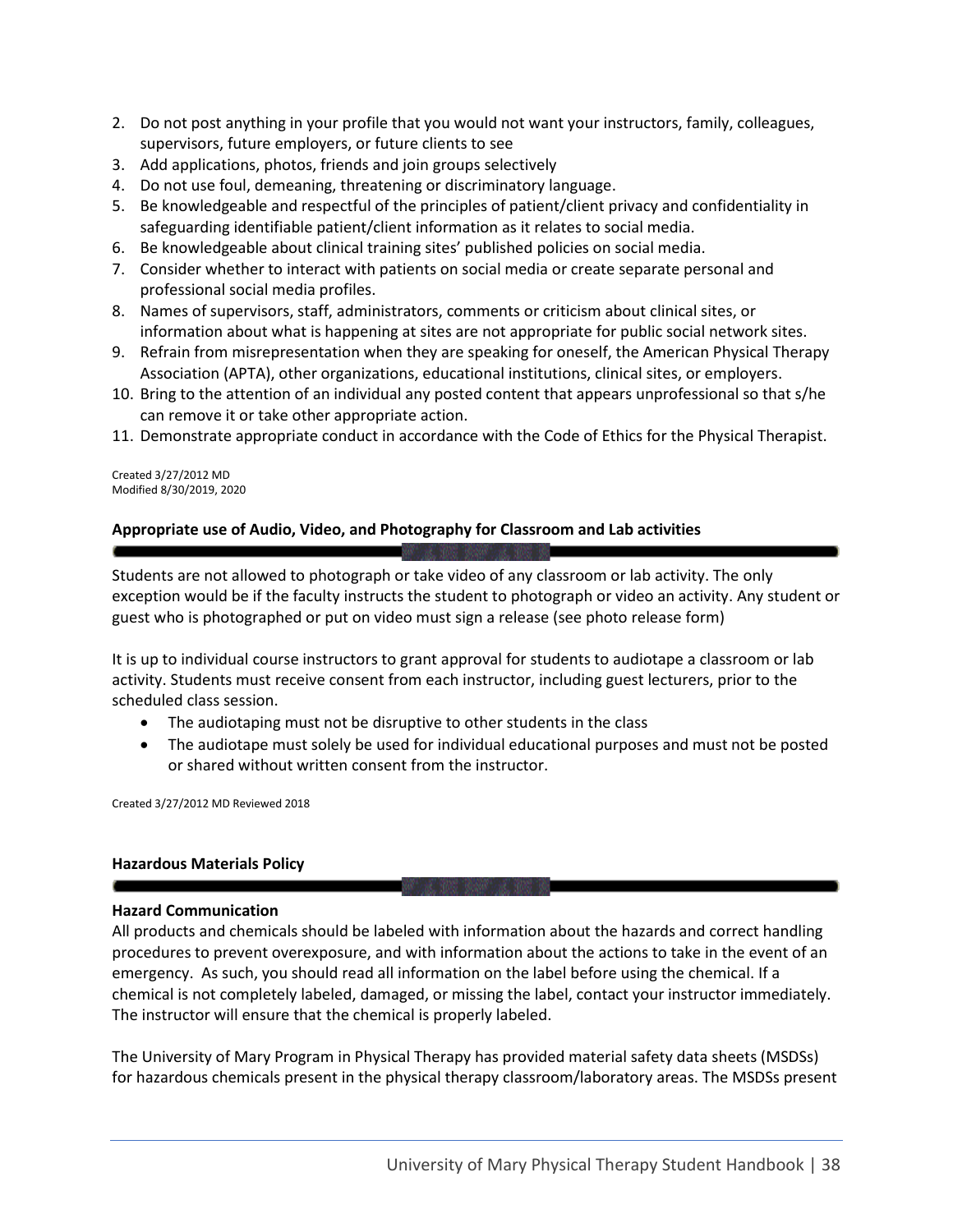comprehensive facts about the hazards of the chemicals. If the MSDS is not available, ask your instructor to contact the Director of the Physical Plant at 355-8123 for further guidance.

#### **Bloodborne Pathogens**

Because you may be exposed to possible infectious material, human tissues and blood during your clinical education, students are required to complete the hepatitis B vaccination series.

### **Safety Equipment**

Eye protection and protective clothing is required whenever there is a risk for airborne particles or splash of hazardous or infectious material. Lab coats and protective gloves must be worn when working with infectious materials or chemicals that are hazardous to the skin.

## **Chemical Spills**

Chemical leaks or spills, for example, mercury spills from thermometers or blood pressure cuffs, must be reported to your instructor immediately.

## **Hazardous and Biomedical Waste**

At no time is any person to discard a hazardous material/chemical down the drain or in the trash without prior approval of the University of Mary Director of Physical Plant.

All needles, syringes, or other sharp objects with potential for penetrating the skin which are intended for disposal, whether tainted or not, must be placed in a special "sharps container" which is punctureresistant, leak-proof and color coded and labeled with the biohazard symbol.

### **Emergency Procedures**

On the main University of Mary Bismarck Campus emergency assistance can be attained by contacting the Bismarck Rural Fire Department. University of Mary students with minor injuries, including needle stick exposures, should contact the instructor immediately. The student will be referred to either the University of Mary Student Health Clinic (if during office hours), or an emergency/walk-in facility in town. **Adopted 5/2012**

**Edited 8/30/2019**

### **Due Process**

If a student has a grievance about anything in the program, there is a formal procedure in place to deal with that grievance.<http://catalog.umary.edu/content.php?catoid=3&navoid=211#grievances>

Due process regarding academic and professional behavior standards are outlined under the appeals process in the Academic and Professional Behavior Standards Policy in this handbook*.* Please refer to that policy.

## **Computer/Internet Requirements**

All students registered for courses in the physical therapy program are expected to have computer competency and access. Computer competency is defined as a basic familiarity with computers, use of the internet and e-mail, and word processing. The University of Mary Graduate Physical Therapy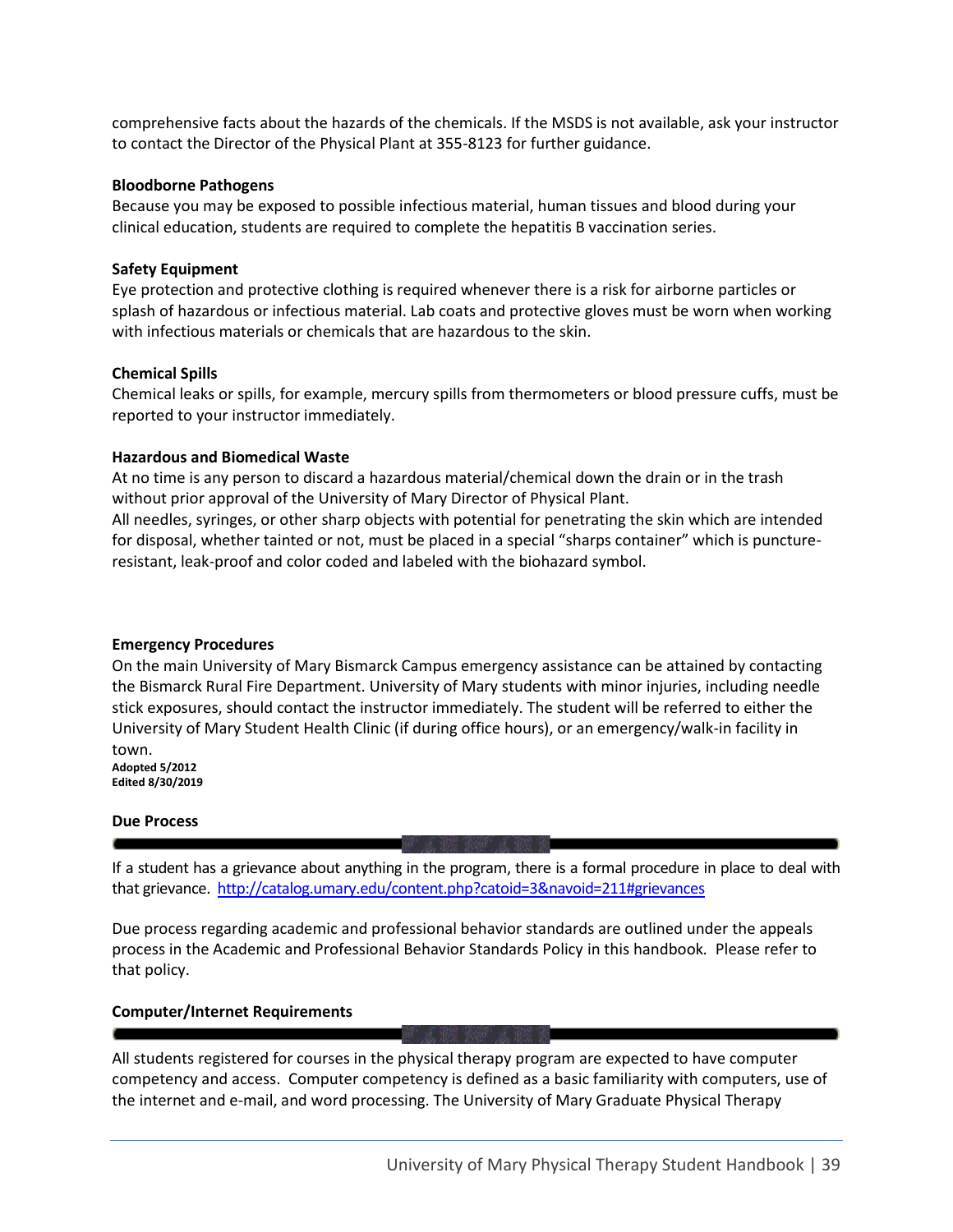Program requires that all students have access to CANVAS, e-mail, Microsoft Word, and high speed internet access (DSL/Cable or better) for communication, testing and coursework. University of Mary email addresses will be assigned to each registered student. It is the student's responsibility to manage that assigned email. All official University related communication will be sent through email and/or CANVAS. The Program in Physical therapy courses use Canvas (the University supported electronic blackboard system) to post course materials, issues grades, and grade assignments. Students can find numerous resources on how to use Canvas at:

<https://community.canvaslms.com/community/answers/guides/>

Additionally, there is 24/7 online help offered for the CANVAS system.

Students will only have access to course Canvas sites while they are registered in the physical therapy curriculum. Students will need to save all documents they want from individual course sites prior to that time.

Adopted 2010 Revised 2016

## **Application for Doctorate Degree Procedures**

Prior to the spring semester of the  $3<sup>rd</sup>$  year of the DPT program, all students must verify that they have satisfactorily completed all coursework leading to the DPT. It is the responsibility of degree-seeking students to file an application for graduation in the Registrar's Office one full semester prior to the date of graduation. Also, an advisor verification of eligibility (grad audit) for graduation is due one full semester prior to graduation.

All students are required to participate in the graduation and hooding ceremonies unless excused by the Chair of the Department of Physical Therapy. Graduates must have completed arrangements for payment of their financial obligations.

Adopted 2010 Revised 2014

## **Procedures for License Application**

The following are procedures for obtaining your license after graduation (after the last clinical education experience):

- **1.** Contact the licensing board of your choice for the forms necessary to take the National Examination. Please note the deadlines for the fixed testing dates.
- **2.** ND, as well as several other states (see FSBPT.org for an up to date list), allows students who are in "good academic standing" to take the test while in their final semester of the professional program. The program director must approve the student's application to test early. Please see "early testing" policy.
- **3.** The forms from the examining board will require your school code. The school code is **3503.**
- **4.** Write a letter to the registrar at the University of Mary informing him/her where you would like your completed transcripts sent for licensure

Registrar University of Mary 7500 University Drive Bismarck, ND 58504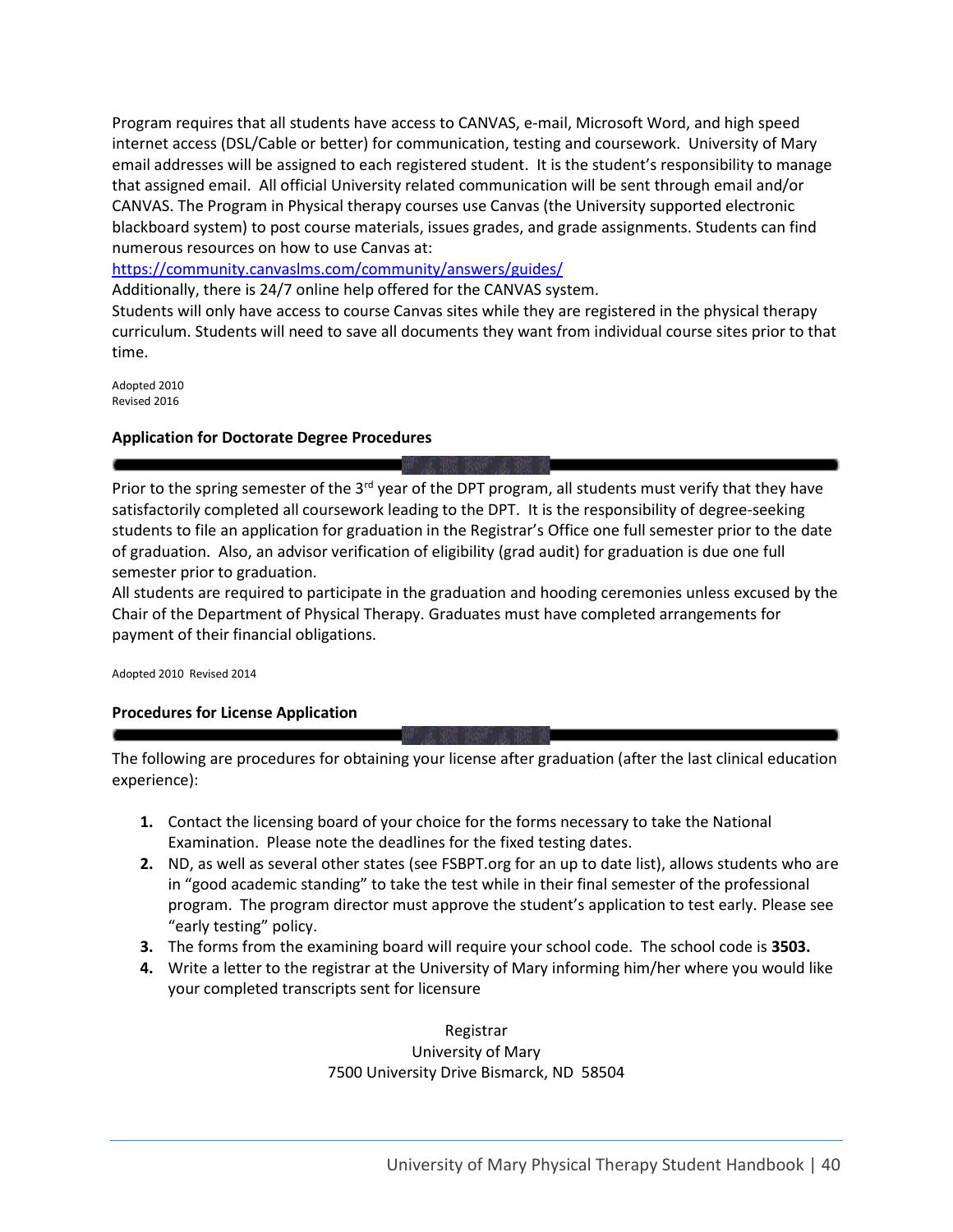You will choose the state where you intend to become licensed. Example, if you want a license to practice in North Dakota, request the transcript to be sent to the North Dakota State Examining Committee, Box 69, Grafton, ND, 58237. The addresses for all state examining boards can be accessed at **[www.fsbpt.](http://www.fsbpt/)org <http://www.fsbpt.org/>**, the federal state boards website.

**5.** You will officially graduate when all academic and clinical coursework has been satisfactorily completed and submitted.

Revised 7/9/2013, 7/7/17, 2018

## **Early Testing for the National Physical Therapy Examination (NPTE)**

Policy Summary: This policy describes the eligibility requirements for students in the third year, last semester of the professional physical therapy program to request access to the National Physical Therapy Examination (NPTE) in April of the year of their graduation.

Procedure Details: Students in "good standing" may sit for the National Physical Therapy Examination (NPTE) in April of the year of graduation and may register for the spring NPTE test date when applying for licensure. The student is responsible for contacting the Federation of State Boards of Physical Therapy (FSBPT) and the jurisdiction's Board of Physical Therapy to determine test dates, registration deadlines, and for completion of all requirements.

To be considered in "good standing," students must meet the following criteria:

- a. Satisfactory completion of the written comprehensive tests on the first attempt in year 3.
- b. Avoid academic or professional probation during the last 3 trimesters of the professional program. Students who are on academic or professional probation while in their last 3 trimesters of the professional program are **NOT** eligible for April testing.
- c. Successfully complete PT 831 Clinical Experience III and demonstrate satisfactory progress in PT 832 Clinical Experience IV.

**NOTE: The department will directly inform the state licensing board if a student's successful completion of PTH 831 Clinical Education III OR PTH 832 Clinical Education IV is in jeopardy. This may result in the jurisdiction cancelling the authorization to test in April.** 

PROCESS:

- 1. ND, as well as other states, take part in the Alternate Approval Process through the FSPBT. States which do not take part in this may require a program director's signature to allow for April testing. Students are required to check with the state in which they wish to register.
- 2. Upon approval, the student may register for the NPTE through FSBPT. Students are responsible to contact FSBPT to determine the last day to register for the examination.
- 3. The student will need to complete the jurisdiction's application for licensure AND be approved by the jurisdiction's Board of Physical Therapy before the application deadline for the next available NPTE.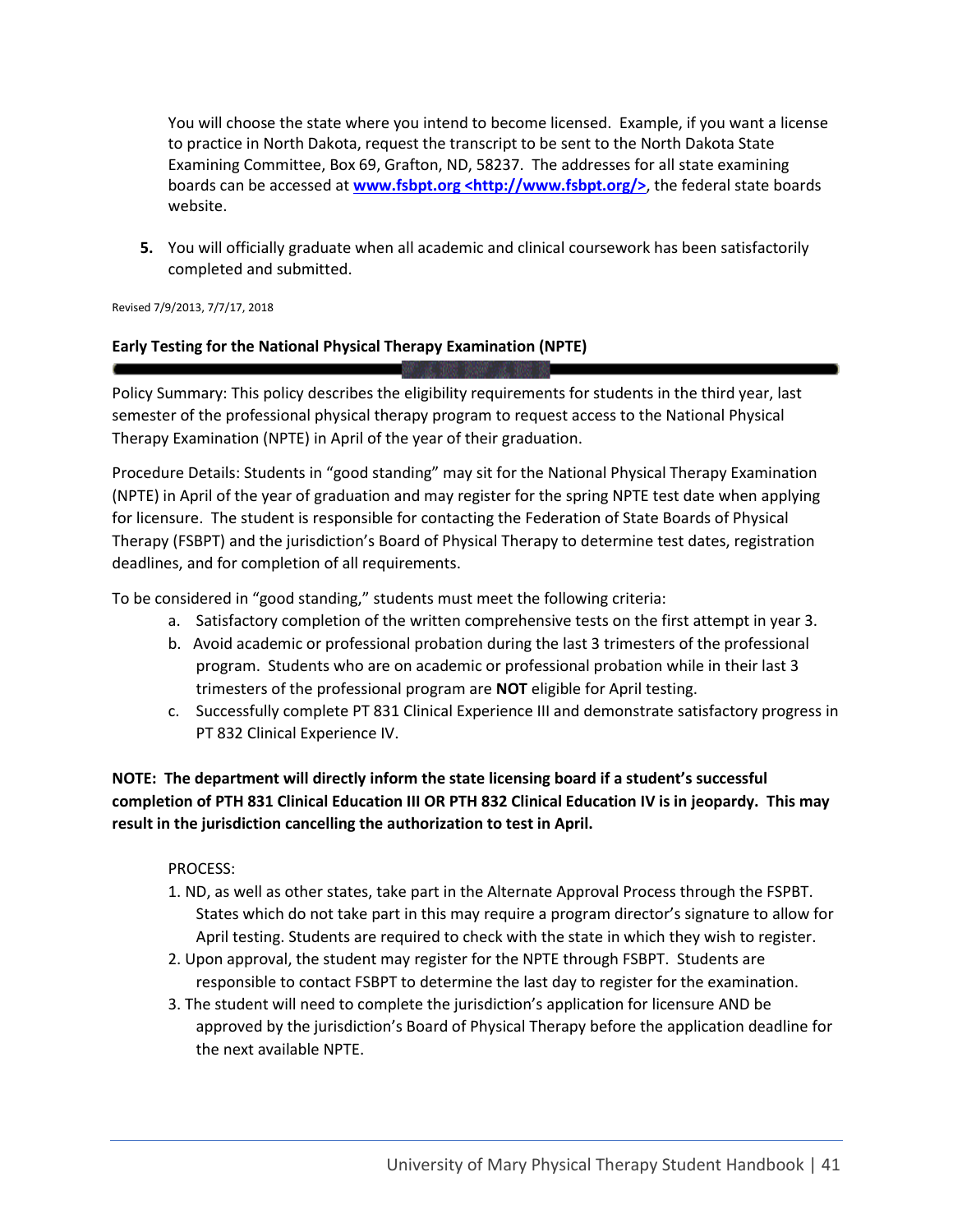4. Once the student is approved by the jurisdiction's Board of Physical Therapy, the student will receive an Authorization to Test email from FSBPT. The authorization to test email explains how to register with the test administration company Prometric.

Created 7/2018 MD Edited 8/30/2019, 5/24/2020

## **Dissemination of Financial Assistance Information to Students**

All financial aid information is disseminated through the Financial Aid office. All students requesting initial information about the program receive information on the types of, qualifications for, and procedures to apply for financial aid through the institution in the Graduate Bulletin.

Information about tuition and fees are available on the UMary website and are referred to the financial aid office and the Umary website for financial aid information.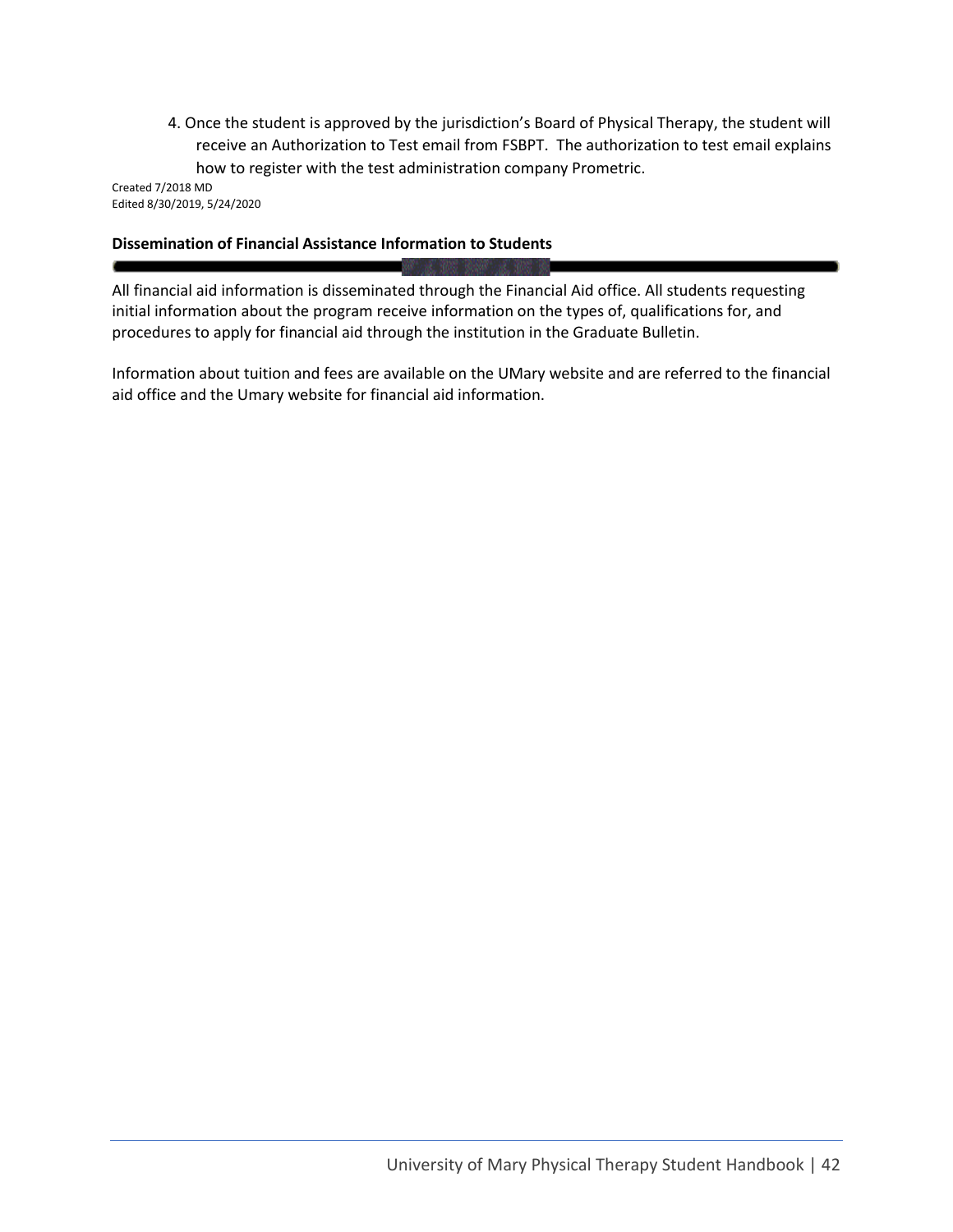

# **Clinical Education Information**

**Introduction & Overview Clinical Education Courses Full Time Clinical Education Courses Integrated Clinical Education Courses Assignment of Clinical Sites Procedure for Clinical Experience Placement Assessment in Clinical Education Grading in Full-Time Clinical Experience Communication in Clinical Education Clinical Education Assignments for Students Student Responsibilities for Clinical Education Immunization Information Universal Precautions Worker's Compensation Insurance Professional Liability Insurance Criminal Background Check Disclosure Information & Process Confidentiality Policy Student Expectations for Clinical Education Attendance Professional Behavior Dress Code Facility Policy & Procedures Information Related to Clinical Instruction Expectations of Clinical Instructors Rights of Clinical Instructors Privileges of Clinical Instructors Awards for Clinical Instructors Tools to Support Clinical Education Pro Bono Clinic Policies & Procedures Pro Bono Clinic Incident Reporting Form**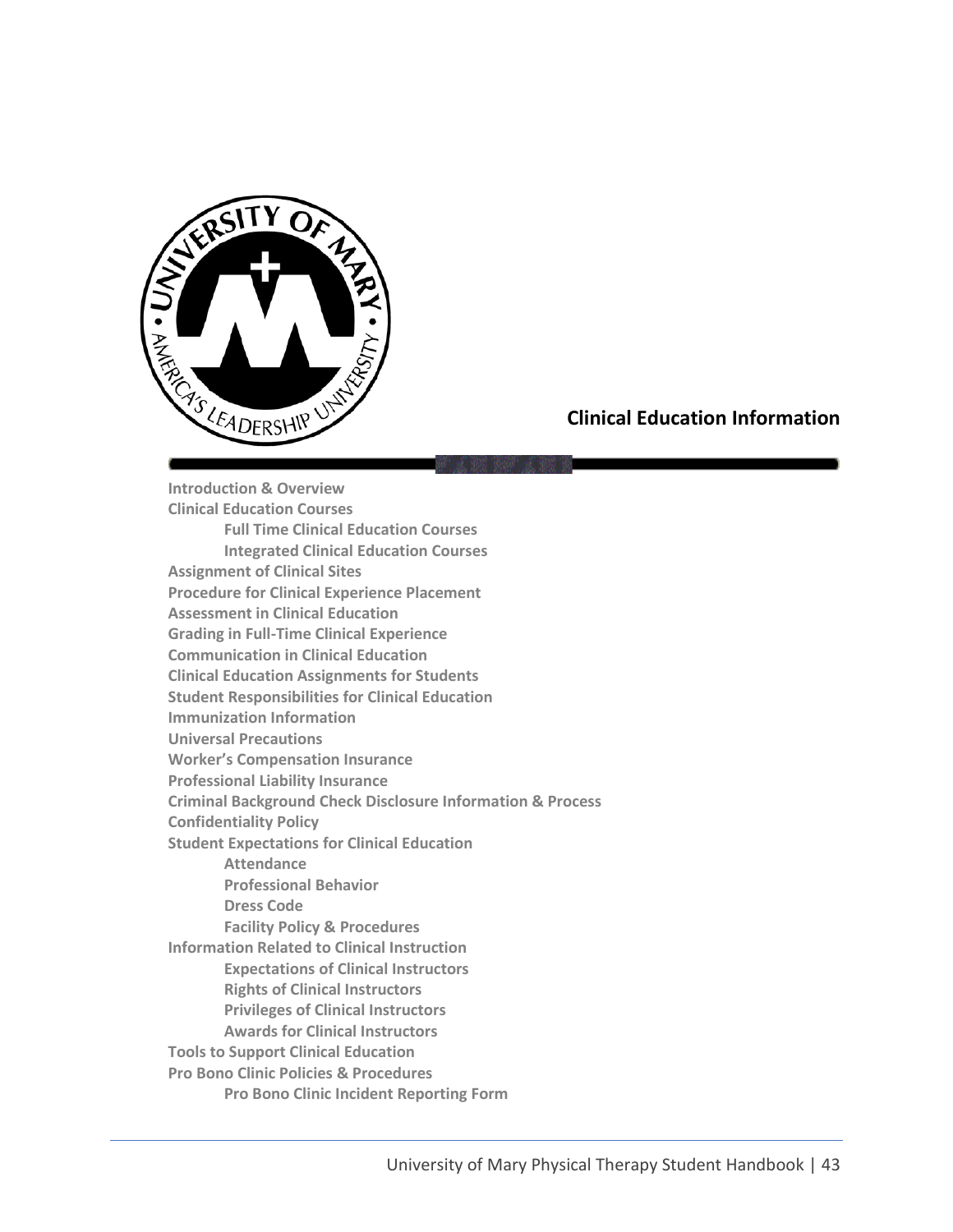#### **Clinical Education Introduction & Overview**

Clinical Education is an integral part of the Program in Physical therapy at the University of Mary. In this document, the policies and procedures that govern clinical education are explicitly stated.

Each professional physical therapy student must successfully complete a total of four full-time clinical education experiences for a total of 34 weeks. The first 6 week experience is placed after the first year of the academic curriculum; the second 8 week experience is during May and June after the second academic year; and the last two 10 week experiences are placed during the fall and spring semester of the third academic year prior to graduation. It is expected that each student will have experience in the areas of acute, outpatient and neurorehabilitation or pediatrics. All students must be in good academic standing prior to the initiation of any clinical experience. The timing and length of a clinical experience may be modified if suggested by the academic standards committee and approved by the program director.

#### **Clinical Education Courses**

## **Full Time Clinical Education Courses**

#### **PTH 531: Clinical Education I**

Students will complete their first 6 week clinical education experience in the summer following the first academic year. Please refer to the guidelines and objectives document for specific expectations. In essence, the first year student should have the technical skill to evaluate and treat a patient and document the treatment utilizing physical therapy procedures. It is expected that a first year student will need assistance developing a plan of care. Higher level neurological rehabilitation and orthopedic procedures which are taught in the second and third year should not be expected of a first year student; however, it is important that a first year student is exposed to the process of these skills.

### **PTH 731: Clinical Education II**

Students' second clinical education experience will take place during 8 weeks in May and June after the second academic year. Please refer to the guidelines and objectives document for specific expectations. In this experience, it is expected that a student can evaluate, develop a plan of care, implement a plan of care, and re-evaluate the patient condition. Practice in neurological rehabilitation, pediatrics, wound care, cardiopulmonary, and clinical orthopedics is strongly encouraged as well as exposure to the administration aspects of the facility.

### **PTH 831 & PTH 832: Clinical Education III and IV**

The last two 10-week experiences will occur during the fall and spring semester of the final year. In addition to increased independence with higher level patient care skills, students should be encouraged to be involved in areas such as administration, outcomes research, prevention and wellness activities, and differential diagnoses as well as experience in elective areas of pediatrics, women's health, sports medicine, advanced manual therapy techniques, and/or sports medicine.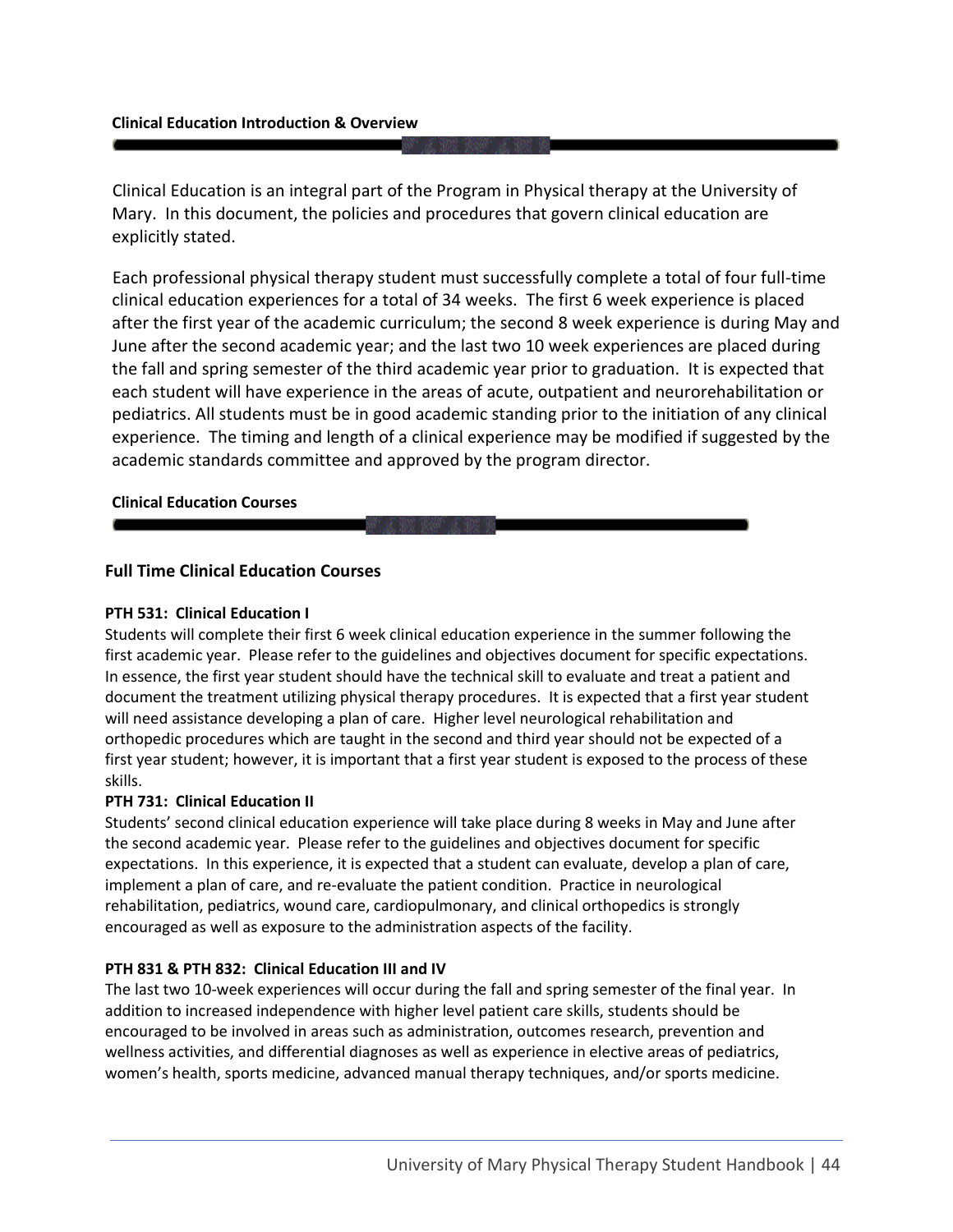## **Integrated Clinical Education Courses**

## **PTH 519: Integrated Clinical Experience I (ICE I):**

During the first semester of the first year of the physical therapy curriculum, students will gain experience in applying the information learned throughout the didactic curriculum by completing integrated, short-term clinical experiences in the collaborative model with three to four students paired with one clinical faculty, a physical therapist in the local community, in the acute and outpatient settings. Students will spend 12 hours in both the acute and outpatient settings throughout the first semester.

## **PTH 520: Integrated Clinical Experience II (ICE II):**

During the second semester of the first year of the physical therapy curriculum, students will gain experience in applying the information learned throughout the didactic curriculum by completing integrated, short-term clinical experiences in the collaborative model with three to four students paired with one clinical faculty, a physical therapist in the local community, in the neurologic setting, which could include inpatient rehabilitation, long term care, or care provided in a skilled nursing facility. Students will spend 12 hours in the neurologic settings throughout the second semester. In addition, students will spend 8 hours in the pro bono clinic, under the mentorship of a  $2<sup>nd</sup>$  year student and supervised by a physical therapist.

## **PTH 619: Integrated Clinical Experience III (ICE III):**

During the first semester of the second year of the physical therapy curriculum, students will gain experience in applying the information learned throughout the didactic curriculum by completing integrated, short-term clinical experiences in the collaborative model with three to four students paired with one clinical faculty, a physical therapist in the local community, in the pediatric and cardiopulmonary settings. In addition, students will spend 8 hours in the pro bono clinic, under the mentorship of a 3rd year student and supervised by a physical therapist.

## **PTH 620: Integrated Clinical Experience IV (ICE IV):**

During the second semester of the second year of the physical therapy curriculum, students will gain experience in applying the information learned throughout the didactic curriculum by completing integrated, short-term clinical experiences in the collaborative model with three to four students paired with one clinical faculty, a physical therapist in the local community, in the cardiac and pulmonary rehabilitation settings. In addition, students will spend time in the pro bono clinic, mentoring a  $2<sup>nd</sup>$  year student and supervised by a physical therapist.

## **PTH 819 & 820: Integrated Clinical Experience V (ICE V):**

During the final year of the physical therapy curriculum, students will gain experience in applying the information learned throughout the didactic curriculum by completing integrated, short-term clinical experiences in the collaborative model with three to four students paired with one clinical faculty. Experiences in the final year of the curriculum will include experiences in: home care, chronic pain, orthotics and prosthetics, and occupational medicine.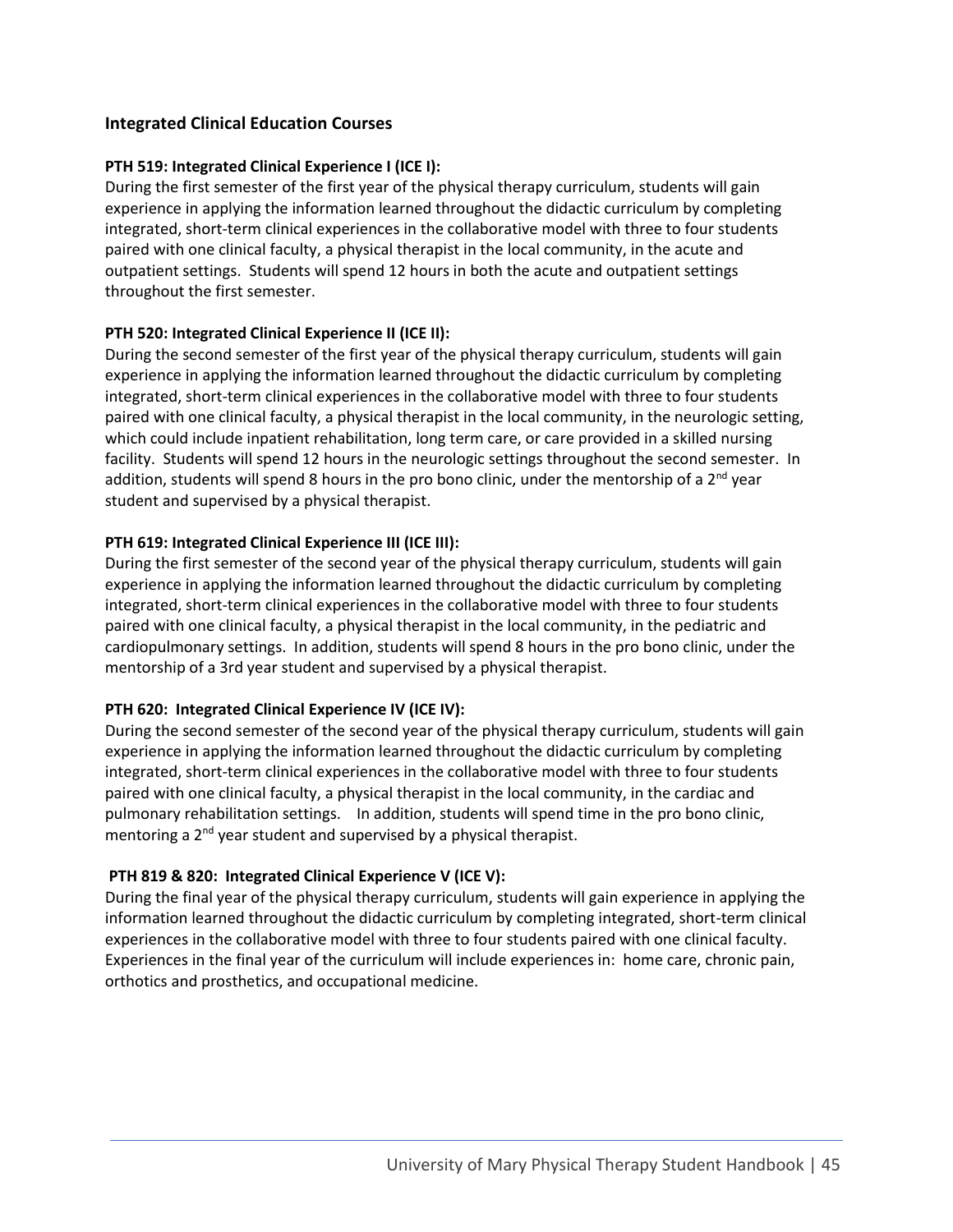## **Assignment of Clinical Sites**

- 1. All attempts are made to assign clinical sites as fairly as possible. Priority is given to:
	- i. Third year students over first and second year students
	- ii. Second year students over first year students
- 2. The DCE has final authority over clinical assignments and must also take into consideration facility and student specific needs. DCE reserves right to make final decisions based not only on rankings but academic, professional behavior history, learning and teaching styles and other site considerations.
- 3. Student's academic and professional behavior will be considered for placement. Clinical education coordinators and sites have the right to place/accept students who are the best fit for their setting. Once a student has been placed on professional or behavior probation they may no longer be allowed to provide site request selections to the DCE as they consider placements for the full time clinical experiences. Students that have a history of academic and behavior probation at any time during enrollment in the DPT program may be required to accept placement at the sites chosen by the DCE as the best fit to suit the needs of the student and DPT program. This decision is under the discretion of the DCE and students can request a meeting to discuss their process for selection if they are at any time on professional and academic behavior probation.
- 4. Students who desire to be placed in pediatrics, women's health, vestibular specialty sites will be given preferential placements if they have completed the elective courses offered by the program. Those students who do not take the elective course that applies to the setting they are requesting are not guaranteed placement in that specialty area.
- 5. Students who wish to be placed in the pediatrics inpatient of pediatric school settings need to take the pediatrics elective course offered in the third year of the program.
- 6. Students need to be flexible as often times, clinical internships are cancelled or changed due circumstances beyond our control. When providing a list of choices for the placement needed to the DCE, students should expect that all choices are considered equal and priority is not given to choice #1, etc. This is due to the many requests and placements that must be made each year on behalf of students.
- 7. Consider the following criteria when selecting your sites: finances, travel distances, quality of the learning experience, your short and long-term goals, previous experience, spouse and/or family commitments. Many sites will assist in housing options or provide resources to assist students in obtaining reasonable housing accommodations.
- 8. Students are expected to complete their clinical education experiences at sites already established as quality clinical education sites by the Program. New sites will only be considered in special circumstances and in a case-bycase situation. New sites need to be established months before the site selection process begins. Students should contact DCE with site suggestions at least 6 months before the placement process begins (March  $1<sup>st</sup>$  of each year). Students who have new sites suggestions will need to request the new site suggestion form from the DCE and complete this form 6 months in advance of requesting site. Suggesting a new site does not automatically mean that site will be added to the contracted sites the program is affiliated with currently.
	- i. Process to add new sites: The DCE will contact the clinical site to inquire about a clinical education agreement and evaluate the quality of the clinical education site. The DCE will ensure that the written agreement between the University of Mary and the clinical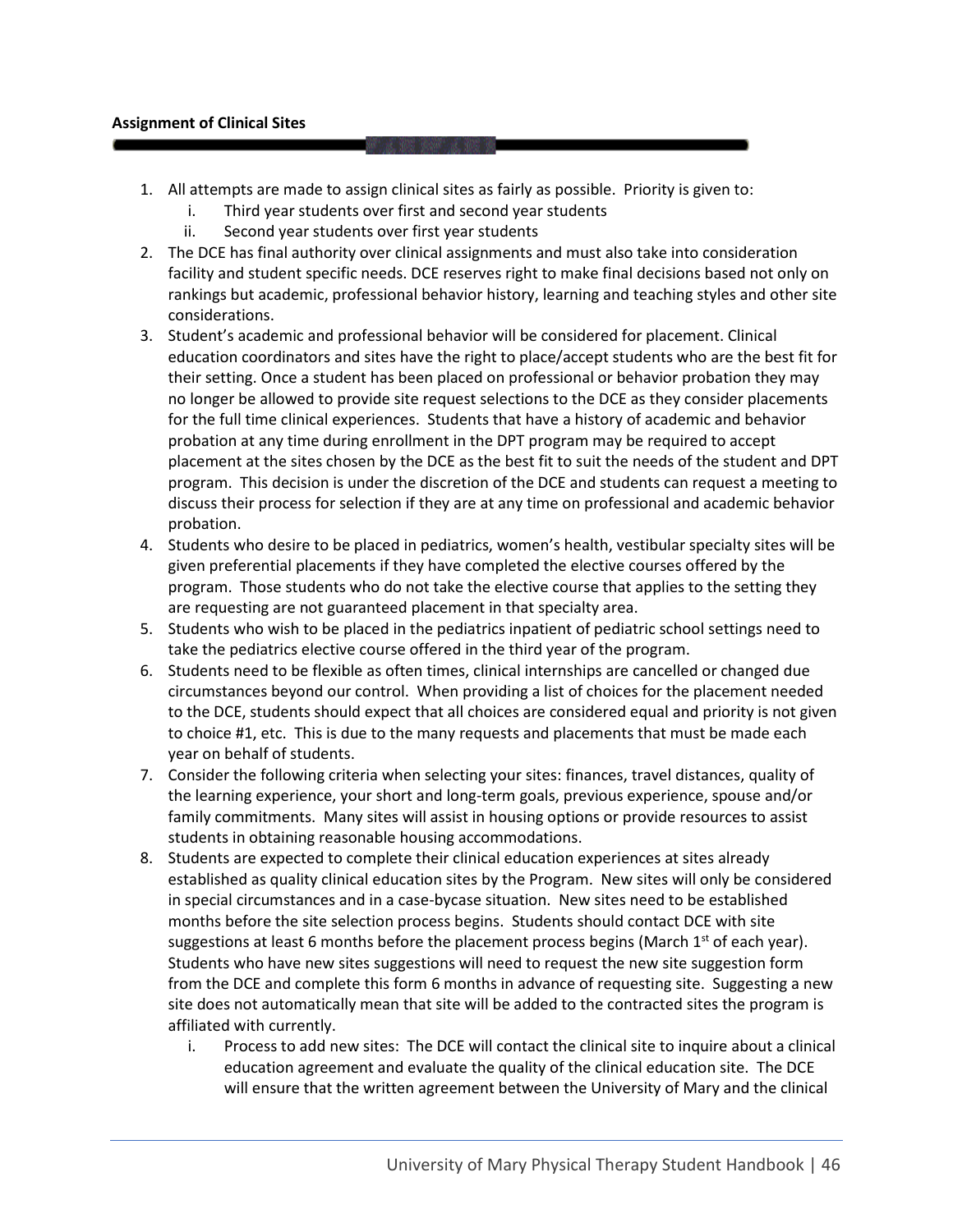education sites describe the rights and responsibilities of both, the purpose of the agreement, the objectives of the institution and the clinical education site in establishing the agreement; the rights and responsibilities of the institution and the clinical education site; and the procedures to be followed in reviewing, revising, and terminating the agreement. If the clinical site meets the requirements of the University of Mary and a clinical education agreement can be arranged, the student may be placed at the new clinical site. All contracts must be signed at least 8 weeks prior to the start date of the clinical education experience in order for the student to be approved for the clinical. If this is not possible, the student and DCE will need to choose an already established site as an alternative.

- 9. In order to be fair and respectful to the clinical sites, once a placement has been secured it is final.
- 10. The DCE is responsible for assignment of students for clinical experiences and for official contact and correspondence with the clinical education site. Students are not to contact a clinic concerning establishing an affiliation or changing scheduled clinical rotations unless directed to by DCE. Students may contact the site/CI/SCCE only after demographic information has been sent to the site and after the confirmation of the student has been completed by DCE.
- 11. The student is responsible for knowing the hours, where, and to whom he/she reports for each site. The student is responsible for travel to and from each site, and for room and board while at the clinical site (a few sites do offer housing). The student is responsible for arranging housing. The assistance that clinical sites offer for housing arrangements is variable. Some facilities offer housing and will make arrangement for the student, others will send a list of recommended housing options for which the student is responsible to contact and set up, and some expect the student to secure their own housing. Housing arrangements should be secured at least six weeks in advance of your clinical experience.

### **FIRST YEAR STUDENTS**

Prior to entry into the DPT program, the DCE will send requests to sites that are rural, acute care, OP, SNF or a split between acute and general outpatient orthopedics. As our state is widely rural and the faculty recognizes the importance and value of practicing in a rural setting, it is recommended that one of the clinical education experiences take place in a rural setting. A rural setting is defined as follows: *A facility that provides therapy for all kinds of disabilities; incorporates nearly all areas of practice in muculoskeletal, neuromuscular, cardiopulmonary, and integumentary systems; and for all ages, from pediatrics to geriatrics. The practice usually takes place in more than one setting, such as schools, homes, nursing homes, hospitals, and work sites. Usually this type of practice is provided in communities of fewer than 20,000.*

1<sup>st</sup> year students will be given a list of available sites for their first clinical rotation. They will draw a number in a random lottery and will be able to select their clinical site location based on the number that they draw. Students who have completed all Castle Branch clinical education pre-requisites will be given priority in the lottery system, followed by those with pending results, and those whose prerequisites are incomplete.

Students are directed to review the site files, contract binders and search through the CSIF Web computer database for established clinical education sites. Second and third year students are also a good source of information on the available sites and the DCE are available for consult to assist in creating a list of preferential sites.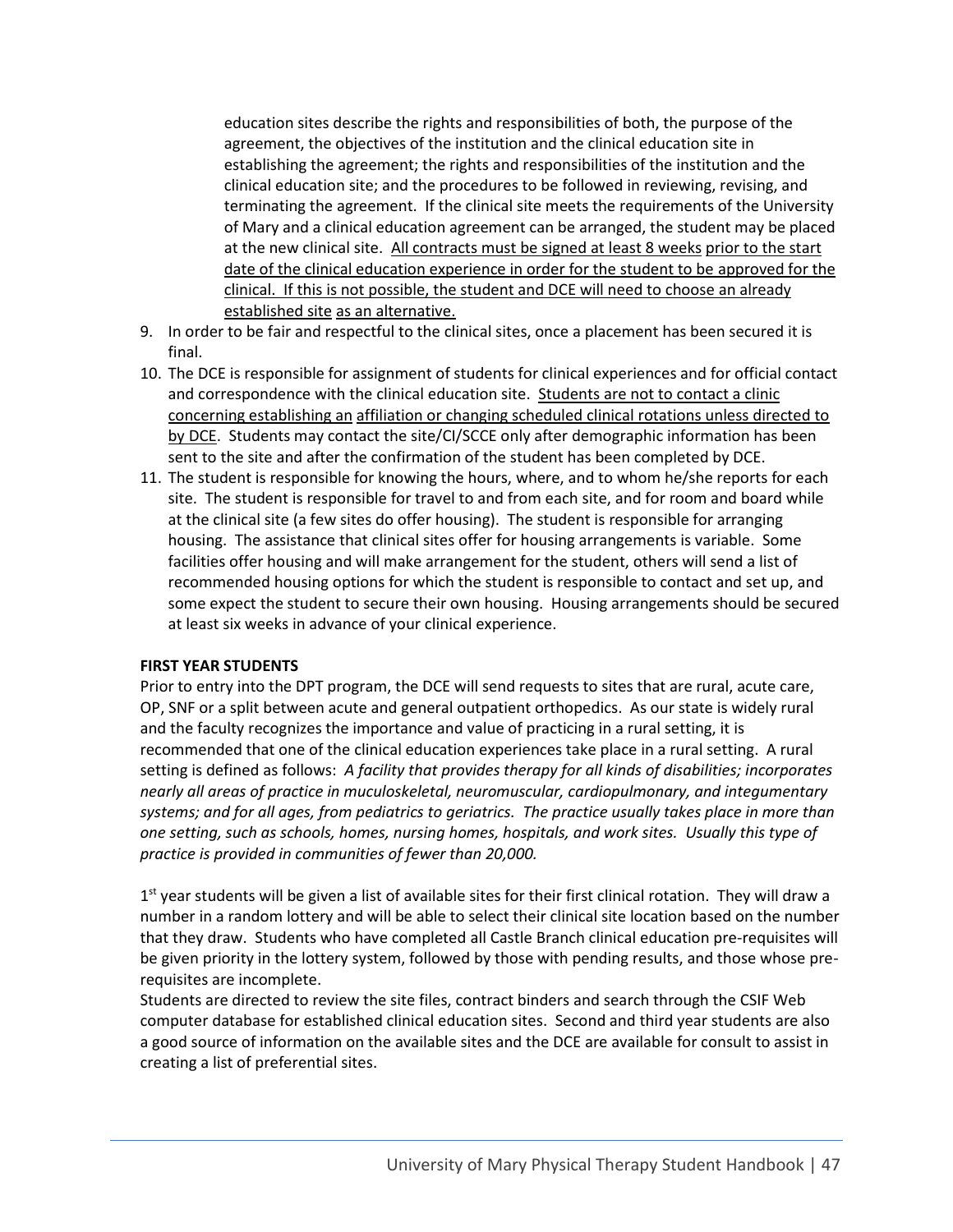#### **SECOND YEAR STUDENTS**

2<sup>nd</sup> year, 2<sup>nd</sup> rotation 8 week rotation process:

Late in the fall semester of the first academic year, conferences will take place with students and the DCE to arrange the eight week clinical education experience that will take place following the second academic year. Students will be assigned to consult with the DCE with questions regarding clinical sites, placements, etc. All conferences should be concluded by the beginning of February and students will send their preferences for placement to DCE by early February assigned date. Clinical education site requests are sent out by DCE March  $1<sup>st</sup> - 15<sup>th</sup>$  coinciding with the national recommended clinical education mailing date. The second year experience may include advanced orthopedic, neurological rehab, pediatrics, manual therapy, cardiopulmonary rehabilitation, acute care, rural, women's health, and burn and wound care.

3rd year fall 10 week rotation selection process:

1st year students in spring of 1st year will be selecting 2nd year 2nd rotation sites as well as the final two settings they prefer to have their clinical experiences in so DCE can secure Fall 3rd year placements.

1st year students will send 2nd year requests to DCE (6 choices in 1 setting of choice) by February 1 AND 1st year students will also send two remaining preferences for settings to DCE by as designated date in the spring of the  $1<sup>st</sup>$  year. DCE will secure 48 fall 3rd year placements based on settings needed by the cohort that year. Once the 48 placements are secured, DCE will place students into groups by settings and then students will rank the clinical site confirmed placements in that setting group. DCE reserves right to make final decisions based not only on rankings but academic, professional behavior history, learning and teaching styles and other site considerations. Students will be confirmed at the secured sites before the fall of the 2nd year for the 3rd year 3<sup>rd</sup> rotation.

### **THIRD YEAR STUDENTS**

Throughout the fall semester of the second academic year, conferences will take place with students and the DCE to arrange the final ten week experiences which will take place during the spring semester of the final year just prior to graduation. All conferences should be concluded by the beginning of February and students will send their preferences for placement to DCE by early February assigned date. Clinical education site requests are sent out by DCE March  $1^{st} - 15^{th}$ coinciding with the national recommended clinical education mailing date. The last experiences completes the clinical education component of the student's educational experience so they have had experience in each of the required settings: outpatient, acute, neuro/pediatrics.

3rd year spring final 10 week rotation selection process:

2nd year students will send DCE 6 site selections in the final setting they have left given their preferences and the program requirements (neuro type, IP, OP or specialty). The students will send their 6 selections to DCE by Feb 1. DCE will place students for their final experiences and notify the students in May of the 2nd year the site they will be confirmed in for the final 3rd year spring experience.

### **Procedure for Clinical Experience Placement**

In accordance with the Clinical Education Special Interest Groups' Suggested Uniform Early Mailing Date, a "request for placement" email or letter will be sent to all requested sites between March 1-15. The sites will be asked to send a response by April 30 declaring if they will be able to take the student during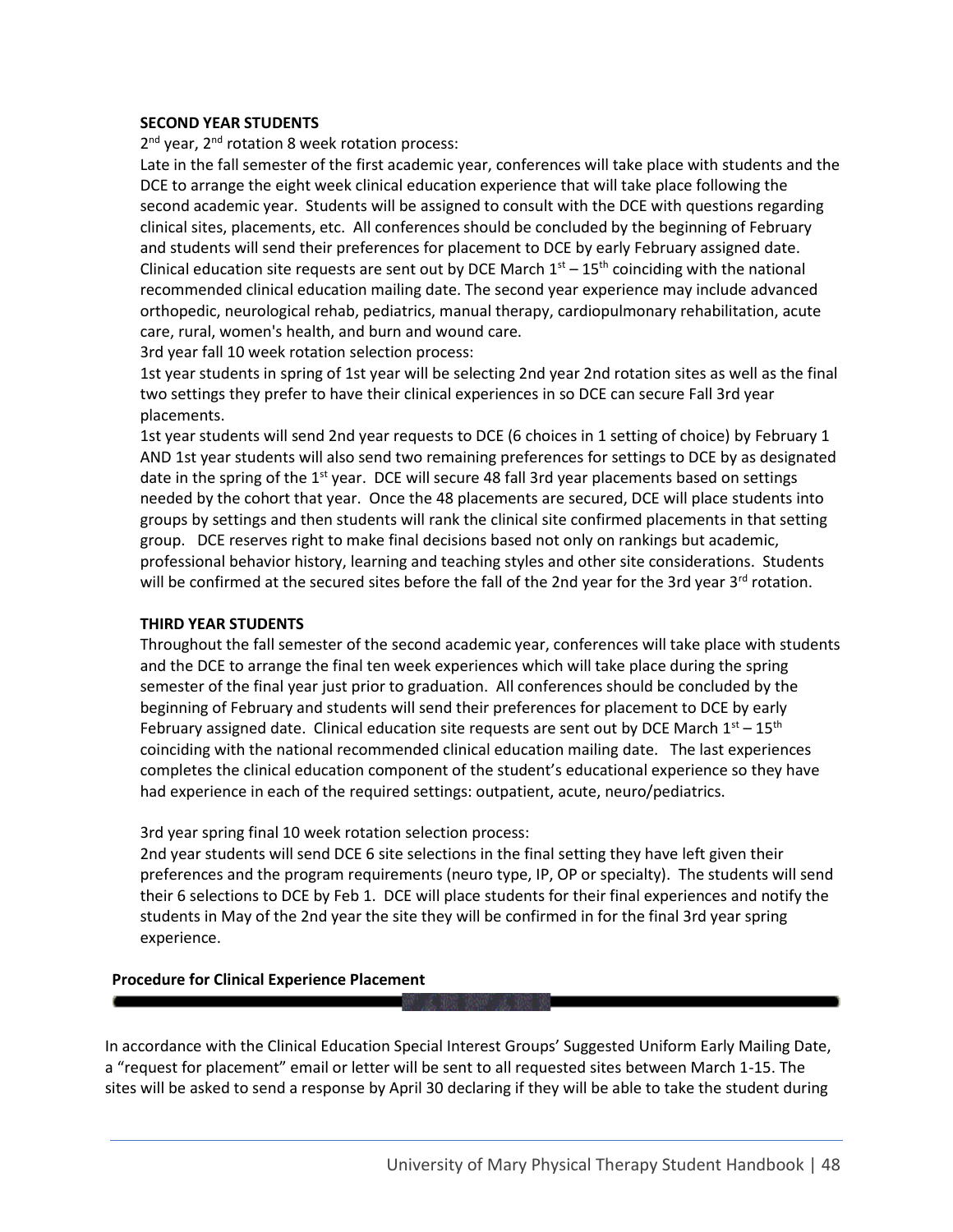the spring/summer following the next academic year. In addition, DCE will choose the contracted sites that will be sent an email asking for their availability for  $1<sup>st</sup>$  year placements. DCE will finalize placements and send out notice to students on the confirmations once the process is complete.

All confirmed sites will receive an email/letter re-confirming the placement and are directed to the Clinical Education Website: [https://www.umary.edu/academics/health-sciences/physical-therapy](https://www.umary.edu/academics/health-sciences/physical-therapy-clinical-education-group.php)[clinical-education-group.php](https://www.umary.edu/academics/health-sciences/physical-therapy-clinical-education-group.php)

Here they will find the Policy and Procedures related to Clinical Education and a copy of the liability insurance policy. Approximately 8 weeks before the start date for the clinical experience the site SCCE will receive an email containing the confirmed student's student demographic form, immunization records, criminal background information. The site will also receive a plaque recognizing their commitment to clinical education if they don't already have one and a year tag to place on the plaque signifying they had a student at the site that year (first issued summer 2002)

|                                                                             | <b>First Year</b>                                                                                 | <b>Second Year</b>                                                                                                                                                                               | <b>Third Year</b>                                                                                                                                                                                                                                                                               |
|-----------------------------------------------------------------------------|---------------------------------------------------------------------------------------------------|--------------------------------------------------------------------------------------------------------------------------------------------------------------------------------------------------|-------------------------------------------------------------------------------------------------------------------------------------------------------------------------------------------------------------------------------------------------------------------------------------------------|
| <b>Clinical Length &amp; <math>\vert</math></b> 6 weeks<br><b>Timeframe</b> | July-August                                                                                       | 8 weeks<br>May-June                                                                                                                                                                              | Final 10 weeks of each of<br>the final two semesters<br>Oct-Dec<br>Feb-Apr                                                                                                                                                                                                                      |
| <b>Selection Process</b>                                                    | Lottery done<br>in Sept/Oct to<br>place at pre-<br>selected sites<br>with confirmed<br>placements | Meet Nov-Feb of 1 <sup>st</sup><br>academic year to<br>discuss selections for<br>2 <sup>nd</sup> year. Students send<br>6 request choices for<br>the 2 <sup>nd</sup> experience to<br>DCE in Feb | Meet Sept-Feb. of 2 <sup>nd</sup><br>academic year to discuss<br>2 <sup>nd</sup> clinical experience and<br>$3^{\text{rd}}$ and 4 <sup>th</sup> rotation<br>settings. Students send 6<br>choices for the final<br>setting they would like to<br>request placement in for<br>the final rotation. |
| <b>Settings</b>                                                             | Rural, acute,<br>SNF, outpatient<br>or combination<br>acute/OP, rural                             | Acute, OP, rural, neuro<br>(rehab or SNF), peds,<br>advanced orthopedic,<br>manual therapy,<br>cardiopulmonary, burn<br>and wound care                                                           | Same as 2 <sup>nd</sup> year choices<br>- complete experiences to<br>include acute, OP, neuro<br>rehab/SNF and/or peds.<br>Other specialty options<br>include: Women's health,<br>manual therapy focused<br>sites, sports med.                                                                  |

**Reviewed & Edited 2020**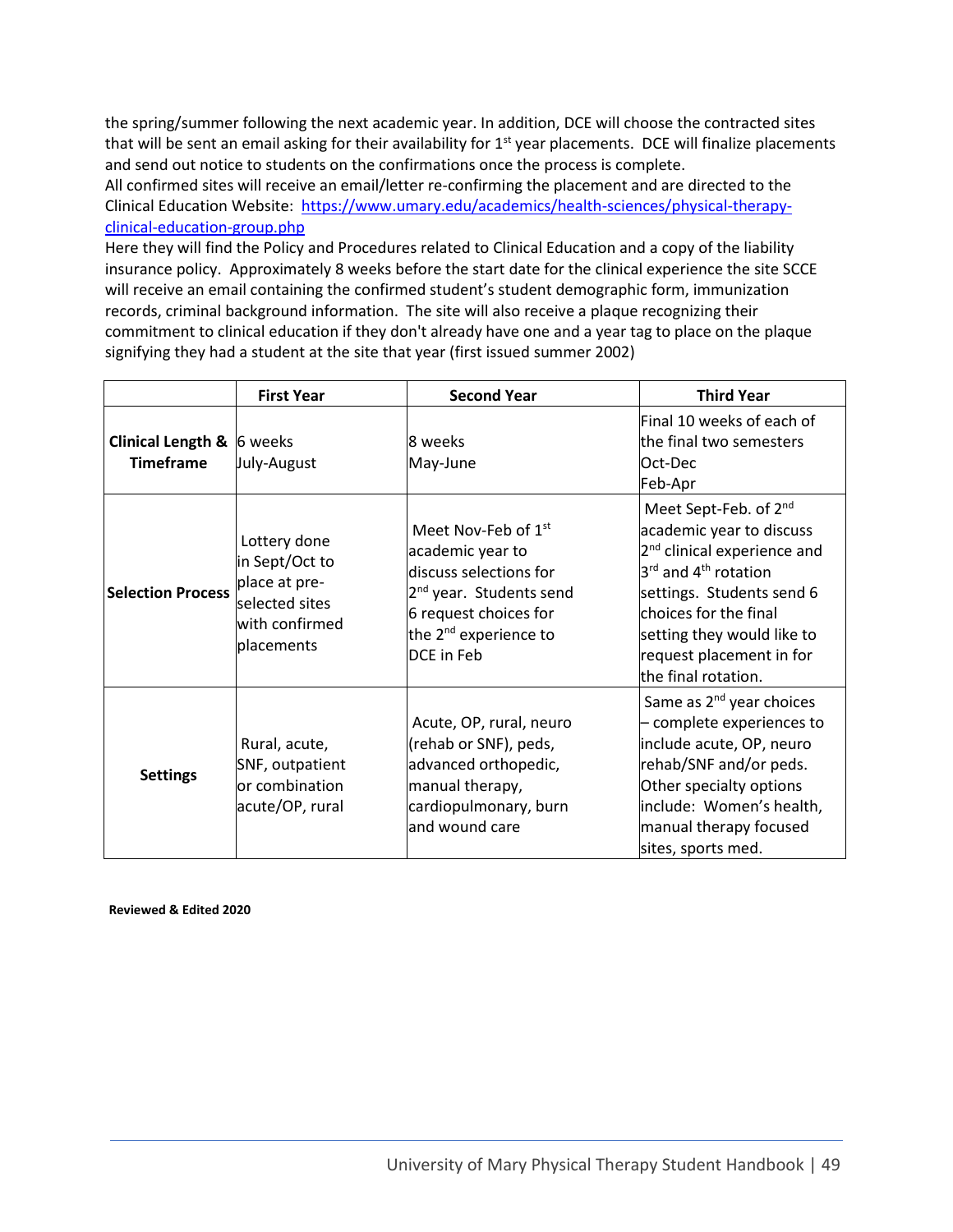#### **Student Evaluations**

Clinical performance instruments (CPI) for both the student and the clinical instructor will be completed on-line vi[a PT CPI web.](https://cpi2.amsapps.com/user_session/new) All students and clinical instructors must complete on-line training prior to initiating the CPI. Online training for students occurs as a course requirement for PTH 521: LAMP II. Instructions will be provided to all students and instructors, as requested. Students should be familiar with the criteria for evaluation prior to their clinical experiences.

#### **Site/Clinical Instructor Evaluation Forms**

Each student is required to fill out a clinical site/instructor evaluation on-line at the completion of each clinical. The evaluation forms will be placed in site files for future students to view. These are to be shared with your clinical instructor and/or SCCE at the site prior to leaving that site and completing the rotation. The DCE can make a copy of the survey available to the clinical instructor and SCCE per request. The information will also be analyzed to evaluate quality of sites and instructors.

#### **Student Evaluation of DCE**

All students are required to complete an annual online evaluation of the DCE.

### **CI/SCCE Evaluation of DCE**

Evaluation form via a survey link will be sent to the CI & SCCEs to evaluate the DCE. The program uses the feedback to improve the clinical education program. Each year the DCE will send out assessments for one group of CI/SCCEs to complete. Each year the time frame and course that corresponds with the CI/SCCEs asked to complete evaluations will be alternated. In this way, the program can avoid sending out multiple surveys to the same clinical instructor and SCCEs each year while still achieving accurate assessment of the clinical education program and the DCE.

### **Evaluations for DCE and clinical education program**

Each year at the end of the calendar year the University of Mary DCE will send out evaluation surveys to the clinical instructors that worked with students during that year. DCE will send out these surveys based on the schedule below with one cohort's clinical faculty being surveyed each successive year. All new sites to the clinical education program will be surveyed the first year that they have a student for a clinical experience.

- 1st year site clinical faculty and new sites clinical faculty year 1
- 2nd year site clinical faculty and new sites clinical faculty year 2
- 3rd year final rotations clinical faculty and new sites clinical faculty year 3

Reviewed & Edited 2020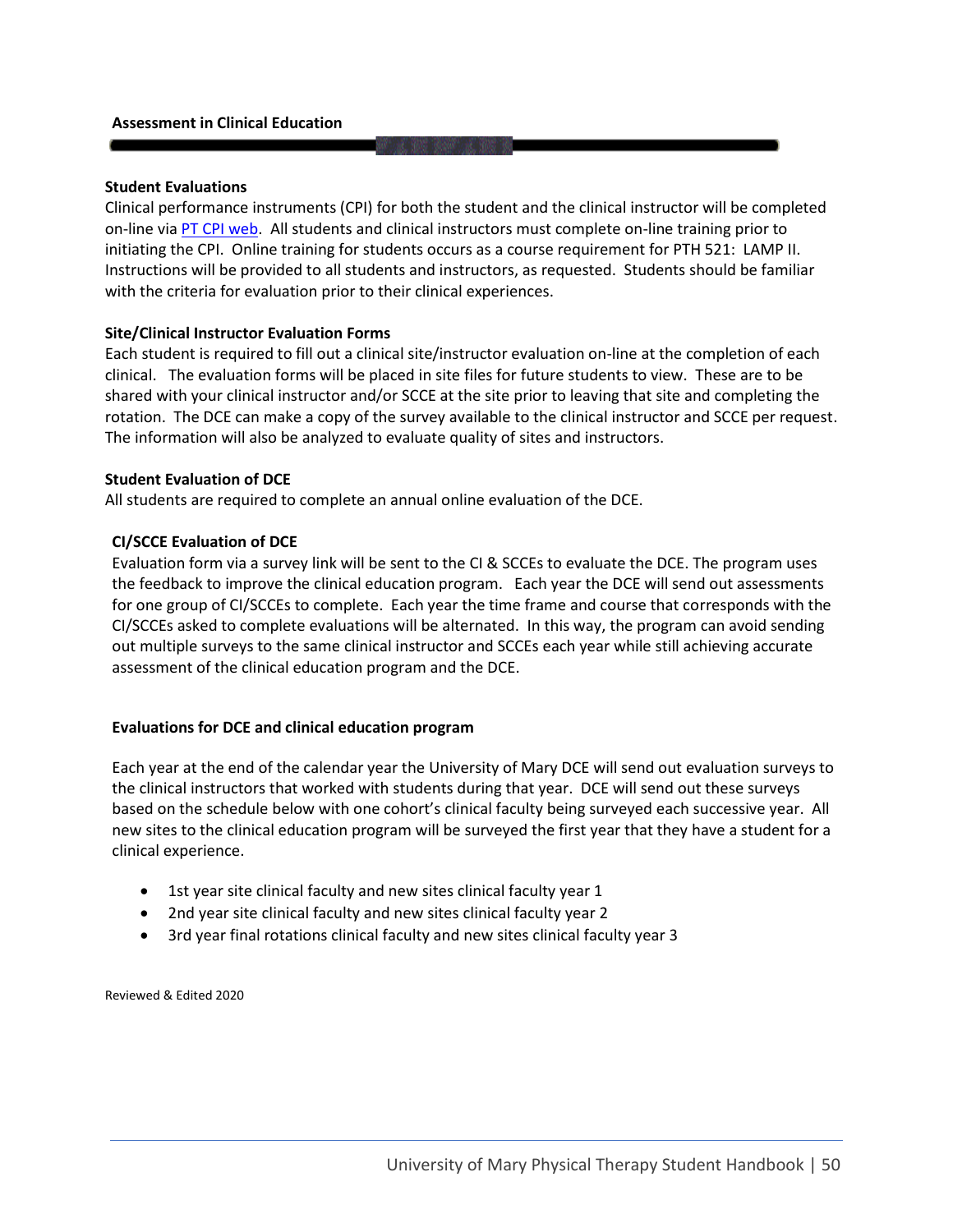## **Grading in Full-Time Clinical Experience**

Successful completion of each clinical education course is based on the judgment of the director of clinical education. Their judgments are based on students' successful completion of three components of clinical education: 1) formal and informal evaluation of the student's knowledge, skills, attitudes, and values using feedback from clinical instructors; 2) satisfactory professional behavior relative to the course; and 3) satisfactory completion of all clinical assignments. All full time clinical experience courses are graded Pass/Fail.

Each student will be evaluated by the clinical instructor at mid-term and at the completion of each of each clinical experience using the web-based student clinical performance instrument (CPI). The student must also complete a web-based self-evaluation which will be reviewed with the CI and by the DCE. The grade assigned to a clinical education experience will be Pass or Fail. A passing grade will be assigned if the student "Meets the Requirements" (see guidelines and objectives) of the clinical experience (as per the Likert scales on the CPI), and/or has favorable written and verbal comments from the CI/SCCE. The DCE has the authority to make the final determination of the grade. In addition, a grade will not be assigned until all required course materials are turned in. If all required materials are not turned in within the completion of the clinical, a grade of Fail will be assigned. The required materials are expected to be turned in at the completion of each clinical.

Required course materials:

- Demographic Form to be sent to site
- Verification form that student has read and agreed to contract between University and site
- Verification form that student has read through the CSIF
- Forum postings (4 total)
- Reflection assignments (2)
- CPI-CI copy
- CPI-student copy
- Site/CI eval
- DCE evaluation by student
- Inservice material
- Academic evaluation-after each academic year
- Communication postcard for each site
- Assigned assessment materials

Students who do not pass a clinical internship will be required to spend additional time in a clinical site as determined by the DCE. If the failed clinical occurs during the first or second summer, the student will not be able to continue the program until a plan for successful remediation is in place. If the failed clinical occurs after the 3<sup>rd</sup> year, the student will be required to complete additional time in that clinical setting in order to participate in graduation. Following determination that the student did not pass the clinical, the student, DCE, and academic standards committee (if appropriate) will meet to determine a plan of action. The student is to bring a development plan to the meeting. The student will sign a release of information form allowing the DCE to discuss the learning contract with the SCCE of the remediation site. If the student does not successfully complete the remediation, the student will be dismissed from the program and is referred to the Academic Standards Policy.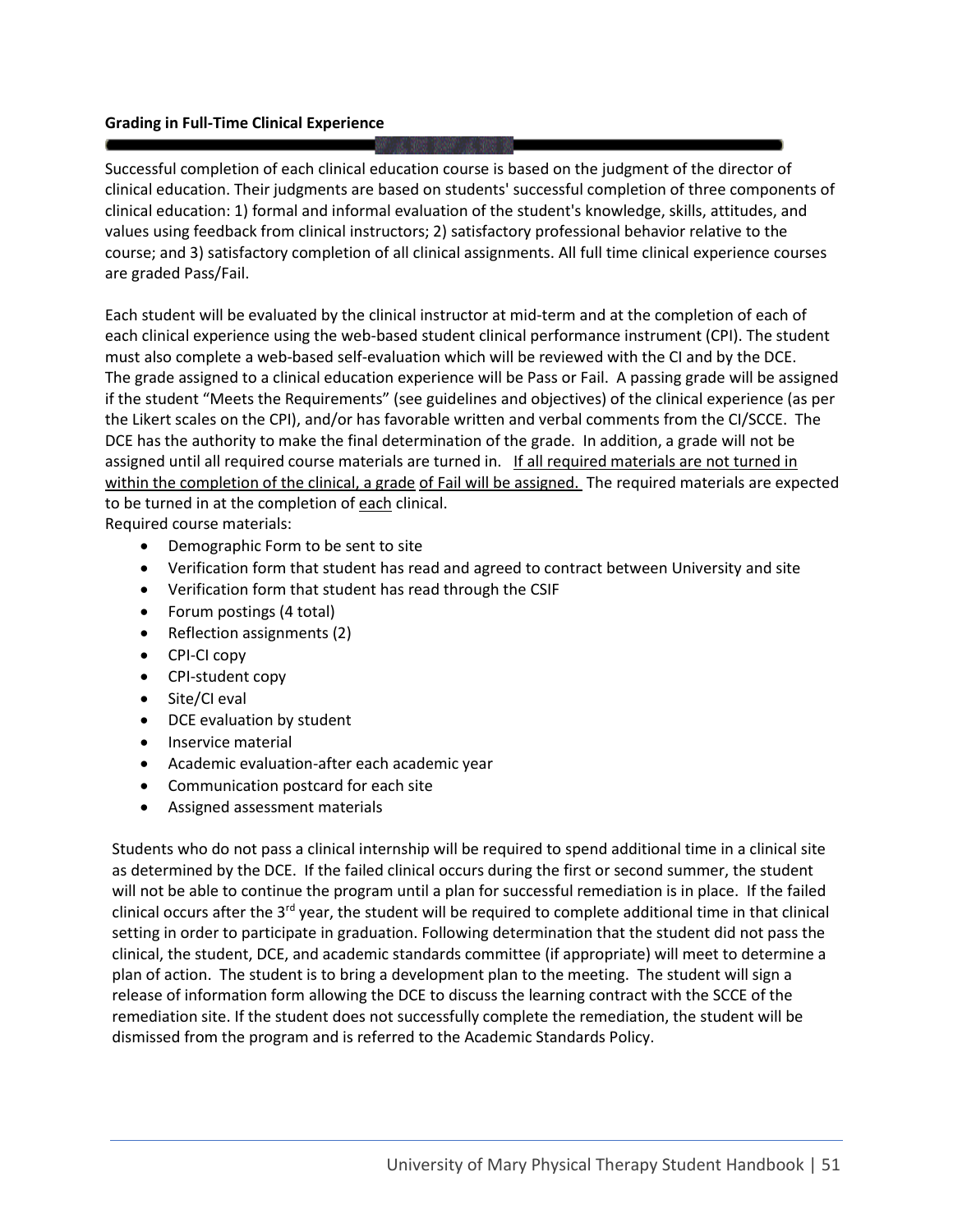#### **Communication in Clinical Education**

- The DCE is the liaison between the academic faculty and the clinical site. The student, CI and SCCE are invited to communicate with the DCE anytime they feel it is necessary via email, letter, or phone call. In addition, students will have access to the CANVAS Clinical experience course website during their experiences and will be required to communicate via the discussion board to their classmates and through reflections submitted to the DCE.
- The student and CI will be contacted by email, telephone or personal visit during each clinical experience at midterm and throughout the experience as needed. **Students must check email daily and respond to communications from the DCE within 48 hours** of the time the email was sent from DCE.
- If a situation arises that requires critical attention by the DCE during the clinical education experience, the chain of events should be as follows:
	- $\circ$  The DCE and SCCE are notified of the situation by phone or email as soon as possible. The DCE will assist as much as possible to give suggestions on ways to resolve the situation at that time.
	- o The student, CI, and SCCE (if applicable) will meet to resolve the problem.
	- $\circ$  If the problem is still not resolved, a conference call between the DCE, SCCE, CI, and student will take place or the DCE will make a personal visit to resolve the situation.
	- $\circ$  If appropriate, a learning contract will be drafted, agreed upon, and signed by all parties. Students who fail the contracted agreement fail the clinical education experience.
	- $\circ$  If the situation is not able to be resolved, the student may be removed from the clinical assignment with an incomplete and another assignment will be made. If appropriate, the student will be referred to academic standards (see policy).

Reviewed & Edited 2020

#### **Clinical Education Assignments for Students**

#### **Clinical Experience Pre-Requisite Assignments**

Demographic Form: All students will fill out the demographic form when assigned and send to the assigned DCE **and** the administrative assistant for the PT program. This form is sent to the site by the administrative assistant.

Clinical Site Contact: Contact your clinical site approximately 8 weeks prior to your start date and email or speak with the SCCE or CI (as available). The "important questions" checklist (on the CANVAS website) may serve as a guide. Prior to the clinical start date, students are required to communicate to the DCE that the student has contacted the SCCE and/or CI.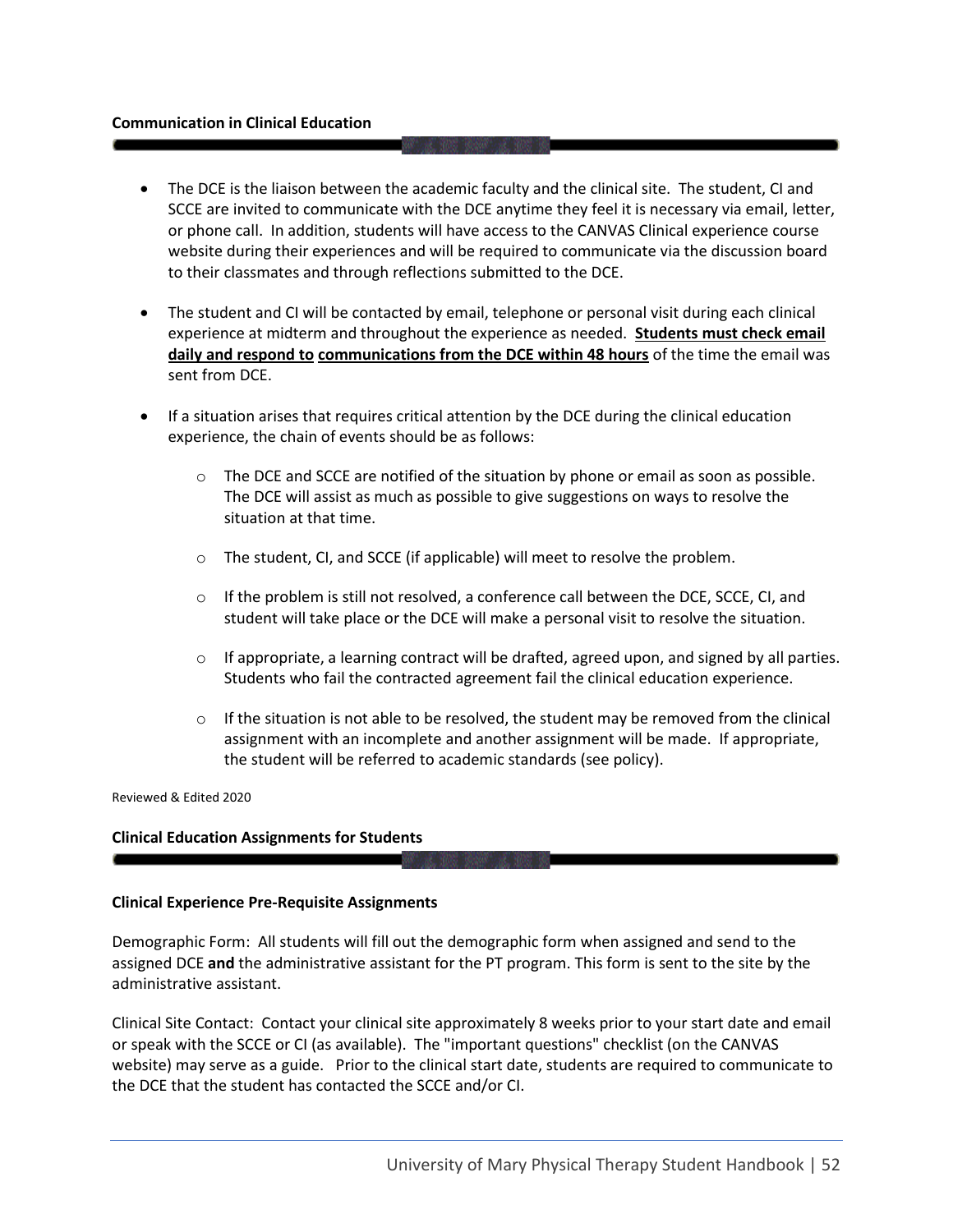Verification of Reading Affiliation Agreement & Clinical Site Information Form (CSIF): Students are required to read affiliation agreements that the program has with the site they are assigned to in advance of contacting the site in order to clarify any questions they may have regarding the affiliation agreement.

## **Electronic Postcards**

The purpose of having students return postcards during the first week of each clinical is to gather information about where and how to contact students and clinical educators during clinical education especially in emergency situations as well as to insure that students and CIs are communicating the objectives. **Students are mandated to complete and return the postcards for a passing grade.** 

Postcards will be posted on the CANVAS website.

- 1. Students will fill in the contact information including and not limited to: personal and site addresses, phone numbers, e-mails; names of Clinical Instructor, and SCCE.
- 2. Student must also report the date in which the CI and student reviewed and discussed the policy and procedure manual and clinical education objectives as well as what method of communication (phone, visit, email) the CI prefers from the DCE.
- 3. The postcards will be e-mailed back to the DCE during the first week of the clinical.
- 4. The DCE will update the student contact information in a form that will be used during the clinical rotation by them during the clinical education experience. The information will also be used to update the clinical site information files/data base and CPI web pairings.

### **Student Clinical Reflection Assignments**

One clinical experience reflection written in format of student's choice completed within first 3 weeks of clinical and one reflection done on an administration topic to be completed prior to the last day of clinical. The Final reflection is done in a format posted on the CANVAS website and contains data used by the DCE to evaluate the site/CI and the student's depth and breadth of clinical experiences throughout the clinical education program. All reflections are uploaded onto the Clinical course site.

### **Online Discussion Postings**

Each student is responsible to write two original topic forum postings and 2 replies onto the CANVAS course online discussion forum prior to the last day of each clinical rotation. One original and one reply must be completed by midterm of the experience.

### **Inservice**

All students are required to conduct an inservice or project for the department staff during their internship. The student should discuss this with their CI to determine an appropriate topic. Assignment specifics are posted on CANVAS.

### **Case Report**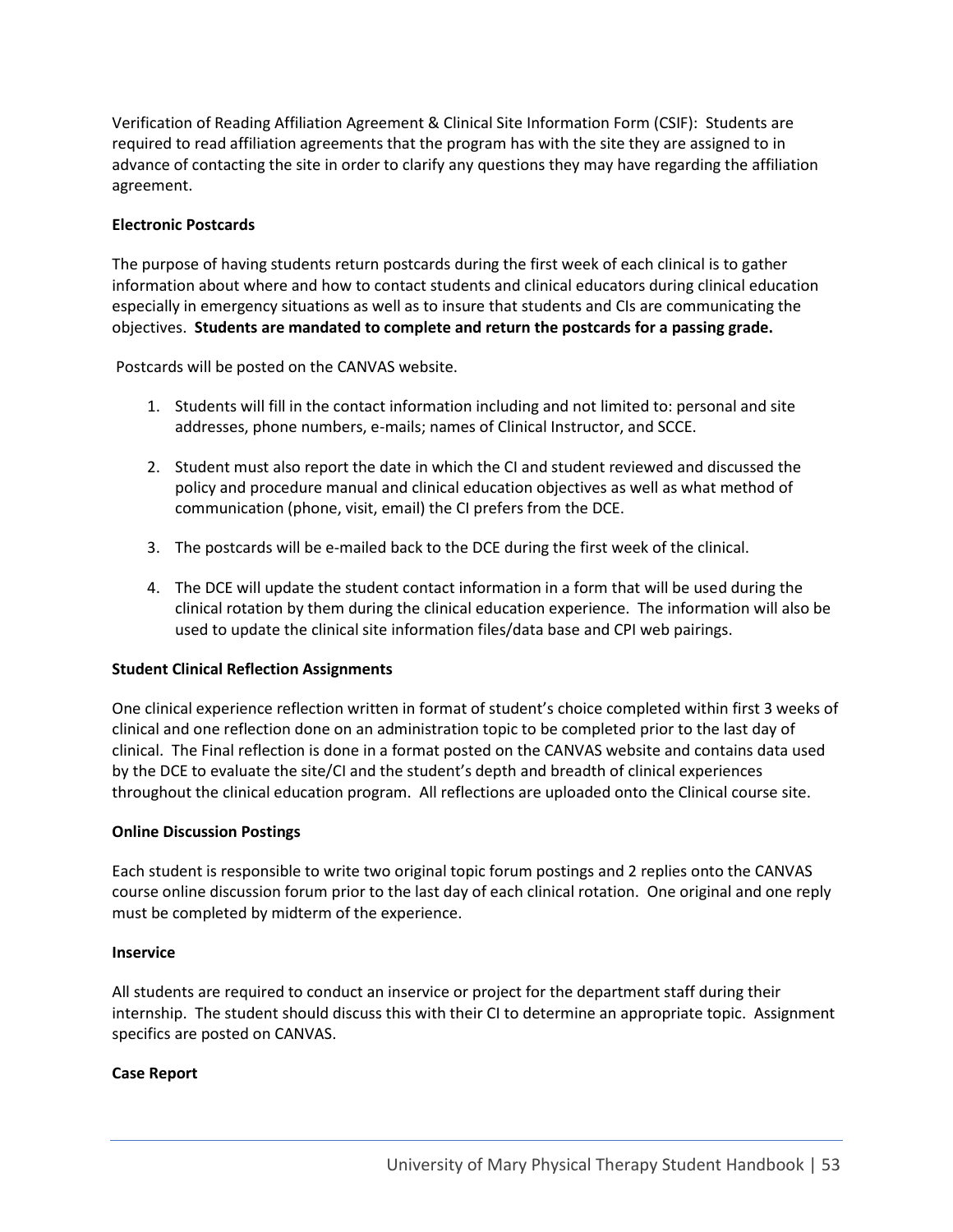Students will be required to write and present a case regarding a patient seen during the second clinical. More information will be given to students prior to their second clinical. Students should contact the research director with questions on this assignment

## **Surveys**

Students are required to complete a survey on the Site/CI, the Academic curriculum for that particular year in the program and the DCE. These survey links are sent by the DCE and must be completed prior to the end of the clinical experience.

| Item                                                                 | <b>Due Date</b>                                                                                                                                                                                                                                                                                       | Completed |
|----------------------------------------------------------------------|-------------------------------------------------------------------------------------------------------------------------------------------------------------------------------------------------------------------------------------------------------------------------------------------------------|-----------|
|                                                                      |                                                                                                                                                                                                                                                                                                       |           |
| <b>Clinical Education Pre-</b><br><b>Requisite Assignments</b>       | Prior to each clinical                                                                                                                                                                                                                                                                                |           |
| Reading of<br>$\bullet$<br>contract<br>verification form<br>and CSIF |                                                                                                                                                                                                                                                                                                       |           |
| Demographic<br>form                                                  |                                                                                                                                                                                                                                                                                                       |           |
| Verification of<br><b>Initial Site Contact</b>                       |                                                                                                                                                                                                                                                                                                       |           |
| Informed consent for<br>clinical education                           | At beginning of PT<br>professional program                                                                                                                                                                                                                                                            |           |
| Communication postcard                                               | Within first week of<br>start of each clinical                                                                                                                                                                                                                                                        |           |
| <b>Clinical Reflections</b>                                          | 1 clinical experience<br>reflection written in<br>format of student's<br>choice completed<br>within first 2 weeks of<br>clinical and 1 reflection<br>done on an<br>administration topic to<br>be completed prior to<br>the last day of clinical.<br>Final reflection in<br>format provided by<br>DCE. |           |

### **Checklist for Materials to be Turned In**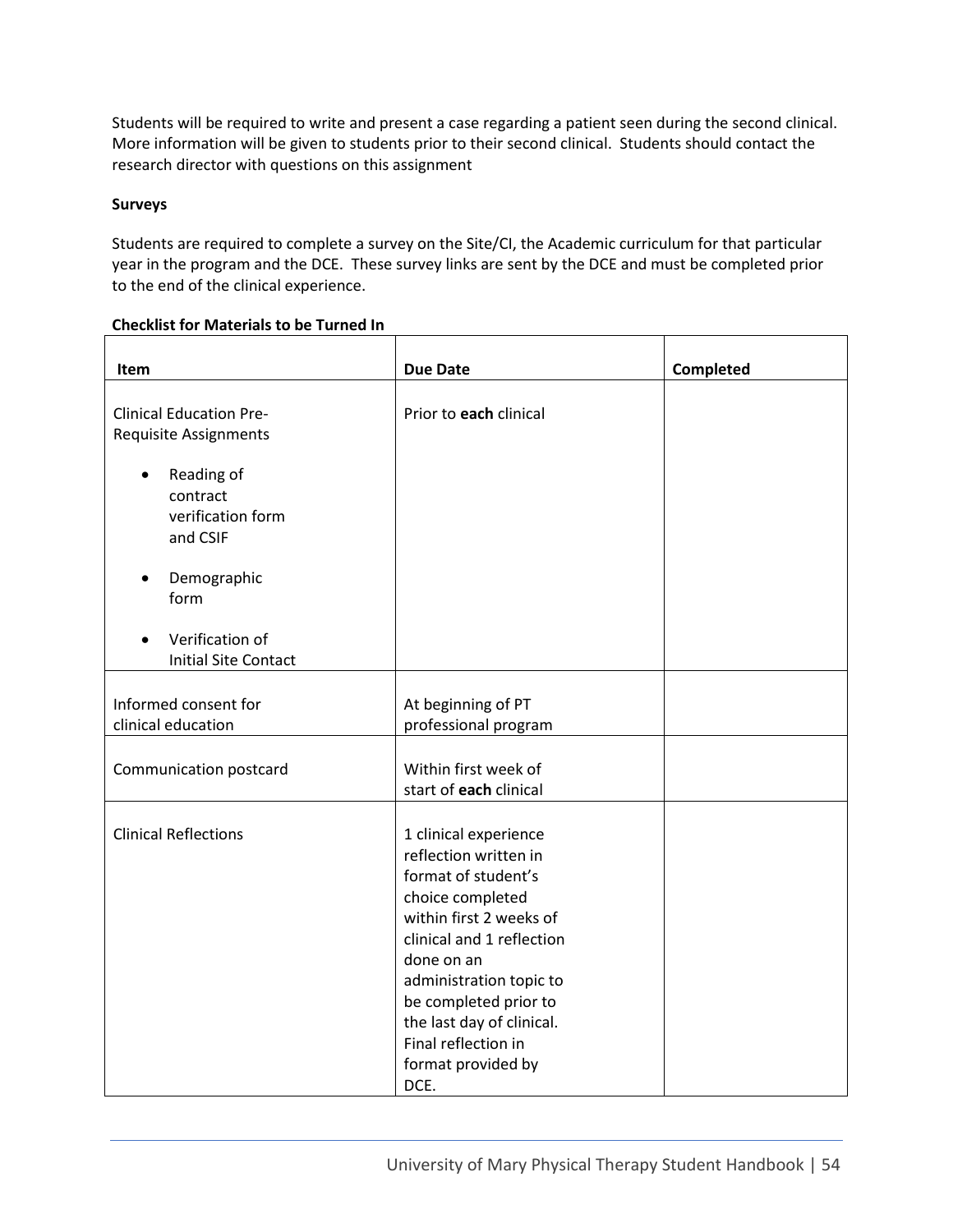| CPI-CI                                          | Within final week of<br>each clinical                                                                                                                                                                                                    |  |
|-------------------------------------------------|------------------------------------------------------------------------------------------------------------------------------------------------------------------------------------------------------------------------------------------|--|
| Site/CI evaluation                              | Within final week of<br>each clinical                                                                                                                                                                                                    |  |
| <b>Student Evaluation of DCE</b>                | Within final week of<br>each clinical (3rd year<br>students will just<br>complete the eval<br>during the last clinical)                                                                                                                  |  |
| <b>Forum Postings</b>                           | Each student is<br>responsible to write<br>two original topic<br>forum postings and 2<br>replies onto the course<br>online forum prior to<br>the last day of each<br>clinical rotation. Two<br>discussion posts due<br>prior to mid term |  |
| <b>Inservice Material</b>                       | On the final day of the<br>clinical education<br>experience                                                                                                                                                                              |  |
| Academic Evaluation and<br>assessment materials | After each academic<br>year by the final date<br>of the clinical<br>education experience<br>(3rd year students will<br>just complete the eval<br>during the last clinical)                                                               |  |
| Case Study                                      | Due Dates as assigned<br>by Research Chair<br>following 2 <sup>nd</sup> clinical<br>education experience                                                                                                                                 |  |

Reviewed & Edited 2020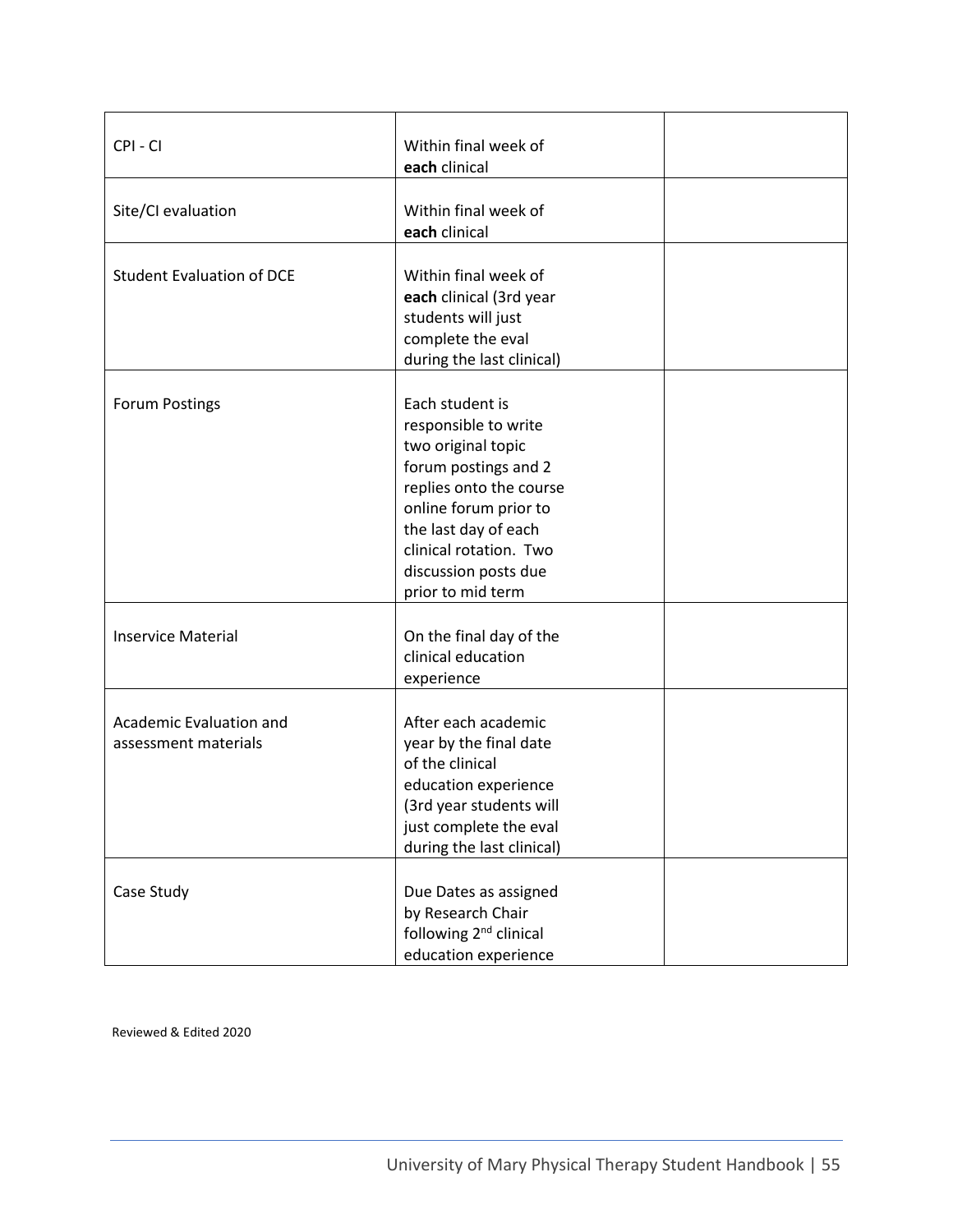Health Requirements: Up-to-date immunization records must be on file prior to matriculation into the physical therapy program. It is the student's financial and personal responsibility to obtain the necessary immunization health records, titers, or needed immunizations. Required immunizations for participation in clinical education experiences (full-time and integrated) include: MMR vaccination, varicella vaccination, Hepatitis B vaccination, annual influenza vaccination. Students must also complete TB screening at matriculation and as requested by clinical site affiliates.

The student is responsible for providing proof of health insurance to the University and is accountable for payment of personal medical expenses as a result of illness or injury during the course of clinical education. Students are required to review affiliation agreements between the University of Mary and clinical site facilities to review information regarding whether the facility has agreed to provide the student access to emergency medical services in the event of an illness or injury while on the clinical education experience. Such emergency care will be provided at the student's expense, unless the affiliation agreement indicates otherwise.

Prior to departing for clinical experiences, all students are required to read their assigned clinical site contract and Clinical Site Information Form (CSIF), if available. The student will sign a document indicating their reading and understanding of the affiliation agreement and CSIF. This document is maintained in the student's file. On request from an affiliated organization for which the student is engaged in a learning experience, the Graduate PT Program will share student immunization, background check and drug testing information. At times, affiliated organizations may have additional health or other requirements. In these situations, the student will be held responsible for compliance with these requirements.

CPR certification: Each student is required to maintain current CPR certification throughout the professional program. Proof of American Heart Association or American Red Cross CPR certification for Healthcare Providers must be maintained throug[h Castle Branch.](http://www.castlebranch.com/) Attempts will be made to provide the opportunity for CPR certification/recertification during the academic year on campus. CPR certification is at the student's expense.

Health Insurance: It is the student's responsibility to maintain continuous health insurance coverage during clinical experiences. Submit a copy of your health insurance card to Castle Branch. Proof of insurance may be required by the clinical site.

Physical Examination: Some clinical sites require a medical checkup prior to initiation of a clinical experience. It is the student's responsibility to complete this at the student's expense.

Drug Screening: All students must complete one drug screen at the beginning of the DPT program. The cost is included once as a course fee in PTH 519: ICE I. If a clinical site requires additional drug screening, the student is responsible for any additional costs associated with this pre-requisite. This must be done well in advance of the start date for the clinical experience to prevent any delays to the clinical experience.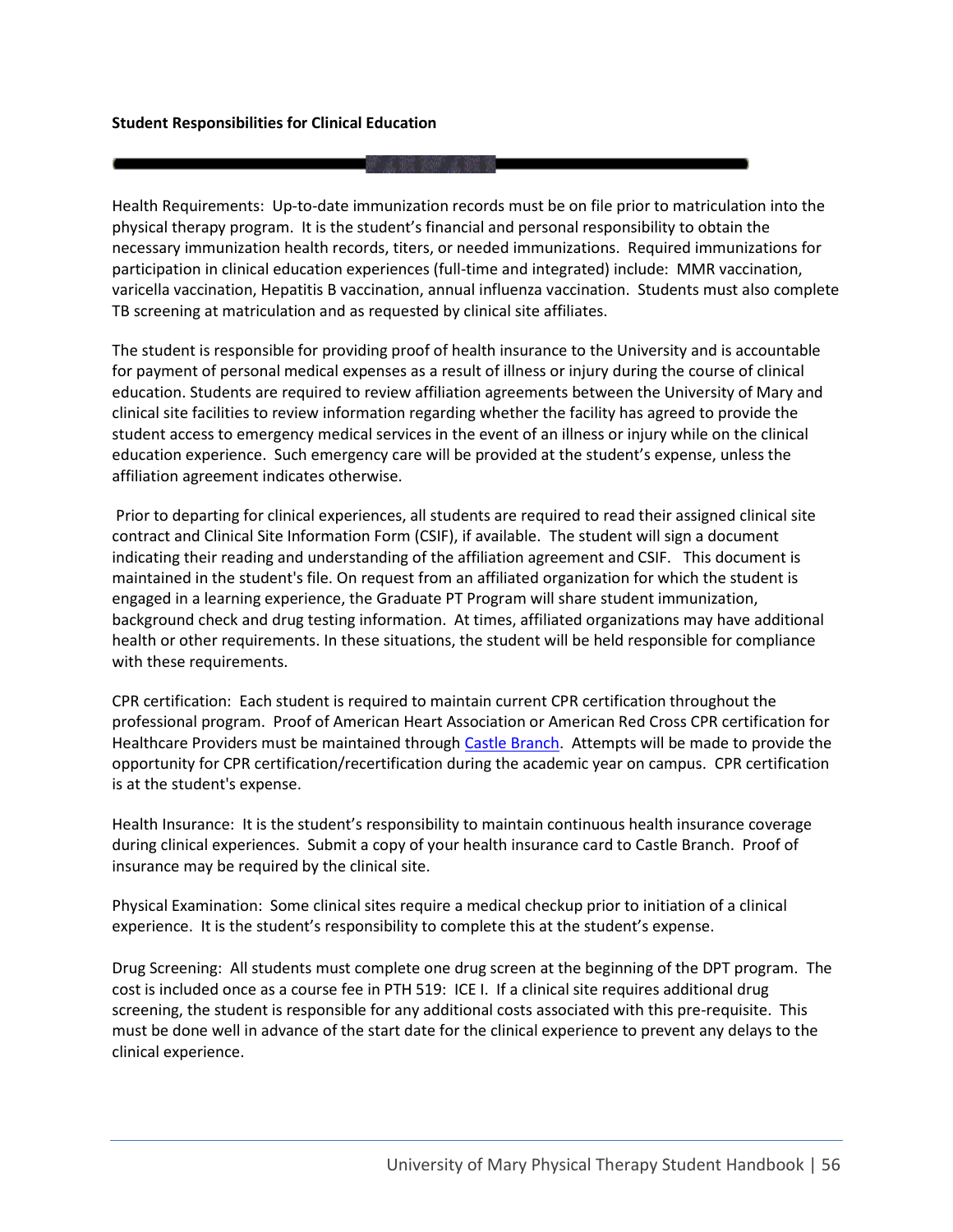Transportation costs: The student needs to be aware that fulfillment of the clinical portion of their education may entail living and traveling outside of the Bismarck area. The student will be responsible for all living and traveling arrangements necessary at that time as well as the financial responsibilities outside of the mandatory clinical education tuition credits.

In a rural setting, a student may need to travel to a clinical area during the day because of the rural type of setting. In most cases, clinical instructors use their own or a facility vehicle. Most insurance plans cover a passenger and if the student is a passenger, he/she would be covered. If the student is not covered, it may be necessary for the student to have his/her own car and drive himself/herself to the site.

### **Immunization Information**

**Hepatitis B Information -** Hepatitis B is transmitted from those who are acutely affected and from those who are carriers of the infection. Blood contains the highest concentration of Hepatitis B virus. Lesser concentrations of the virus occur in other body fluids, such as saliva and semen. The virus can be transmitted from one person to another in the following ways:

- Following the transfusion of blood or blood products
- Around time of birth
- Exposure to infected blood
- Contaminated needles and syringes
- Sexual contact with an infected person
- Unapparent transfer, probably by blood.

The major route of transmission of Hepatitis B virus is similar to that of HIV, except for the unapparent transfer. Unapparent transfer appears in household contacts. HIV is not transmitted in this way and is in general much less easily transmitted than Hepatitis B.

**Reducing Spread of Hepatitis B -** All University staff and students who come in contact with human blood or body fluid in such settings as a laboratory, a clinical setting and, possibly sporting settings are at risk of acquiring Hepatitis B. This risk can be reduced by observing the following safety precautions and by vaccination.

Prior to the fall of the  $1<sup>st</sup>$  year, all students will be required to demonstrate compliance with immunization requirements through a tracking system called Castle Branch. Additional Immunization requirements are stated in the CSIF for each facility. It is the student's responsibility to obtain the necessary immunizations prior to attending the clinical education experience at the student's own expense. Immunizations can be obtained on campus through student health services. In addition to immunization requirements, students must have valid CPR certification and health insurance valid throughout the length of the curriculum.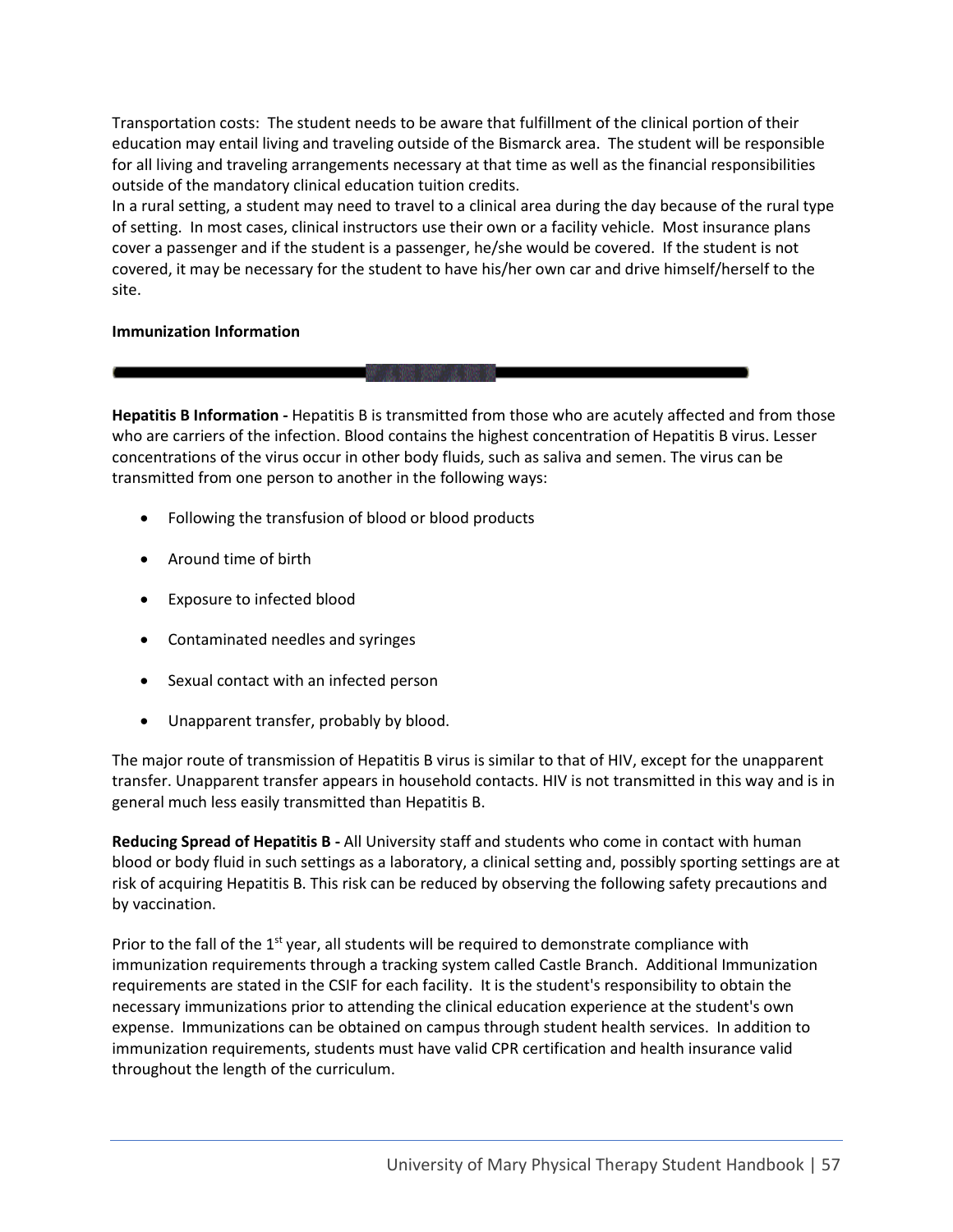#### **Universal Precautions**

This handbook recommends that blood and body fluid precautions be consistently used for all patients, regardless of their blood-borne infectious status. This extension of the usually diagnosis-driven blood and body fluid precautions is referred to as "Universal Blood and Body Fluid Precautions" or Universal Precautions". Under Universal Precautions, blood and certain body fluids of all patients are considered potentially infectious for HIV, HBV, and other blood-borne pathogens. Universal Precautions are intended to prevent parenteral, mucous membrane, and non-intact skins exposures of health care workers to blood-borne pathogens. In addition, immunization with Hepatitis B vaccine is recommended for health care workers who have exposures to blood.

#### **Body Fluids to which Universal Precautions apply**

As stated earlier, Universal Precautions are only directed towards those body fluids, which are capable of transmitting blood-borne viruses, not to all body fluids. The fluids, which are implicated, are as follows:

- Blood
- Semen
- Synovial fluid
- Cerebrospinal fluid
- Peritoneal fluid
- Breast milk
- Vaginal secretions
- Pericardial fluid
- Human tissues
- Pleural fluid
- Amniotic fluid

The fluids to which Universal Precautions do not routinely apply are feces, sweat, urine, nasal secretions, sputum, tears, and vomits. But if these fluids are blood-stained, then Universal Precautions do apply. Of course, routine infection control measures for the prevention of contact with other potential pathogens, such as Pseudomonas aeruginosa in the urine of catheterized patients, so still apply.

#### **Implementation of Universal Precautions**

Hand washing - Hands should be washed after every patient contact, and immediately if soiling with blood or body fluid occurs, and when gloves are removed. Any cuts of abrasions on the hands and forearms should be covered with occlusive tape, which should be impervious to moisture, and replaced when no longer effective.

Gloves - Should be worn when there is any likelihood of hands coming into contact with body substances, non-intact skin or mucous membranes. Gloves should be changed and the hands washed, between patients or when damaged.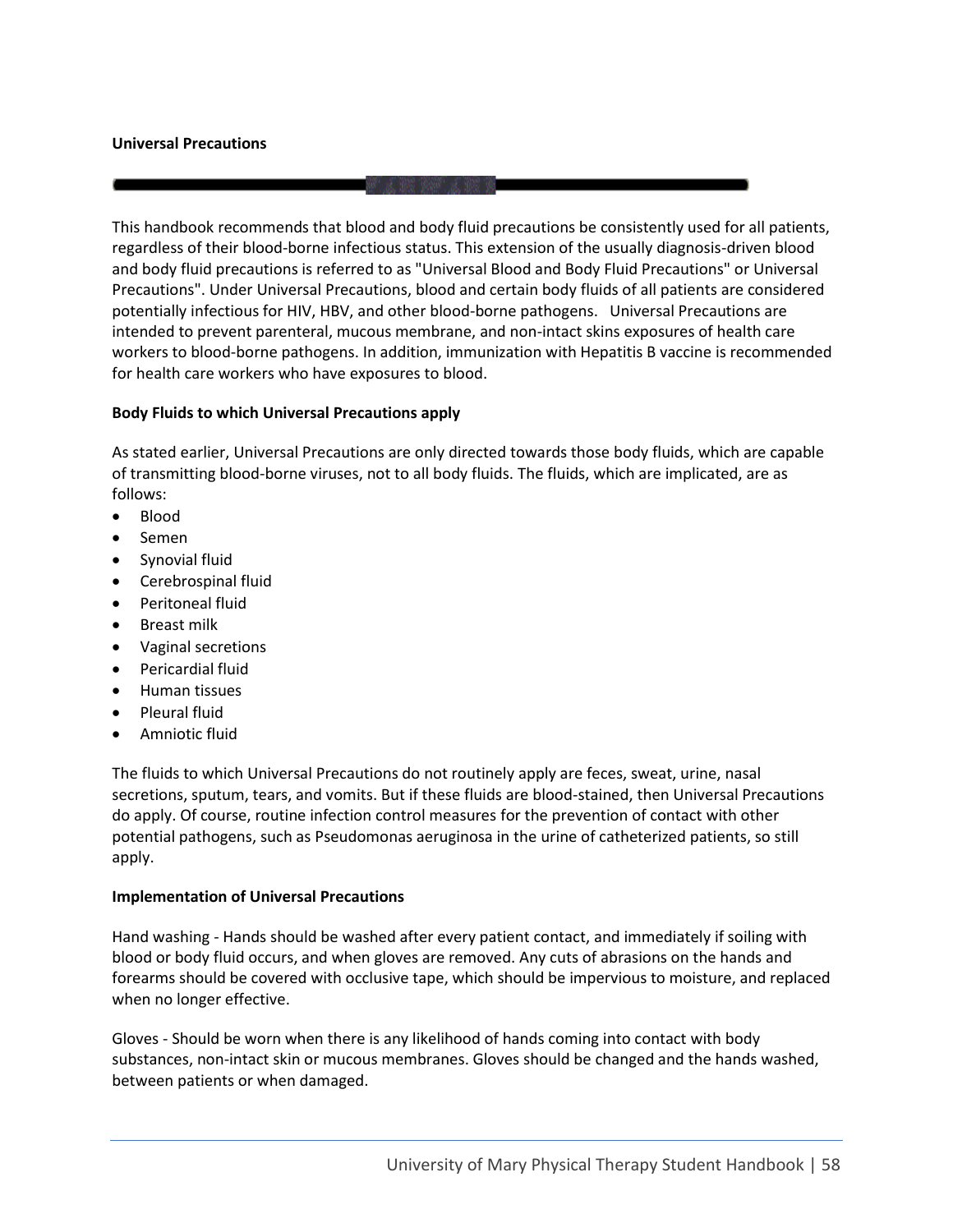Masks/eye protection - Eyes and mucous membranes should be protected when splashing with body fluids is likely, such as with irrigation of wounds or when suctioning patients.

Spills - Blood or body fluid spills should be cleaned up promptly while wearing the appropriate protective clothing. If Universal Precautions are correctly and logically applied, health care workers will be at very little risk from bloodborne pathogens in the course of their work.

#### **Worker Compensation Insurance**

As a student in an academic setting you may be required to obtain Worker's Compensation coverage. There are some clinical sites that require this type of insurance during the clinical experience. If the clinical site contract states that worker's compensation insurance is required by that site please discuss this in advance with DCE and they will communicate with the proper University channels to assist you in obtaining this prior to starting the clinical experience.

#### **Professional Liability Insurance**

Each student is required to purchase professional liability insurance for clinical education experience. The University of Mary purchases a blanket policy on the student's behalf that covers the student and faculty in clinical education settings. The student is assessed the cost of the policy in their university fees. A copy of the policy is mailed to each clinical site prior to the clinical education experience.

### **Criminal Background Check Disclosure Information & Process**

Criminal background documentation is frequently required by organizations affiliated with the University for which students will be participating in clinical or practical experiences. An agency may request a copy of the student's criminal background check. The criminal background report will be shared with agencies upon their request. Students who do not consent to disclosure of the criminal background report may not be allowed in the clinical site and therefore would not be able to progress academically. On occasion, an agency may have a differing criminal background check policy. In this instance, a student is required to be in compliance with both the individual agency policy and this policy.

- 1. Students are responsible to provide their background check results to any Clinical Sites that request to see them. Information regarding when the background checks are done, the company which provides the check is given to sites upon request.
- 2. Students may need to complete additional background check(s) within one year of the start time of their second, third or fourth clinical experience. This requirement would be specified in the contract agreement that the program has with the clinical site.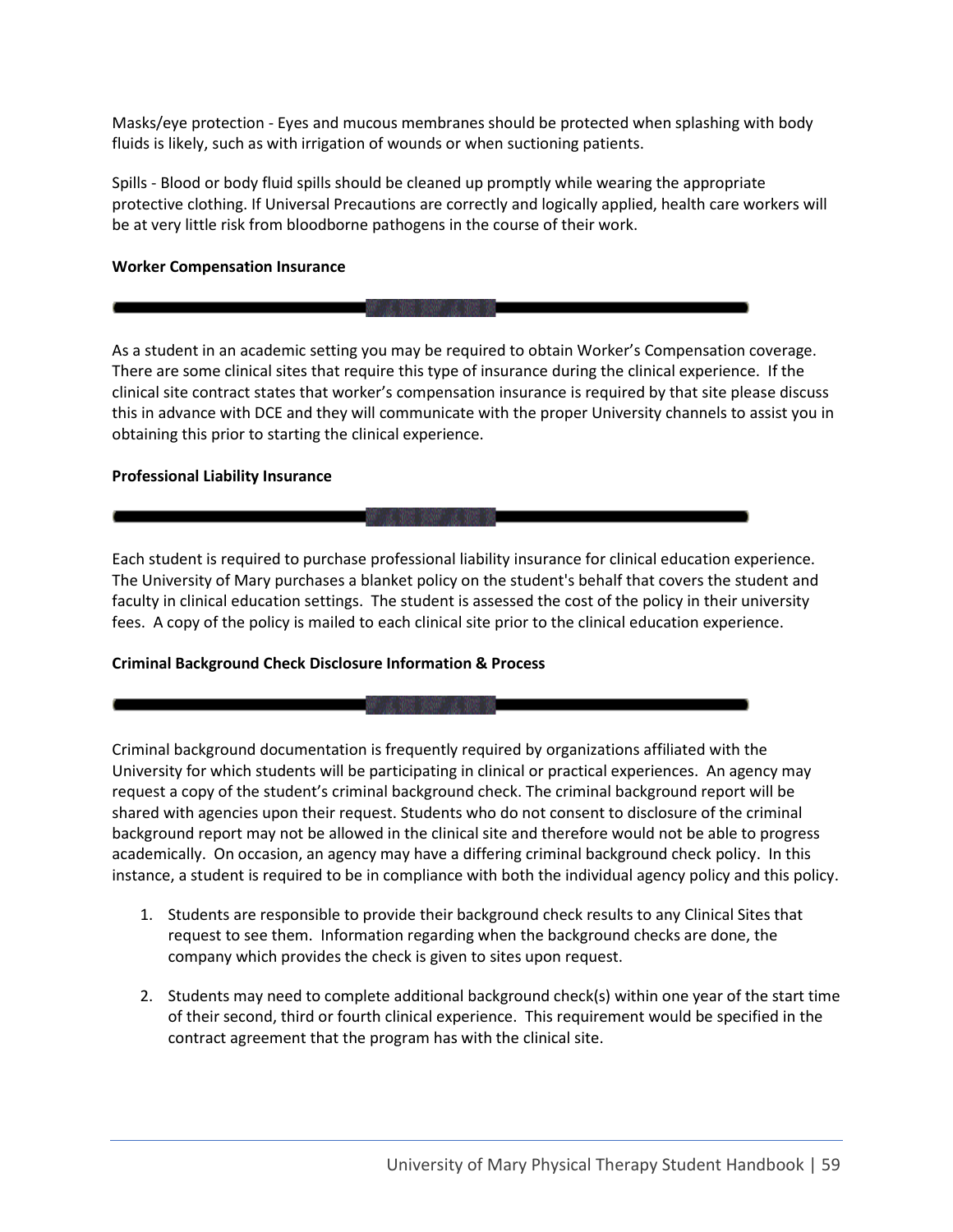- 3. Any student who is aware of past felony conviction(s) is highly encouraged to contact the Director of Clinical Education and the Physical Therapy Program Director to discuss the offense and potential impact.
- 4. A Student who has a past felony conviction(s) is also encouraged to contact the National Board for Certification in Physical Therapy and the North Dakota State Board of Physical Therapy or the State Board in which they plan to practice upon graduation to determine if they would be eligible for state licensure.
- 5. In the event that a student has a prior felony conviction, a meeting with the Director of Clinical Education will occur, upon receipt of the criminal background check to determine the impact of the past criminal offense upon fieldwork placement and continuation in the physical therapy program. The committee will review each situation on a case by case basis. Students should be aware offenses on their criminal background may prevent clinical placement or practical experiences at various agencies and therefore may impact their academic progression.

#### Reviewed & Edited 2020

## **Confidentiality Policy: HIPAA Business Associate Agreement**

The University of Mary has students studying in fields such as social work, nursing, physical therapy and occupational therapy. As part of their education, a student may participate in a training program at a facility which is a health care provider. Health care providers are now subject to the Health Insurance Portability and Accountability Act of 1996 (HIPAA). HIPAA establishes privacy standards for protected health information (PHI), which is individually identifiable medical information maintained in any form or medium. Pursuant to HIPAA, many health care providers at which university students are trained have required the university to enter into a HIPAA Business Associate Agreement. These agreements limit the use and disclosure of PHI.

To ensure compliance with its Business Associate Agreements, this university policy is established:

- 1. This policy shall be distributed to all university departments that require students to participate in training programs with health care providers.
- 2. Students returning from training programs may participate in classroom case discussion. In all events, no individually identifying information (such as name, geographical location, dates, telephone or fax number, email address, social security number or any other unique identifying number, characteristic or code, biometric identifier, or photographic image) whatsoever shall be disclosed. All discussion shall be limited to the classroom setting, shall remain confidential and shall not be further disclosed.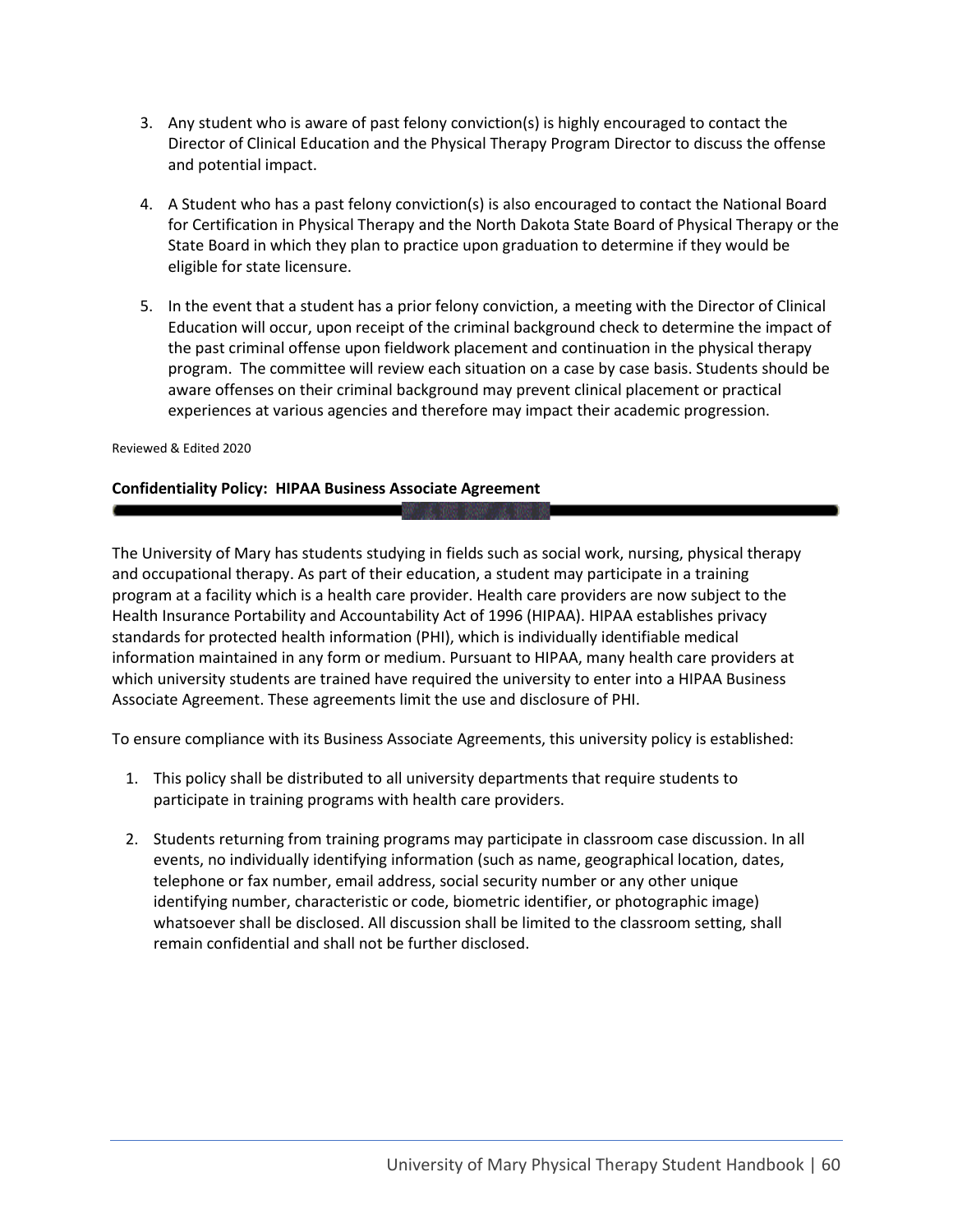#### **Attendance: Full Time Clinical Education Experiences**

- Students are required to be in attendance at their clinical facility every day of the clinical education period or whatever is determined as full time by the facility. The student will not be tardy and may be required to stay late or come in early to finish the work.
- In the event of sickness, the student is required to contact the site as soon as possible as well as the DCE. If a student takes >1 day off, he/she will be required to make up the time.
- Absences due to funerals or for personal reasons must be approved by the DCE. Once student has made arrangements acceptable with the site they are to inform DCE so that the DCE can excuse the absence as well.
- Students in their final clinical who are planning to take the NPTE during a normally scheduled clinical day must contact their site SCCE, CI in advance to request the testing day off. They will prepare a written proposal and plan to make up the time they would miss should they be excused to take the exam during the scheduled rotation time. It is the decision of the site SCCE, CI and DCE to excuse the absence and to accept the terms that the student offers in making up the time. DCE reserves the right to final approval for any changes in the clinical scheduled time frame.
- The DCE in cooperation with the SCCE will assist with arrangements on an individual basis.

oWorking a weekend and/or extended hours may be an acceptable arrangement to make up absent time.

- The length of the clinical is not to be adjusted for any reason. Students are not allowed to work longer hours or weekends to shorten the length of the clinical education experience.
- It is not acceptable for a student to miss days for job interviews. Students are to schedule interviews in the evenings, on weekends or holidays, over the phone, or at the completion of the clinical.
- While on clinical experiences, students follow the holidays observed by the facility; these may not be the same as UMary holidays.
- Students are required to email the CI, SCCE and DCE in the same email to communicate an agreed upon plan for absences that occur. This will serve as a final communication to close the loop with all parties involved.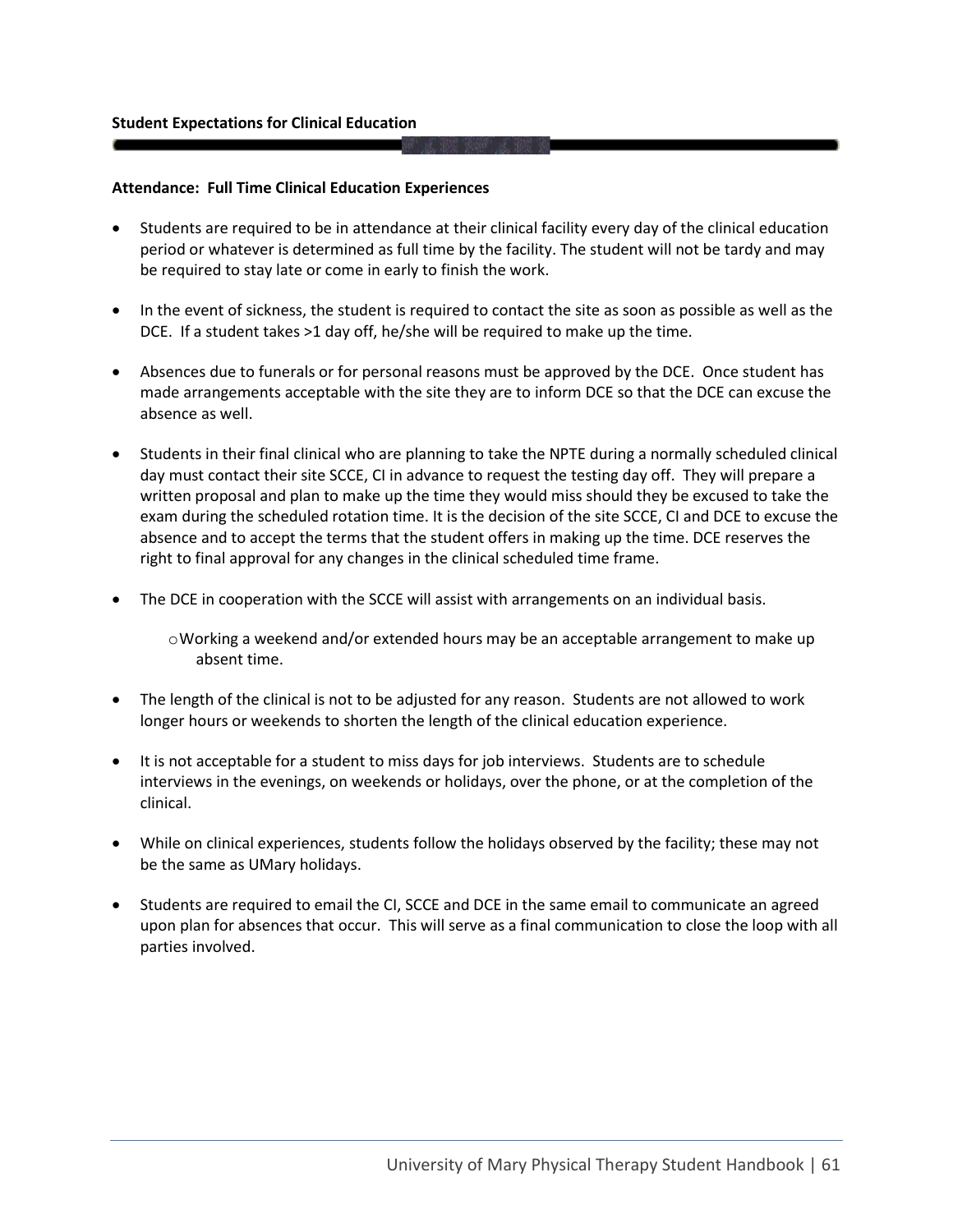## **Attendance: Integrated Clinical Experiences/Pro Bono Clinic**

Students are expected to be in attendance and on-time for all integrated clinical experiences. Unexpected absences must be communicated to the coordinator of the Integrated Clinical Experience course and the clinical faculty as soon as possible so that alternative arrangements can be made. Failure to adhere to these expectations may result in alteration of course grades and/or professional behavior probation.

## **Professional Behavior**

Students are expected to practice in a legal, ethical, and professional manner. If appropriate, documentation with the "Generic Abilities Form" may be completed by the CI, SCCE, and DCE. Inappropriate behavior may result in removal of a student from an assigned clinical facility and failure of the clinical education experience as recommended by the DCE in consultation with the CI/SCCE. The student is referred to the program's Academic and Professional Standards policy for continued program eligibility requirements.

### **Dress Code**

Students are to follow the facility's dress code. Minimal requirements are:

- Nametag to be worn at all times indicating the Student Physical Therapist
- Dress should be neat, clean, practical, and safe and appropriate to staff duties and work area. Professional dress for females consists of dress slacks or skirt (skirts and dresses no shorter than 3 inches above the knee) and conservative top. Low cut, close fitting, or short tops which do not go below the waistline are unacceptable. Pants should fit at the waist as to not allow the showing of undergarments. Males should wear shirt and tie and dress slacks. Samples of clothing that are not allowed are: shirts with logos (UMary polos are acceptable), team names, pictures, large brand names or mottos. Students may be required to wear lab coats or scrubs. It is much easier for a clinician to tell you to dress down than to look more professional.
- Footwear should be professional. Shoes should be closed-toe and well-maintained. Tennis shoes, hiking boots, and clogs are unacceptable. White leather athletic shoes are acceptable in many clinics. Socks or hosiery must be worn.
- Hair should be clean and pulled back if appropriate. Body piercing/earrings should be avoided. Jewelry may include watches, appropriate rings and small earrings (no body piercing). Nails should be clipped and clean.
- For facilities that have swimming pool accessibility, conservative, one-piece swimsuits must be worn. Bikinis and Speedos are not allowed.
- All students should be clean with no discernable body odor. The use of fragrances and colognes is not recommended as olfactory sense is often enhanced when ill.
- Tattoos should be covered as they might be considered offensive by patients or staff.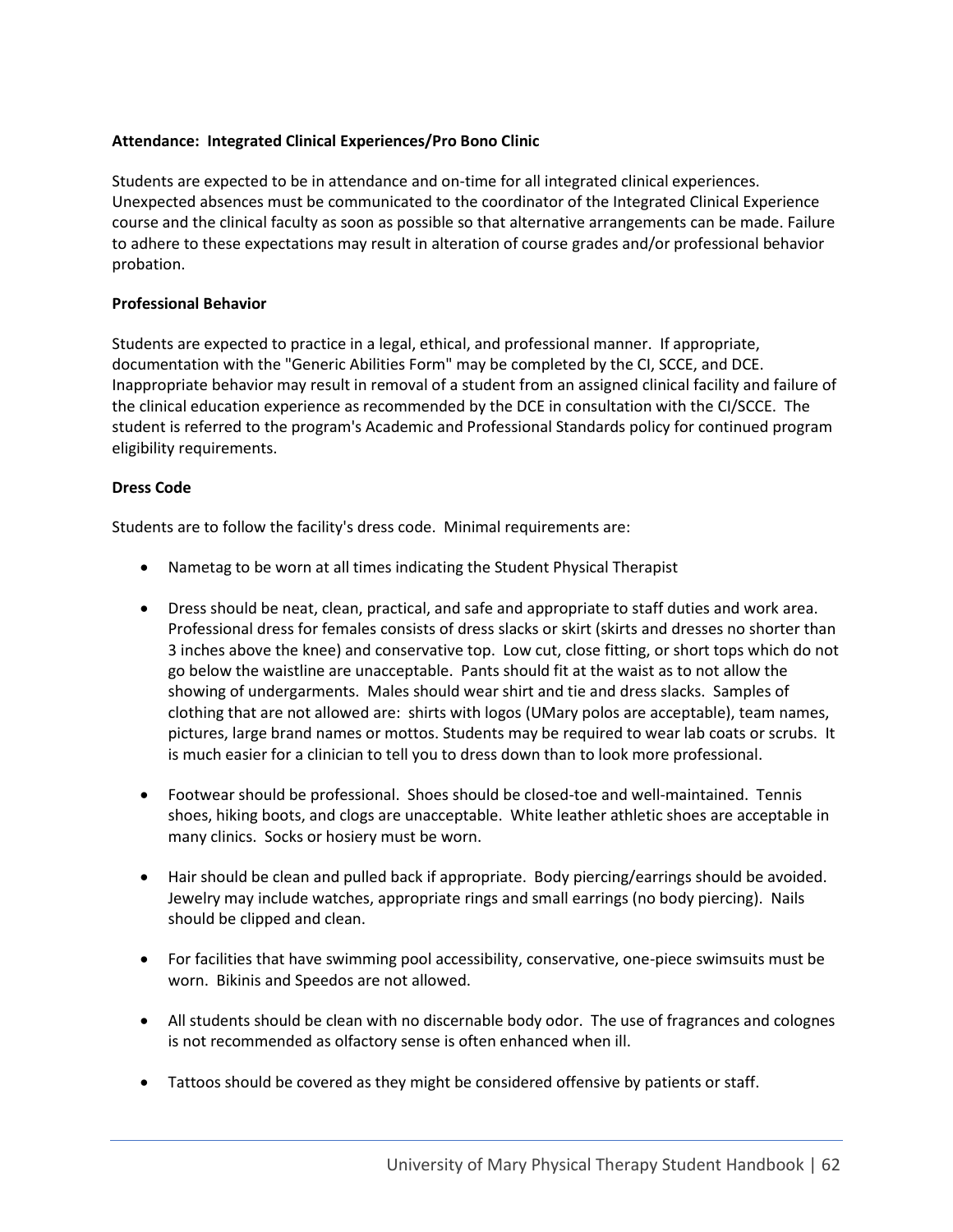## **Facility Policy & Procedures**

The student is expected to adhere to all policies and procedures of the clinical facility. Failure to comply with facility policies and procedures may result in removal of the student from the clinical facility.

## **Information Related to Clinical Instruction**

Expectations of Clinical Instructors

- Demonstrates clinical competence, legal & ethical behavior
- Demonstrates effective communication skills, instructional skills, supervisory skills

E WE TRANSVILLE WE THAT THE

- Demonstrates professional behavior, conduct, skills & interpersonal relationships
- Completes midterm and final CPI evaluations in a timely fashion
- Responds to phone calls, emails from DCE in a timely manner
- Review and discuss with student the information accessed on the U Mary Clinical Education website or emailed, sent to the site prior to student arrival. These materials include:
	- o Clinical Education Handbook
	- o Course Syllabus
	- o Course Guidelines and Objectives
	- o On-line CPI training
- The clinical education site provides an active, stimulating environment appropriate to the learning needs of students.
- Roles and responsibilities of physical therapy personnel are clearly defined.
- The physical therapy personnel are adequate in number to provide an educational program for students.
- Physical therapy clinical instructors are selected based on specific criteria.

Rights of Clinical Instructors

- Right to be assigned student who is appropriately prepared
- Right to skilled support from DCE if student is experiencing difficulty
- Right to have student withdrawn from site

Privileges of Clinical Instructors

- The program will send out CEU certificates to those clinical instructors practicing in states which allow for continuing education.
- At the request of the clinical instructor, the University will provide Welder Library access to clinical instructors with students at their sites.
- All students are responsible to complete an in-service or work on a project of mutual benefit to their learning process and the site/CI.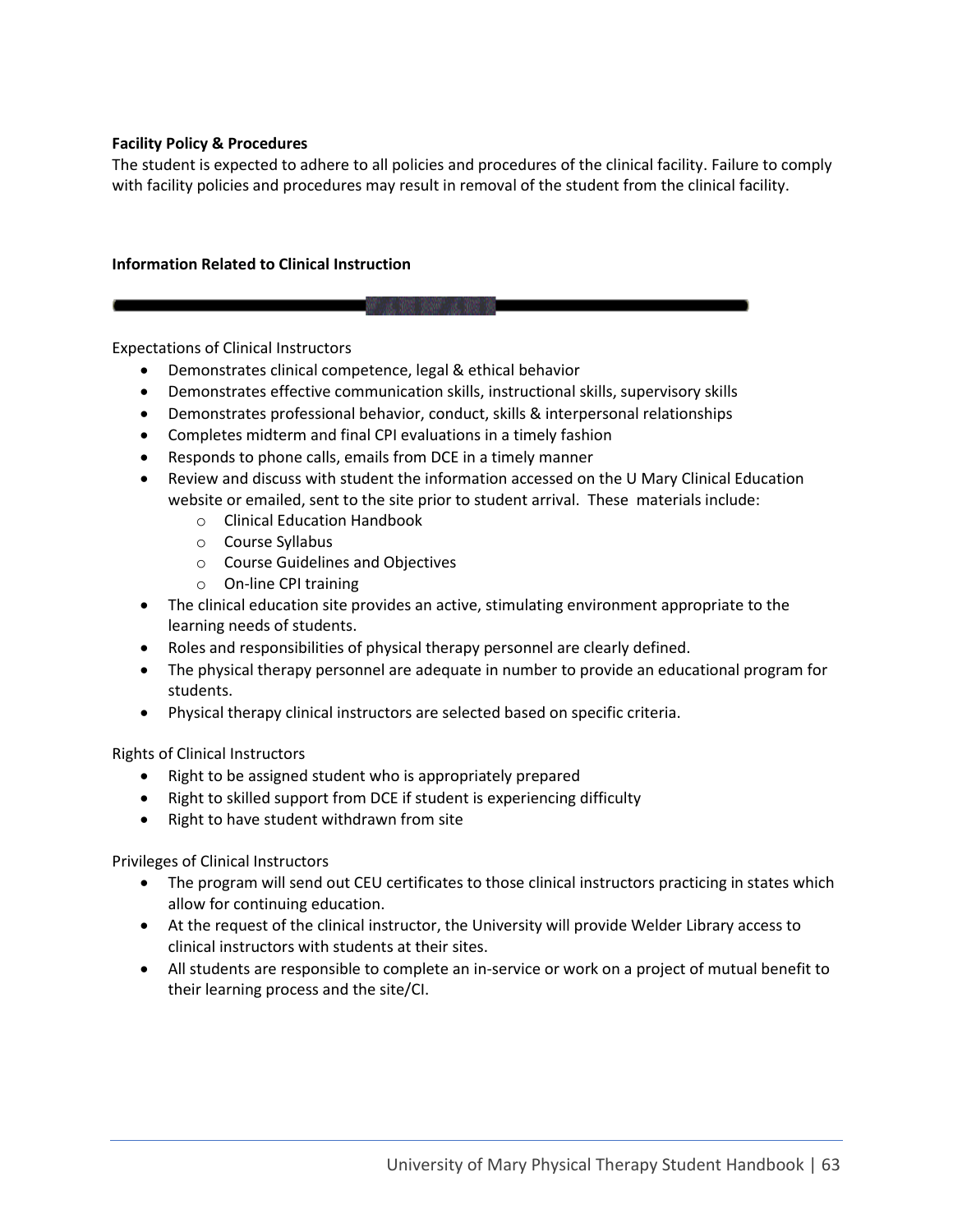## Awards for Clinical Instructors

- **University of Mary's Outstanding Physical Therapy Clinical Educator of the Year Award**
	- o **Award Description:** Recognizing that many clinical educators provide outstanding servant leadership and excel in the mentorship and clinical education of students, the Doctor of Physical Therapy Program at UMary has established the Outstanding Clinical Educator Award. Each year, nomination criteria will be provided to students who have completed clinical experiences and to University of Mary Faculty. Using the criteria, interested individuals will be asked to nominate a clinical educator. All nomination forms should be sent to the UMary DCE who in turn will determine whether the nominee meets the criteria. Nominations will be presented to the UMary faculty who will review past student reports, feedback received by the school concerning the clinical educator and the nomination itself. Faculty members will then vote on the selections and determine the award recipient. The recipient(s) receives a commemorative plaque. The PT alumni newsletter will recognize the award winner with an article about the award, nomination and the recipient.
	- o **Selection Criteria:**
		- Designs interactive teaching/learning strategies with students to model and mold excellence in the clinical setting
		- Maintains an attitude of service and a passion for therapy when interacting with patients, colleagues, and students
		- Is able to work with students at varying levels of experience and skill and adapts his/her teaching style to meet student needs.
		- Demonstrates the Benedictine Values of Service, Respect, Hospitality, Community, Moderation, and/or Prayer along with the Core APTA values: Accountability, Altruism, Respect, Professional Duty, Social Responsibility, Compassion/Caring, Excellence, and Integrity.
		- Has supervised at least 3 UMary physical therapy students over a course of 10 years' time,
		- Keeps informed of the UMary Physical Therapy curriculum and policies and provides feedback to DCE on a consistent basis.
		- The nominee must be a member of the APTA, and it is recommended that they also be APTA credentialed as a clinical instructor.
		- It is recommended that the nominee be involved in UMary program activities (integrated clinicals, self-study visits, advisory committee).
		- Takes initiative to promote knowledge of current issues in their area of practice through self-study, and/or attendance at workshops, seminars, etc

Reviewed & Updated 2020

### **Behavioral or Instructional Objectives**

One of the most basic steps in a successful clinical education experience is planning and goal setting. Developing objectives is an important step. Most authors agree that objectives should have the several components and should be written in terms of the learner's behavior. They state who the **AUDIENCE** is (the student), what **BEHAVIOR** the student will do (identify, evaluate, document), under what **CONDITION** (after studying the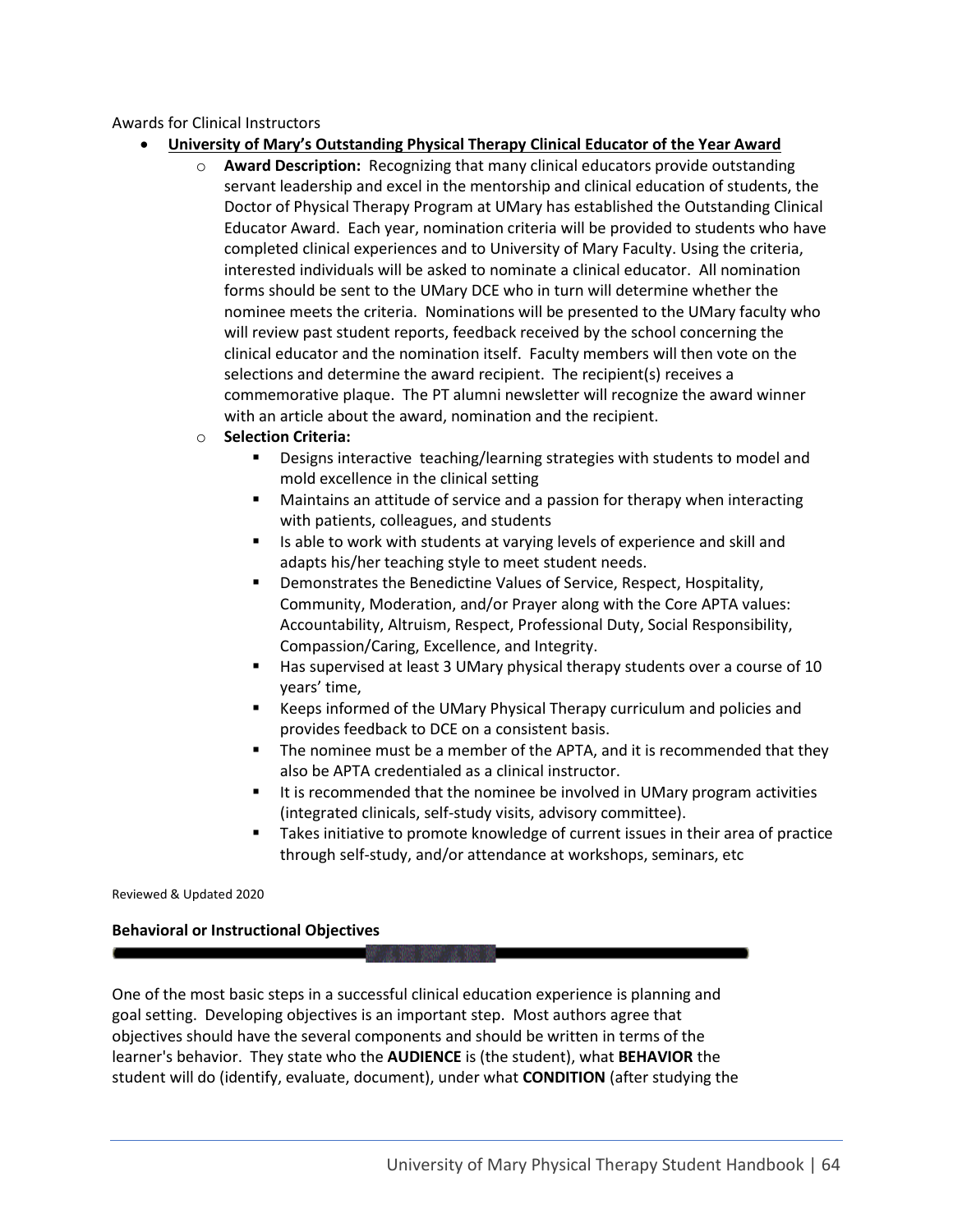chart, after observing the clinical instructor), and the **DEGREE** (time limitation, number of patients).

Example: After reading a patient's chart, the student will identify 4 tests and measures that should be included in the examination.

The objectives can be either short term (today, this week) or long term (by mid-term, at the end of the clinical).

Learning occurs in 3 domains. Here are a few examples of verbs for the domains of learning:

- **Cognitive (knowledge and understanding):** define, differentiate, select, synthesize, solve, interpret, predict, illustrate, name, and combine
- **Psychomotor (physical action or motor skill):** perform, apply, and demonstrate
- **Affective (feelings and attitudes):** value, to approve, debate, appreciate

#### **References**

- 1. Sonbuchner, G. *Help Yourself - How to take advantage of your learning styles*. New Readers Press; 1991
- 2. *Learning Style Inventory Manual Version 3*. Boston, MA: HayGroup; 1999.
- 3. Laskey, M. and Gibson, P. *College Study Strategies - Thinking and Learning*. Allyn & Bacon; 1997.
- 4. Knowles, M., Holton, E., and Swanson, R. *The Adult learner: The Definitive classic in adult education and human resource development (5th Ed).* Woburn, MA: Butterworth-Heinemann; 1998.

#### **Tools to Support Clinical Education**

[Weekly Mentoring Form](https://www.umary.edu/_resources/pdfs/pt-group-downloads/information-resources/Weekly-Planning-And-Mentoring-Forms.pdf)

[Critical Incident Report](https://www.umary.edu/_resources/pdfs/pt-group-downloads/information-resources/Critical-Incident-Report.pdf)

[Professional Behavior Student Self-Assessment Document](file://///It-fs01/data-storage/Departments/PT/Handbooks/Professional%20Behaviors_Generic%20Abilities_Student%20Self%20Assessment.pdf)

#### **Anecdotal Record**

#### **Anecdotal Record Directions:**

1. Evaluator fills in the information for the Setting and Student Action or Behavior. Simply record what happened. Avoid offering judgment with the facts.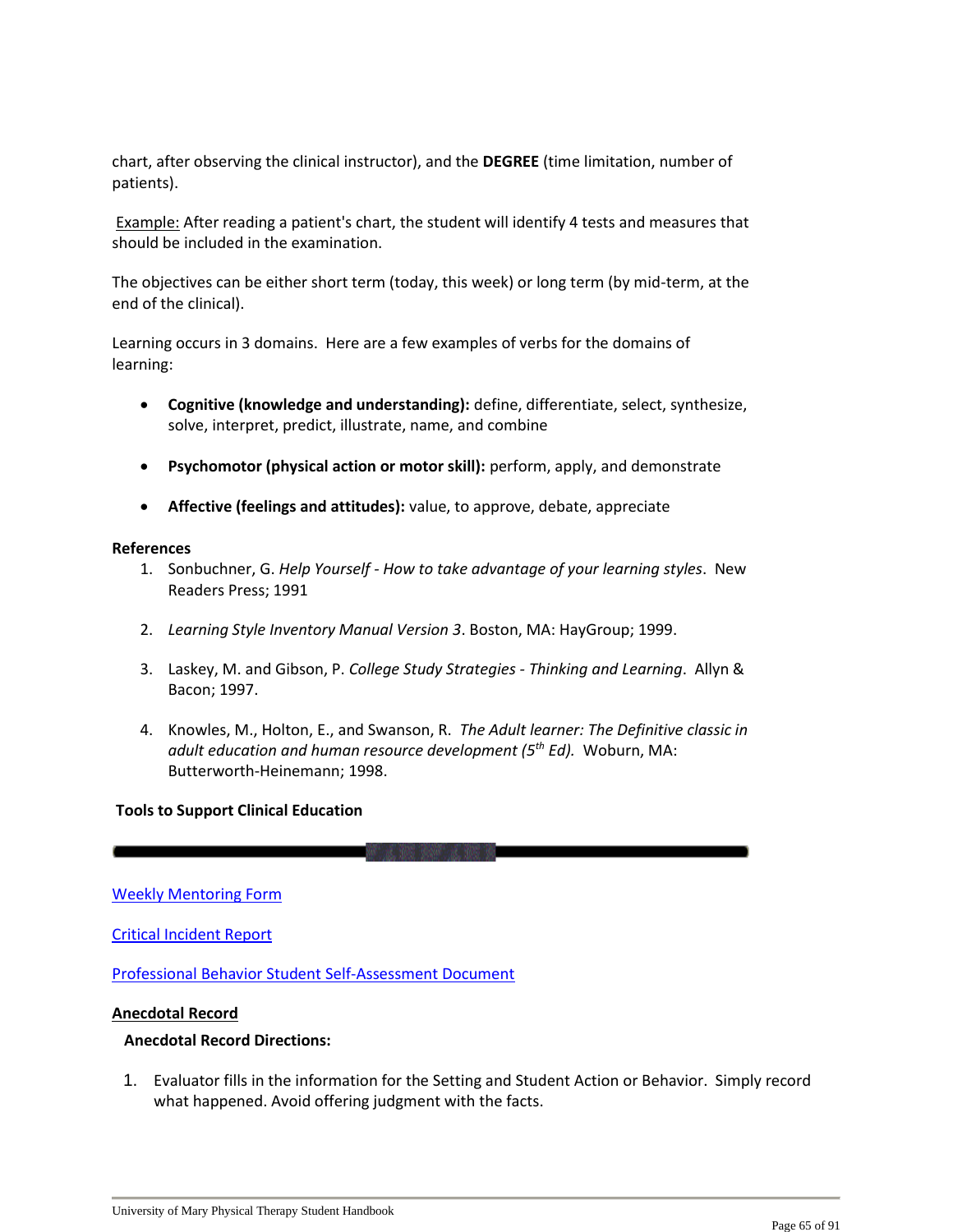| 2. Evaluator fills in their own interpretation of the incident. |  |
|-----------------------------------------------------------------|--|
|-----------------------------------------------------------------|--|

- 3. Discuss the information on the record with the student as soon as possible.
- 4. The student then fills in their comments regarding the incident and discussion with the evaluator.
- 5. Finally both the student and evaluator sign the document
- 6. Evaluator and Student are may notify the DCE to discuss the incident if they so desire.

| Setting: (place, persons involved, atmosphere, etc.) |                              |
|------------------------------------------------------|------------------------------|
| <b>Student Action or Behavior:</b>                   |                              |
| <b>Evaluator Interpretation:</b>                     |                              |
| <b>Student's Comments:</b>                           |                              |
|                                                      |                              |
| <b>Student's Signature</b>                           | <b>Evaluator's Signature</b> |

## **Anecdotal Record Purpose:**

- 1. Useful as an adjunct to Final evaluation, but does not stand alone
- 2. Can be used to document positive or negative behavior.
- 3. Useful in supporting grades, especially low affective behaviors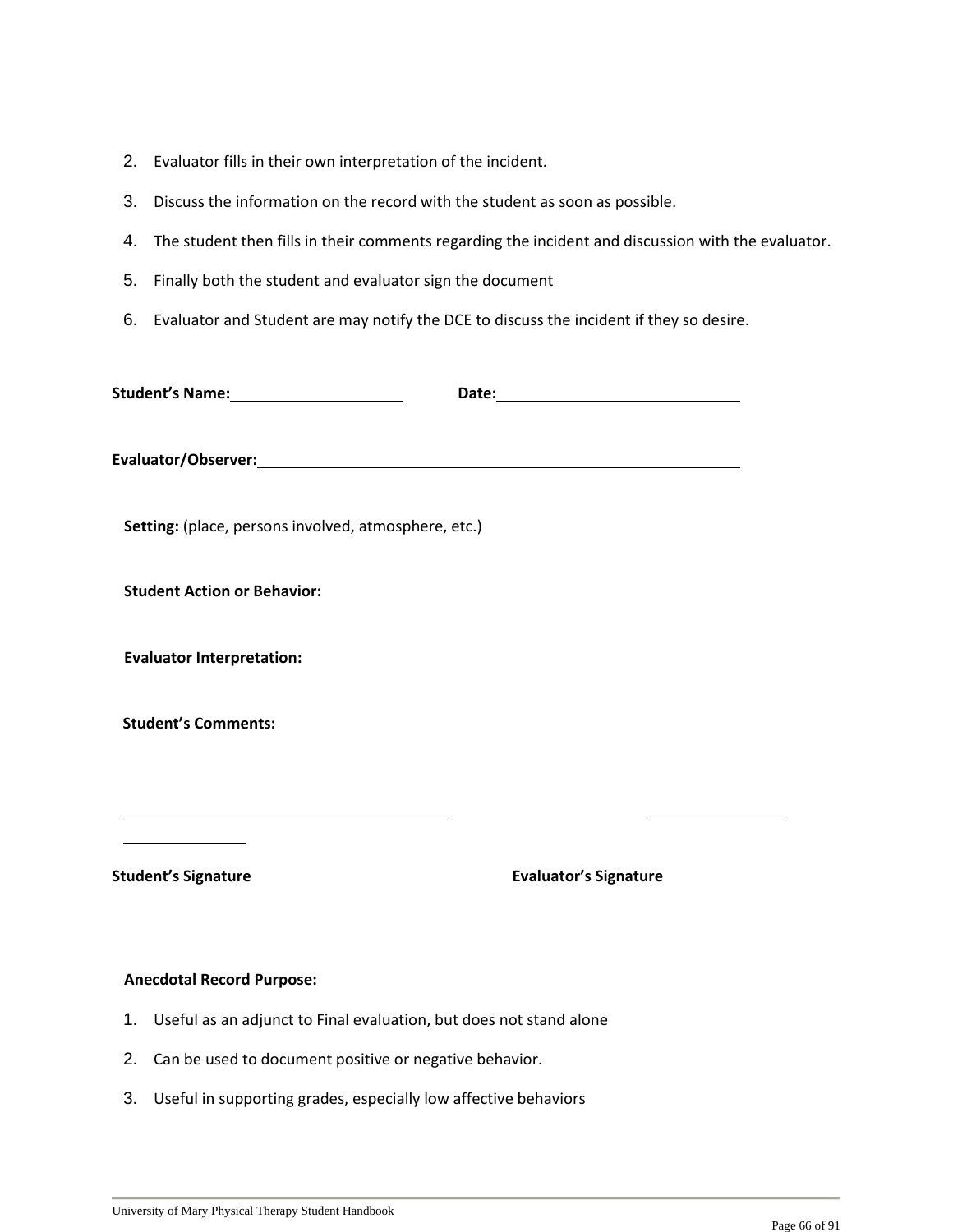- 4. Separates interpretation form student action
- 5. Requires student signature.

#### **Pro Bono Clinic Policies & Procedures**

The University of Mary Student Clinic will be operated in a professional manner, striving to meet the needs of all who walk through its doors. Patients/clients will be seen by student physical therapists with faculty supervision.

#### **Standards of Conduct:**

In order to provide the most efficient and beneficial clinic experience, certain standards are necessary. These standards provide protection of the rights and safety to all students and faculty as well as all patients who will be seen in the clinic. Conduct that may interfere with the operation, disgrace the reputation of the school, or is in anyway offensive to patients or other student /faculty members will not be tolerated.

All students and faculty are expected to conduct themselves professionally and behave in a manner that is beneficial to the operation of this clinic. If you have any questions regarding this policy please talk with your advisor/supervisor.

Some examples of the types of conduct subject to disciplinary action are listed below.

- Unauthorized release of confidential information
- Unethical or illegal behaviors that is detrimental to the student/faculty member's ability to perform his/her duties
- Swearing, verbal abuse, or unprofessional conduct
- Dishonesty
- Discrimination or harassment of any kind to patients, other students, or faculty members
- Possession, consumption or being under the influence of alcohol or a controlled substance while at work or on the clinic site. Medication prescribed by a physician is allowed as long as it does not interfere with your ability to perform safely and efficiently
- Fighting / threatening behavior to patients, students, or faculty members
- Inability to work with others
- Negligence
- Tardiness or failure to show when scheduled for clinic time. It is expected that students will be at the clinic at 3:00 in order to prepare for the day.
- Failing to abide by set policies and procedures
- Inappropriate dress or poor personal hygiene

#### **Disciplinary Actions:**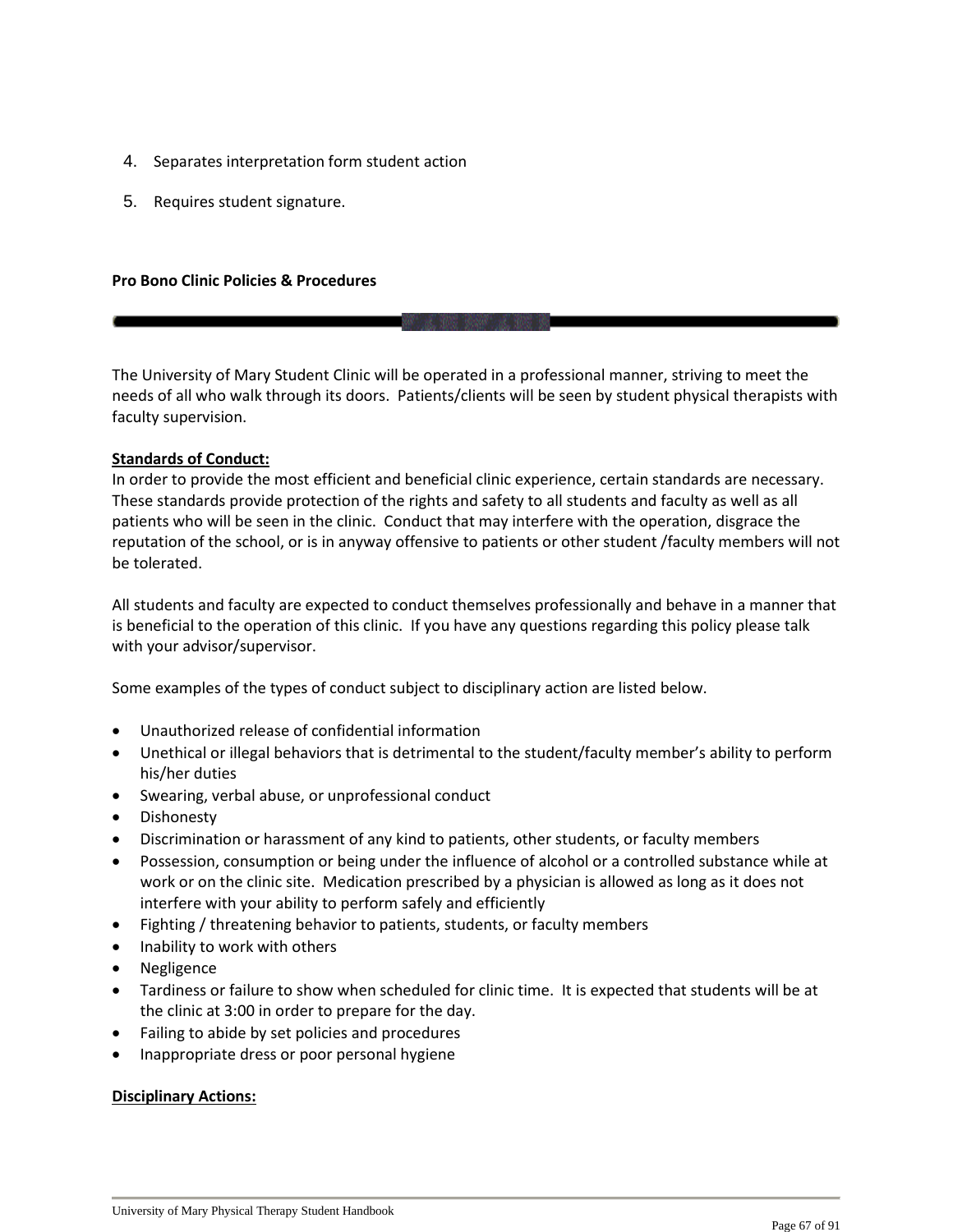If the student's performance or behavior fails to meet the expectations of the clinic, faculty/supervisors may take the following disciplinary actions.

- If a problem arises, the clinic coordinator will address the issue with you and make a plan of action to resolve the situation. **This may result in a drop of a letter grade in the course.** *(start date 1/15/2013)*
- If the problem continues more severe action may be taken including written notice, discussion, and professional behavior probation.
- If the problem cannot be solved or corrected the student will be referred to academic and professional behavior standards committee *(See Academic Standards Policy).*

### **Dress Code and Appearance:** *(updated 11/30/2012)*

The University of Mary strives for excellence in all aspects including public image. Many patients form opinions about the performance of a clinic based on the image of the people serving them, so it is asked of each person providing service to dress in a professional manner. Name tags must be worn in the clinic while providing services.

Some examples of attire that are NOT permitted:

- Excessively tight clothing
- Tank tops
- Low cut blouses (no cleavage when standing or leaning forward)
- Flip flops or other open toed shoes
- Offensive tattoos, jewelry, or clothing
- Garments that expose the abdomen, lower back, or gluteal region at rest or when reaching/leaning
- Jeans
- Shorts
- Graphic shirts
- All care providers must be free from strong or excessive odor, including perfumes and colognes

\*Capris and skirts can be worn if at or below the knee

#### **Safety Policy and Procedure:** *(updated 5/29/2012)*

**PURPOSE:** To ensure a safe working and learning environment for all students, faculty, and patients.

**POLICY:** All students and faculty will provide the most efficient and safe treatment available.

#### **PROCEDURES:**

- Any suspected unsafe conditions must be immediately reported to the supervising faculty.
- Water spillage will be wiped up immediately and mopped as necessary.
- Broken equipment is to be reported to the Clinic Director or the supervising faculty and will be isolated until it is repaired.
- Gait belts must be worn at all times for those patients at risk for falls.
- All accidents and falls will be reported immediately to the Clinic Director or the supervising faculty.
- Students will be instructed in and will practice proper transferring/lifting techniques.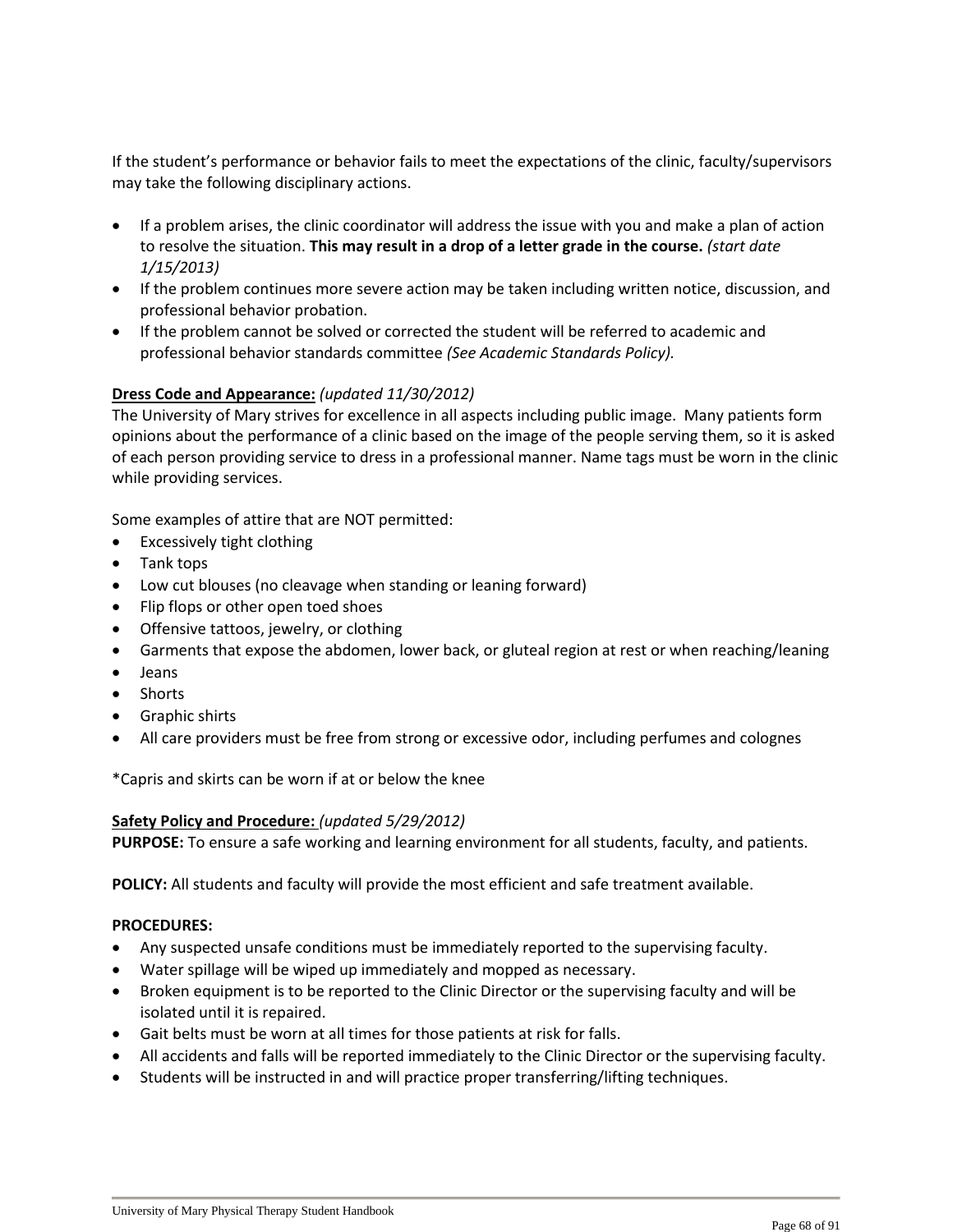• Blood pressure and heart rate will be obtained before and after therapy for patients with cardiovascular issues.

## **Infection Control Policy:** *(start date 11/24/2010)*

It is the responsibility of each student and faculty member to provide appropriate means of infection control for the safety of patients, peers, and supervisors to ensure that the most productive and safe clinic environment is being achieved. Steps students and faculty need to take in order to promote infection control include:

- Wash hands or use hand sanitizer before and after coming in contact with patients, after removal of gloves, after contact with inanimate objects (including equipment) in the immediate vicinity of patient, before and after personal care activities (eating, drinking, covering coughs/sneezes, blowing nose, using restroom), and at the end of all patient care duties.
- Use soap/water when hands are visibly soiled or contaminated with blood or body fluids.
- Covering all coughs and sneezes
- Staying up-to-date with department required immunizations
- Using gloves, masks and protective clothing when necessary according to universal precautions
- Making tissues and hand cleaners available in treatment rooms and convenient clinic areas
- Following universal precautions when dealing with blood or contaminated items
- Stock therapy rooms with necessary linens
	- o Use said linens when placing a patient on a treatment table
- Disinfect all treatment tables and change linens after patient use. NO EXCEPTIONS.
- A member of the quality assurance committee will be responsible for the oversight of these regulations.
- A member of the supplies committee will be responsible for all supplies necessary for infection control.

### **Supplies Policy:** *(start date 11/24/2010)*

**PURPOSE:** To ensure that every student has the diagnostic supplies necessary to perform care.

**POLICY:** All students are required to be in possession of basic diagnostic equipment required to evaluate patients. Basic diagnostic equipment includes (1) a stethoscope, (2) a blood pressure cuff, (3) a reflex hammer (4) a goniometer, (5) an inclinometer. Students are required to bring and use their basic diagnostic equipment to clinic.

### **Hypoglycemia Policy and Procedure:** *(start date 4/25/2013)*

**PURPOSE:** To provide guidelines for patients with diabetes experiencing hypoglycemia prior to, during, or after physical therapy received at the University of Mary C.A.R.E. clinic. **POLICY:** Require at least 3 juice boxes to be in refrigerator in RTC 211 at all times for use during a patient's episode of hypoglycemia.

**Hypoglycemic Definition:** Blood glucose <70 mg/dl (ACSM Guidelines) or showing symptomatic signs or symptoms such as headache, dizziness, sweating, tachycardia, trembling, weakness, anxiety, or confusion.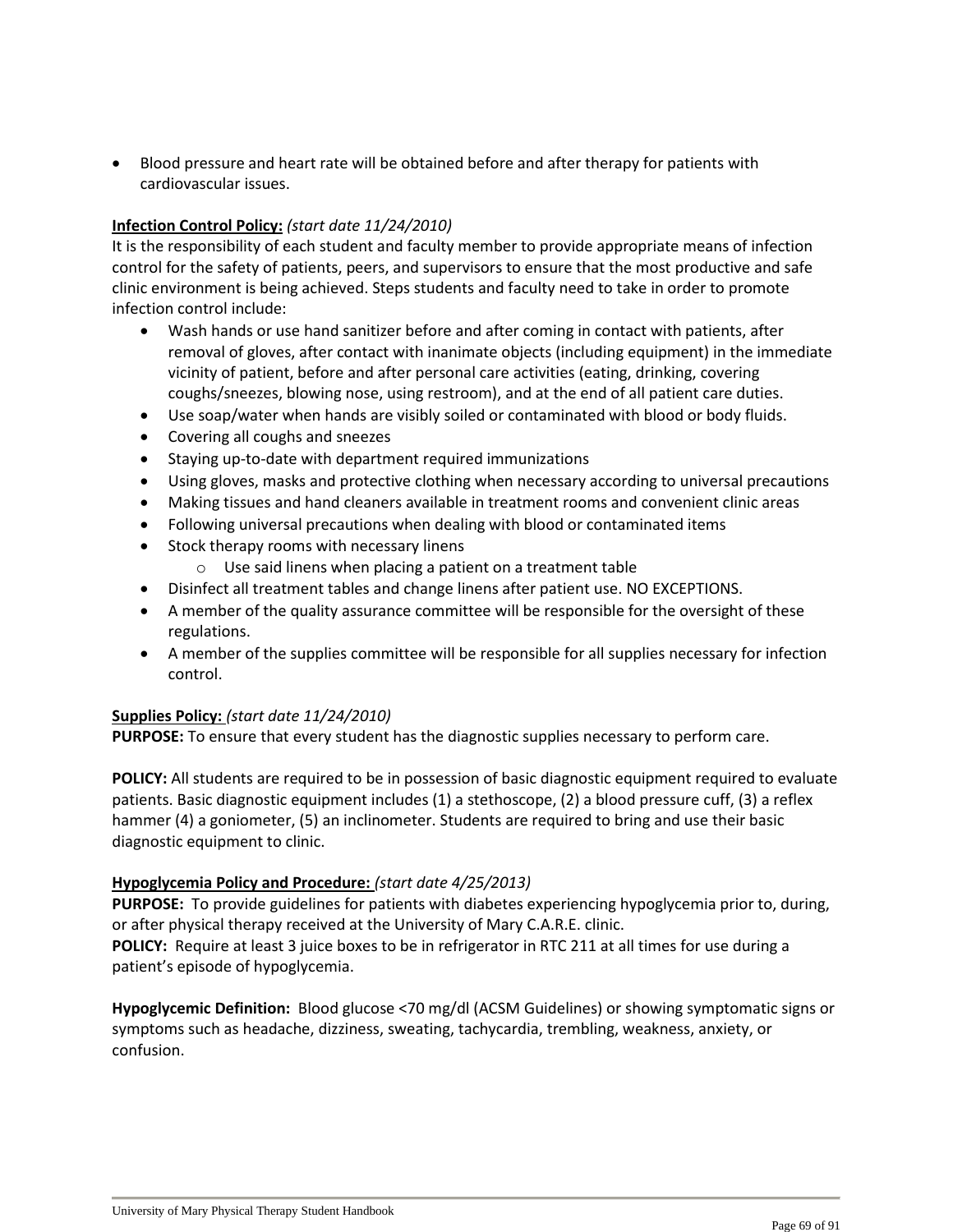**PROCEDURE:** Administer juice box if patient's blood glucose is tested and is below 70 mg/dl and/or symptomatic. Wait a period of 5 minutes and re-test if patient's glucometer is available and reassess patient's signs/symptoms. Supplies committee is required to check stock of juice boxes in the refrigerator at beginning of each semester and at midterm.

## **Code Blue Policy and Procedure:** *(start date 11/24/2010; updated 09/09/2014; updated 7/27/2017; updated 2020)*

**PURPOSE**: Ensure individuals served are provided services, supports, care, and treatment by the staff, which is properly licensed, trained, and competent to provide care.

**POLICY**: All students and supervising faculty will be competent and certified in AED at all times and they will recognize and respond appropriately to cardiopulmonary medical emergencies. The director of the pro bono clinic is responsible for ensuring all students and faculty are up-to-date with CPR & AED training. Students and faculty who are not certified in CPR & AED will not be allowed to participate in pro bono clinic until satisfactory completion is documented.

**Code Blue Definition:** Immediate medical attention is needed for a person who is not breathing and/or does not have a pulse; or has a serious condition which could rapidly progress to cessation of breathing and/or pulse.

**Signs and Symptoms:** Unresponsiveness and/or absence of respirations and/or heartbeat

#### **PROCEDURE:**

#### **If only one responder available**:

- 1. Establish unresponsiveness, begin CPR procedure
- 2. Call out for help of another person who is nearby.
- 3. Get AED (located at the north end of the women's faculty hallway)
- 4. Implement Automated External Defibrillator (AED) and CPR procedures.

#### **If 2-3 responders available:**

### **1 st Responder**

- 1. Establish unresponsiveness, begin CPR procedure
- 2. Implement Automated External Defibrillator (AED) and CPR procedures.
	- a. AED is located at the north end of the women's faculty hallway

### **2 nd Responder and 3rd Responders**

- 1. Call 9-1-1
- 2. Get AED (located at the north end of the faculty hallway adjacent to Dr. Allen's office)
- 3. Assist  $1<sup>st</sup>$  responder with CPR and AEDMeet ambulance at front entrance (in front of receptionist's desk) and escort them to patient
- 4. Meet ambulance at front entrance (in front of receptionist's desk) and escort them to patient

#### **Continuation of Code Blue Procedures:**

Continue until:

- 1. Return of spontaneous pulse and/or respirations;
- 2. EMS arrives and assumes charge of the Code Blue: or
- 3. The victim is transported by ambulance to emergency care.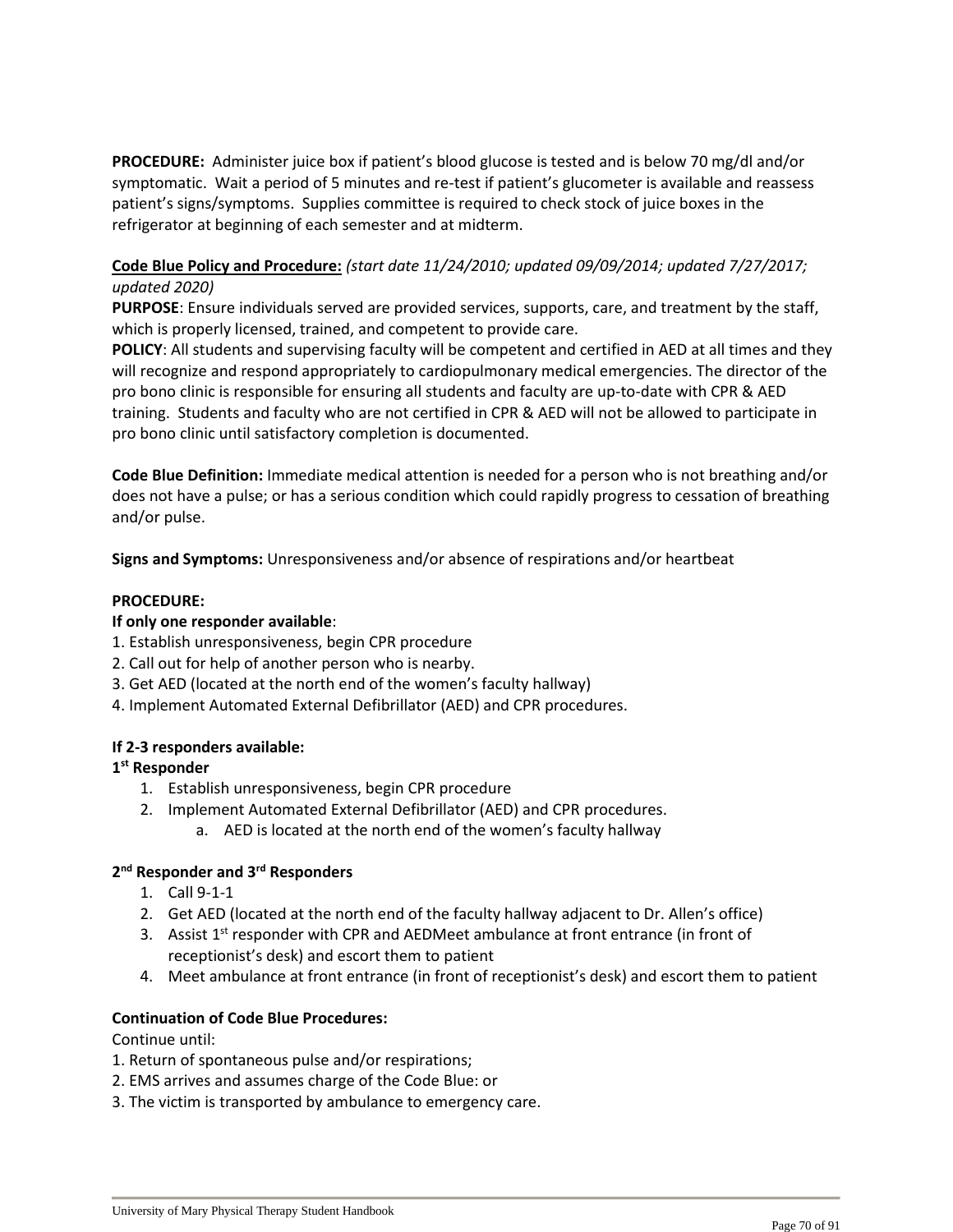## **Severe Weather (Code Black) Policy and Procedure:** *(start date 5/29/2012; updated 09/09/2014; updated 2020)*

**PURPOSE:** To provide guidelines to ensure staff competency and compliance with the UMary C.A.R.E. clinic policy on medical care for emergency.

**POLICY:** All faculty must be registered for the University of Mary's Emergency Messaging System (UMEMS). It is also recommended that all students be registered. The faculty in the clinic on that particular day will have their cell phone on in order to be notified when inclement weather occurs. The decision to close clinic related to inclement or severe weather will be made by the director of the pro bono clinic in consultation with the faculty of the PT department and program director of the PT department.

**PROCEDURE:** In the event of a tornado warning, all patients will immediately proceed to the closest room without windows.

- 1. All patients must be escorted to the closest room without windows.
- 2. A faculty member will ensure all students and patients are located in proper rooms throughout the building.

## **Code Red Procedure:** *(start date 11/30/2012; updated 09/09/2014)*

**Definition:** A message announced or signaled by fire alarm indicating nearby fire alert. **PROCEDURE:**

- 1. All patients must be escorted out of building as quickly as possible by students and faculty members.
- 2. Exits will depend on location of fire danger.
- 3. Keep patient low to the ground if possible with cloth or hand over mouth to prevent smoke inhalation.
- 4. Patients will be escorted out of the closest exit to their current location.
- 5. A faculty member will ensure all students and patients are out of the building until fire threat has passed.
	- a. In event of a small fire, a fire extinguisher is located at the north end of the women's faculty hall, next to the AED.

### **Patient Assistance Policy:** *(start date 11/24/2010)*

When patients are scheduled for an appointment at the UMARY C.A.R.E. Clinic, they will be asked as to whether they will require assistance into the building for their appointment.

- If the patient requests assistance, this should be noted on the clinic schedule.
- An entrance to the facility needs to be designated
- Patients who need assistance need to be accompanied to and from their vehicle by a physical therapy student.

## **Communication:** (*Updated 7/27/2017, 2020)*

It is the responsibility of each student and faculty member to provide appropriate means of communication to patients, peers, and supervisors to ensure that the most productive and safe clinic environment is being achieved.

• Prior to each clinical session, the previous student physical therapist (SPT) needs to contact the incoming SPT and summarize the patient case, condition, and treatment plan.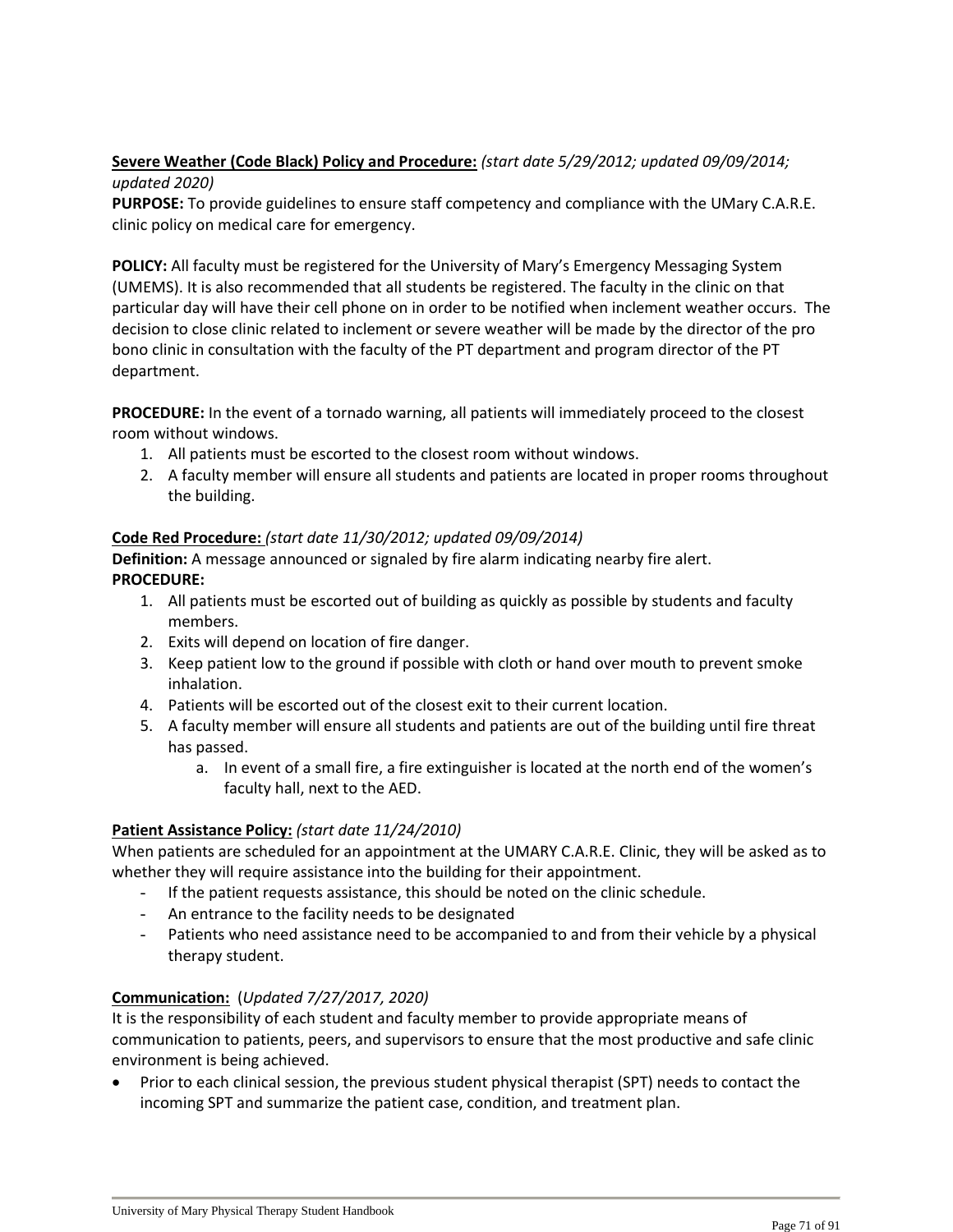- All documentation needs to be completed within 24 hours of the conclusion of patient care and uploaded to Canvas for review by the supervising faculty member for feedback. Once feedback has been made and changes to the documentation have been completed satisfactorily, the student must obtain the faculty signature and must place the note in the patient chart.
- All documentation needs to be filed in the chart in reverse chronological order on the right hand side of the chart. The chart must then be filed in the appropriate file drawer.
- The file drawer is to be locked outside of the clinic hours.
- Whenever possible patients will be told to bring or send a copy of their physical therapy records, surgical reports, radiology reports etc.
- It is the responsibility of the student therapist to obtain an intake form and informed consent from each patient.

To optimize communication and efficiency of patient treatment time, all students will designate a treatment room for each patient prior to the beginning of clinic each day using the spots provided on the clinic schedule.

Procedures:

1. Write the first name of the SPT in the box under the time slot and space corresponding to the treatment room you want to claim for use with your patient.

2. Assigned rooms will be discussed during rounds before clinic starts. If any issues arise, they will be handled at that time.

**Patient Re-Evaluation Policy and Procedure** *(start date 4/25/2013; updated 7/27/2017; updated 2020)* **PURPOSE:** To ensure patients' status is up to date and the proper plan of care is implemented by the students.

**POLICY:** After 8 visits in the clinic students will complete a re-evaluation of the assigned patient. **PROCEDURE:**

- Students will keep an accurate flow chart of patient visits in the patient chart
- Students will check off visit dates.
- Students will perform a re-evaluation on patients on the 8th visit.

## **Scheduling:** *(Reviewed & Updated 2020)*

In order for the clinic to run smoothly, appropriate scheduling is required.

- The clinic schedule will be set by the student scheduling committee and the faculty advisor prior to each semester. One to two scheduling committee members will be assigned each clinical rotation. *(start date 11/24/2010)*
- If a student has a scheduling conflict during their assigned clinic time, they need to:
	- a. Find someone to switch clinic times with you
	- b. Obtain a UMARY CARE Clinic Schedule Change Form, which is available on Canvas PTH 0000
	- c. Have both parties sign the form, agreeing to the change
	- d. Turn the form into Pro Bono Clinic Director at least 2 weeks prior to the date in question
		- i. In the case of an unforeseen illness or conflict, as soon as the conflict or illness comes up. *(start date 11/24/2010)*
- First year students will be scheduled during the spring semester and paired with the student's second year mentor.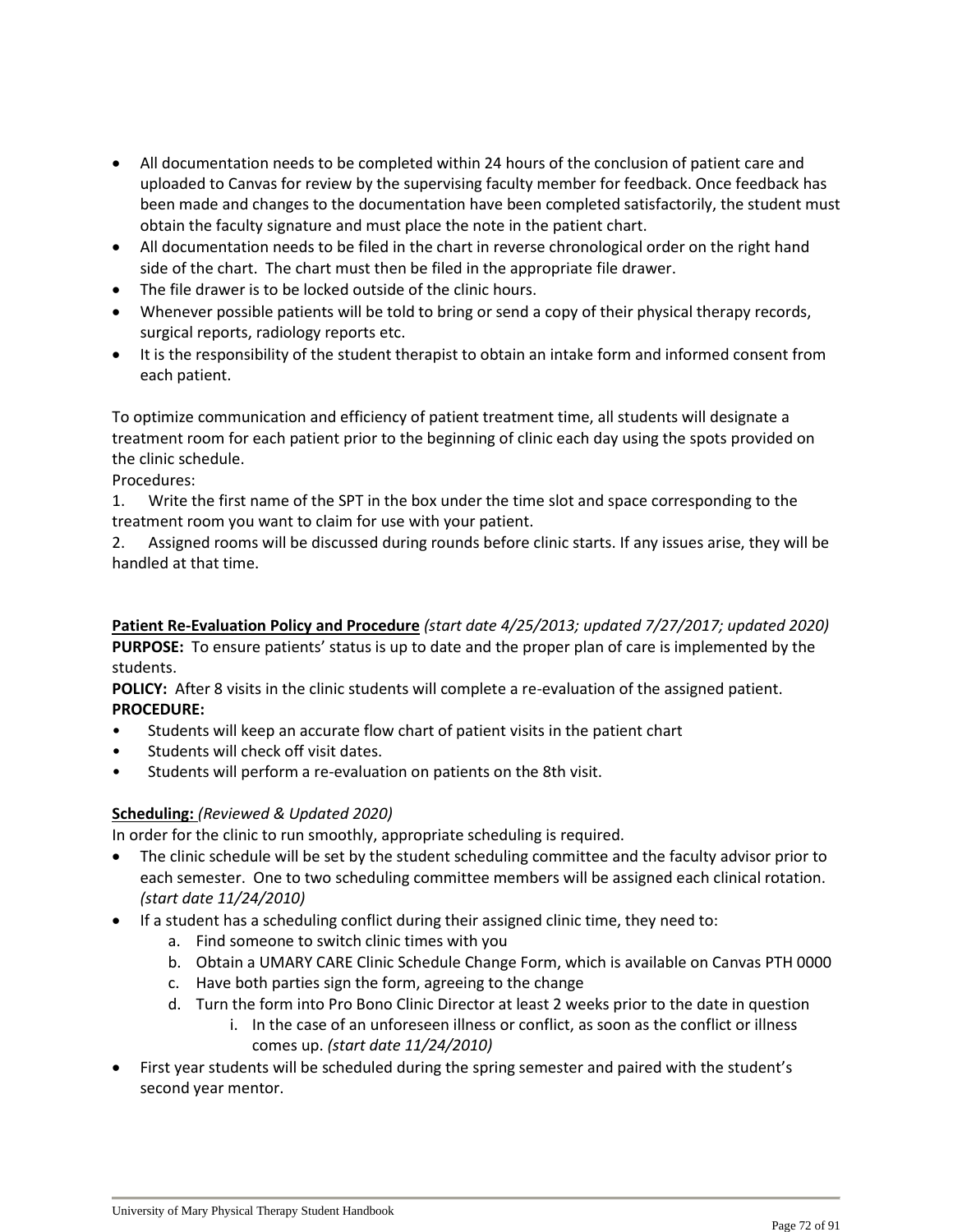- There will be faculty advisors at each clinic date to oversee treatment sessions.
- The clinic hours will be  $T/TH$  3:15 5:00. All students/faculty are expected to be in the clinic at 3:00pm to get ready to begin therapy treatments that start at 3:15pm. From 2:50-3:15pm students and faculty can communicate therapy treatments and potential changes in plan of care. It is required that every student stay until at least 5:00. It is highly recommended that each student pair work on writing the documentation together immediately following the clinic appointments (*updated 7/27/2017*)
- Appointment scheduling will be limited to one patient per number of lead student physical therapists; for example in the spring semester if two second year physical therapy students are present, two patients can be scheduled per time slot. This ratio is also dependent upon the number of faculty available to supervise at clinic during the scheduled times.
- The only members of the clinic that are allowed to make changes to the patient schedule outside of clinic hours are the PT Department secretary, director of pro bono clinic, supervising faculty member and members of the Clinic Scheduling Committee. *(start date 11/24/2010; reviewed and updated 2020)*
	- a. The Third Year Committee Members will train the Second Year Committee members on this process in the fall of each year *(start date 11/24/2010)*
- The schedule will become FINALIZED at 3:00pm the day before clinic. Any information on the schedule prior to that time is subject to change. As we all know, last minute things come up, and the scheduling committee may need to move or cancel patients. If changes are made to the schedule after 3:00pm the day before clinic, you will be contacted by the scheduler to be notified of any changes.
- If a student would like to work with a specific patient on the schedule, they need to contact members of the Scheduling Committee to make their requests. Be aware that all requests cannot be honored and it is up to the judgment of the Scheduling Committee members and the Director of Pro Bono Clinic to facilitate a well-rounded clinical experience for the students. *(start date 11/24/2010; updated 7/27/2017)*
- Appointment times will be 3:15 and 4:00. If no patient is scheduled for a student they should use the time to assist other SPT's, practice skills, or complete documentation with their partner. *(start date 1/15/2013)*
- New patients will be asked to arrive 15 minutes early to complete paperwork.
- If the patient is running late to clinic, call after 10 minutes has passed to remind them of their appointment. It is the responsibility of the SPT to contact your patient if they do not show up for clinic. The SPT should confirm that the patient is returning the following week for their scheduled appointment. If the patient needs to make a change to their appointment, direct them to the
- scheduling committee. Please leave Chris's front desk number (701)-355 -8053 for contact information when leaving a message.

## **Quality Assurance:**

In order for the clinic to run properly, patients' files must stay organized and efficient ensuring quality and confidentiality at all times. To achieve this level, members assigned to the Quality Assurance Committee must review and audit the patient's files on a regular basis.

• Patients' files will be reviewed every four weeks.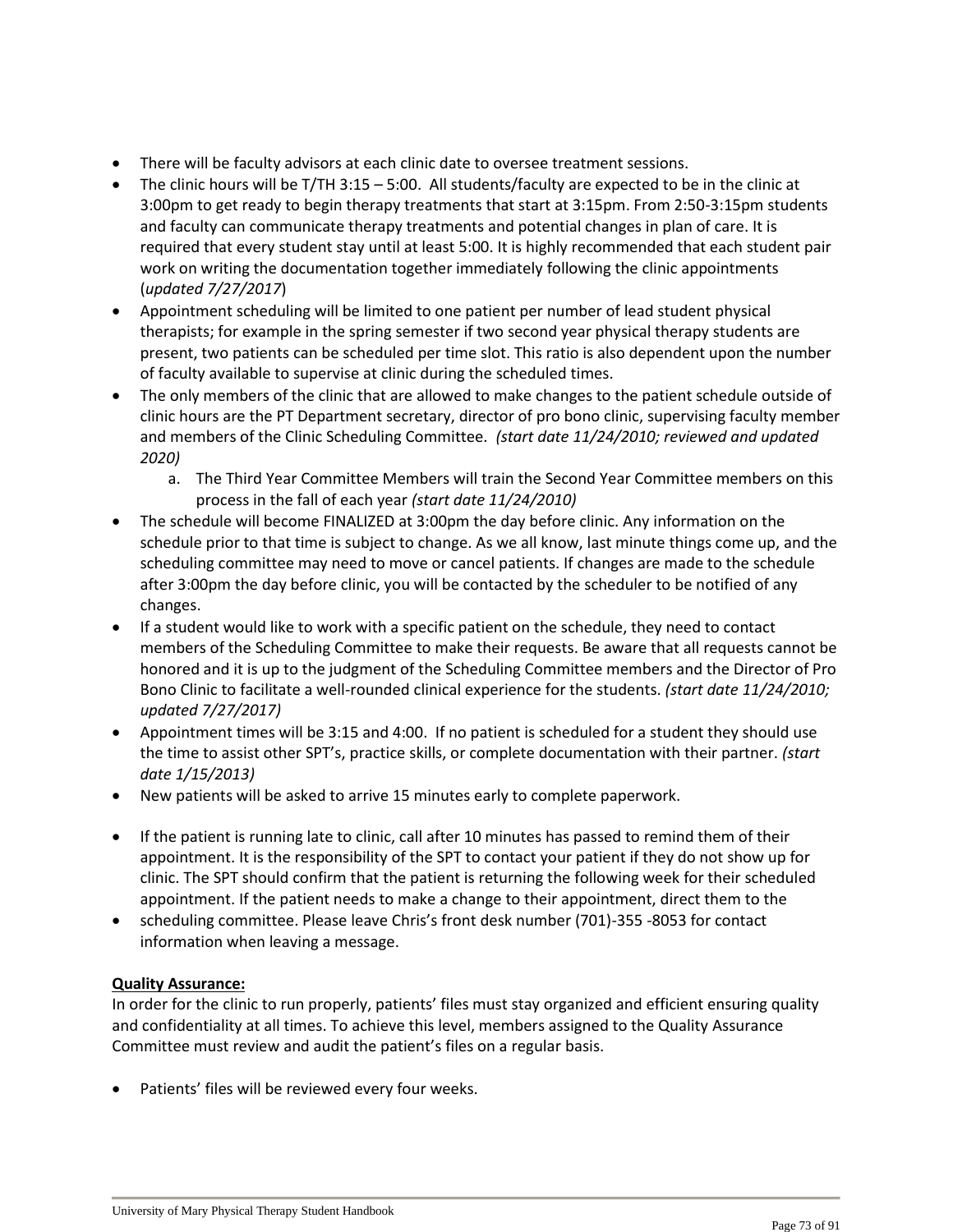- Three to four current patient charts will randomly be chosen for review at the University of Mary.
- Patient charts will be reviewed in order to confirm that:
	- oInformed consent has been signed oPatient history has been completed oBilling charge slips are being completed oInitial evaluations are being completed and signed by the appropriate oSPT and supervising physical therapist. oFlow sheets are being utilized oProgress notes are being completed and signed by the appropriate SPT and supervising physical therapist. oDocuments are being filed in the charts appropriately oPatient check list
- Any corrections that need to be made will be addressed on a sticky note and placed in the patient's folder and the treating student therapist will be informed through email.

## **Budget & Reimbursement**

Purpose: To ensure billing of insurance is completed with uniform and consistency among students in the Pro Bono clinic.

Policy: All students will bill Medicare if patient is over 65 years old and/or if patient meets Medicare standards for enrollment. If patient is under 65 years old, bill BCBS insurance. Procedures:

1. Students in the quality control committee will ensure correct insurance is billed each visit.

2. Students further along in the program are responsible for teaching and ensuring their mentee(s) are billing the correct insurance company.

3. If billing is incorrect, the quality control committee will contact the student(s) responsible for corrections to be made either by email and/or in person.

4. At the end of the spring semester, the committee will make a budget for supplies for the upcoming academic year to assist with guiding spending on supplies for the coming year. (*Updated 7/27/2017)* 

## **Incident Reporting (Initiated 7/27/2017)**

Purpose: To provide a guideline for steps to document adverse patient care.

In the case of an adverse incident during or adjacent to receipt of care within pro bono clinic, the SPT will fill out an incident report immediately following Pro Bono clinic. This report should be signed by your PT supervisor and submitted to the director of pro bono clinic. Incident reports will be filled in the director of pro bono clinic's office until the patient is discharged from the University of Mary Pro Bono clinic.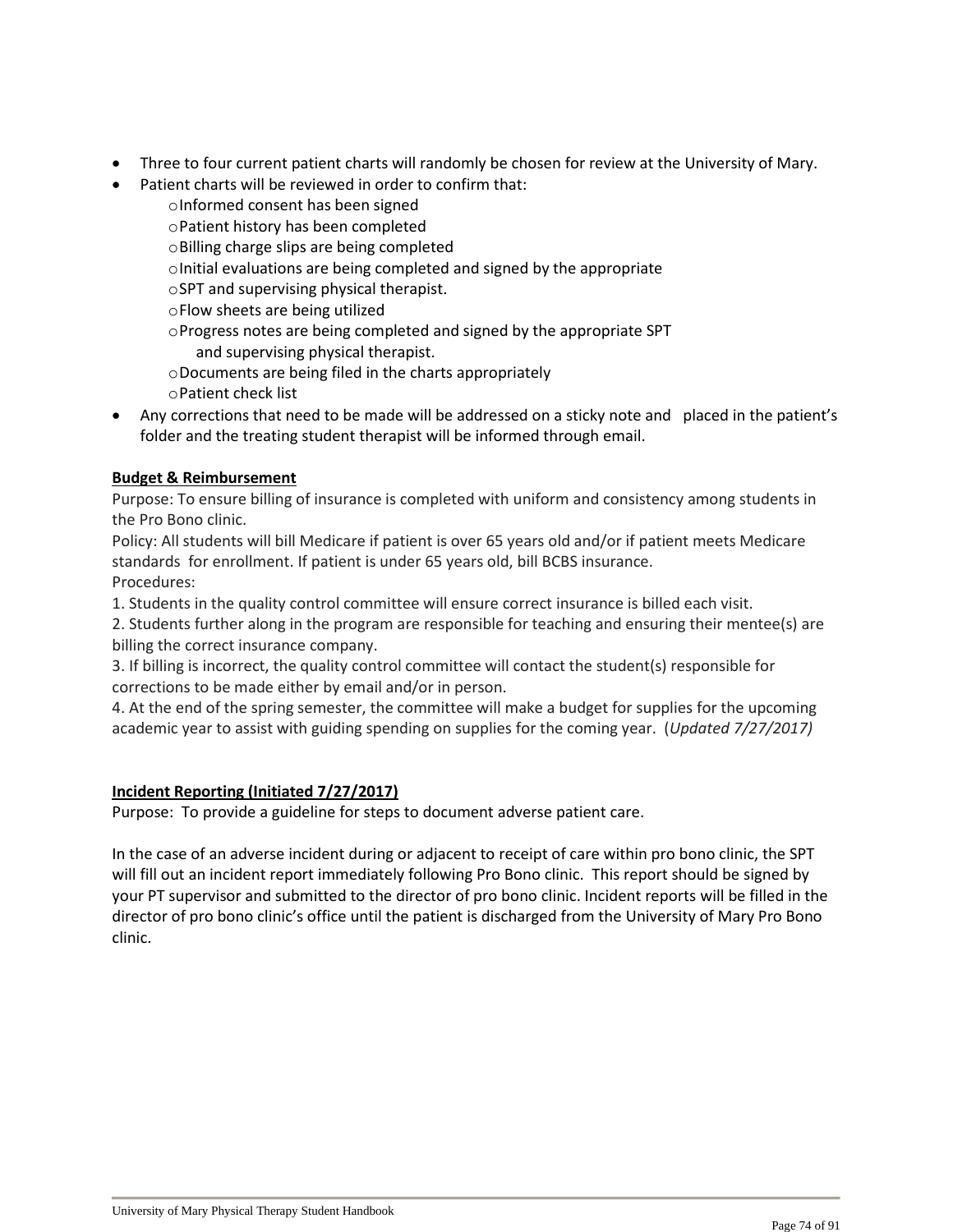## **Incident Reporting Form**

Return completed form to the Director of ProBono Clinic.

| <b>Event Details</b>         |                                                                                                                     |  |
|------------------------------|---------------------------------------------------------------------------------------------------------------------|--|
|                              |                                                                                                                     |  |
|                              |                                                                                                                     |  |
|                              | Description of Events (Describe tasks being performed and sequence of events):                                      |  |
|                              |                                                                                                                     |  |
|                              |                                                                                                                     |  |
|                              | <u> 1989 - Johann John Stone, menydd y cyfeiriad y gynydd y gynydd y gynydd y gynydd y gynydd y gynydd y gynydd</u> |  |
|                              | *If more space is required please use the back of this sheet                                                        |  |
|                              | Was event / injury caused by an unsafe act (activity or movement) or an unsafe condition (machinery                 |  |
| or weather)? Please explain: |                                                                                                                     |  |
|                              | <u> 1989 - Johann Stoff, amerikansk politiker (d. 1989)</u>                                                         |  |

| TO BE COMPLETED ONLY IF LOST TIME/INJURY OR FIRST AID WAS REQUIRED |                                        |  |
|--------------------------------------------------------------------|----------------------------------------|--|
| Type of injury sustained:                                          |                                        |  |
|                                                                    |                                        |  |
| Was medical treatment                                              | Yes<br>No                              |  |
| necessary?                                                         | If yes, name of hospital or physician: |  |
|                                                                    |                                        |  |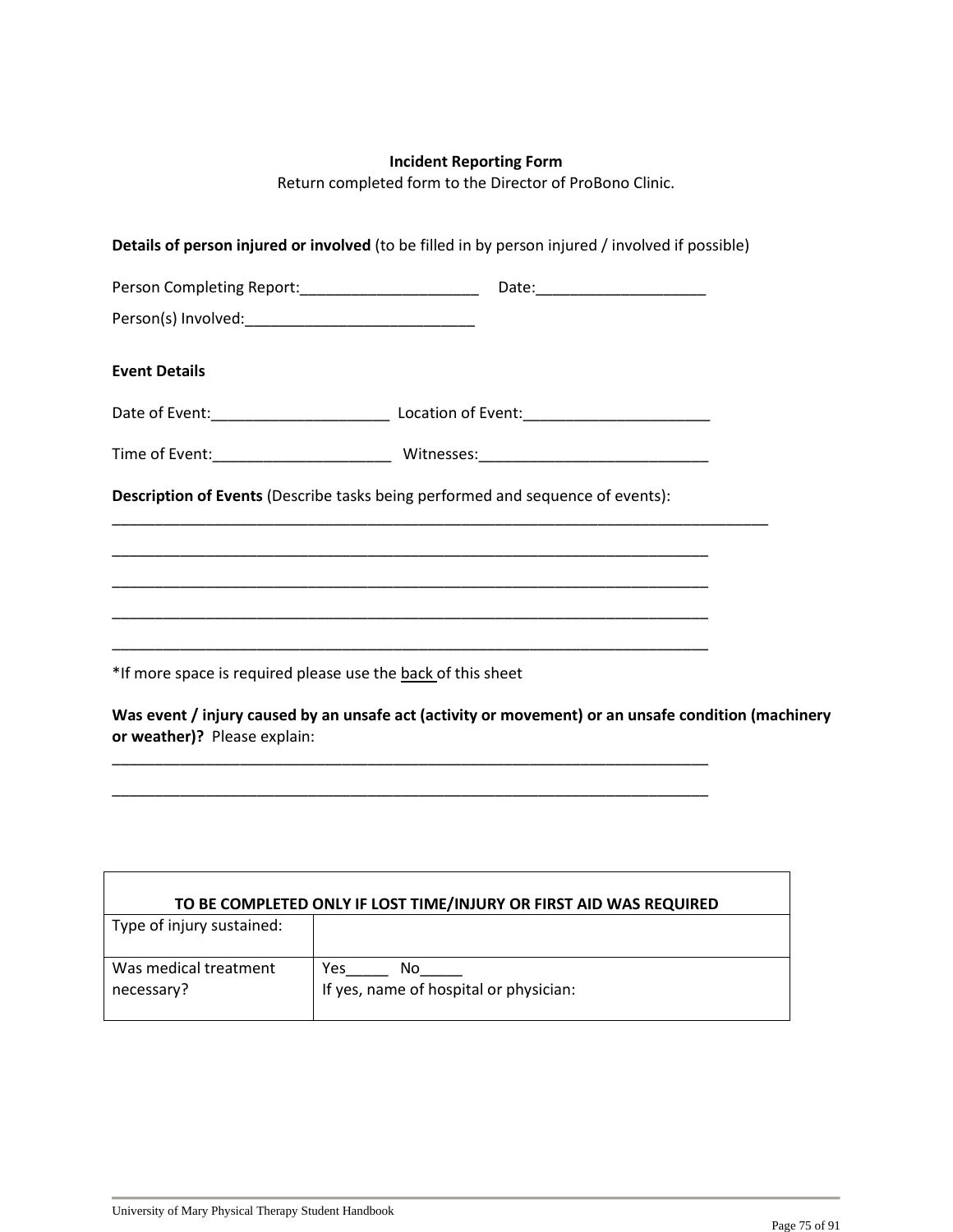| Signature of Student:    | Date: |
|--------------------------|-------|
| Signature of Supervisor: | Date: |



 **Communication/Resources**

**Physical Therapy Program Contact Information Name Change Status UMary Email Library Services Career Services**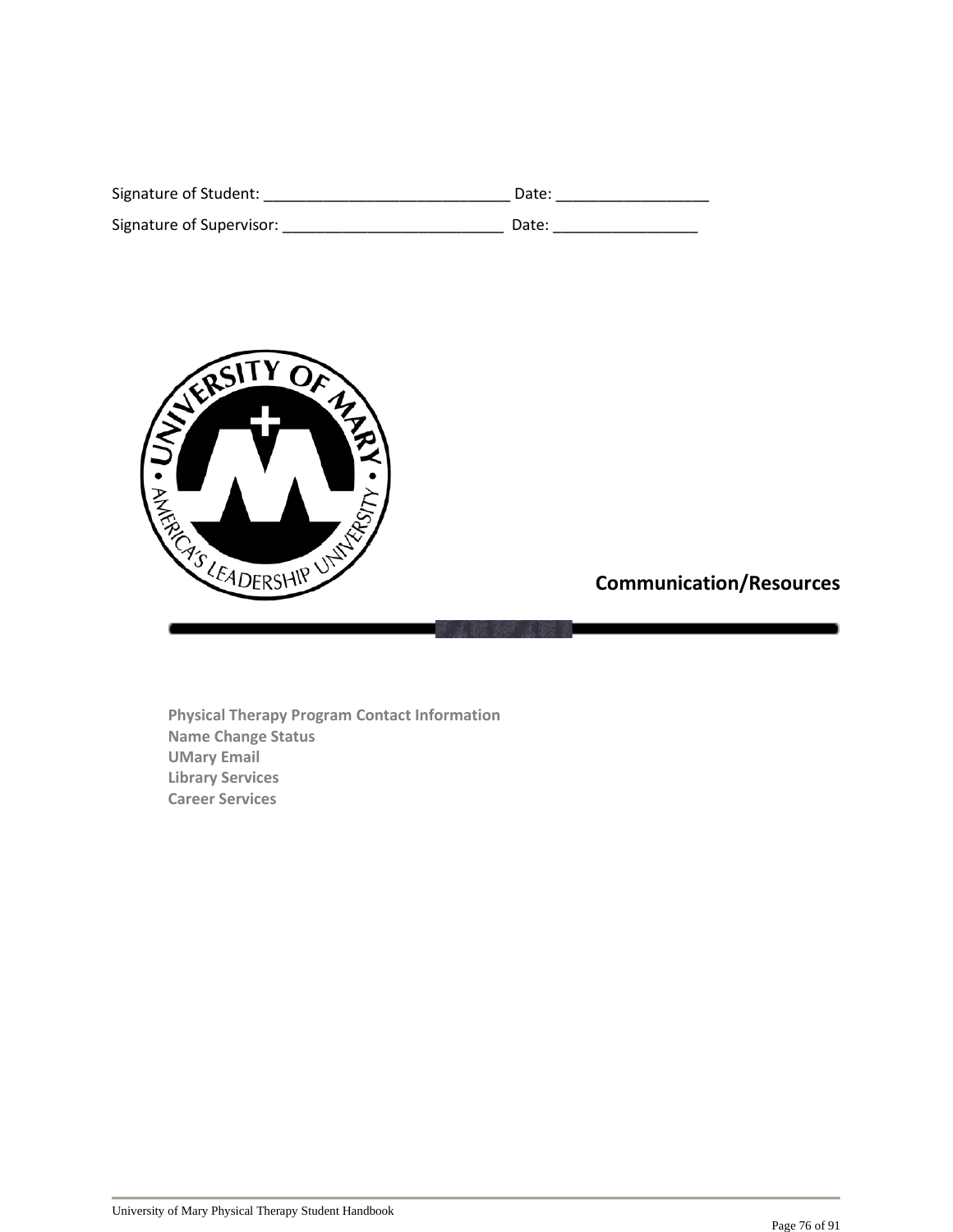## **Physical Therapy Department Contact Information**

The Physical Therapy Department Office is staffed regularly Monday through Friday. The Physical Therapy Office number is: 701-355-8053 or (800)-408-6279 EXT 8053 and the fax number is: (701)-255- 7687.

#### **Name Change Status**

Students who change their name while in the professional program must inform the University registrar, program director and secretary. Students may be asked to show proof to the financial aid office.

#### **U-Mary Email**

Upon enrollment, each student is provided a University of Mary email account for official communication from University administrators and faculty. Students are responsible for all information sent to them through their University assigned email account. It is the responsibility of each student to check his/her University of Mary email on a frequent and consistent basis. Students may expect to receive official information from the University regarding policies and procedures, special events, deadlines, changes in degree requirements, course schedule changes, regulatory changes, emergency notices, safety and security advisories, residence hall information, notice of student disciplinary action as well as other useful information from the Registrar, Office of Financial Assistance, the Business Office, Student Development, academic departments and individual faculty members.

## **University Services**

Students are encouraged to utilize the many services offered to students. For a complete listing, please see the [University Student Handbook](https://www.umary.edu/_resources/pdfs/Student-Handbook-2018.pdf) (beginning on pg 58).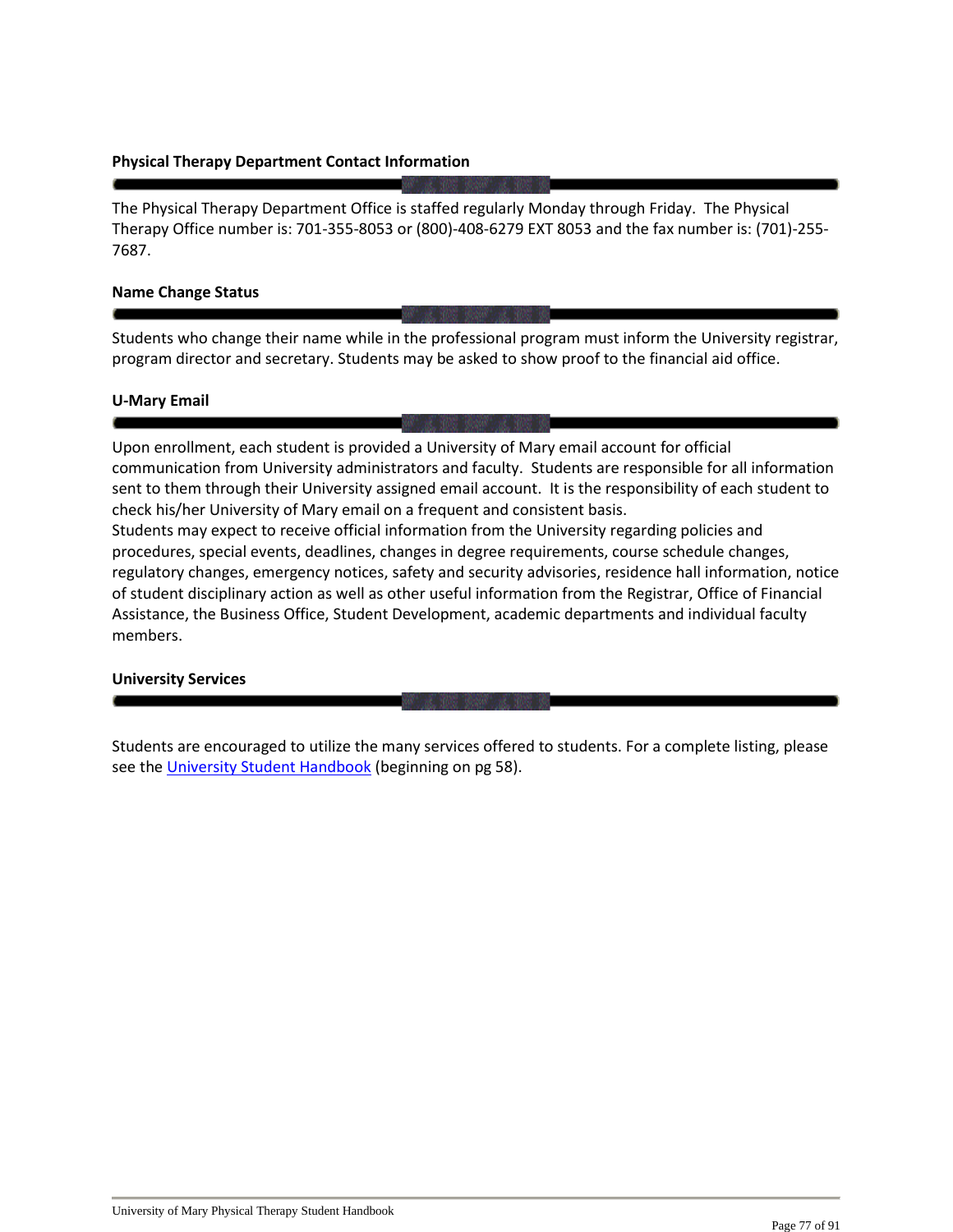

# **Physical Therapy Student Opportunities**

**Decision Making APTA Membership SPTA Membership Class Representatives Outstanding Student Other Awards**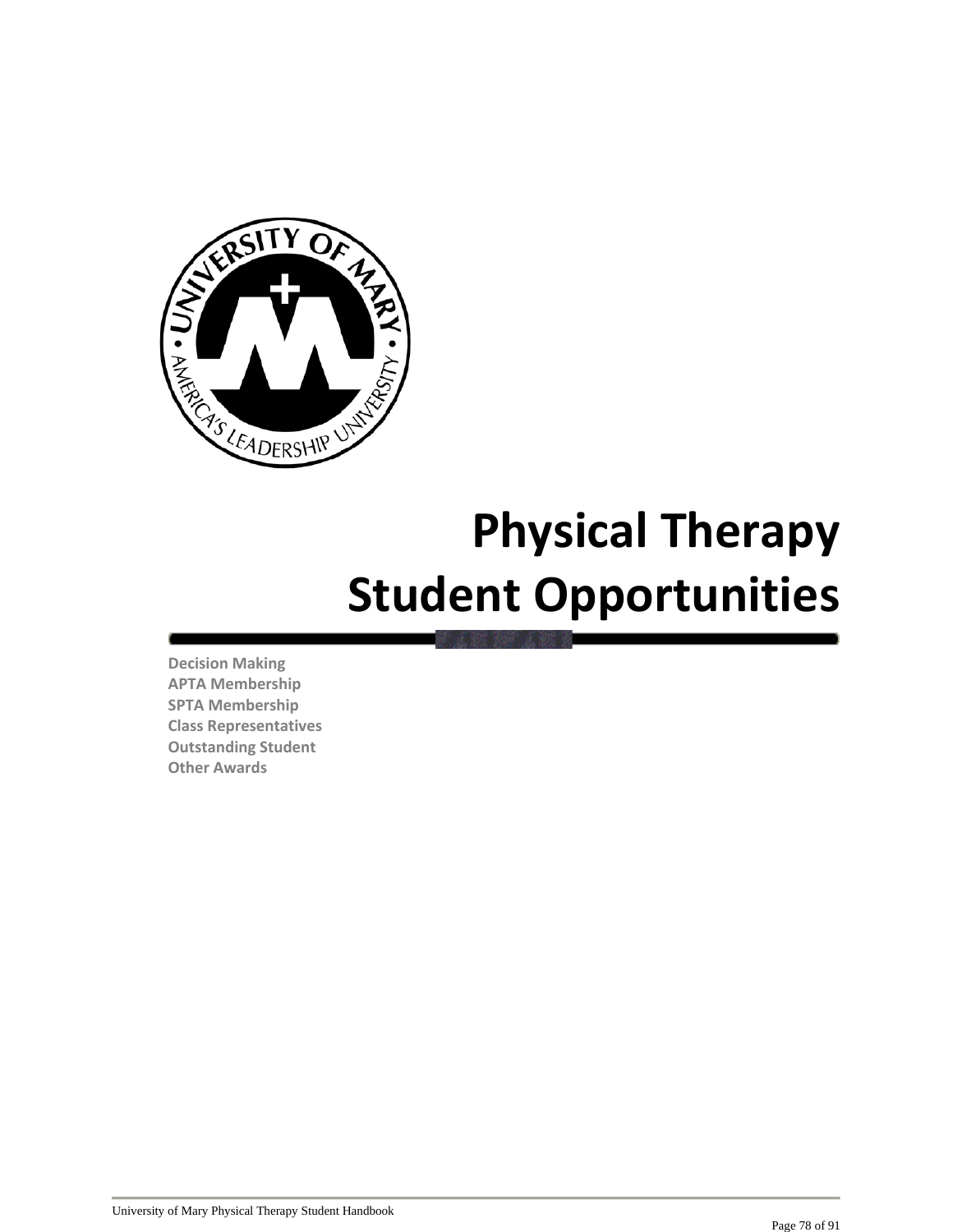## **Opportunities for Graduate Students Participation in Decision Making**

The University of Mary Physical Therapy Department values and seeks continued feedback from current students and alumni. There are a number of ways physical therapy students can participate in the decision-making related to the University and the program in physical therapy.

Students are asked to take an active role in the evaluation of the Physical Therapy Program as their input is vital to the maintenance of a quality program. Students are asked to fairly, professionally, and constructively evaluate courses and instructors each semester during the program as well as at the conclusion of each academic year. Following graduation, graduates are asked periodically to evaluate the program and their preparation for physical therapy practice. This feedback is utilized by faculty in ongoing curriculum development and revision.

## **APTA Membership**

All professional physical therapy students will be members of the American Physical Therapy Association during the entire time they are in the Physical Therapy Professional Education Program at the University of Mary.

Students will apply for membership to the APTA prior to beginning of the professional curriculum. Failure to maintain membership will be reflected in professional behavior evaluations.

Although some students may think the extra fee is burdensome at a time when they have numerous other expenses, faculty believes strongly in APTA membership for the following reasons:

- 1. Professionalism is emphasized in this program and the mark of a true professional is active membership in the professional organization.
- 2. Leadership is emphasized in this program; one cannot be a leader in the profession unless they belong to the profession's national organization.
- 3. Ethical responsibility dictates that a professional belong to the organization that does the lobbying, which contributes heavily to a profession's viability. Without the APTA, the physical therapy profession would not be the dynamic, progressive profession that it is.
- 4. Most courses use materials from the APTA and its website; therefore, it is imperative to be members.
- 5. Students who are student members will more likely see the benefits of belonging to the national organization and maintain membership throughout their professional careers.

## **APTA Contact Information**

[www.apta.](http://www.apta/)org <http://www.apta.org> 1-800-999-APTA

Adopted: 2002 Modified: 2003, 2013, 2017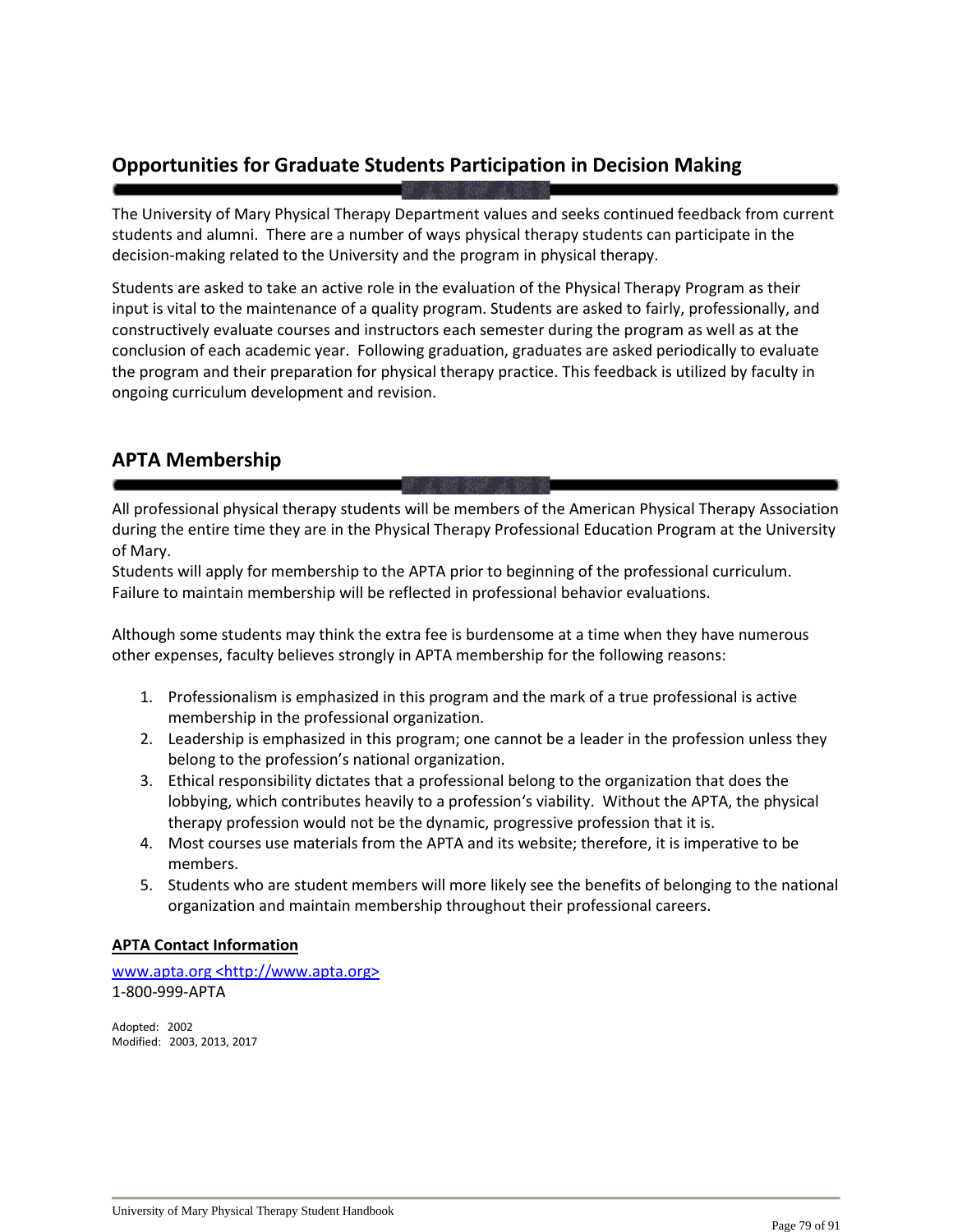## **Class Representatives**

## **Procedures**

For the incoming  $1<sup>st</sup>$  year students, an election will take place within the  $1<sup>st</sup>$  month of the program. The 2<sup>nd</sup> and 3<sup>rd</sup> year students can determine if their class representatives will stay in their positions or if a new election will take place. This is determined by class majority in the fall of the  $2^{nd}$  and  $3^{rd}$  years. Each University of Mary Physical Therapy Class has the following representatives:

- Student Representative to the APTA ND\*
- Class President
- Representatives (2) to the Student Physical Therapy Association

## Responsibilities of the APTA ND Representative\*

- If possible, attend state meetings. There are three meetings per year. The locations are Grand Forks, Minot, Fargo, Carrington or Bismarck. If representatives are unable to attend meetings in person, they can attend the on-line/phone conferencing business portion of the meeting.
- Provide information to their respective class on the business and issues of the APTA ND.
- If feasible, attend the APTA ND Student Conclave, usually held in September or October Bismarck, Fargo, or Grand Forks
- Serve as a representative to the Program in Physical Therapy's Assessment Committee
- Serve as representative to the School of Health Science's Assessment Process
- Assist in the leadership of the Student Physical Therapy Association/serve as a Representative
- Assist in coordinating communication between professional and pre-professional students
- \* The student selected as APTA ND rep for the  $1<sup>st</sup>$  year class will also serve as student representative for the UMary program to the Student Assembly of the APTA and on the NDSSIG. This person will serve under the direction of the Student Core Ambassador for ND (an elected position through the APTA Student Assembly). This person will serve a 1 year term.
- \*See ND SSIG above for additional duties related to this position

## Responsibilities of the Class President

- Schedule and facilitate class meetings
- Gather agenda from the class for the meetings
- Represent the class to a faculty member with regard to class concerns
- Represent the class on the Academic Advisory Committee which meets annually or more if necessary
- Assist in the leadership of the Student Physical Therapy Association/Serve as a representative
- Coordinate communication and activities between professional and pre-professional students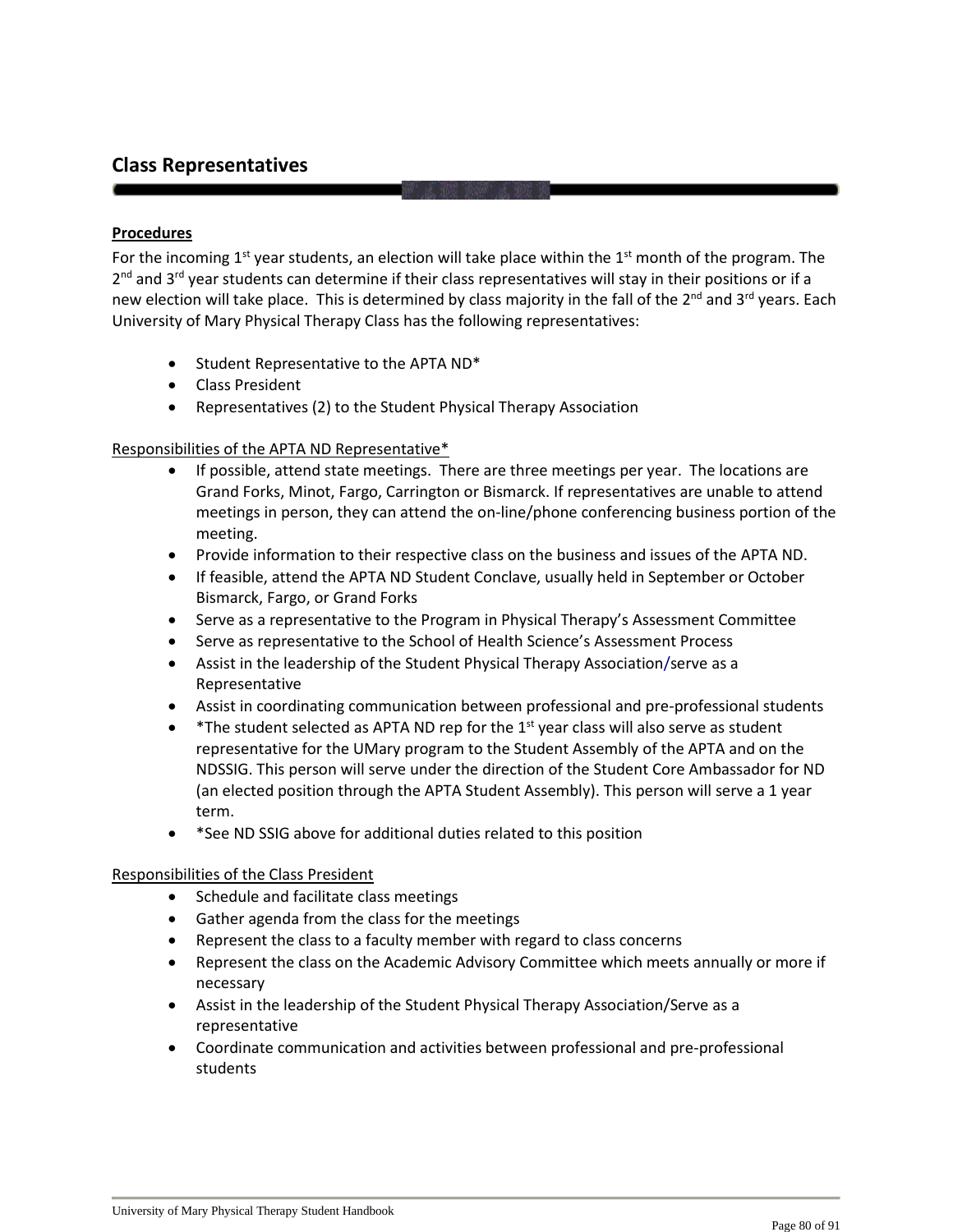Responsibilities of the Representatives (2) to the Student PT Association

- Attend SPTA meetings (1x/semester and as needed)
- Gather information from class prior to meetings in regard to agenda items
- Delegate SPTA activities/responsibilities to respective class members

## **Student Physical Therapy Association (SPTA)**

All students enrolled in the University of Mary Program in Physical Therapy are members of the SPTA. Pre-professional students may be enrolled in the Physical Therapy Club (see University of Mary's listing of clubs). The governing body of the SPTA consists of:

- 1-2 Faculty Members who will participate in the meetings, events, and planning of events
- The Class President for all 3 classes
- The NDPTA Rep for all 3 classes
- 2 SPTA Representatives from all 3 classes

## Meetings

The SPTA will meet 1x/semester and more if needed. During the fall meeting, a president and secretary will be elected. The president will be in charge of setting the meeting agenda and conducting the meeting. The secretary will record and distribute minutes to students and faculty.

## Business

The SPTA will plan events throughout the school year to encourage fellowship, scholarship, and knowledge of the profession. Events may involve members of the PT club and area clinicians.

## **ND Student Special Interest Group (ND SSIG) <https://ndpta.wildapricot.org/Student-Special-Interest-Group>**

## Function

- Promote and foster communication between PT students, PTA students, and young professions in the state of ND
- Promote leadership of students within the Chapter and Association
- To advocate for the profession of Physical Therapy
- To increase membership and active participation pre and post-graduation in the Chapter and Association
- To encourage and facilitate the opportunity for PT and PTA students to network and engage with young professionals in order to build a mentoring relationship.

All students enrolled in a DPT or PTA program in the state of North Dakota are members of the ND SSIG. See the APTA ND website for specific information about the Student SIG board. The governing body of the ND SSIG consists of:

- ND SSIG Chair
- ND SSIG Vice Chair
- ND SSIG Secretary
- ND SSIG Social Media Coordinator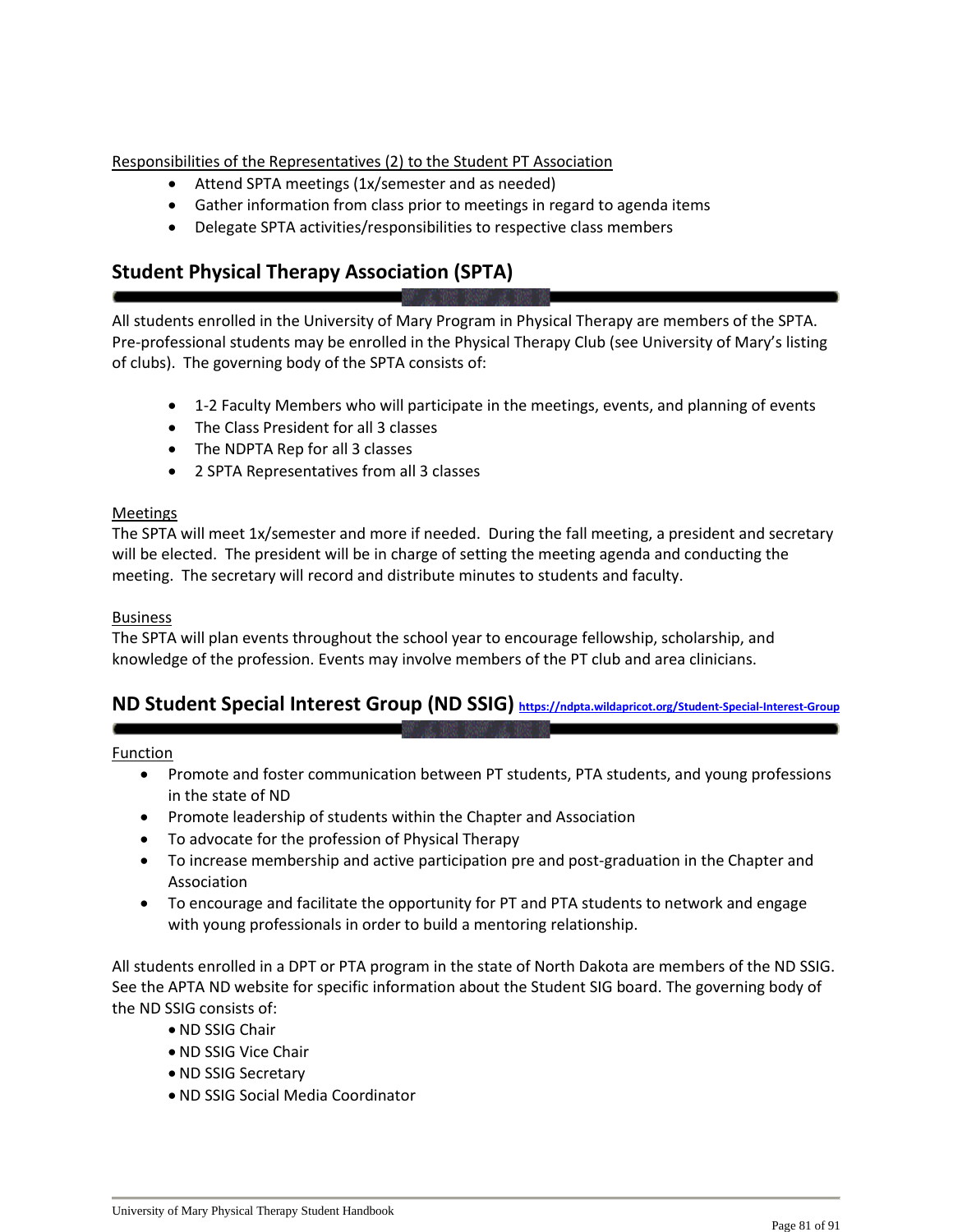## **Outstanding Student**

## **Nominated and chosen by the core faculty**

*Student will be outstanding in the 3 parts of leadership as defined by the University of Mary.*

- *1. Servant Leadership-Outstanding record of service during the physical therapy program.*
- 2. Benedictine Values-Practices and role models the Benedictine Values
- 3. Graduate Competences:

#### **COMMUNICATION**

Graduates demonstrate excellence in all facets of communication including the publication and presentation of scholarship.

#### **SCHOLARSHIP**

Graduates access, analyze, evaluate, and process information from a variety of sources to generate new ideals which guide decision making to influence meaningful change.

#### **PROFESSIONAL DISTINCTION**

Graduates are values-based and evidence-driven professionals who are servant leaders committed to excellence in their professions and communities.

#### **MORAL COURAGE**

Grounded in faith and reason, graduates clarify and defend moral personal and social values to uphold the pathway for justice in multiple contexts.

#### Timeline:

Faculty will discuss nominations in the spring prior to graduation. Final decisions on nominees and winners will occur in April prior to graduation. The Outstanding Student Award Winner is announced during an appropriate graduation ceremony (banquet or program hooding ceremony) along with the other nominees.

Award: Name on permanent plaque in the PT lab. Individual trophy/plaque.

## **Clinic Mentor Award**

Purpose: To recognize a student who demonstrates exemplary servant leadership through the University Of Mary Department Of Physical Therapy Pro Bono Clinic.

Qualifications: The third year student will be nominated throughout Fall Semester of the third year of the physical therapy curriculum. Nominations will be accepted from  $2^{nd}$  year mentees,  $3^{rd}$  year peers, and faculty of the Department of Physical Therapy.

Criteria for consideration include:

- Student in good standing within the Physical Therapy Program
- Demonstration of excellence in servant leadership through activities related to service on student clinic committees.
- Exemplary mentoring noted through interaction with  $2^{nd}$  year mentee
- Professional interaction with patients, mentees, and faculty

Award Designation: Upon consideration of all nominees, core faculty will vote upon the most appropriate recipient. The award will be provided at the hooding ceremony prior to graduation.

Created 2017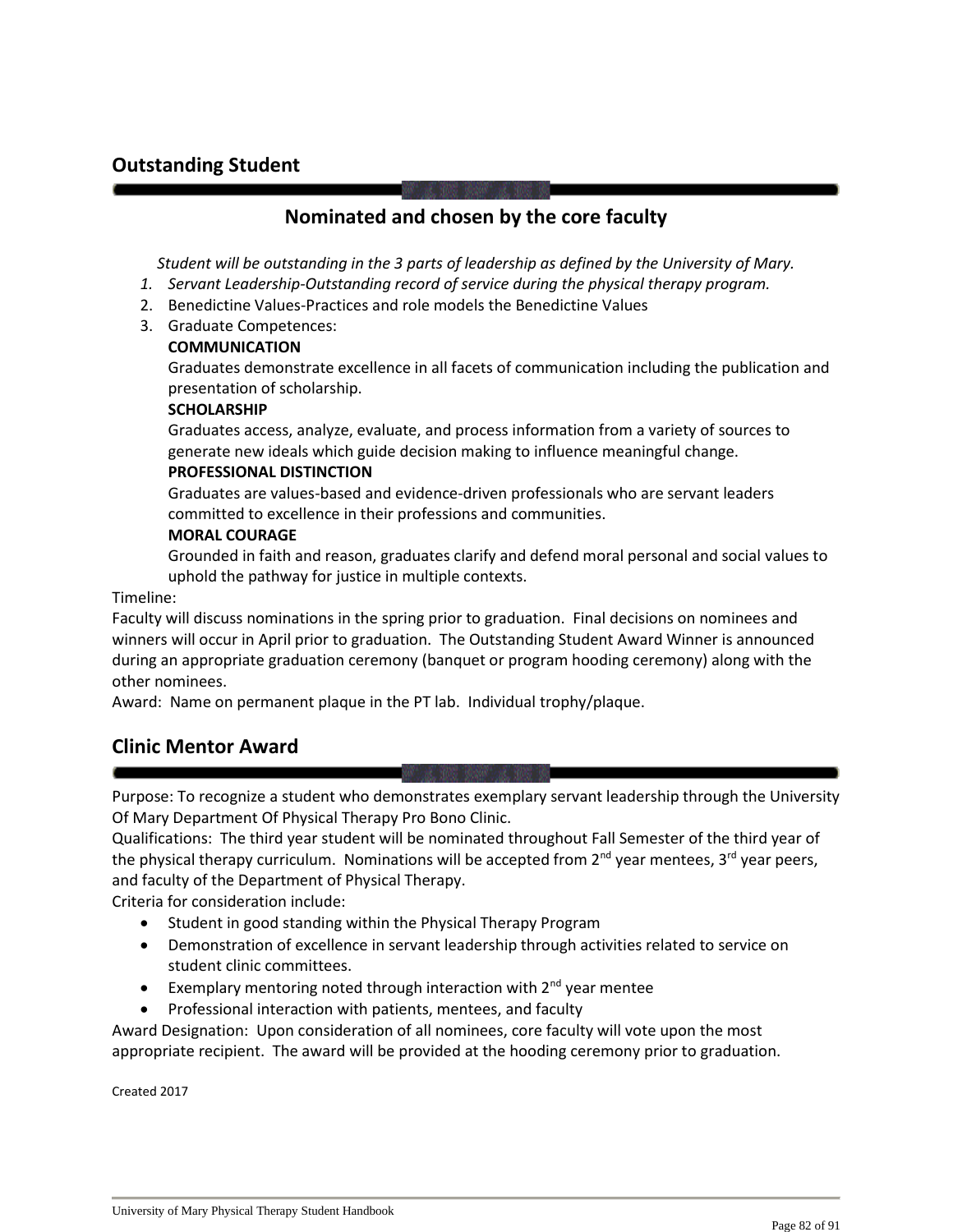## **Other Student Awards**

As per faculty discretion and based upon student qualifications, the following award(s) may be presented at graduation:

Scholarly Activity Award: based upon outstanding contributions to the scholarly activity project. Student is actively involved in the research process, demonstrates outstanding communication and organization in order to meet the designated timelines, demonstrates a positive attitude throughout the research process, and demonstrates reflective, creative, and critical thinking.

Leadership Award: based upon outstanding leadership in the class. Student demonstrates outstanding communication between peers and faculty, eagerly volunteers to lead or assist in classroom activities, and takes an active role in classroom activities and decision making. Student is a positive representative of the program in PT.

**Approved 2006 Edited 11/24/2010**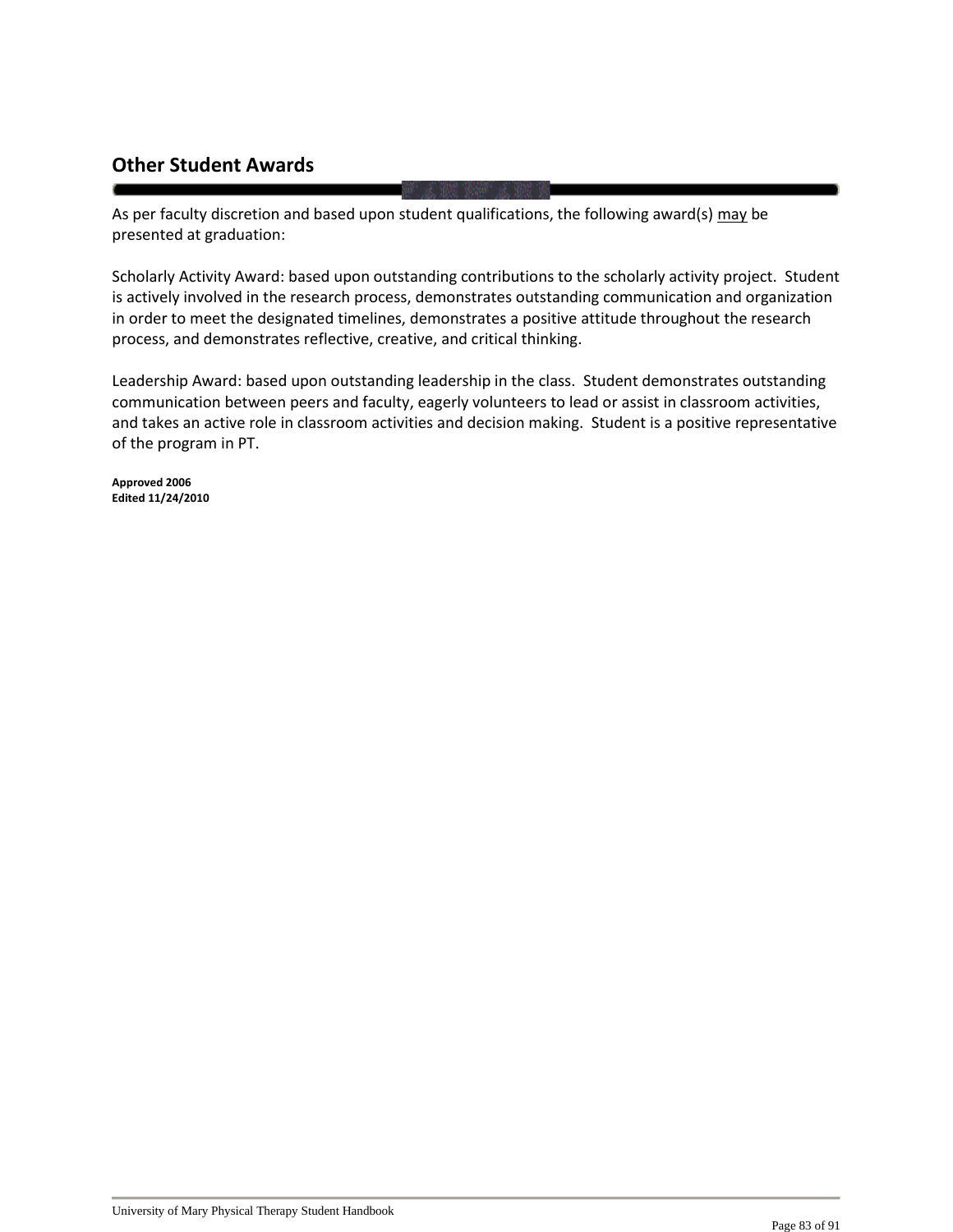

**Appendices** 

**Informed Consent Personal Injury Liability Waiver Informed Consent for Lab Subject Clinical Internship Permission Form Authorization Form Confidentiality and Privacy Oath Picture Identification Refusal Form Criminal Attestation Form Essential Functions Form Consent to Photograph/Videotape Waiver and Release Form for Student Practice on Community Members Release for Reference Form Leave form Case Study Form**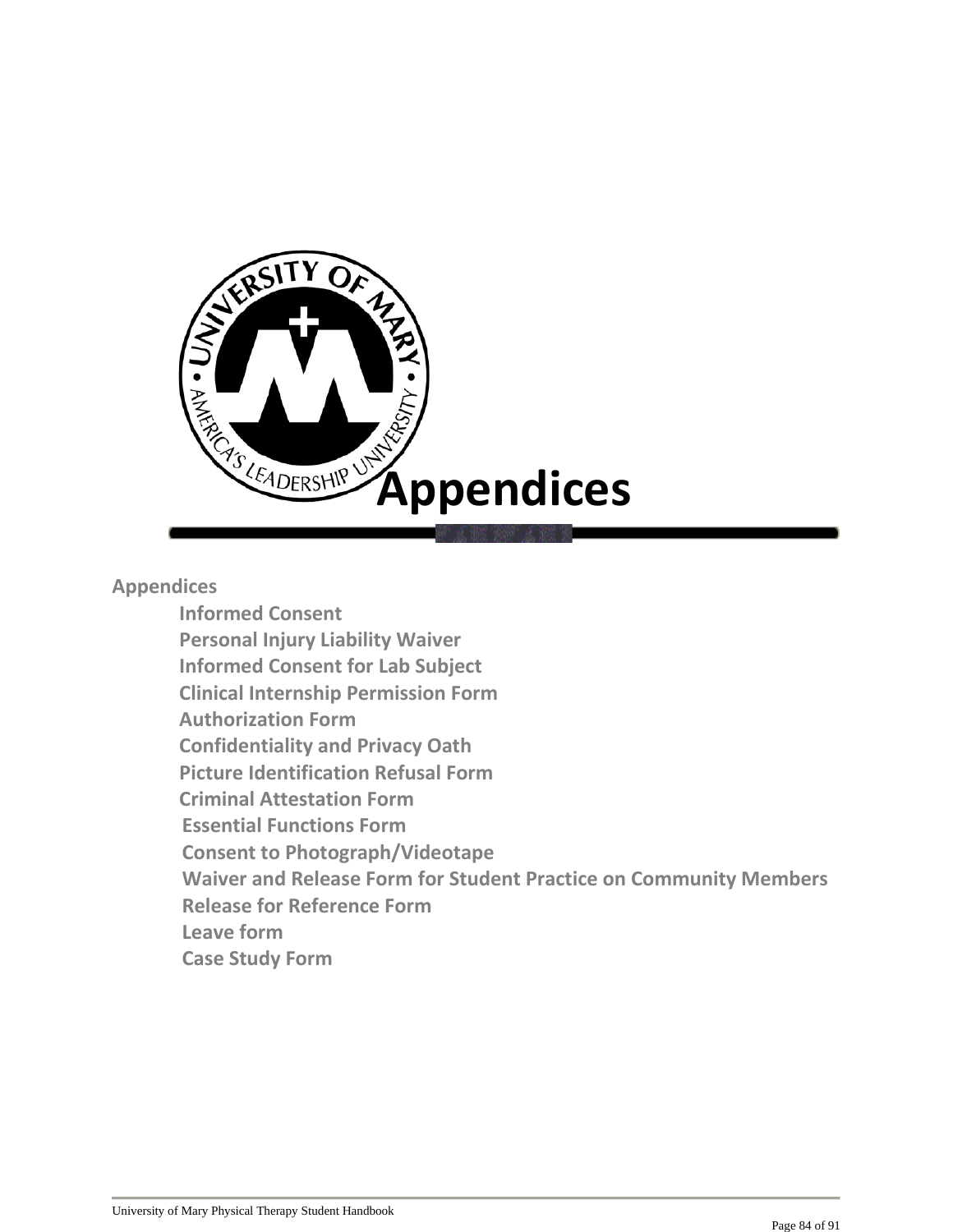

## **Informed Consent Student Policies and Procedures**

**By signing this informed consent I am acknowledging that I have read and understood the content of the Physical Therapy Student Handbook. Furthermore, my signature implies my consent to comply with the policies and procedures delineated in the Handbook.**

**Student Name: \_\_\_\_\_\_\_\_\_\_\_\_\_\_\_\_\_\_\_\_\_\_\_\_\_\_\_\_\_\_\_\_\_**

**Date: \_\_\_\_\_\_\_\_\_\_\_\_\_\_\_\_\_\_\_\_\_\_\_\_\_\_\_\_\_\_\_\_\_\_\_\_\_\_\_\_\_**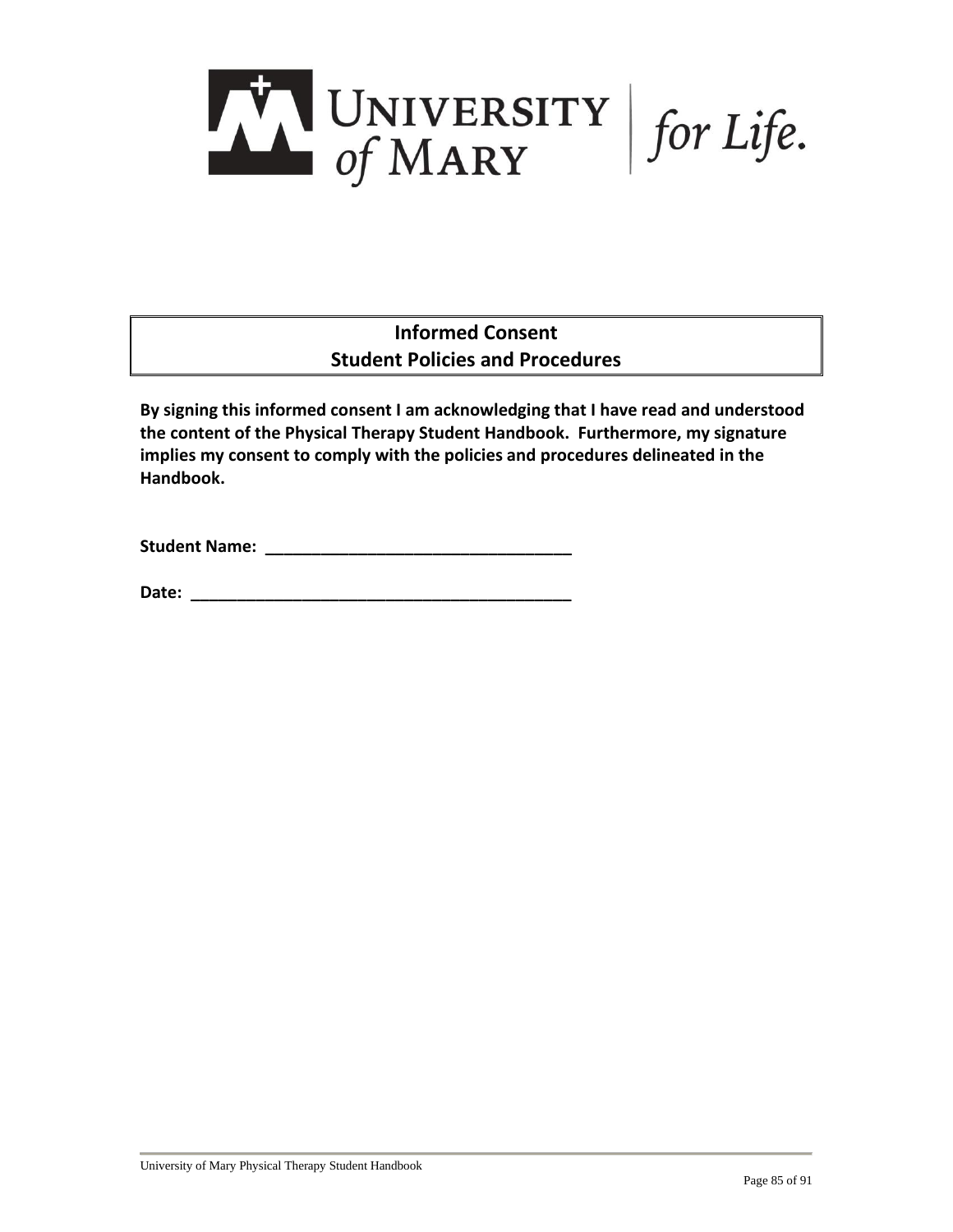

## **PERSONAL INJURY LIABILITY WAIVER**

The University of Mary Program in Physical Therapy acknowledges physical therapy is a profession with potential risks for personal injury. It is the responsibility of the Program to insure proper instruction in the performance of skills so as to minimize such risk.

It is the responsibility of the student to be prepared to correctly perform patient care procedures in the physical therapy setting, and to follow all agency policies in the performance of skills.

The University of Mary does not provide personal health insurance for students and is not responsible for any expenses incurred by students as a result of personal injury during physical therapy practice. This includes physician or emergency care charges, laboratory and diagnostic testing, medication or follow-up care.

Potential hazards/injuries in physical therapy practice include, but are not limited to:

- **Exposure to infective material such as blood or body fluids**
- **D** Falls
- **Muscular injury, especially back injury**
- $\boxtimes$  Exposure to hazardous materials such as radiation (x-ray), radioactive dye, cleansers, latex, anesthetic gases
- Assault

If a student experiences a personal injury as a part of a clinical education or classroom laboratory experience, the student is required to notify the instructor immediately after the injury, and follow all agency policies regarding the injury.

**As a student in the University of Mary Program in Physical Therapy, I am aware of potential injuries that may occur as a result of clinical or laboratory experiences and I agree to participate in such experiences despite the risk of personal injury.**

**I also agree not to hold the University of Mary responsible for any injury incurred as a result of physical therapy practice experiences.**

| <b>Student Signature:</b> | Date: |
|---------------------------|-------|
|                           |       |
| Student name (printed):   |       |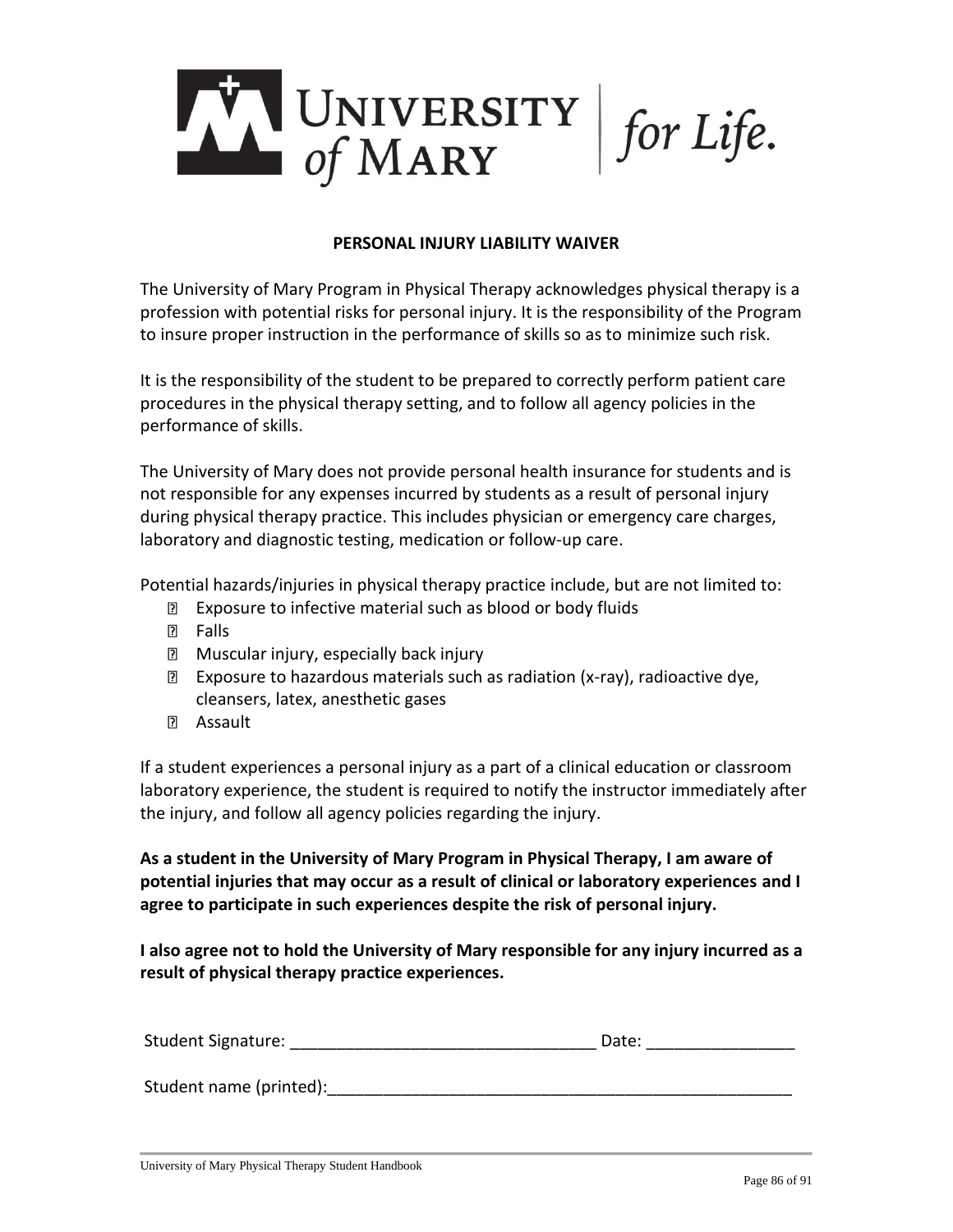

*Informed Consent* **For Physical Therapy Students As Laboratory Subjects**

## **Description of Student Laboratory Learning Experiences**

In order to learn surface body anatomy, kinesiology, physical therapy evaluation, and various physical therapy treatments, student physical therapists need to first practice using other student physical therapists as subjects. Therefore, in order to partake fully in the academic program, it is necessary that the physical therapy student agree to the following types of active participation in the laboratory.

- 1. To unclothe the part of anatomy being studied
- 2. To be the recipient of various types of physical agent treatment, i.e., massage, ultrasound, electrical stimulation, traction, etc.
- 3. To be the subject for various screening and examination procedures.

It is understood that if a student has any known contraindication to any examinations or treatment procedures, he/she will be excused from serving as a subject and will inform the instructor.

I have read the informed consent and agree to participate fully in laboratory experiences as a subject.

\_\_\_\_\_\_\_\_\_\_\_\_\_\_\_\_\_\_\_\_\_\_\_\_\_\_\_\_\_\_\_ \_\_\_\_\_\_\_\_\_\_\_\_\_\_\_\_\_\_\_\_\_\_\_\_\_\_\_\_\_\_\_

Student Signature **Date**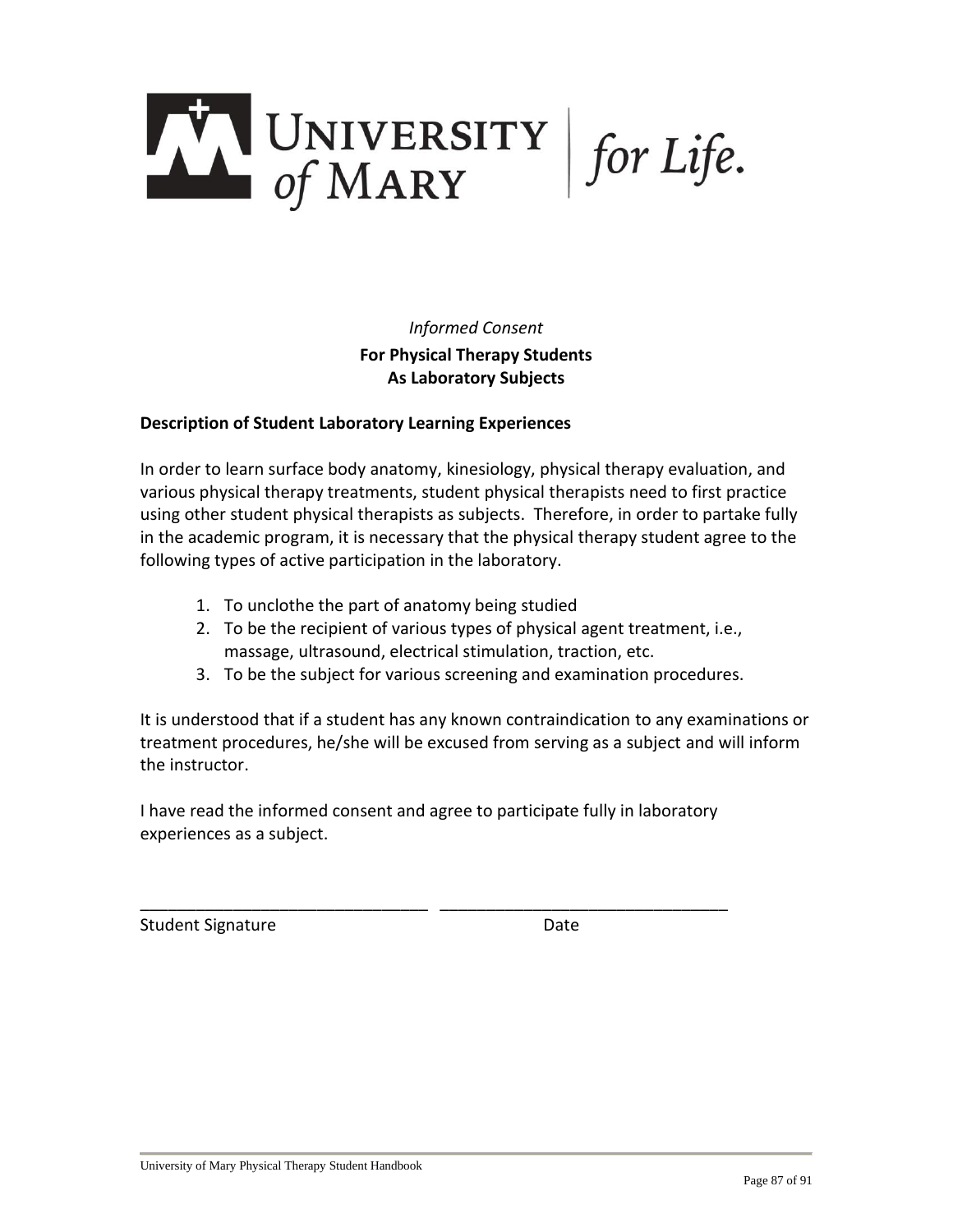

## **Informed Consent for Clinical Education**

Description of Student Clinical Education Internships

In order to participate in clinical education internships physical therapy students' need to be informed of the potential health risk of participation. Potential risks may include, but are not limited to the following:

- 1. Infectious diseases
- 2. Hazardous chemicals
- 3. Musculoskeletal disorders including back injuries and repetitive motion injuries

Students are also subject to compliance with the current policies of the University of Mary Physical Therapy program, the University of Mary Clinical Education Handbook, and also the policies of the clinical education facility. Immunizations may include, but are not limited to the following:

- 1. Hepatitis B vaccination
- 2. Measles, Mumps, Rubella (MMR)
- 3. Diphtheria, Tetanus, Pertussis (DTP)
- 4. Polio
- 5. Varicella (chicken pox)
- 6. Mantoux test
- 7. Influenza

I have read the informed consent and agree to participate fully in the clinical education internship.

Student signature

Date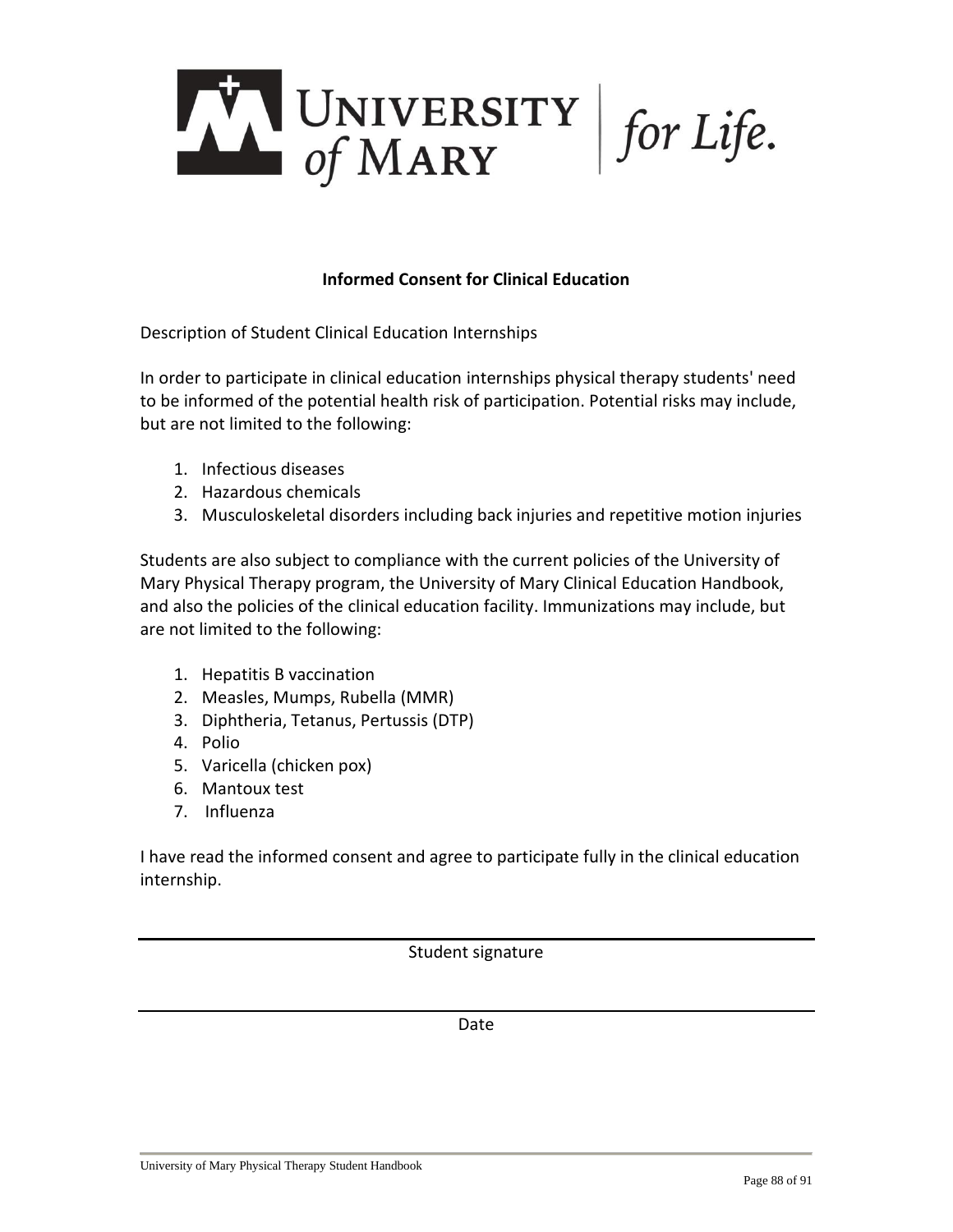

## CONFIDENTIALITY & PRIVACY OATH

I, \_\_\_\_\_\_\_\_\_\_\_\_\_\_\_\_\_\_\_\_\_\_\_\_\_\_\_\_\_\_\_\_\_\_ promise to hold confidential, verbal and written information received through observations of, direct contact with, or written and verbal material about, individuals who are recipients of services from health care providers. I further promise to uphold, in good faith, ethical obligations expected by APTA, the University of Mary and the Physical Therapy Program concerning privacy, rights, and respect of individuals who are a part of my learning experience, directly or indirectly, including other professionals, families, student peers, and support staff.

Printed Name

Signature Date Date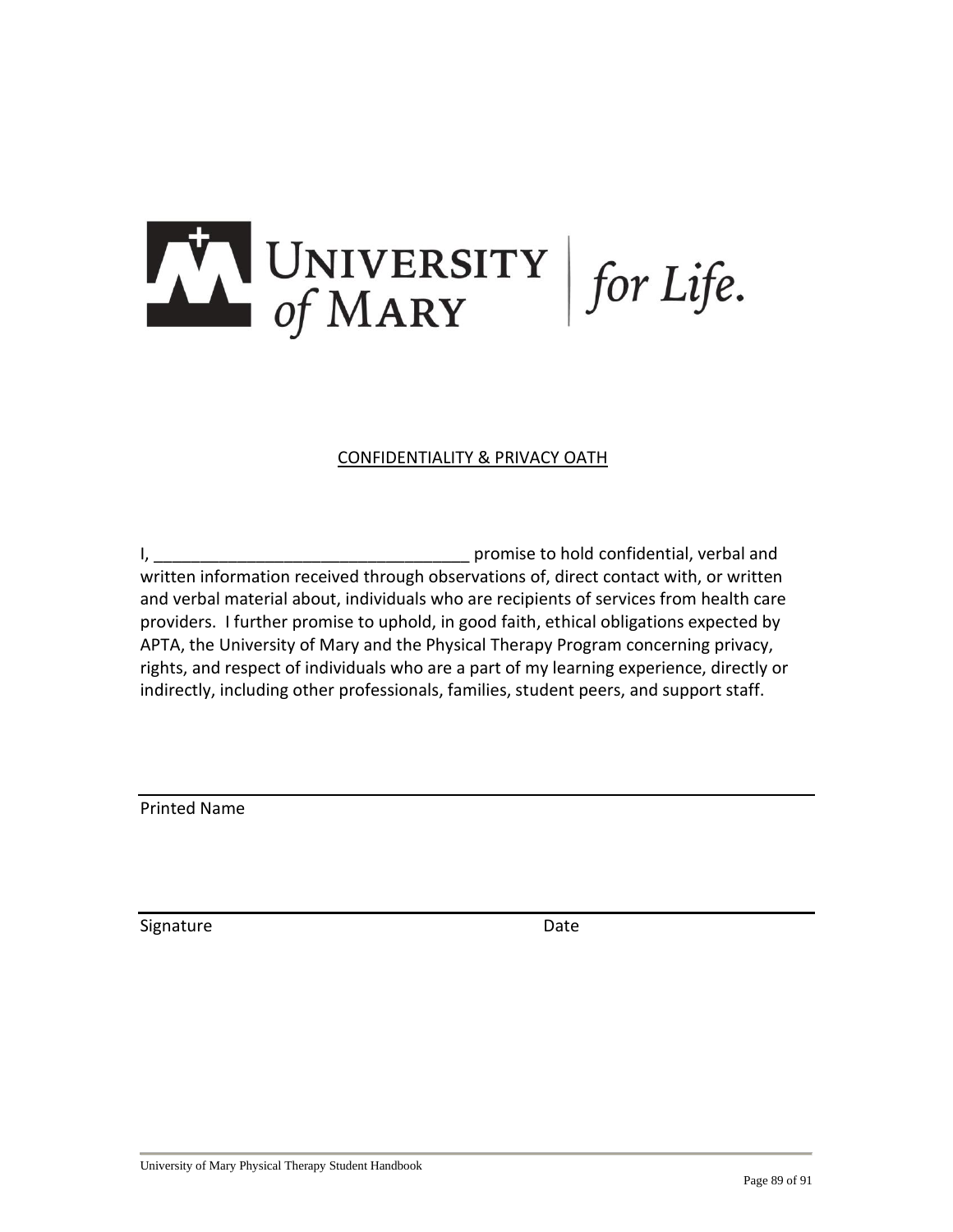

## **Consent to Photograph/Videotape**

I, \_\_\_\_\_\_\_\_\_\_\_\_\_\_\_\_\_\_\_\_\_\_\_\_\_\_\_\_\_\_\_\_\_, authorize the Program in Physical Therapy to use video/photographs produced for the purpose of professional presentations, marketing and/or publication of research. In the event I do not wish to authorize use of video/photographs, I will inform the program director or faculty member immediately.

This release is effective the date of signature and in effect until graduation

\_\_\_\_\_\_\_\_\_\_\_\_\_\_\_\_\_\_\_\_\_\_\_\_\_\_\_\_\_\_\_\_\_\_\_\_\_\_\_\_\_\_\_\_\_\_\_\_\_\_\_\_\_\_\_\_\_\_\_\_\_\_\_\_\_\_

Signature Date Date Communications and Date Date Date